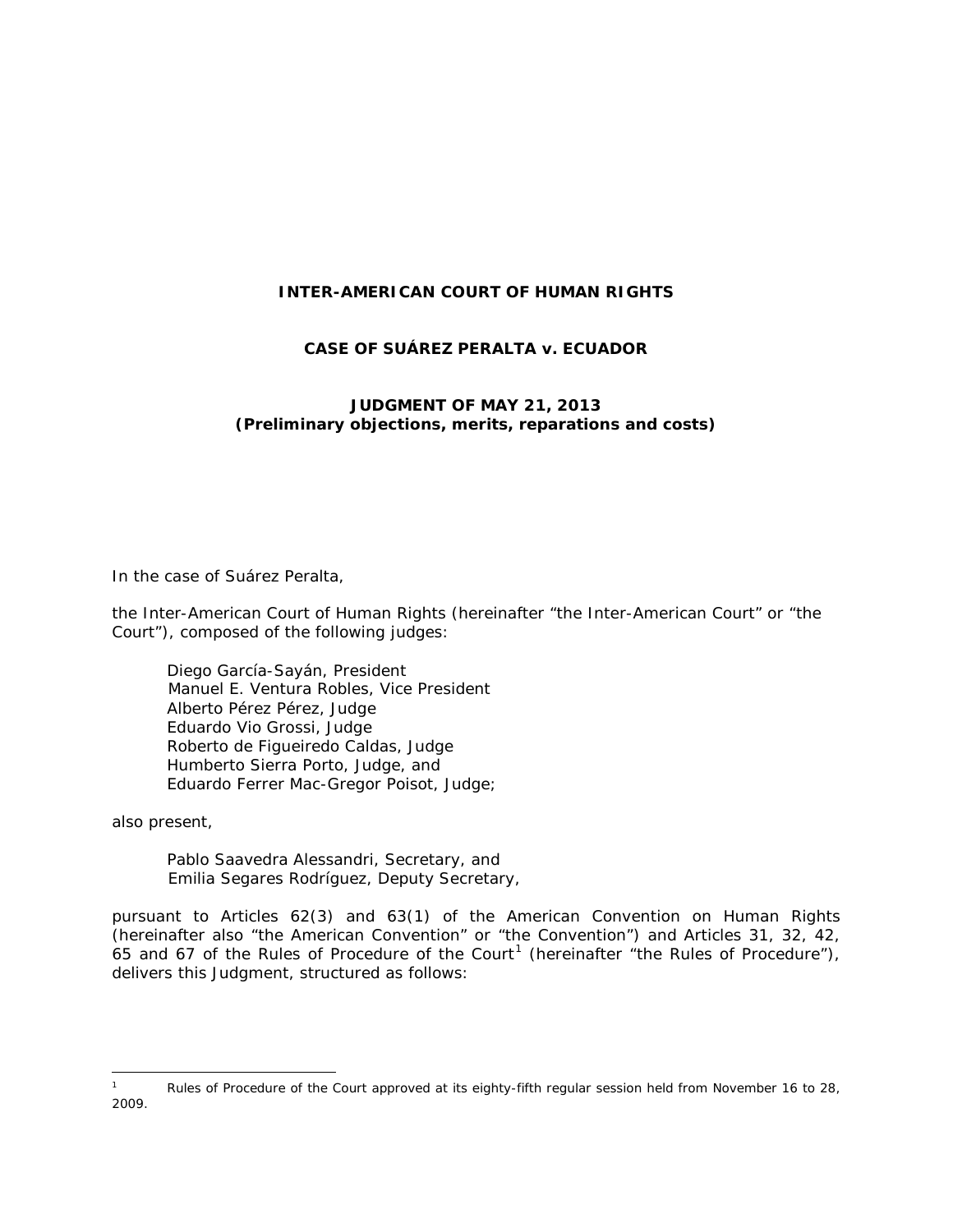# **CASE OF SUÁREZ PERALTA** *V***. ECUADOR**

#### **Table of contents**

| I INTRODUCTION OF THE CASE AND PURPOSE OF THE DISPUTE 4                                                                                                                                                                                                                 |
|-------------------------------------------------------------------------------------------------------------------------------------------------------------------------------------------------------------------------------------------------------------------------|
|                                                                                                                                                                                                                                                                         |
|                                                                                                                                                                                                                                                                         |
| The inclusion of the presumed violation of the right to personal integrity Error!<br>Α.<br>Bookmark not defined.                                                                                                                                                        |
| Arguments of the Commission and of the parties Error! Bookmark not defined.<br>1.<br>Considerations of the Court  Error! Bookmark not defined.<br>2.<br>Request to include other presumed victims in the caseError!<br><b>Bookmark</b><br>В.<br>not<br>defined.         |
| Arguments of the Commission and of the parties Error! Bookmark not defined.<br>1.<br>Considerations of the Court  Error! Bookmark not defined.<br>2.                                                                                                                    |
|                                                                                                                                                                                                                                                                         |
|                                                                                                                                                                                                                                                                         |
| Documentary, testimonial and expert evidence  Error! Bookmark not defined.<br>А.<br>В.<br>1.<br>2.<br>Admission of the statements of the presumed victim and of an expert witness<br>Error! Bookmark not defined.                                                       |
|                                                                                                                                                                                                                                                                         |
| Background information and surgical operation Error! Bookmark not defined.<br>А.<br>Facts subsequent to the operation Error! Bookmark not defined.<br>В.<br>The judicial proceedings regarding the facts of the caseError! Bookmark<br>$C$ .<br>not<br>defined.         |
| D.                                                                                                                                                                                                                                                                      |
| VII SCOPE OF THE "COMPLIANCE AGREEMENT"  ERROR! BOOKMARK NOT DEFINED.                                                                                                                                                                                                   |
| Agreement on compliance with the recommendations contained in the Commission's                                                                                                                                                                                          |
| Arguments of the Commission and of the parties  Error! Bookmark not defined.<br>В.<br>C.                                                                                                                                                                                |
| VIII RIGHT TO JUDICIAL GUARANTEES AND TO JUDICIAL PROTECTIONERROR! BOOKMARK NOT DI                                                                                                                                                                                      |
| А.<br>В.<br>Due diligence and a reasonable time in the investigation and the criminal<br>1.<br>The alleged available remedies  Error! Bookmark not defined.<br>2.<br>a)<br>The appeal against the prescription, civil action for reparation, and recusal 31<br>b)<br>3. |
| IX RIGHT TO PERSONAL INTEGRITY  ERROR! BOOKMARK NOT DEFINED.                                                                                                                                                                                                            |
| Arguments of the Commission and of the parties  Error! Bookmark not defined.<br>А.<br>В.<br>General considerations of the Court Error! Bookmark not defined.                                                                                                            |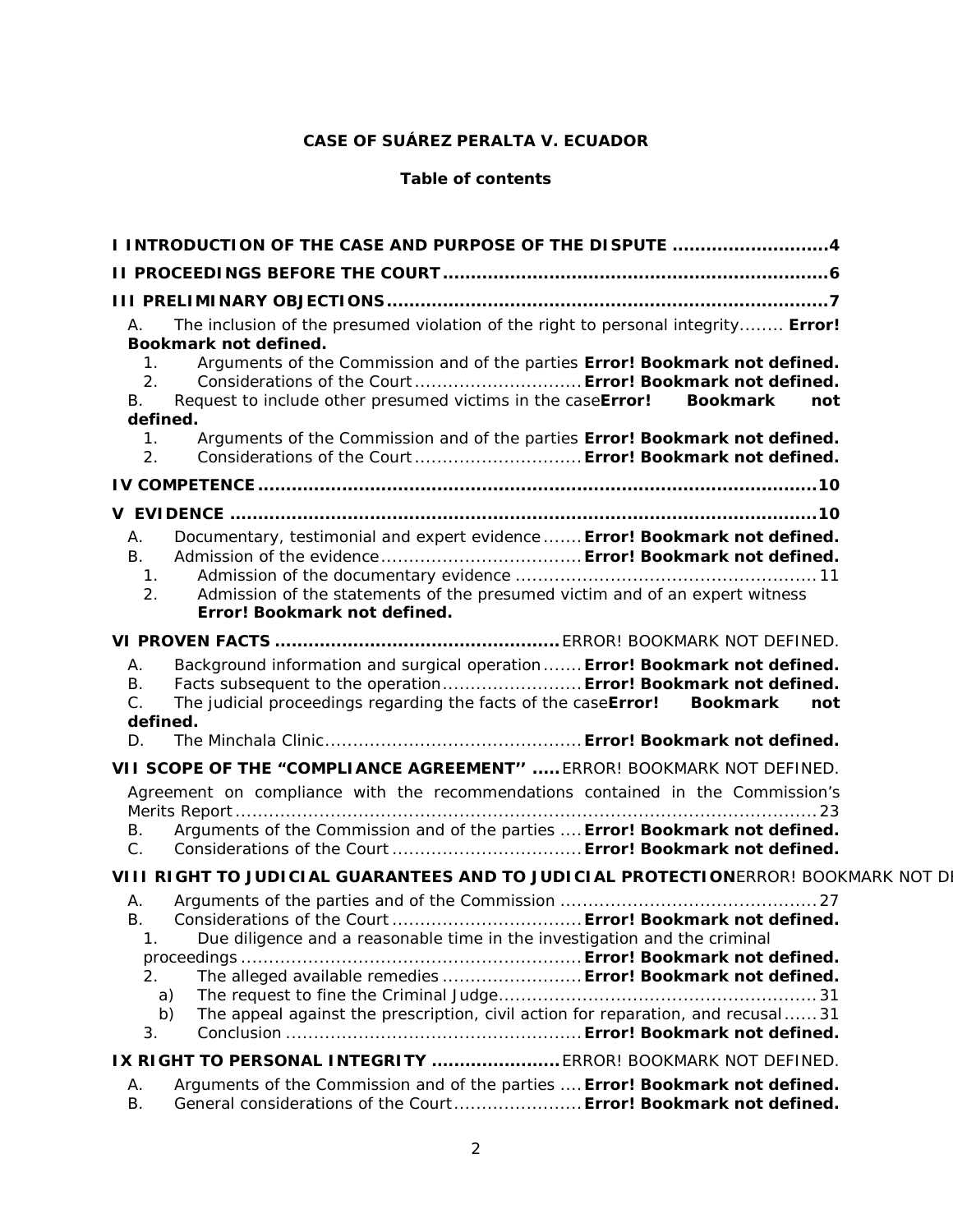| The State's obligation to regulate health services in order to protect personal<br>1.                                                                                                                                                                                                                                                                                                                                                                                                                                                                                                                                                                                                                                                                                                                 |
|-------------------------------------------------------------------------------------------------------------------------------------------------------------------------------------------------------------------------------------------------------------------------------------------------------------------------------------------------------------------------------------------------------------------------------------------------------------------------------------------------------------------------------------------------------------------------------------------------------------------------------------------------------------------------------------------------------------------------------------------------------------------------------------------------------|
| The State's obligation to supervise and inspect as regards health services and the<br>2.<br>The medical services provided in the Polyclinic of the Guayas Traffic Commission<br>a)                                                                                                                                                                                                                                                                                                                                                                                                                                                                                                                                                                                                                    |
| b)<br>$\mathsf{C}$ )<br>Violation of the personal integrity of Melba Peralta Mendoza 46<br>3.                                                                                                                                                                                                                                                                                                                                                                                                                                                                                                                                                                                                                                                                                                         |
|                                                                                                                                                                                                                                                                                                                                                                                                                                                                                                                                                                                                                                                                                                                                                                                                       |
| А.                                                                                                                                                                                                                                                                                                                                                                                                                                                                                                                                                                                                                                                                                                                                                                                                    |
| Obligation to investigate the facts and to identify, prosecute and punish, as<br>В.<br>Request for investigations and the determination of administrative and criminal<br>1.<br>The administrative and disciplinary investigations Error! Bookmark not defined.<br>a)<br>The criminal proceedings  Error! Bookmark not defined.<br>b)<br>Measures of rehabilitation and satisfaction and quarantees of non-repetition  Error!<br>$C_{\cdot}$<br>Bookmark not defined.<br>$1_{\ldots}$<br>Request for medical assistance  Error! Bookmark not defined.<br>a)<br>2.<br>Request for the publication and dissemination of the Judgment,<br>a)<br>acknowledgement of international responsibility and public apology 51<br>Request for reparation for damage to the life project Error! Bookmark not<br>b) |
| defined.<br>Guarantees of non-repetition Error! Bookmark not defined.<br>3 <sub>1</sub>                                                                                                                                                                                                                                                                                                                                                                                                                                                                                                                                                                                                                                                                                                               |
| Request to adopt measures under domestic law Error! Bookmark not defined.<br>a)<br>Request to provide health care professionals with training on the responsibilities                                                                                                                                                                                                                                                                                                                                                                                                                                                                                                                                                                                                                                 |
| D.                                                                                                                                                                                                                                                                                                                                                                                                                                                                                                                                                                                                                                                                                                                                                                                                    |
| Arguments of the Commission and of the parties Error! Bookmark not defined.<br>1.<br>2.<br>Considerations of the Court Error! Bookmark not defined.<br>E.                                                                                                                                                                                                                                                                                                                                                                                                                                                                                                                                                                                                                                             |
| Reimbursement of expenses to the Victims' Legal Assistance FundError! Bookmark<br>F.<br>not defined.                                                                                                                                                                                                                                                                                                                                                                                                                                                                                                                                                                                                                                                                                                  |
| Means of complying with the payments ordered Error! Bookmark not defined.<br>G.                                                                                                                                                                                                                                                                                                                                                                                                                                                                                                                                                                                                                                                                                                                       |
|                                                                                                                                                                                                                                                                                                                                                                                                                                                                                                                                                                                                                                                                                                                                                                                                       |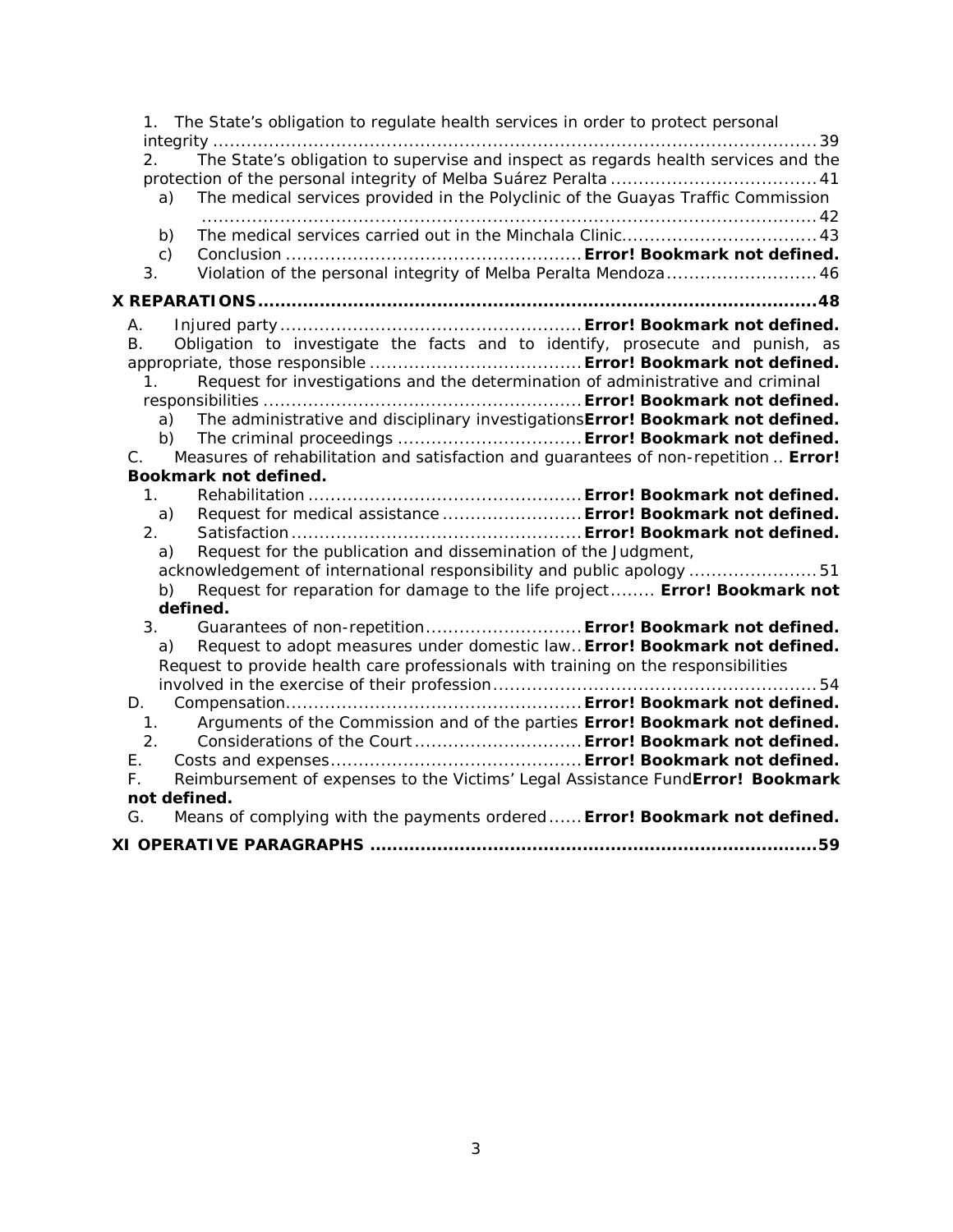#### **I**

#### **INTRODUCTION OF THE CASE AND PURPOSE OF THE DISPUTE**

<span id="page-3-0"></span>1. *The case submitted to the Court.* On January 25, 2012, the Inter-American Commission on Human Rights (hereinafter "the Inter-American Commission" or "the Commission") submitted to the jurisdiction of the Court (hereinafter "submission brief") the case of "Melba del Carmen Suárez Peralta" against the Republic of Ecuador (hereinafter "the State" or "Ecuador"), indicating that: (a) in July 2000, Melba del Carmen Suárez Peralta was operated on for appendicitis in the Minchala private clinic, and this caused her severe and permanent ailments; (b) the criminal proceedings opened in relation to these facts concluded inconclusively, owing to the lack of due diligence in the execution of the proceedings, which resulted in the declaration of the statute of limitations in 2005, more than five years after the court order to investigate the offense had been issued; (c) no real investigation was conducted into the main person accused, or into those possibly implicated with different degrees of responsibility; (d) the criminal proceedings were characterized by a lack of procedural activity *ex officio* and by minimum guarantees of due diligence for the presumed victim; (e) the absence of a response and the delay in expediting and processing the proceedings gave those eventually responsible the benefit of impunity, and (f) the decision on the request to fine the administrator of justice who intervened in the proceedings was not motivated.

2. *Proceedings before the Commission.* The proceedings before the Commission were as follows:

- a) *Petition.* On February 23, 2006, Melba del Carmen Suárez Peralta and her representative, Jorge Sosa Meza, lodged the initial petition before the Commission;
- b) *Admissibility Report.* On October 30, 2008, the Commission approved Admissibility Report No.  $85/08$ ;  $^2$  $^2$
- c) *Merits Report.* On July 20, 2011, the Commission approved Merits Report 75/11, [3](#page-3-2) pursuant to Article 50 of the Convention (hereinafter also "the Merits Report" or "Report No. 75/11"), in which it reached a series of conclusions and made several recommendations to the State.
	- a. *Conclusions. –* The Commission concluded that the State was responsible for violating the following rights recognized in the American Convention:
		- i. "The right to a fair trial and to judicial protection, established in Articles 8(1) and 25(1) of the American Convention in relation to the general obligation to respect and ensure the rights established in Article 1(1) thereof, with respect to Melba del Carmen Suárez Peralta and her mother, Melba Peralta Mendoza."
	- b. *Recommendations.* The Commission therefore made a series of recommendations to the State; namely that it:

<span id="page-3-1"></span>In this report, the Commission declared the petition admissible with regard to the presumed violation of Articles 5(1), 8(1) and 25(1) of the Convention, in relation to Article 1(1) of this instrument. *Cf.* Admissibility Report No. 85/08, Case 12,683, Melba del Carmen Suárez Peralta, Ecuador, October 30, 2008 (file of proceedings before the Commission, folios 432 to 444). In this regard, on February 26, 2009, the Commission forwarded to the parties a *fe de errata* with regard to Report No. 85/08, which excluded the mention of the admissibility of Article 5(1) of the Convention.

<span id="page-3-2"></span><sup>3</sup> Merits Report No 75/11, Case 12,683, Melba del Carmen Suárez Peralta, Ecuador, July 20, 2011 (merits file, folios 8 to 38).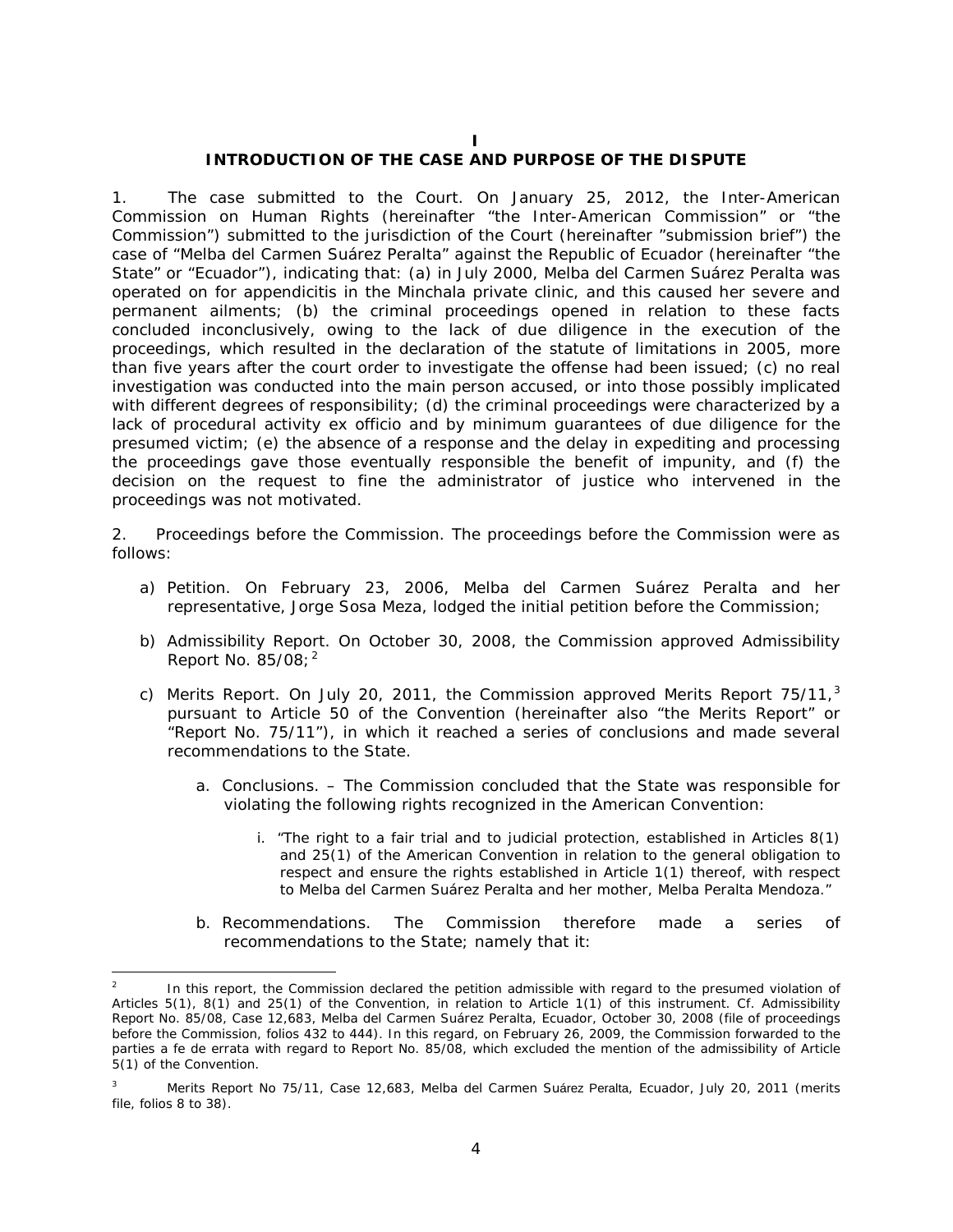- i. "Adopt the measures necessary for an effective investigation of the facts of the case at hand and to punish, within a reasonable time, the judicial officials whose actions led to the excessive delays in the pursuit of the criminal proceedings and the resultant denial of the victims' access to justice;
- ii. Adopt the measures necessary to provide appropriate redress to Melba del Carmen Suárez Peralta and to her mother, Melba Peralta Mendoza, for the human rights violations identified in this report, including both pecuniary and non-pecuniary damages. Given the particular nature of the facts in this case, this redress must include payment of the expenses incurred by the victims in their pursuit of justice and an acknowledgement of international responsibility and public apology by the State;
- iii. Adopt the measures necessary to provide the required medical care immediately and without charge, through its specialized health agencies, and at the place of residence of Ms. Suárez Peralta, including the medicines she requires based on her ailments;
- iv. Adopt the measures necessary to ensure that the laws relating to the exercise of the medical profession are regulated and effectively implemented, in accordance with the relevant national and international standards, and
- v. Adopt all the measures necessary to prevent similar incidents from occurring in the future, in compliance with the duties of prevention and of guaranteeing the rights enshrined in the American Convention."
- d) *Notification to the State.* On July 26, 2011, the Merits Report was notified to the State, which was granted two months to provide information on compliance with the recommendations;
- e) *Compliance Agreement.* On September 8, 2011, Johana Pesantez Benítez, Minister of Justice, Human Rights and Worship, and Melba del Carmen Suárez Peralta, signed a document entitled "Compliance Agreement," in order to ensure compliance with "the recommendations ordered by the Commission in Merits Report No. 75/11, Case 12,683, Melba del Carmen Suárez Peralta – Ecuador";
- f) *Extension.* On October 24, 2011, the Commission granted the State a three-month extension to comply with the recommendations made in Report No. 75/11. On January 25, 2012, the State provided the Commission with information on compliance with some of the said recommendations (*infra* para. 79 to 81), and
- g) *Submission to the Court.* On January 26, 2012, based on "the need to obtain justice for the victims, owing to the failure by the State of Ecuador to comply with the recommendations, as well as the serious health problems suffered by Melba del Carmen Suárez Peralta," the Commission submitted the case to the Court. The Commission appointed Commissioner Dinah Shelton and the Executive Secretary at the time, Santiago A. Canton, as its delegates before the Court, and Elizabeth Abi-Mershed, Deputy Executive Secretary, and Tatiana Gos and Karin Mansel, Executive Secretariat lawyers, as legal advisers.

3. *Requests of the Inter-American Commission.* Based on the above, the Commission asked the Court to declare the international responsibility of the State for the violation of Articles 8(1) and 25(1) of the Convention, in relation to Article 1(1) of this instrument, to the detriment of Melba del Carmen Suárez Peralta, and her mother, Melba Peralta Mendoza. In addition, the Commission asked the Court to order the State to undertake certain measures of reparation, which will be described and analyzed in Chapter X of this Judgment.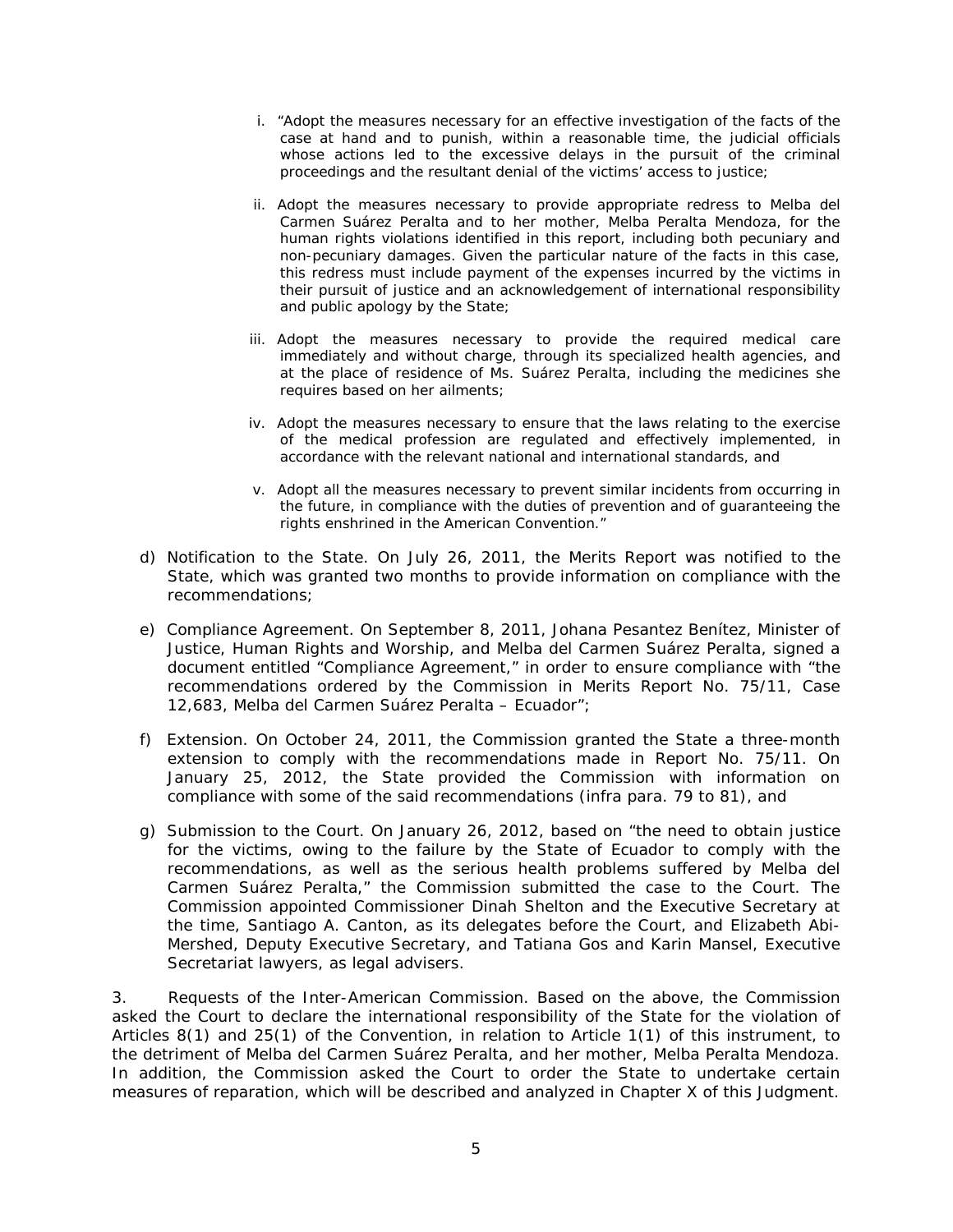#### **II PROCEEDINGS BEFORE THE COURT**

<span id="page-5-0"></span>4. *Notification to the State and to the representative.* The Court notified the Commission's submission of the case to the State and the representative on March 1, 2012.

5. *Brief with pleadings, motions and evidence.* On April 28, 2012 the representative of the presumed victims filed his brief with pleadings, motions and evidence before the Court (hereinafter "pleadings and motions brief"). Overall, the representative agreed with the allegations made by the Commission and asked the Court to declare the international responsibility of the State for the violation of the same articles alleged by the Commission; he also asked that the Court declare the violation of Article 5 (Right to Humane Treatment) of the Convention, with regard to Melba Suárez Peralta and her next of kin. In addition, the representative asked for access to the Victims' Legal Assistance Fund of the Inter-American Court (hereinafter "the Court's Assistance Fund" or "the Fund"). Lastly, he asked the Court to order the State to adopt different measures of reparation and to reimburse certain costs and expenses.

6. *Answering brief.* On August 22, 2012, the State submitted to the Court its brief with its preliminary objections, answer to the brief submitting the case, and observations on the pleadings and motions brief (hereinafter "answering brief"). In this brief it presented a series of preliminary objections and "prior questions" (*infra* para. 12). The State appointed Erick Roberts as its Principal Agent, and Carlos Espín and Daniela Ulloa as Deputy Agents.

7. *Access to the Victims' Legal Assistance Fund.* The request to access the Court's Assistance Fund filed by the presumed victims, through their representative, was admitted in an Order of the President of the Court (hereinafter "the President") of September 14, 2012.[4](#page-5-1)

8. *Observations on the preliminary objections.* On October 11 and 13, 2012, the Commission and the representative of the presumed victims, respectively, presented their observations on the preliminary objections filed by the State.

9. *Public hearing and additional evidence.* In an Order of the President of December 20, 2012,<sup>[5](#page-5-2)</sup> the parties were summoned to a public hearing so that the Court could receive their final oral arguments and observations on the preliminary objections and eventual merits, reparations and costs, as well as the testimony of Dennis Cerezo Cervantes and the expert opinion of Laura Cecilia Pautassi. Subsequently, in an Order of January 24, 2013,<sup>[6](#page-5-3)</sup> the Court decided to receive, at a public hearing, the statement of the presumed victim, Melba del Carmen Suárez Peralta, instead of the testimony of Dennis Cerezo Cervantes, which it was requested should be provided by affidavit. The public hearing took place on February 11, 2013, during the Court's ninety-eighth regular session held at its seat.<sup>[7](#page-5-4)</sup> During the hearing, the testimony of one presumed victim and one expert witness was received, together with

<span id="page-5-1"></span> <sup>4</sup> *Cf. Case of Suárez Peralta v. Ecuador.* Order of the President of the Inter-American Court of Human Rights of September 14, 2012. Available at: http://www.corteidh.or.cr/docs/asuntos/suarez\_fv\_12.pdf.

<span id="page-5-2"></span><sup>5</sup> *Cf. Case of Suárez Peralta v. Ecuador.* Order of the President of the Inter-American Court of December 20, 2012, *supra*.

<span id="page-5-3"></span><sup>6</sup> *Cf. Case of Suárez Peralta v. Ecuador.* Order of the President of the Inter-American Court of Human Rights of January 24, 2013. Available at: http://www.corteidh.or.cr/docs/asuntos/suarez\_24\_01\_13.pdf.

<span id="page-5-4"></span><sup>7</sup> There appeared at this hearing: (a) for the Inter-American Commission: Elizabeth Abi-Mershed, Jorge H. Meza Flores, and Silvia Serrano Guzmán; (b) for the representatives of the presumed victims: Jorge Sosa Meza and José Peralta, and (c) for the State of Ecuador: Carlos Espín and Daniela Ulloa.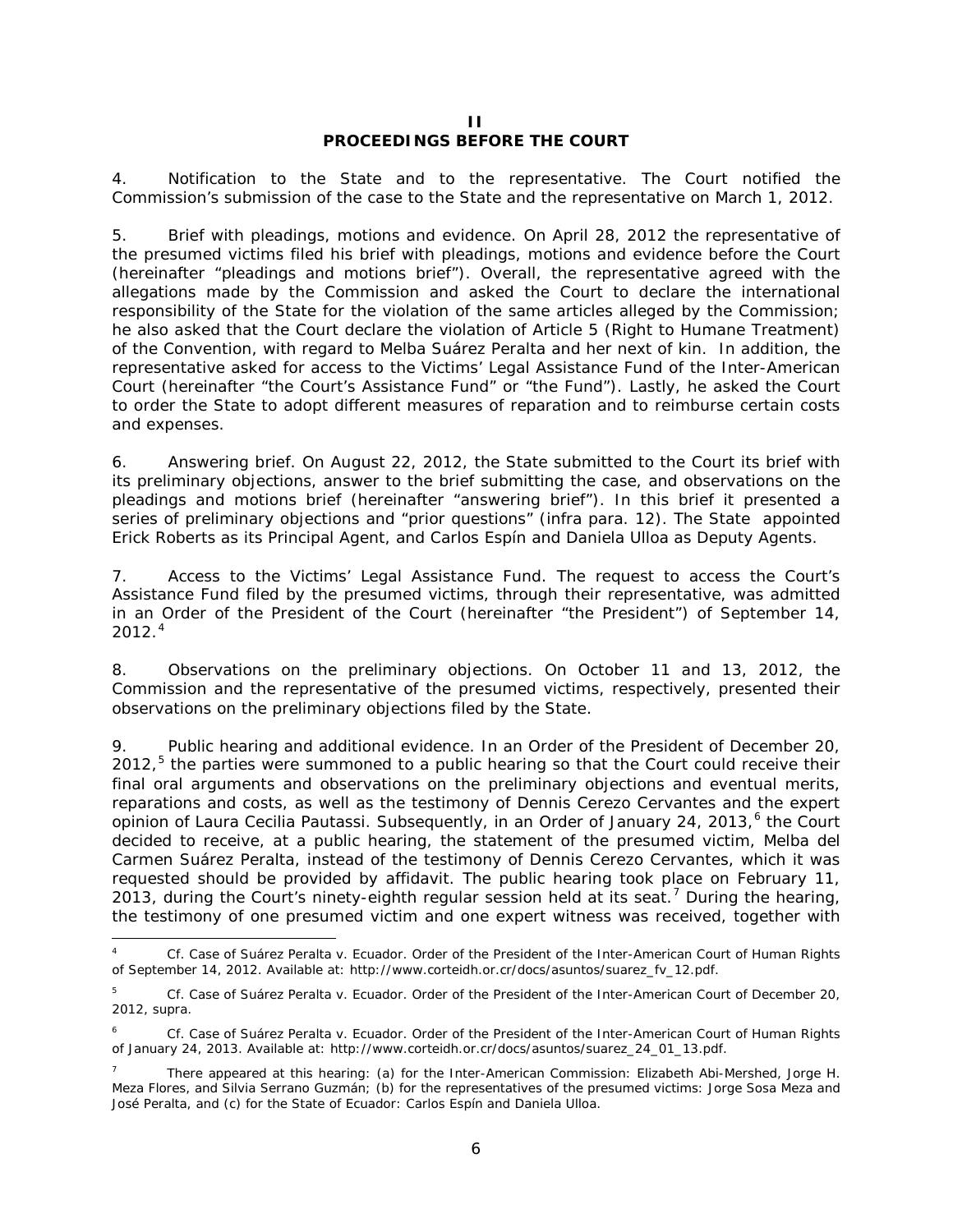the final oral observations and arguments of the Commission, the representative of the presumed victims, and the State, respectively. During this hearing, the Court asked the parties to submit specific useful information and documentation. In addition, several statements were received that had been requested by affidavit in the Order of the President of December 20, 2012 (*infra* para. 31).

10. *Final written arguments and observations.* On March 11, 2013, the State and the representative forwarded their final written arguments and the Commission presented its final written observations. The representative and the State responded partially to the Court's request for useful information and documentation.

11. *Observations of the representative and the State.* The briefs with final written arguments and observations were forwarded to the parties and to the Commission on March 14, 2013. The President granted the representative and the State a specific time frame for presenting any observations they deemed pertinent on the useful evidence requested by the Court, as well as on the information and annexes forwarded by the representative and the State. On March 22 and April 4, 2013, the State and the representative, respectively, forwarded the observations that had been requested.

#### **III PRELIMINARY OBJECTIONS**

<span id="page-6-0"></span>12. The State presented a series of preliminary objections and "prior questions" arguing that the Court was incompetent as regards the following: (a) the representative's argument concerning the presumed violation of Article 5(1) of the Convention to the detriment of Melba Suárez Peralta and her next of kin; (b) the inclusion of presumed victims who had not been established in the Commission's Merits Report; (c) the Commission's request concerning the offer of the expert opinion of Laura Pautassi, and (d) the Commission's request concerning the incorporation into the body of evidence of the expert opinions of Raúl Moscoso Álvarez and Ernesto Albán Gómez, both provided in the Case of *Albán Cornejo et al. v. Ecuador*.

13. In this regard, the Court has indicated that preliminary objections are objections of a preliminary nature designed to prevent the analysis of the merits of a matter in question, by objecting to the admissibility of a case, or to the Court's competence to hear a specific case or any aspect of it based on either the person, the subject matter, the time or the place, provided that these objections are preliminary in nature.<sup>[8](#page-6-1)</sup>

14. Regarding objections (c) and (d), the Court indicates that, the Order of the President of December 20, 2012, decided the challenges concerning the offer of an expert opinion and the incorporation of expert opinions that had been provided previously before the Court.<sup>[9](#page-6-2)</sup> In this Order, it was found pertinent to receive and incorporate the said evidence and, since it was considered documentary evidence, the parties were accorded the possibility of referring to the said opinions in their final arguments. Consequently, the Court finds that it is not appropriate to make an additional ruling in this Judgment.

15. In relation to objections (a) and b), in the following sections, the Court will refer to:

<span id="page-6-1"></span> <sup>8</sup> *Cf. Case of Las Palmeras v. Colombia. Preliminary objections*. Judgment of February 4, 2000. Series C No. 67, para. 34*, and Case of Artavia Murillo et al. ("In vitro fertilization") v. Costa Rica. Preliminary objections, merits, reparations and costs.* Judgment of November 28, 2012. Series C No. 257, para. 40.

<span id="page-6-2"></span><sup>9</sup> *Cf. Case of Suárez Peralta v. Ecuador.* Order of the President of the Court of December 20, 2012, *supra*.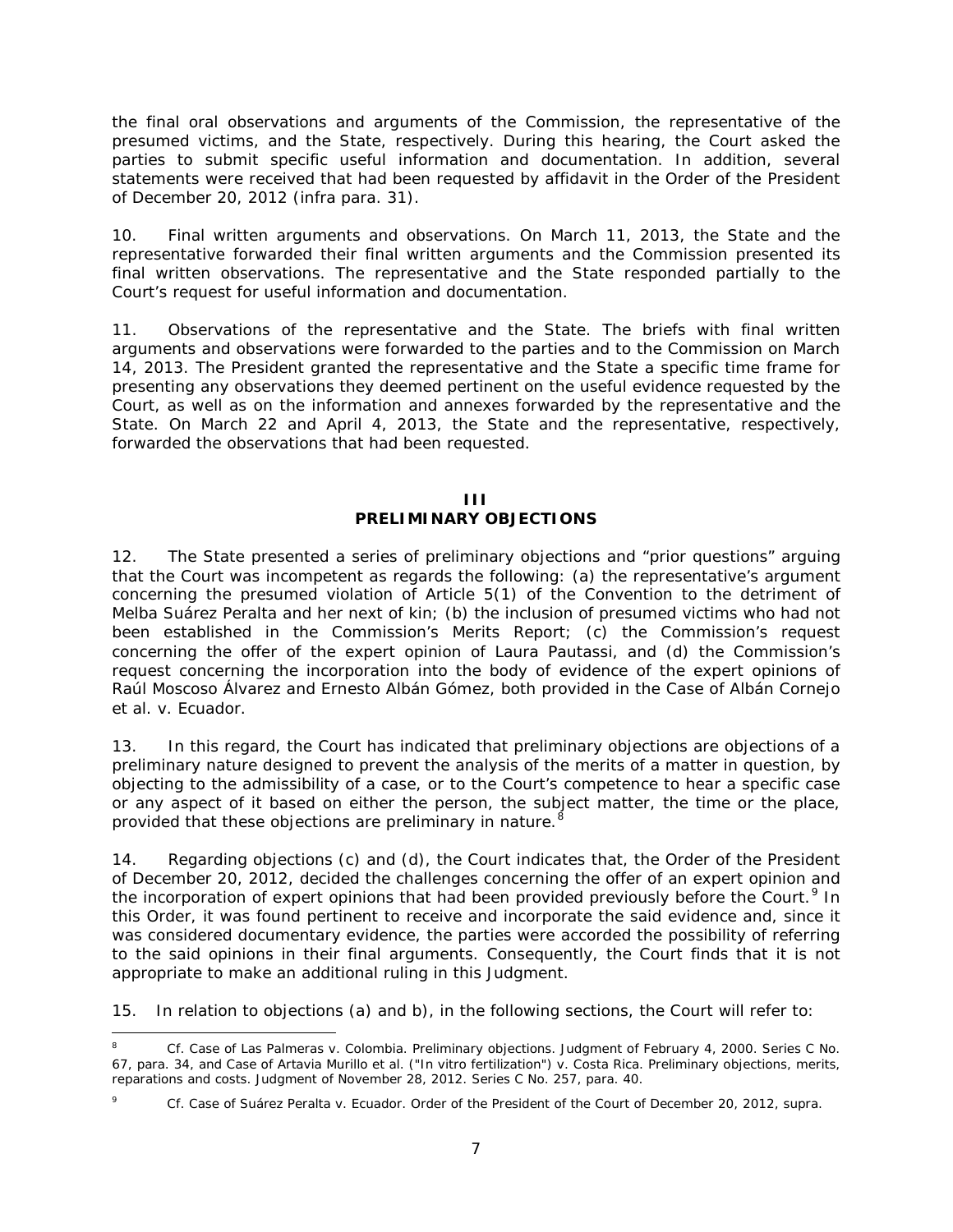## *A. The inclusion of the presumed violation of the right to personal integrity*

## *1. Arguments of the Commission and of the parties*

16. The State indicated that the presumed victim had violated the principle of procedural good faith by not having argued the violation of Article 5(1) of the Convention during the processing of the case before the Commission and by introducing the presumed violation of this right in the proceedings before the Court. The State considered that this situation represented an evident change in the original position of the representative and that this had a direct effect on the inter-American proceedings, the State's right to defense, and legal certainty. Thus, it indicated that "the right that they are now seeking be declared was not discussed or presented by the [Commission] before the […] Court and it should be recalled that more than [five] years have passed during which the presumed victims never invoked the supposed violation of Article 5(1) before the Commission."

17. The representative indicated that the pleadings and motions brief is an "autonomous document where the victims or the beneficiaries present, independently, their arguments related to the case and this allows the victims to present new arguments in relation to the facts described in the application." Thus, he argued that "[a]lthough it is true [that] the Inter-American Commission omitted to analyze [Article 5 of the Convention] in light of the facts it submitted, the examination of the facts described in the application clearly reveals a failure of the Ecuadorian State to prevent the incident denounced."

18. For its part, the Commission argued that the representative may present facts that explain, clarify or reject the facts mentioned in the Merits Report, and may invoke the violation of rights other than those included in that report, because the presumed victims are the possessors of all the rights recognized in the Convention.

## *2. Considerations of the Court*

19. The Court has established that the presumed victims and their representatives may invoke the violation of rights other than those included in the Merits Report, provided that they abide by the facts contained in that document, because the presumed victims are the possessors of all the rights recognized the Convention. [10](#page-7-0) Thus, it is not admissible to allege new facts, without prejudice to describing those that explain, clarify or reject the facts mentioned in the Merits Report, or that relate to the plaintiff's claims.<sup>[11](#page-7-1)</sup> The application of these criteria to the instant case requires the Court to verify whether the alleged violation of Article 5(1) of the Convention relates to facts contained in the factual framework described by the Commission in the Merits Report.<sup>[12](#page-7-2)</sup>

20. The Court observes that the representative argued the violation of Article 5(1) of the Convention based on the failure to control the professional activities of the doctor who performed the operation on the presumed victim, Melba Suárez Peralta, and the investigations conducted during the criminal proceedings. Thus, he explained that operations performed in the Minchala Clinic "formed part of an agreement signed with a State entity called the Guayas Traffic Commission, where the husband of the [presumed]

<span id="page-7-0"></span> <sup>10</sup> *Cf. Case of the "Five Pensioners" v. Peru. Merits, reparations and costs.* Judgment of February 28, 2003. Series C No. 98, para. 155, and *Case of Artavia Murillo et al. ("In vitro fertilization"), supra, para. 42.* 

<span id="page-7-1"></span><sup>11</sup> *Cf. Case of the "Five Pensioners", supra*, para. 153, and *Case of Fornerón and daughter v. Argentina. Merits, reparations and costs.* Judgment of April 27, 2012. Series C No. 242, para. 17.

<span id="page-7-2"></span><sup>12</sup> *Cf. Case of Mohamed v. Argentina. Preliminary objections, merits, reparations and costs*. Judgment of November 23, 2012. Series C No. 255, para. 25.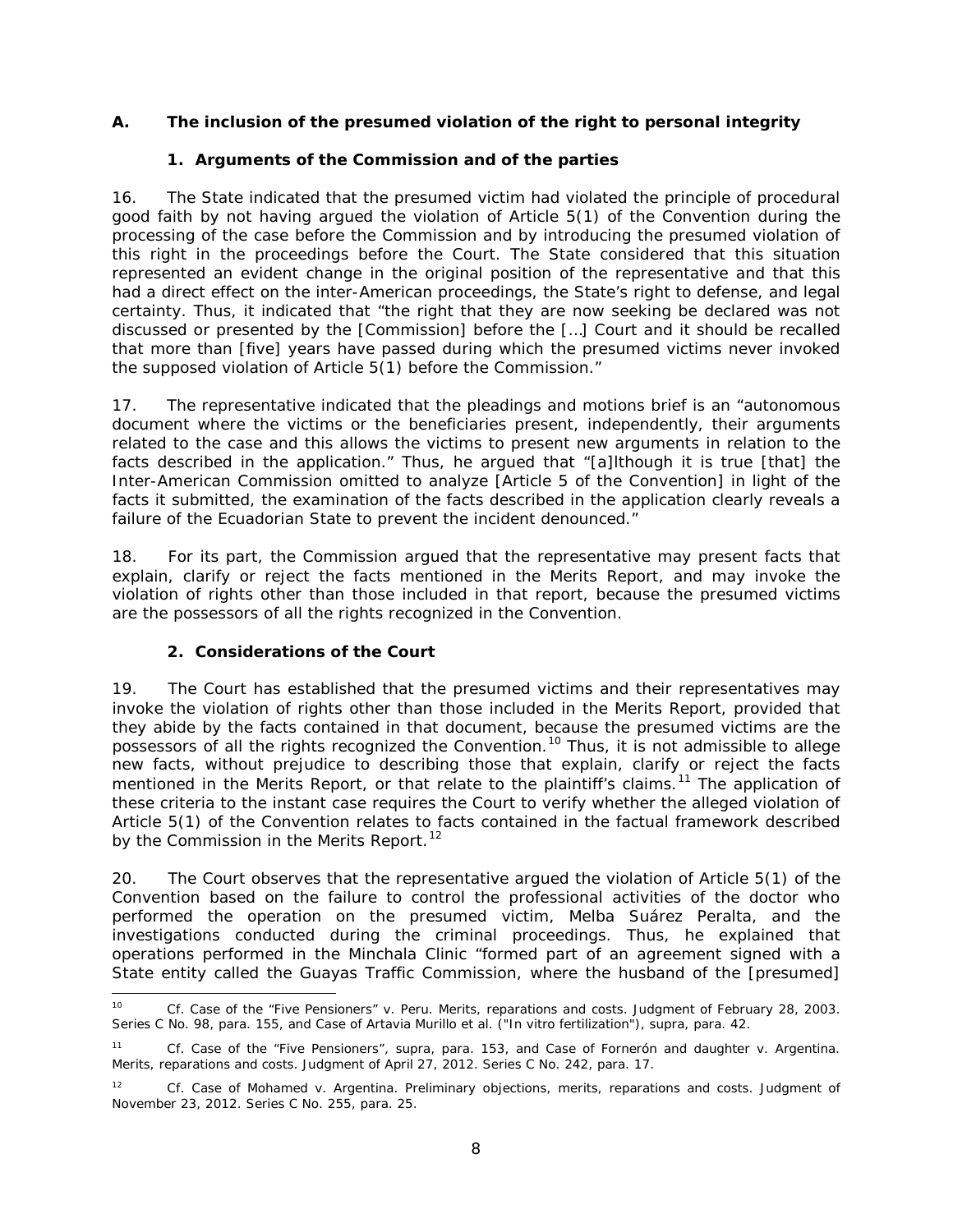victim worked, under which operations were provided at a reduced cost to family members of its employees and officers."

21. The Court notes that, in the Merits Report, the Commission referred to the operation that presumed victim Melba Suárez Peralta underwent in the Minchala Clinic, the ailments suffered as a result of this, and the criminal action filed by presumed victim Melba Peralta Mendoza based on the supposed "dirty operation" that had been performed on her daughter, Melba Suárez Peralta. [13](#page-8-0) During those criminal proceedings, *inter alia*, the site of the facts was inspected and Dr. Emilio Guerrero's employment status was verified (*infra* paras. 41, 42, 47, 53, 55 and 58).

22. Based on the above, the Court considered that, when alleging the supposed violation of Article 5(1) of the Convention, the representative referred to the factual framework set out by the Commission in the Merits Report and expanded contextual elements to include those described. Therefore, the Court decided to rule in its analysis of the merits on the presumed violation of Article 5(1) of the Convention submitted by the representative.

# *B. Request to include other presumed victims in the case*

# *1. Arguments of the Commission and of the parties*

23. The State argued that "the Court should declare itself incompetent to examine the reparations claimed in favor of Dennis Cerezo Cervantes, Gandy Alberto Cerezo Suárez, Katherine Madeleine Cerezo Suárez and Marilyn Melba Cerezo Suárez, because […] the right of action to submit a case before the Court corresponds to the [Commission, and] not to the presumed victim; consequently, the determination of those who would be the victims and beneficiaries of an eventual reparation can only be those persons that the Commission determines in its Merits Report, a document that defines the limits of the case."

24. The representative argued that the pleadings and motions brief constitutes a brief that is autonomous and independent from the allegations contained in the Commission's Merits Report, and can incorporate other beneficiaries or victims who were involved in the context of the facts denounced. Consequently, he considered that the members of the Cerezo Suárez family, understanding these to be Dennis Cerezo Cervantes, Mrs. Suárez Peralta's husband, and their children, namely Gandy Alberto, Katherine Madeleine and Marilyn Melba, all with the surnames Cerezo Suárez, were also victims of the presumed violations to the detriment of Melba del Carmen Suárez Peralta.

25. For its part, the Commission considered that the determination of victims in this case is an issue that should be analyzed during the merits stage.

## *2. Considerations of the Court*

26. Pursuant to the provisions of Article 35(1) of the Court's Rules of Procedure, in its brief submitting the case, the Commission noted that the presumed victims in this case were Melba del Carmen Suárez Peralta and Melba Peralta Mendoza. However, the representative identified Dennis Cerezo Cervantes, and Gandy Alberto, Katherine Madeleine and Marilyn Melba, all with the surnames Cerezo Suárez, as additional victims.

<span id="page-8-0"></span> <sup>13</sup> *Cf.* Merits Report No 75/11, Case 12,683, Melba del Carmen Suárez Peralta, Ecuador, July 20, 2011 (merits file, folios 16, 17 and 23).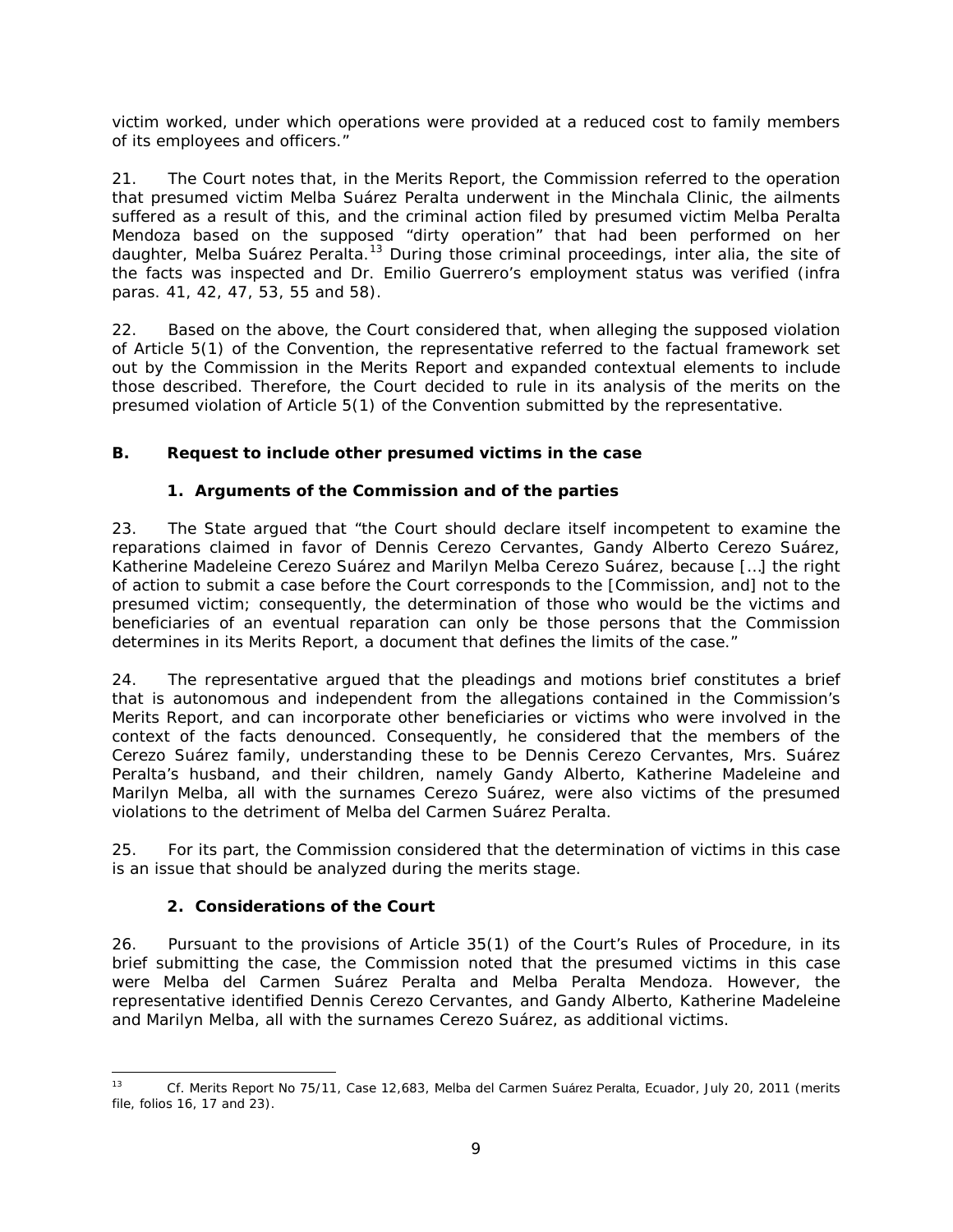27. In this regard, the Court recalls its consistent case law to the effect that the presumed victims must be indicated in the Commission's Merits Report issued under Article 50 of the Convention and in the submission of the case to the Court pursuant to Article 35(1) of the Rules of Procedure.<sup>[14](#page-9-2)</sup> According to this article, it is for the Commission, and not the Court, to identify the presumed victims in a case before it precisely and at the appropriate procedural opportunity.<sup>[15](#page-9-3)</sup> Legal certainty requires, as a general rule, that all the presumed victims are duly identified in both briefs, and it is not possible to add new presumed victims following the Merits Report, except in the exceptional circumstances contemplated in Article  $35(2)$  of the Court's Rules of Procedure.<sup>[16](#page-9-4)</sup> The Court notes that this case does not involve one of the presumptions under the said Article 35(2) that could justify the identification of presumed victims following the Merits Report or the submission of the case.

28. Therefore, in application of Article 35(1) of its Rules of Procedure and its consistent case law, the Court declares that it can only consider as presumed victims those persons who were identified in the Merits Report; in other words Melba del Carmen Suárez Peralta and Melba Peralta Mendoza.

#### **IV COMPETENCE**

<span id="page-9-0"></span>29. The Court is competent to hear this case, pursuant to Article 62(3) of the Convention, because Ecuador has been a State Party to the Convention since December 28, 1977, and accepted the contentious jurisdiction of the Court on July 24, 1984.

#### **V EVIDENCE**

<span id="page-9-1"></span>30. Based on the provisions of Articles 46, 47, 50, 57 and 58 of the Rules of Procedure, as well as on its case law concerning evidence and its assessment,<sup>[17](#page-9-5)</sup> the Court will examine and assess the documentary probative elements forwarded by the parties at different procedural moments, the statements and testimony provided by affidavit and during the public hearing, and also the helpful evidence requested by the Court. To this end, it will abide by the principles of sound judicial discretion, within the corresponding legal framework.<sup>[18](#page-9-6)</sup>

<span id="page-9-2"></span> <sup>14</sup> *Cf. Case of the Ituango Massacres v. Colombia. Preliminary objections, merits, reparations and costs.*  Judgment of July 1, 2006. Series C No. 148, para. 98, and *Case of Nadege Dorzema et al. v. Dominican Republic. Merits, reparations and costs.* Judgment of October 24, 2012. Series C No. 251, para. 29..

<span id="page-9-3"></span><sup>15</sup> *Cf. Case of the Ituango Massacres, supra*, para. 98, and *Case of García and family members v. Guatemala. Merits, reparations and costs*. Judgment of November 29, 2012. Series C No. 258, para. 34.

<span id="page-9-4"></span><sup>16</sup> *Case of Nadege Dorzema et al. v. Dominican Republic, supra*, para. 29, and *Case of García and family members, supra,* para. 34.

<span id="page-9-5"></span><sup>17</sup> *Cf. Case of the "White Van" (Paniagua Morales et al.) v. Guatemala. Merits.* Judgment of March 8, 1998. Series C No. 37, paras. 69 al 76, and *Case of the Massacre of Santo Domingo v. Colombia. Preliminary objections, merits and reparations.* Judgment of November 30, 2012. Series C No. 259, para. 41.

<span id="page-9-6"></span><sup>18</sup> *Cf. Case of the "White Van" (Paniagua Morales et al.), supra*, para. 76, and *Case of the Massacre of Santo Domingo, supra*, para. 41.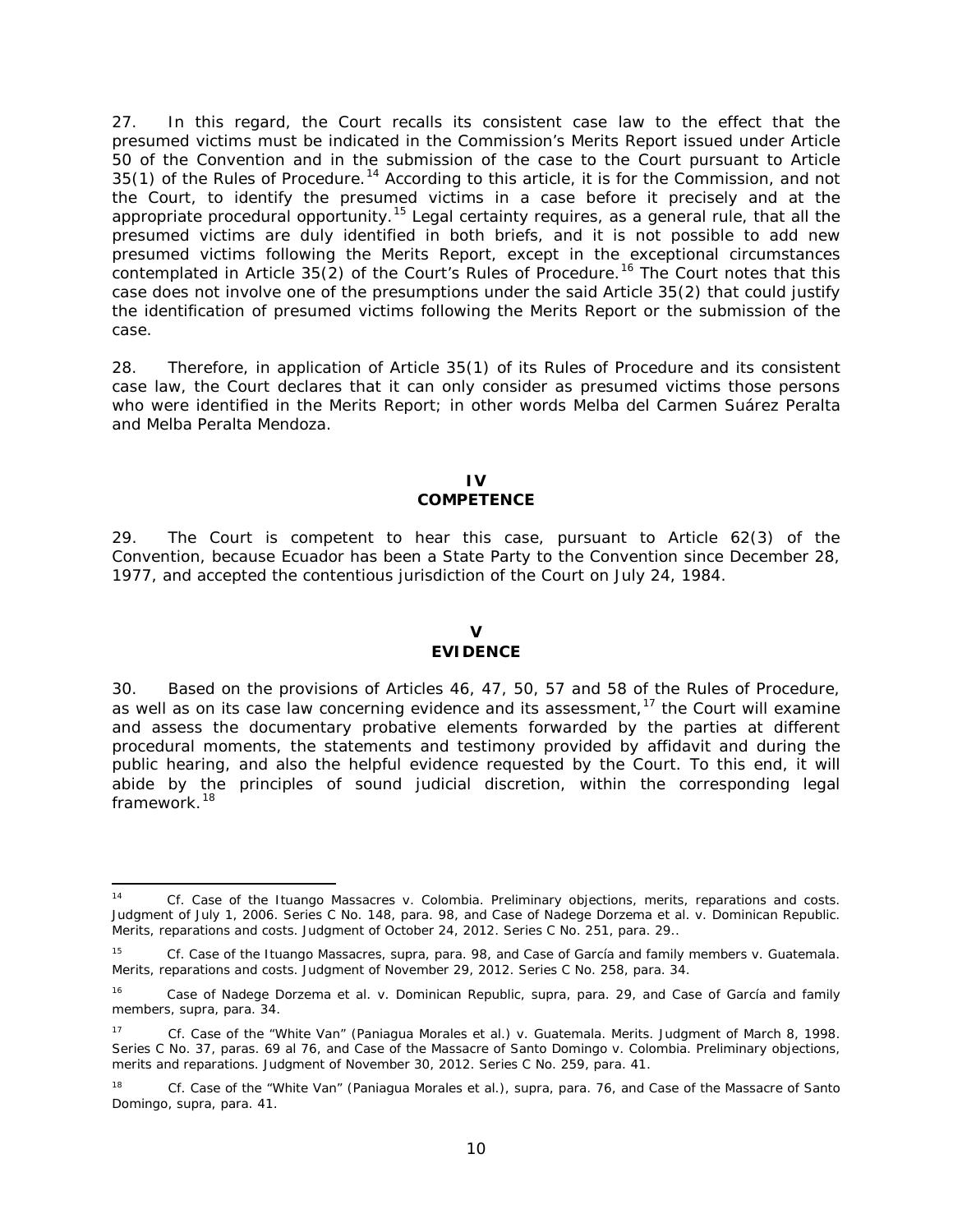## *A. Documentary, testimonial and expert evidence*

31. The Court received various documents presented as evidence by the Commission, the representative, and the State, attached to their main briefs (*supra* paras. 4 to 11). The Court also received the affidavits prepared by the witnesses Dennis Cerezo Cervantes, Rodolfo Sánchez Jiménez and Luis Humberto Córdova Ramos, and the expert witnesses Hugo Miguel Morán Sánchez, Verónica Valencia and Jaysoon Abarca. As for the evidence provided during the public hearing, the Court listened to the statement of the presumed victim Melba Suárez Peralta and the expert opinion of Laura Pautassi (*supra* para. 9).

## <span id="page-10-0"></span>*B. Admission of the evidence*

## *1. Admission of the documentary evidence*

32. In this case, as in others, the Court admits those documents forwarded by the parties at the appropriate procedural opportunity (*supra* paras. 4 to 11), which were not contested or opposed and the authenticity of which was not questioned.<sup>[19](#page-10-1)</sup> The documents requested by the Court at the public hearing, which were subsequently provided by the parties, are incorporated into the body of evidence in application of Article 58 of the Rules of Procedure.

33. With regard to the newspaper articles and videos presented by the parties and the Commission together with their different briefs, the Court has considered that these may be assessed when they refer to well-known public facts or declarations by State officials, or when they corroborate aspects related to the case. Consequently, it decides to admit the documents that are complete or that, at least, allow their source and date of publication to be verified, and will assess them taking into account the entire body of evidence, the observations of the parties, and the rules of sound judicial discretion.<sup>[20](#page-10-2)</sup>

34. In addition, the Court observes that the representative did not provide the affidavits of the witness Eduardo Tigua Castro or the expert witnesses Ignacio Hanna Musse and Iván Castro Patiño, which were offered by the representative of the presumed victims and requested in the Order of the President of December 20, 2012.<sup>[21](#page-10-3)</sup>

35. In relation to the documents provided with the final written arguments, the State requested the exclusion of evidence provided by the representative because it was not presented at the proper procedural moment. In this regard, the Court observes that, in particular, the representative forwarded a sworn statement by Moisés Daniel Arguello Bermeo, which had not been requested as useful evidence by a judge or the Court during the public hearing of the case. Therefore, pursuant to Article 57 of its Rules of Procedure, the Court declares inadmissible the presentation of this evidence by the representative, because it was not provided at the appropriate procedural moment.

## *2. Admission of the statements of the presumed victim and of an expert witness*

<span id="page-10-1"></span> <sup>19</sup> *Cf. Case of Velásquez Rodríguez v. Honduras. Merits.* Judgment of July 29, 1988. Series C No. 4, para. 140, and *Case of the Massacre of Santo Domingo*, *supra*, para. 43.

<span id="page-10-2"></span><sup>20</sup> *Cf. Case of Velásquez Rodríguez, Merits, supra*, para. 146, and *Case of the Massacre of Santo Domingo, supra*, para. 44.

<span id="page-10-3"></span><sup>21</sup> *Cf. Case of Suárez Peralta v. Ecuador.* Order of the President of the Court of December 20, 2012, *supra*.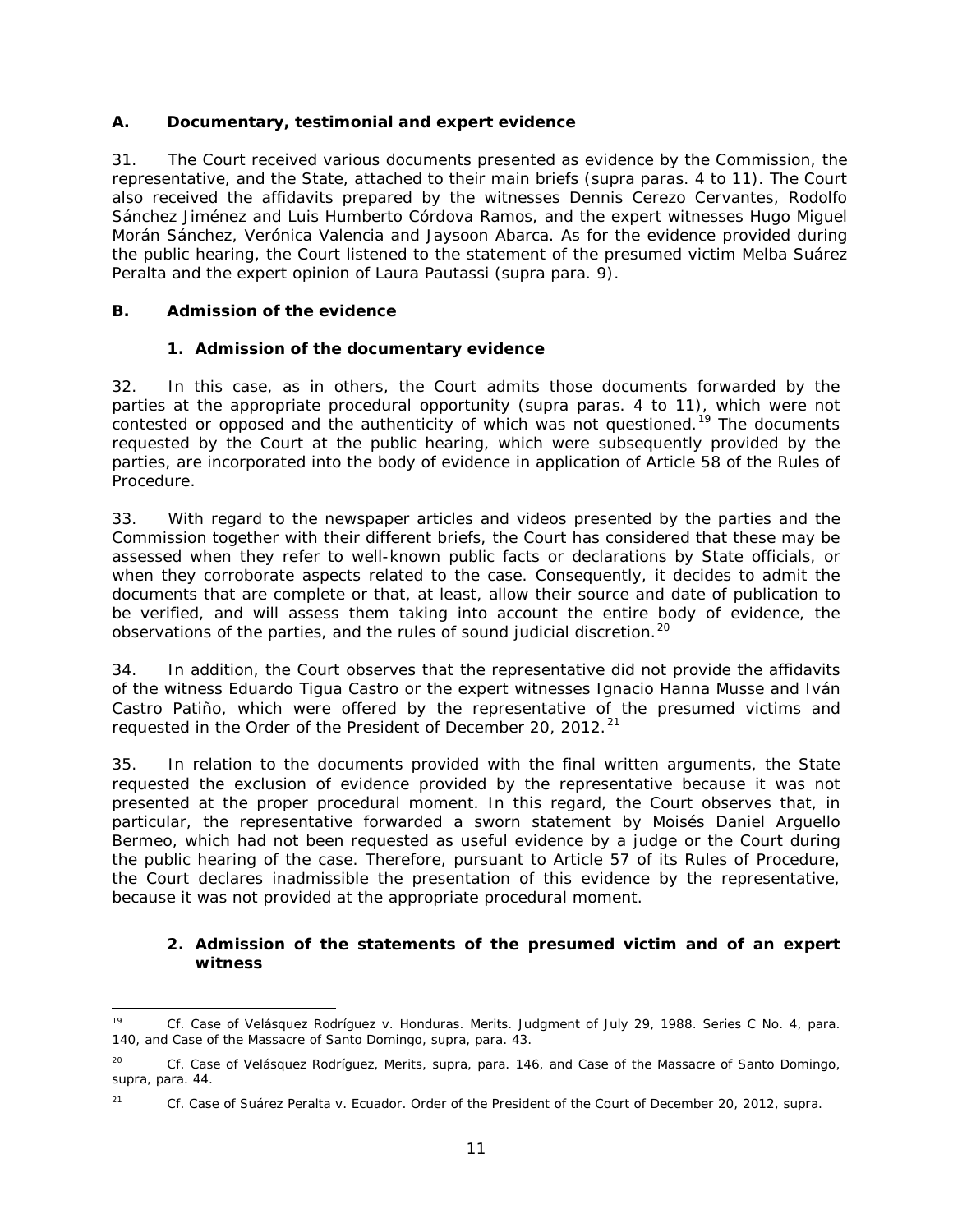36. Regarding the State's objection to the Commission's offer of the expert opinion of Laura Pautassi, the Court reiterates that this objection was decided in the Order of the President of December 20, 2012, $^{22}$  $^{22}$  $^{22}$  in which it was found pertinent to receive and incorporate the said evidence. Consequently, it is found in order to admit the opinion of Ms. Pautassi, which was provided during the public hearing before the Court.

37. Lastly, regarding the statement of presumed victim Melba del Carmen Suárez Peralta and the content of the expert opinion of Laura Pautassi, provided during the public hearing, the Court finds them pertinent only insofar as they are in keeping with the purpose defined by the President in the Orders requiring them (*supra* para. 9). In addition, in accordance with the Court's case law case, the statement made by the presumed victim cannot be assessed in isolation, but rather within the whole body of evidence of the proceedings, because it is useful to the extent that it can provide further information on the presumed violations and their consequences.<sup>[23](#page-11-1)</sup>

# **VI**

# **PROVEN FACTS**

## *A. Background information and surgical operation*

38. Melba del Carmen Suárez Peralta (hereinafter "Melba Suárez Peralta"), an Ecuadorian national, 22 years of age at the time of the facts, is the mother of three children. She is the companion of Dennis Edgar Cerezo Cervantes (hereinafter "Edgar Cerezo"), who, at the time of the facts, worked for the Guayas Traffic Commission as a traffic supervisor.<sup>[24](#page-11-2)</sup>

39. On June 1, 2000, the Guayas Traffic Commission issued General Order No. 1977, in which it offered medical services to its employees and their family members, provided by two Cuban doctors in the Polyclinic of the said Traffic Commission,  $25$  as follows:

This is to inform the personnel of the Surveillance Unit that the Cuban doctors will be providing their services in the Institution's Polyclinic until Friday, June 30, 2000, […] Dr. Emilio Guerrero Gutiérrez in General Surgery [and] Dr. Rafael Amador in Trauma and Orthopedic Surgery. […] The medical services will also be provided to family members.

40. On June 28, 2000, Melba Suárez Peralta consulted Emilio Guerrero Gutiérrez, in the Polyclinic of the Guayas Traffic Commission, for symptoms of abdominal pain, vomits and

<span id="page-11-0"></span> <sup>22</sup> *Case of Suárez Peralta v. Ecuador.* Order of the President of the Court of December 20, 2012, *supra*, tenth and fourteenth considering paragraphs.

<span id="page-11-1"></span><sup>23</sup> *Cf. Case of Loayza Tamayo v. Peru. Merits.* Judgment of September 17, 1997. Series C No. 33, para. 43, and *Case of García and family members*, *supra*, para. 46.

<span id="page-11-2"></span><sup>24</sup> *Cf.* Sworn statement provided by Dennis Edgar Cerezo Cervantes of February 8, 2013 (merits file, folio 734); statement made by Melba Suárez Peralta at the public hearing held in this case on February 11, 2013, and identity card of Melba del Carmen Suarez Peralta (file of annexes to the pleadings and motions brief, folio 1164).

<span id="page-11-3"></span><sup>25</sup> *Cf.* Documentation added to the sworn statement of Luis Humberto Córdova Ramos (merits file, folio 592). Article 1 of the Law on the Rights and Protection of the Patient indicates that "Polyclinics" are considered to be health centers that belong to the public or private health services system established by law to provide comprehensive health care on an outpatient and hospitalized basis (file of annexes to the answering brief, folios 2388 to 2391). Also, according to Article 98 of the Law on personnel of the Surveillance Unit of the Traffic Commission of the province of Guayas, "The members of the Surveillance Unit in active service, as well as their family members, shall enjoy medical assistance, laboratory and X-ray services, in the establishments of the Guayas Traffic Commission, under the pertinent regulations."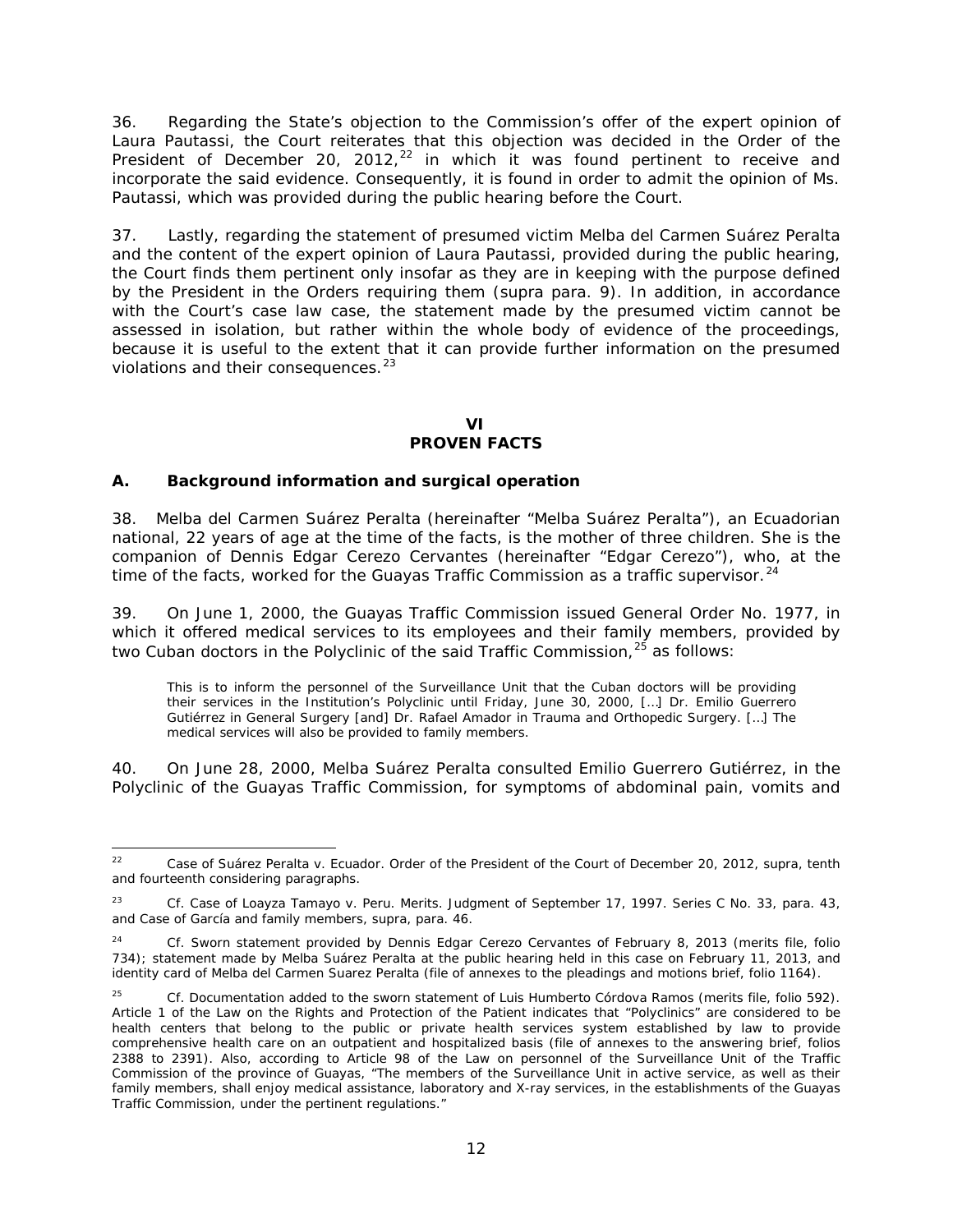fever.<sup>[26](#page-12-0)</sup> During this consultation, Emilio Guerrero diagnosed chronic appendicitis and informed her that se required an urgent operation.[27](#page-12-1) According to the testimony of Jenny Bohórquez, Emilio Guerrero told Melba Suárez Peralta that she should undergo some laboratory tests;<sup>[28](#page-12-2)</sup> however, Mrs. Suárez Peralta indicated that these tests were not performed.[29](#page-12-3)

41. On July 1, 2000, Melba Suárez Peralta consulted the same doctor again, this time in the Minchala Clinic (a private clinic located in Guayaquil, Ecuador). During this consultation, Emilio Guerrero decided that she should undergo surgery, under the diagnosis of acute appendicitis. $30$  According to her medical record in this institution, the operation took place on July 1, performed by Dr. Jenny Bohórquez, first assistant Emilio Guerrero Gutiérrez, anesthetist César García, and the nurse Olga, whose last name was not mentioned.<sup>[31](#page-12-5)</sup>

## *B. Facts subsequent to the operation*

42. After the operation, Melba Suárez Peralta suffered intense abdominal pain, vomits and other complications.<sup>[32](#page-12-6)</sup> On July 11 she went to the Luis Vernaza Hospital, and was seen by Dr. Héctor Luis Taranto, who indicated that she was pale, with abdominal swelling, anorexia and diffuse abdominal pain.<sup>[33](#page-12-7)</sup> The doctor also diagnosed acute post-surgical abdomen and, classified her as a patient in an extremely serious condition, so that she had to undergo surgery again on July 12. During the operation, the doctor performed a reexploratory laparotomy, in the course of which he found "dehiscence of the appendicular stump, localized peritonitis, and fibrin clumps." The abdominal cavity was also cleaned and drained, with the aspiration of purulent matter, and part of her colon was removed.<sup>[34](#page-12-8)</sup>

<span id="page-12-2"></span><sup>28</sup> *Cf.* Testimony provided by Jenny Bohórquez on November 13, 2001 (file of annexes to the Merits Report, folio 130).

<span id="page-12-3"></span><sup>29</sup> *Cf.* Testimony provided by Melba Suárez Peralta on September 6, 2000 (file of annexes to the Merits Report, folio 16).

<span id="page-12-4"></span><sup>30</sup> *Cf.* Medical records of María del Carmen Suárez Peralta issued by the Minchala Clinic (file of annexes to the Merits Report, folios 109 a 120)

<span id="page-12-0"></span> <sup>26</sup> *Cf.* Medical record of Melba Suárez Peralta issued by the Polyclinic of the Guayas Traffic Commission No. 11794 (file of annexes to the final arguments, folios 2995); Medical record of Melba del Carmen Suárez Peralta issued by the Minchala Clinic, No. 975 (file of annexes to the Merits Report, folio 112), testimonial statement provided by Wilson Benjamín Minchala Pichu on October 19, 2001 (file of annexes to the Merits Report, folios 105 and 106), and testimony provided by Jenny Bohórquez on November 13, 2001 (file of annexes to the Merits Report, folios 130 a 134).

<span id="page-12-1"></span><sup>27</sup> *Cf.* Medical records of Melba Suárez Peralta issued by the Polyclinic of the Guayas Traffic Commission No. 11794 (file of annexes to the final arguments, folio 2995).

<span id="page-12-5"></span>The reason for the operation was "pain in the right iliac fossa accompanied by hyperthermia, vomits and difficulty in walking"; while she was described as a "patient who states that, yesterday, she consulted a doctor about pain in the epigastric region that, in the afternoon, extended to the right iliac fossa, accompanied by hyperthermia, vomits and difficulty in walking, […] this became more intense today, so that it was decided to intern her in order to operate on her." *Cf.* Medical records of María del Carmen Suárez Peralta issued by Minchala Clinic, No. 975 (file of annexes to the Merits Report, folio 112); Testimony provided by Jenny Bohórquez on November 13, 2001 (file of annexes to the Merits Report, folio 130), and statement made by Melba Suárez Peralta during the public hearing held in this case on February 11, 2013.

<span id="page-12-6"></span><sup>&</sup>lt;sup>32</sup> *Cf.* Statement made by Melba Suárez Peralta during the public hearing held in this case on February 11, 2013.

<span id="page-12-7"></span><sup>33</sup> *Cf.* Testimony by Héctor Luis Taranto on November 12, 2001 (file of annexes to the Merits Report, folio 21).

<span id="page-12-8"></span><sup>34</sup> *Cf.* Operation protocol of the Luis Vernaza Hospital (file of annexes to the Merits Report, folio 19), and Testimony by Héctor Luis Taranto on November 12, 2001 (file of annexes to the Merits Report, folio 21).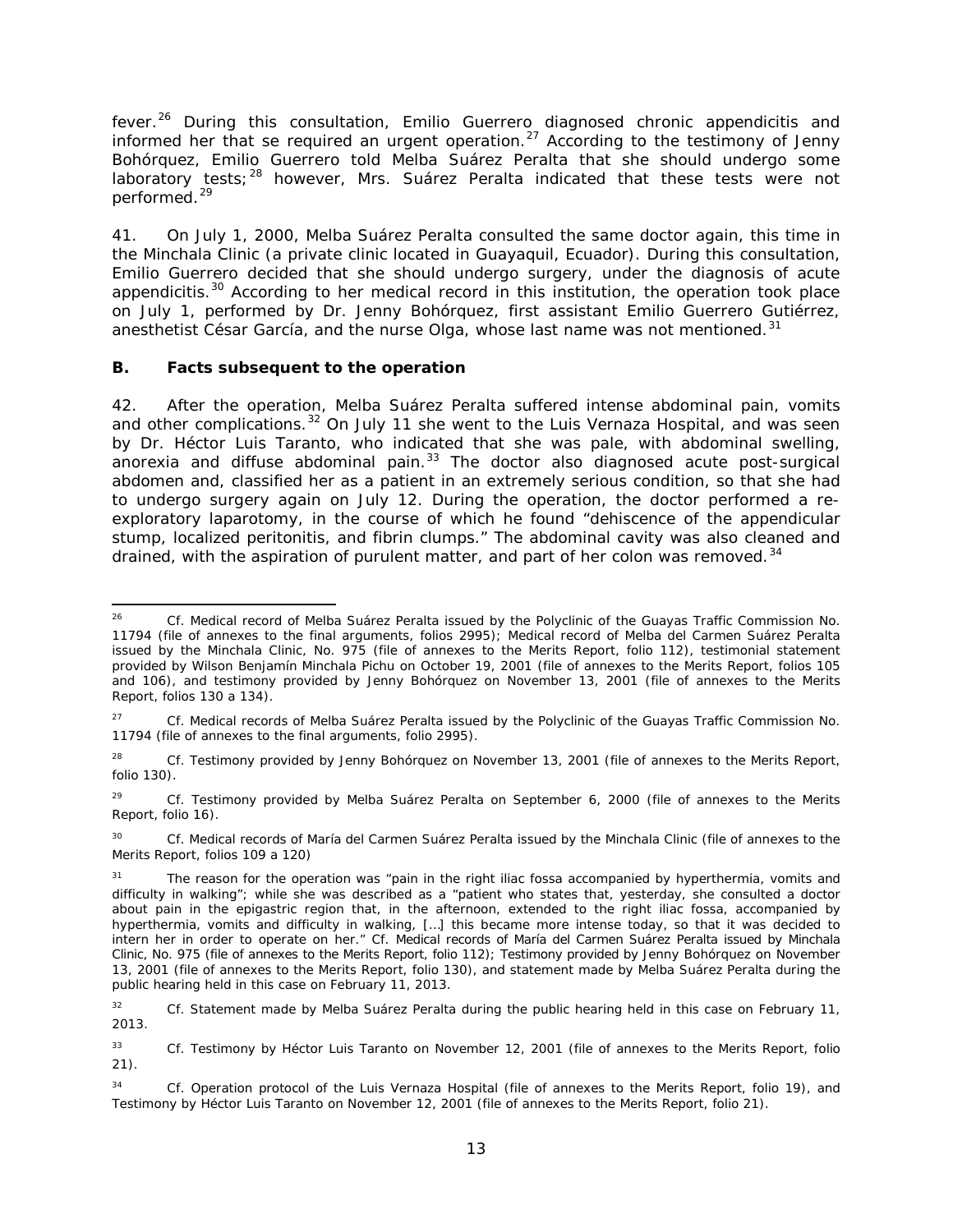43. Melba Suárez Peralta indicated that, in June 2006, she underwent abdominoplasty and liposculpture at the Houston Memorial Clinic (Medihouston), in Guayaquil, Ecuador.<sup>[35](#page-13-0)</sup>

44. Subsequently, between July 2006 and April 2012, Mrs. Suárez Peralta underwent the following medical procedures, among others:

- a) On July 18, 2006, she had an echography in the *Clínica de Especialidades Moreno* following which "it was recommended that she undergo a pelvic tomography for a complementary examination";  $36$
- b) On September 11 and 16, 2006, she went to the Guayaquil Family Medicine Center (CE.ME.FA), with general discomfort and vomits, and was prescribed different medicines. On October 4, she consulted a doctor in this Center for pain in the lumbar region;  $37$
- c) On August 17 and 23<sup>[38](#page-13-3)</sup> and September 24, 2007,<sup>[39](#page-13-4)</sup> and on November 29<sup>[40](#page-13-5)</sup> and December 11, 2007,<sup>[41](#page-13-6)</sup> she consulted doctors in different health centers. The reasons for these appointments included hypertensive crisis, headaches and fever, and she was prescribed different types of medication;
- d) On January 30, 2008, she went to the Punto Family Medicine Clinic where she was diagnosed with colitis and non-infectious gastroenterocolitis, and dyspepsia.<sup>[42](#page-13-7)</sup> The next day she underwent abdominal tomography in this Clinic during which the "gallbladder with the presence of thick fluid and microgallstones" was found;  $43$
- e) On May 19, 2008, she was interned in the San Francisco Hospital, owing to abdominal pain.<sup>[44](#page-13-9)</sup> On that occasion, it was indicated that Melba Suárez Peralta had "colic abdominal pain of moderate intensity that increases gradually until it is very intense, accompanied by nausea." She was released from the hospital on May 22.<sup>[45](#page-13-10)</sup> On August 7, she was again interned in this hospital for precordial pain, and had a doctor's appointment there on November 6: [46](#page-13-11)

<span id="page-13-0"></span> <sup>35</sup> *Cf.* Certification from the Houston Memorial Clinic (Medihouston) dated February 5, 2009, (file of annexes to the Merits Report, folio 214), and sworn statement by Melba del Carmen Suárez Peralta on April 5,2012 (file of annexes to the pleadings and motions brief, folio 1723).

<span id="page-13-1"></span><sup>36</sup> Certifications from the *Clínica de Especialidades Moreno* (file of annexes to the Merits Report, folios 225 and 226).

<span id="page-13-2"></span><sup>37</sup> *Cf.* Medical certificates from the Family Medicine Center (CE.ME.FA) (file of annexes to the Merits Report, folios 216 to 219).

<span id="page-13-3"></span><sup>38</sup> *Cf.* Prescriptions from the Kennedy Clinic (file of annexes to the Merits Report, folios 221 and 222).

<span id="page-13-4"></span><sup>39</sup> *Cf.* Certifications from the *Clínica de Especialidades Moreno* (file of annexes to the Merits Report, folios 225 and 226).

<span id="page-13-5"></span><sup>40</sup> *Cf.* Medical certificates from the Family Medicine Center (CE.ME.FA) (file of annexes to the Merits Report, folios 216 to 219).

<span id="page-13-6"></span><sup>41</sup> *Cf.* Medical certificates from the Punto Family Medicine Center (file of annexes to the Merits Report, folio 241).

<span id="page-13-7"></span><sup>42</sup> *Cf.* Documentation from the Punto Family Medicine Center (file of annexes to the Merits Report, folio 231).

<span id="page-13-8"></span><sup>43</sup> Documentation from the Punto Family Medicine Center (file of annexes to the Merits Report, folio 230).

<span id="page-13-9"></span><sup>44</sup> *Cf.* Documentation, San Francisco Hospital (file of annexes to the Merits Report, folio 250).

<span id="page-13-10"></span><sup>45</sup> *Cf.* Documentation, San Francisco Hospital (file of annexes to the Merits Report, folio 249).

<span id="page-13-11"></span><sup>46</sup> *Cf.* Documentation attached to the sworn statement by Melba del Carmen Suárez Peralta of April 5, 2012 (file of annexes to the pleadings and motions brief, folios 1794 and 1802).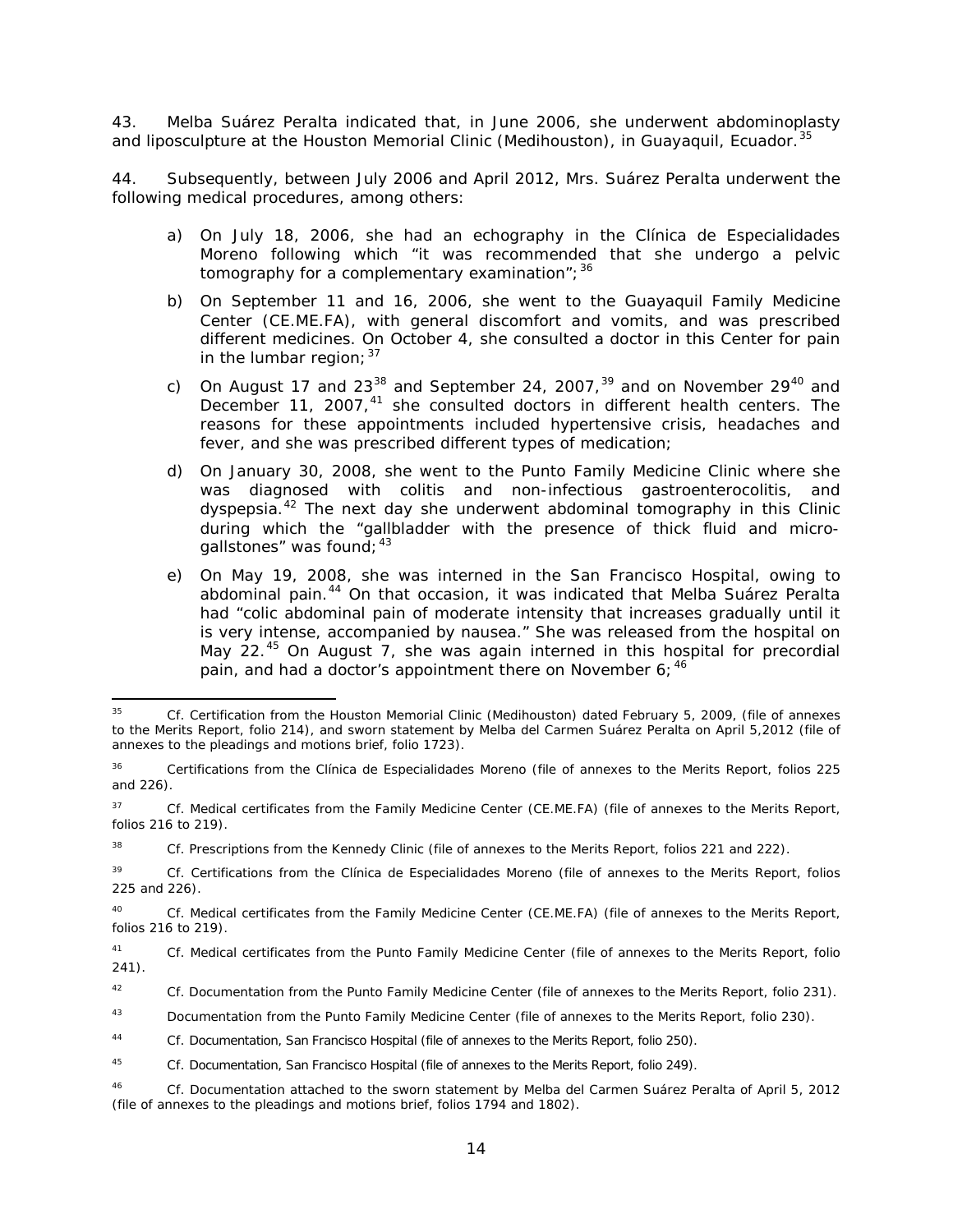- f) From January 18 to 20, 2009, she was interned in the "Alcívar Clinic" in Guayaquil, with symptoms of "lithiastic cholecystitis," and underwent different tests.[47](#page-14-0) Also, from October 20 to 24, she was hospitalized again in this clinic, where she underwent "laparoscopic resolution, which was complicated […] by the adhesions present as a result of the previous operations." She was diagnosed with "Empyema in the gallbladder," and prescribed antibiotics;  $48$
- g) In November 2010, in the same clinic she underwent the removal of adhesions,  $49$ and
- h) From April 22 to 24, 2012, Melba Suárez Peralta was interned in the Alcívar Clinic with symptoms of colic, nausea and fever.<sup>[50](#page-14-3)</sup>

45. According to Melba Suárez Peralta, these ailments had diverse financial, work-related and personal consequences. Regarding the financial consequences, she had to request several loans in order to cover the costs of the medical treatment she received.<sup>[51](#page-14-4)</sup> She also stated that she had to dispose of three vehicles and a property she owned.<sup>[52](#page-14-5)</sup> Without providing the final date, she also ended her commercial activities dedicated to the rental and sale of vehicles, which she had been carrying out since 1998, although she was registered in the Taxpayers Register as a company dedicated to hiring out cars with drivers as of August 17, 2005.[53](#page-14-6) Also, as she stated during the hearing, owing to her physical ailments, she is now "unable to perform any type of economic activity." $54$ 

## *C. The judicial proceedings regarding the facts of the case*

46. On August 2, 2000, Melba Peralta Mendoza, Melba Suárez Peralta's mother, filed a complaint before the First Criminal Court of Guayas, against Dr. Emilio Guerrero, "and any possible perpetrators, accomplices and accessories."<sup>[55](#page-14-8)</sup> In response, on August 16, the First Criminal Judge of Guayas (hereinafter "Criminal Judge") issued a court order to investigate the offense, thus opening the preliminary criminal proceedings.<sup>[56](#page-14-9)</sup>

<span id="page-14-0"></span> <sup>47</sup> *Cf.* Epicrisis form. Alcívar Clinic (file of annexes to the Merits Report, folio 276).

<span id="page-14-1"></span><sup>&</sup>lt;sup>48</sup> Documentation attached to the sworn statement made by Melba del Carmen Suárez Peralta on April 5, 2012 (file of annexes to the pleadings and motions brief, folio 1763).

<span id="page-14-2"></span><sup>49</sup> *Cf.* Sworn statement made by Melba del Carmen Suárez Peralta on April 5, 2012 (file of annexes to the pleadings and motions brief, folio 1811).

<span id="page-14-3"></span><sup>50</sup> *Cf.* Medical certificate of April 22, 2012 (file of annexes to the pleadings and motions brief, folio 1653), and answer to the Note by the Guayas Health Ministry (file of annexes to the answering brief, folio 2258).

<span id="page-14-4"></span><sup>51</sup> *Cf.* Sworn statement made by Melba del Carmen Suárez Peralta on April 20, 2012 (file of annexes to the pleadings and motions brief, folios 1711 to 1720); Sworn statement made by Luis Azanza Azanza on April 5, 2012 (file of annexes to the pleadings and motions brief, folios 1813 to 1820); sworn statement made by Stalin Xavier Intriago Burgos on April 5, 2012 (file of annexes to the pleadings and motions brief, folios 1821 to 1826), and sworn statement made by Melba del Carmen Suárez Peralta on April 5, 2012 (file of annexes to the pleadings and motions brief, folios 1865 to 1874).

<span id="page-14-5"></span><sup>52</sup> *Cf.* Sworn statement made by Melba del Carmen Suárez Peralta on April 5, 2012 (file of annexes to the pleadings and motions brief, folios 1833 a 1849).

<span id="page-14-6"></span><sup>53</sup> *Cf.* Sworn statement made by Melba del Carmen Suárez Peralta on March 30, 2012 (file of annexes to the pleadings and motions brief, folio 1892).

<span id="page-14-7"></span><sup>54</sup> *Cf.* Statement made by Melba del Carmen Suárez Peralta in the public hearing held in this case on February 11, 2013.

<span id="page-14-8"></span><sup>&</sup>lt;sup>55</sup> Private accusation filed by Melba Peralta Mendoza on August 2, 2000 (file of annexes to the Merits Report, folios 6 and 7).

<span id="page-14-9"></span><sup>56</sup> *Cf.* Court order to investigate the alleged offense of August 16, 2000 (file of annexes to the Merits Report, folios 26 to 28). The order required the following actions: "FIRST. Receive the preliminary testimony of the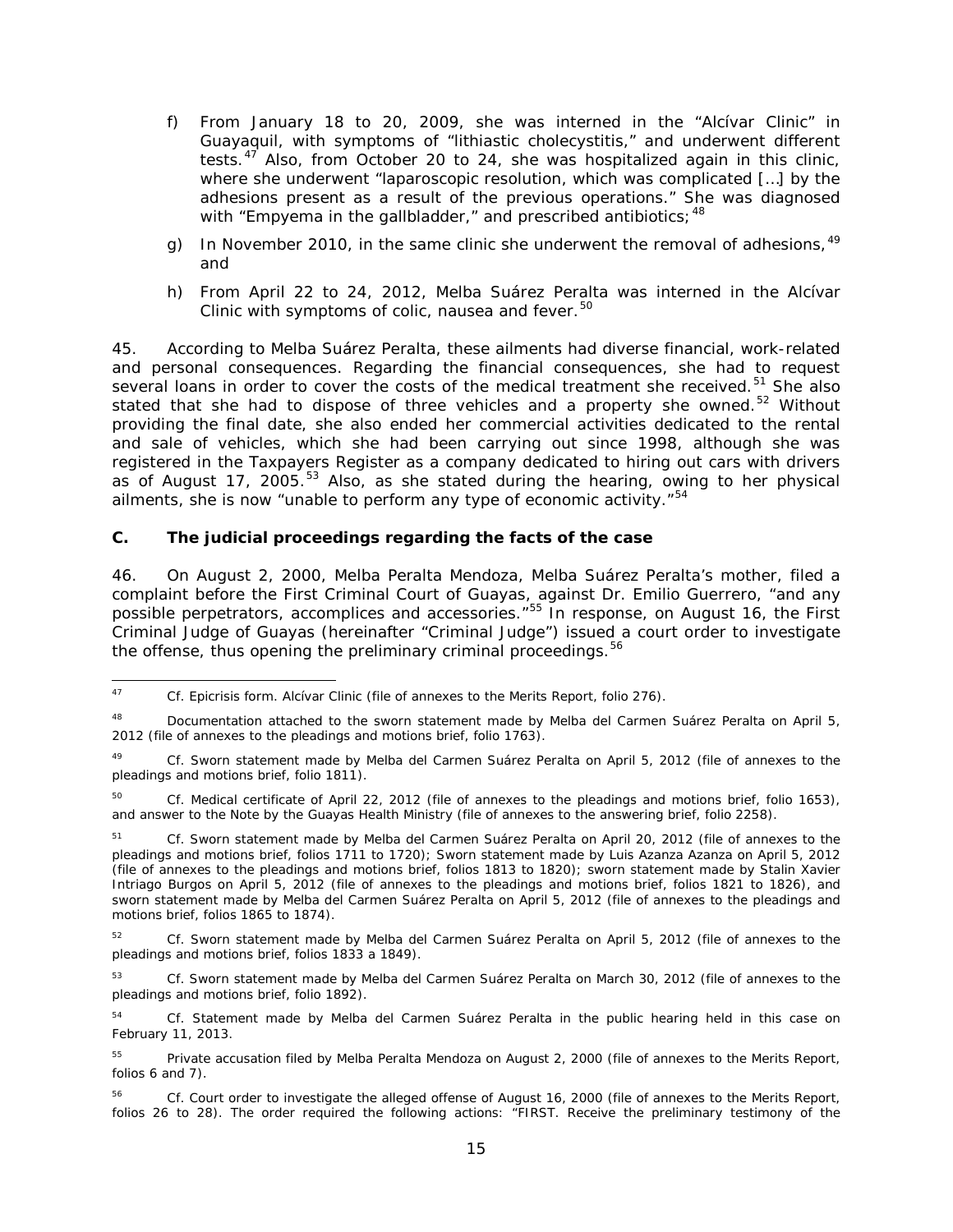47. On August 7, 14 and 28, 2000, Melba Peralta Mendoza filed briefs before the said judge requesting that the proceedings be expedited by implementation of the pertinent probative actions.<sup>[57](#page-15-0)</sup> The Criminal Judge issued notes requesting the following evidence: the patient's medical records; the inspection of the site of the facts; the verification of the employment situation of Dr. Emilio Guerrero and of the Minchala Clinic, and a medical examination of Melba Suárez Peralta.<sup>[58](#page-15-1)</sup>

48. In response to these notes, on September 1, 2000, the Employment and Human Resources Sub-secretariat for the Coast and Galápagos reported that there was no record that Emilio Guerrero had completed the formal requirements for the approval of his employment activities or to obtain a work permit.<sup>[59](#page-15-2)</sup> Similarly, according to the testimony of Jenny Bohorquez, "[Dr.] Emilio Guerrero was hired by [a] lawyer […] to perform medical procedures, either consultations or surgery, for a Foundation named 'Genovanny Francisco,' and, in order to legalize his stay in the country and his surgical operations, [she] assumed them, so that when he performed an operation, he was named [her] assistant and, during this time, Dr. Emilio Guerrero was accrediting his qualifications.<sup>"[60](#page-15-3)</sup> Similar information was provided by the Coordinator of the Provincial Health Control and Supervision Process of the Guayas Provincial Health Directorate, Ministry of Public Health, who certified, on August 9, 2012, that [t]here was no document registered for Drs. Emilio Guerrero Gutiérrez and Jenny Bohórquez that accredited them as medical professionals."<sup>[61](#page-15-4)</sup>

49. On September 6, 2000, Melba Suárez Peralta provided her preliminary testimony before the Criminal Judge, describing what happened during the operation in the Minchala Clinic and the subsequent medical treatment that she received in the Luis Vernaza

i,

aggrieved person [...]; SECOND. Receive the statement of the accused [...]; THIRD. Inspect the site of the facts [...] on August 23, 2000, starting at 11 a.m.; FOURTH. [Request] copies […] of Medical Record No. 891938 of the patient Melba Suárez Peralta; FIFTH. [Request] the immigration documentation with which Dr. Emilio Guerrero Gutiérrez entered the country; SIXTH. [Request from the] Minchala Clinic […] the medical records of the patient Melba del Carmen Peralta (*sic*); SEVENTH. [Contact the] Immigration Department of the National Police to inform them about the case; EIGHTH. [Request] the Deputy Director for Employment […] to provide a copy of the work permit and the employment permit that authorized him to work legally in the country; NINTH. [Communicate with] the Guayas Judicial Police, so that […] they conduct the pertinent investigations, [and the] Director for Health and the Health Inspector to find out whether the clinic has the respective operating permits and whether it has all the necessary guarantees to operate; TENTH. Take statements from all those who are aware of the illegal act that is being investigated."

<span id="page-15-0"></span><sup>57</sup> *Cf.* Briefs submitted by Melba Peralta Mendoza on August 7, 14 and 28, 2000 (file of annexes to the Merits Report, folios 30 to 34). On August 28, 2000, Melba Peralta Mendoza requested the following actions: (a) forensic medical examination of Melba Suárez Peralta; (b) that the Guayas Traffic Commission advise whether Emilio Guerrero "had a contract with the Commission," and (c) that a new date be set for the inspection of the site of the facts.

<span id="page-15-1"></span><sup>58</sup> *Cf.* Notes issued by the Guayas First Criminal Judge (file of annexes to the Merits Report, folios 36 to 41).

<span id="page-15-2"></span><sup>59</sup> *Cf.* Answer to Note No. 075-SERH-MIG-2000 of September 1, 2000 (file of annexes to the Merits Report, folio 51).

<span id="page-15-3"></span><sup>&</sup>lt;sup>60</sup> *Cf.* Testimony provided by Jenny Bohórquez on November 13, 2001 (file of annexes to the Merits Report, folio 130).

<span id="page-15-4"></span><sup>&</sup>lt;sup>61</sup> Certification issued on August 9, 2012, by the Coordinator of the Provincial Health Control and Supervision Process (file of annexes to the final arguments, folios 2967 and 2968). Meanwhile, regarding this fact, during the hearing before the Court, the State provided a certification issued by the National Sub-secretariat for Public Health Oversight dated February 8, 2013, indicating that, at that date, Emilio Guerrero was registered in the former Coastal and Island Health Sub-secretariat. *Cf.* Response issued by the Ministry of Public Health, dated February 8, 2013 (merits file, folio 759).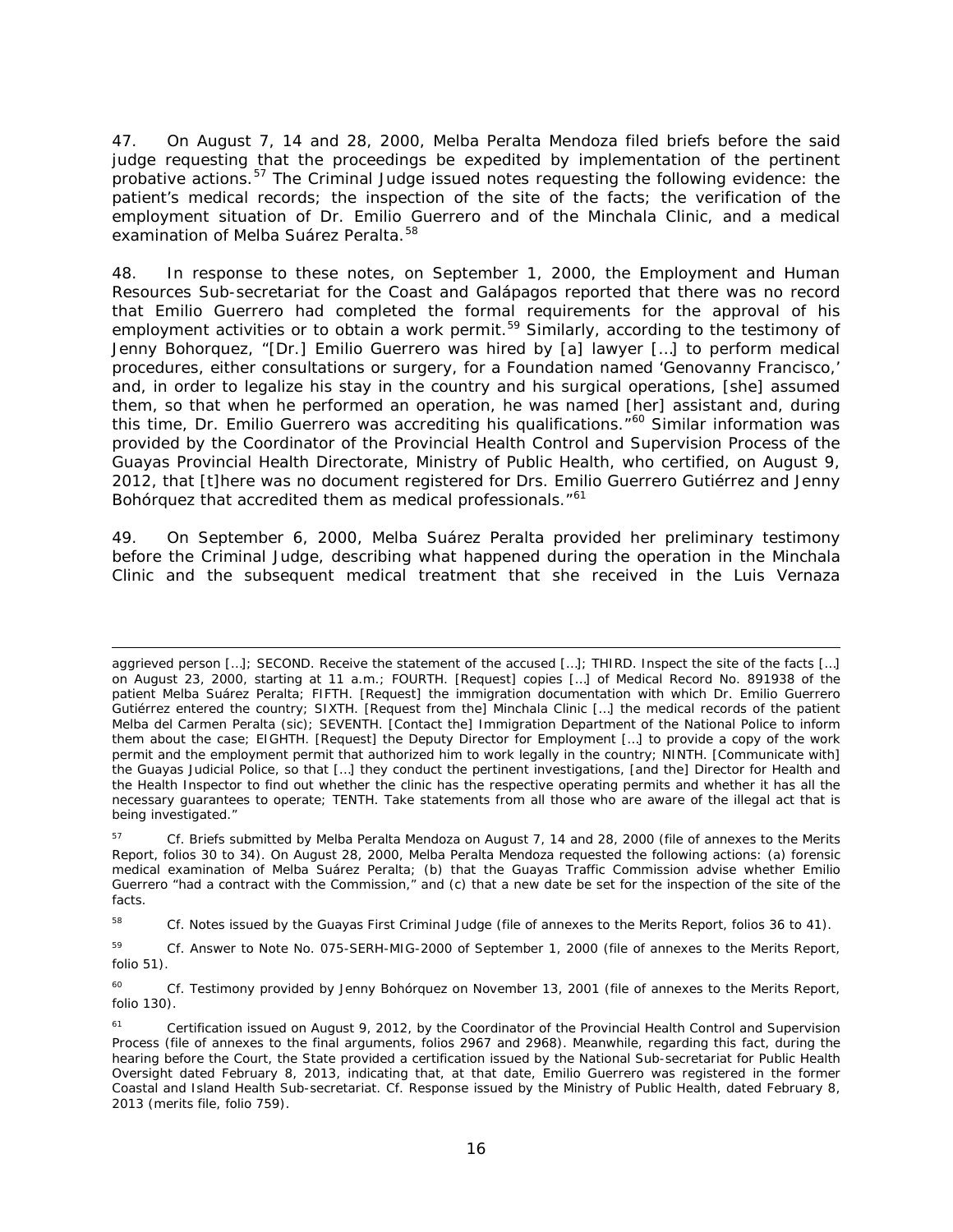Hospital.<sup>[62](#page-16-0)</sup> Also, on September 7, Melba Suárez Peralta underwent a forensic medicine examination.<sup>[63](#page-16-1)</sup>

50. On September 18 and 20, October 16 and November 14, 2000, Melba Peralta Mendoza filed successive briefs before the Criminal Judge asking that an arrest warrant be issued against the accused, the inspection of the site of the facts, and the conclusion of the preliminary proceedings.<sup>[64](#page-16-2)</sup>

51. On March 22, 2001, the Judge of the Second Criminal Court of Guayas concluded the preliminary proceedings, "finding that [the respective] time frame had expired."<sup>[65](#page-16-3)</sup>

52. On May 29, 2001, Melba Peralta Mendoza and the First Criminal Prosecutor of Guayas (hereinafter "the Criminal Prosecutor") filed formal charges against Emilio Guerrero before the Criminal Judge.<sup>[66](#page-16-4)</sup> Moreover, in the indictment, Melba Peralta Mendoza added Dr. Wilson Minchala Pinchu, for acting with negligence and lack of judgment, and "for [having] authorized a doctor who was not accredited to work in a clinic." $\delta$ <sup>7</sup>

53. On June 7, 2001, Melba Peralta Mendoza asked the Criminal Judge to "extend the preliminary proceedings to Dr. Wilson Minchala Pichú as an accomplice and accessory."<sup>[68](#page-16-6)</sup> She also requested the closure of the Minchala Clinic and the issue of a "constitutional arrest warrant [and an order of capture be issued] against [Drs.] Wilson Minchala Pinchu and Emilio Guerrero Gutiérrez."<sup>[69](#page-16-7)</sup> On August 14, the Criminal Judge ordered the expansion of the preliminary proceedings and that a statement be taken from Wilson Minchala, as well as the inspection of the site of the facts on August 23[70](#page-16-8) (*infra* para. 96).

54. On August 23 and 29, 2001, Wilson Minchala contested the grounds for his inclusion in the proceedings, requesting a declaration of the annulment of the proceedings and that he be summoned to provide testimony.<sup>[71](#page-16-9)</sup> Meanwhile, on August 29, Emilio Guerrero requested the annulment of the proceedings based on the absence of notifications and failure to comply with procedural formalities. $72$ 

<span id="page-16-0"></span> <sup>62</sup> *Cf.* Testimony provided by Melba del Carmen Suárez Peralta on September 6, 2000 (file of annexes to the Merits Report, folios 16 and 17).

<span id="page-16-1"></span><sup>63</sup> *Cf.* Report No. 5783 of the Provincial Head of the Guayas Judicial Police, Forensic Medicine Service, September 7, 2000 (file of annexes to the Merits Report, folio 24).

<span id="page-16-2"></span><sup>64</sup> *Cf.* Briefs submitted by Melba Peralta on September 18 and 20, October 16 and November 14, 2000 (file of annexes to the Merits Report, folios 53 to 59).

<span id="page-16-3"></span><sup>&</sup>lt;sup>65</sup> Decision of the Second Criminal Court of Guayas dated March 22, 2001 (file of annexes to the Merits Report, folio 61).

<span id="page-16-4"></span><sup>66</sup> *Cf.* Formal accusation filed by Melba Peralta on May 29, 2001 (file of annexes to the Merits Report, folios 65 and 66), and Indictment filed by the First Criminal Prosecutor of Guayas on May 29, 2001 (file of annexes to the Merits Report, folios 68 and 69).

<span id="page-16-5"></span> $67$  Formal accusation filed by Melba Peralta on May 29, 2001 (file of annexes to the Merits Report, folio 66).

<span id="page-16-6"></span><sup>&</sup>lt;sup>68</sup> Brief submitted by Melba Peralta on June 7, 2001 (file of annexes to the Merits Report, folio 71).

<span id="page-16-7"></span><sup>&</sup>lt;sup>69</sup> Brief submitted by Melba Peralta on June 7, 2001 (file of annexes to the Merits Report, folio 71).

<span id="page-16-8"></span><sup>70</sup> *Cf.* Decision of the First Criminal Judge of Guayas on August 14, 2001 (file of annexes to the Merits Report, folio 73).

<span id="page-16-9"></span><sup>71</sup> *Cf.* Briefs submitted by Wilson Minchala on August 23 and 29, 2001 (file of annexes to the Merits Report, folios 76 to 81).

<span id="page-16-10"></span><sup>72</sup> *Cf.* Brief submitted by Emilio Guerrero on August 29, 2001 (file of annexes to the Merits Report, folios 85 and 86).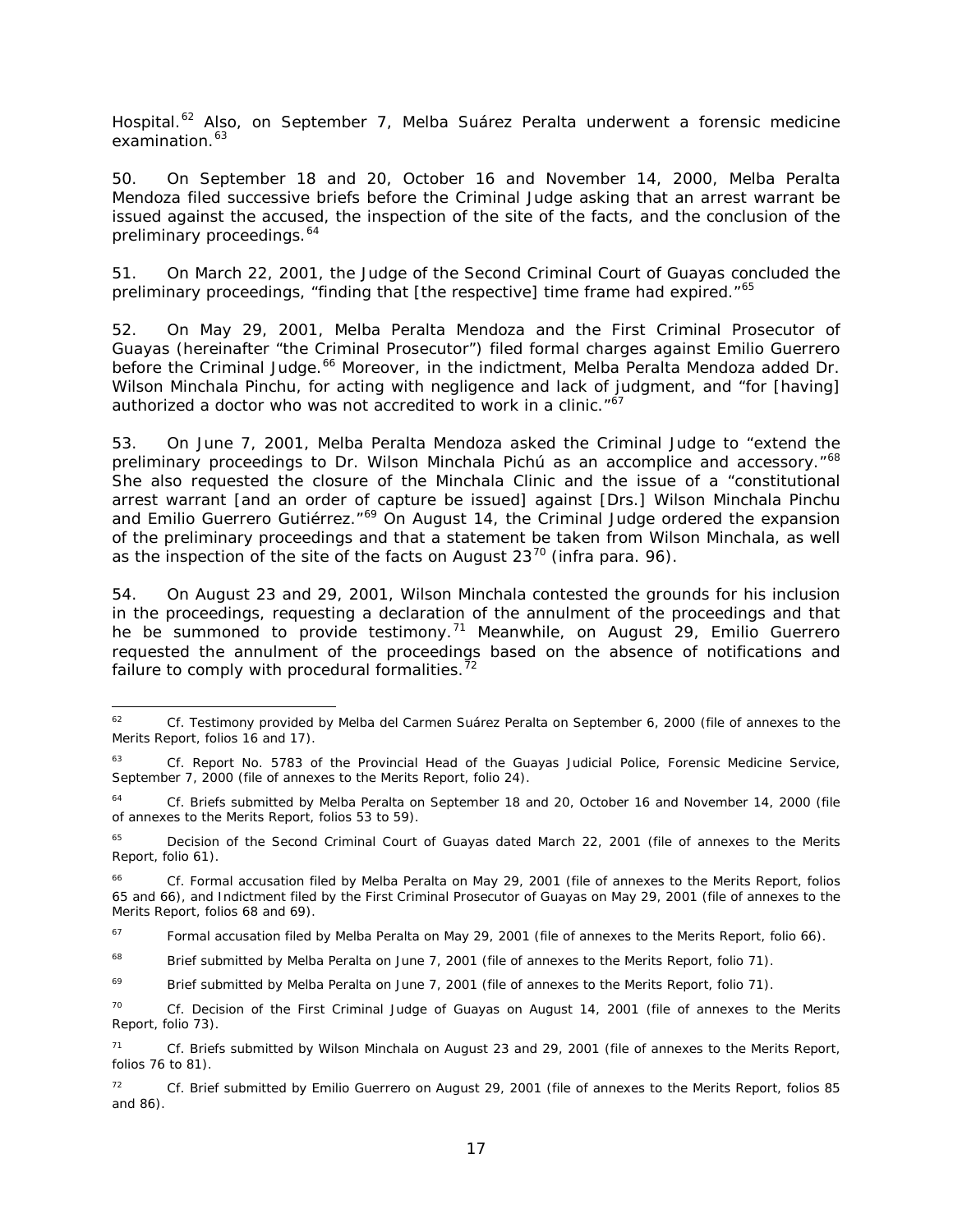55. On September 13, 2001, Wilson Minchala failed to appear to provide the testimony required by the Criminal Judge, for health reasons.<sup>[73](#page-17-0)</sup> The same day, Melba Peralta Mendoza requested the closure of the preliminary proceedings, "because the site of the facts had been inspected and the preliminary proceedings had been extended to Wilson Minchala."<sup>[74](#page-17-1)</sup> The preliminary proceedings were concluded on September 19.<sup>[75](#page-17-2)</sup>

56. On September 25, 2001, Melba Peralta Mendoza ratified her accusation against Emilio Guerrero and Wilson Minchala before the Criminal Judge.<sup>[76](#page-17-3)</sup> However, the Criminal Prosecutor asked the Criminal Judge to re-open the preliminary proceedings in order to receive the statements of Emilio Guerrero and Wilson Minchala.<sup>[77](#page-17-4)</sup> The preliminary proceedings were re-opened by a decision of the Criminal Judge of October 11, establishing that the accused should appear to give their statements on October 19,<sup>[78](#page-17-5)</sup> date on which the testimony was received of Wilson Minchala, who declared that he "hired out the operating theater of the Minchala Clinic of which [he is] the owner/manager to Dr. Jenny Bohórquez, for an emergency operation (appendicitis), as can be seen in Medical Record No. 975; thus, he never examined or met the said patient, so that she [was] not [his] patient and, as revealed in this case, the said patient was examined in the outpatients department of the Polyclinic of the Guayas Traffic Commission." Moreover, he also stated that he was "unaware of whether [Emilio Guerrero was] authorized to exercise the medical profession in our country, but in [his] clinic, [Emilio Guerrero was] not registered as a principal surgeon to perform operations."<sup>[79](#page-17-6)</sup>

57. On October 18, 2001, Melba Peralta Mendoza filed a request before the Criminal Judge to receive the testimony of Héctor Luis Taranto Ortiz, Melba Suárez Peralta's physician in the Luis Vernaza Hospital.<sup>[80](#page-17-7)</sup> On October 24, 2001, Emilio Guerrero asked the Criminal Judge to receive the testimony of Jenny Bohórquez.<sup>[81](#page-17-8)</sup> On October 31, the Criminal Judge summoned Emilio Guerrero, Héctor Luis Taranto and Jenny Bohórquez to provide their testimony.<sup>[82](#page-17-9)</sup>

<span id="page-17-0"></span> <sup>73</sup> *Cf.* Brief submitted by Wilson Minchala on September 19, 2001 (file of annexes to the Merits Report, folio 99).

<span id="page-17-1"></span><sup>&</sup>lt;sup>74</sup> Brief submitted by Melba Peralta on September 13, 2001 (file of annexes to the Merits Report, folio 90).

<span id="page-17-2"></span><sup>75</sup> *Cf.* Decision taken by the First Criminal Judge on September 19, 2001 (file of annexes to the Merits Report, folio 92).

<span id="page-17-3"></span><sup>76</sup> *Cf.* Private accusation filed by Melba Peralta on September 25, 2001 (file of annexes to the Merits Report, folios 94 and 95).

<span id="page-17-4"></span><sup>77</sup> *Cf.* Request of the First Criminal Prosecutor of Guayas filed in October 2001 (file of annexes to the Merits Report, folio 101).

<span id="page-17-5"></span><sup>78</sup> *Cf.* Decision of the First Criminal Judge of Guayas of October 11, 2001 (file of annexes to the Merits Report, folio 97).

<span id="page-17-6"></span><sup>&</sup>lt;sup>79</sup> Testimony by Wilson Benjamín Minchala Pichu on October 19, 2001 (file of annexes to the Merits Report, folio 106).

<span id="page-17-7"></span><sup>80</sup> *Cf.* Brief submitted by Melba Peralta on October 18, 2001 (file of annexes to the Merits Report, folio 103).

<span id="page-17-8"></span><sup>81</sup> *Cf.* Brief submitted by Emilio Guerrero el on October 24, 2001 (file of annexes to the Merits Report, folio 122).

<span id="page-17-9"></span><sup>&</sup>lt;sup>82</sup> *Cf.* Summons issued the First Criminal Judge of Guayas on October 31, 2001 (file of annexes to the Merits Report, folio 126).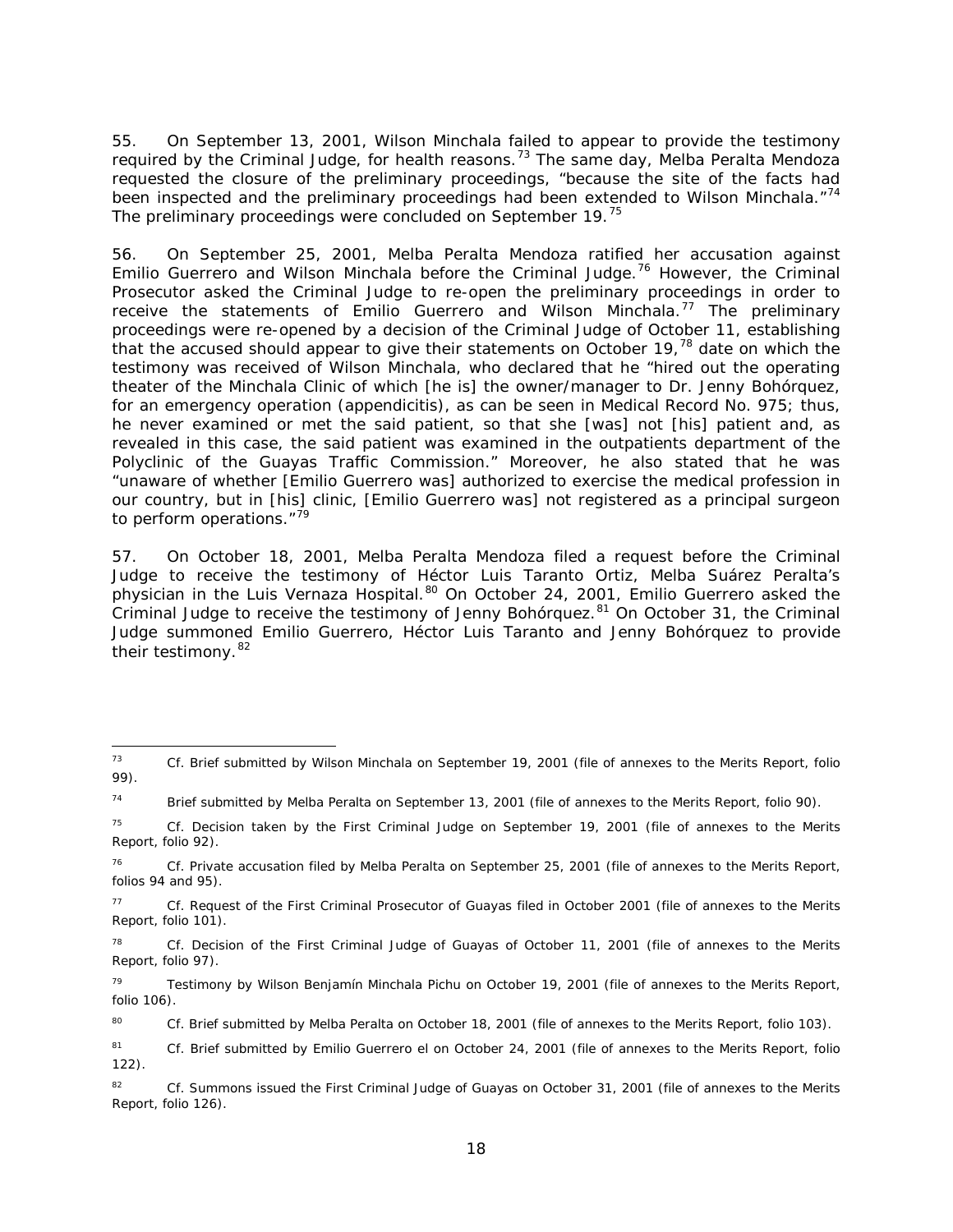58. On November 12, 2001, Emilio Guerrero excused himself from appearing to give the said testimony. $83$  The same day, the testimony was received of Héctor Luis Taranto, who testified on the operation performed in the Luis Vernaza Hospital on July 12, 2000, explaining that Melba Suárez Peralta "had been diagnosed […] with post-surgery acute abdomen, re-operating on her and finding traces of intestinal liquid, purulent material, fecal content, abdominal viscera, covered with fibrin clumps, all this in the pelvic abdominal cavity."<sup>[84](#page-18-1)</sup>

59. On November 13, 2001, the Criminal Judge received the testimony of Jenny Bohórquez.<sup>[85](#page-18-2)</sup> In her statement, she indicated that, "on July 1 2000, [she] was at the Minchala Clinic with Dr. Emilio Guerrero, when […] Melba Suárez arrived with abdominal pain, vomits, fever and also showed [them] laboratory tests. [In view of] the laboratory tests, [she] proceeded, together with Dr. Guerrero, to conduct a detailed physical examination, reaching the conclusion that Ms. Suárez had symptoms of acute appendicitis, so that [they] decided to operate on her, and [she] was the main surgeon for this operation and Dr. Guerrero participated as [her] assistant."

60. That same day, Melba Peralta Mendoza asked the Criminal Judge to conclude the preliminary proceedings,  $86$  and they were again concluded by a decision of November 27, "because the time frame for the re-opened preliminary proceedings had expired some time previously."<sup>[87](#page-18-4)</sup>

61. In briefs of November 28 and 30, 2001, Emilio Guerrero asked the Criminal Judge to summon him to give another preliminary statement.<sup>[88](#page-18-5)</sup> On November 29, that year, Melba Peralta Mendoza ratified and formalized her private accusation against Emilio Guerrero, Wilson Minchala and Jenny Bohórquez before the Criminal Judge.<sup>[89](#page-18-6)</sup> Subsequently, on May 13, 2002, the Criminal Prosecutor filed a brief before the Criminal Judge requesting that he "declare the annulment of the proceedings following [the decision issued on August 14, 2001, in which the Criminal Judge ordered the re-opening of the preliminary proceedings in order to include Wilson Minchala] and, instead, issue a final decision, taking into consideration that the prosecutor had already provided his report."<sup>[90](#page-18-7)</sup>

62. On June 3, 2002, Melba Peralta Mendoza filed a brief before the Criminal Judge asking him to reject the Prosecutor's request, and to issue a final decision convening a plenary hearing "for the perpetrators, accomplices and accessories with their respective

<span id="page-18-4"></span>87 Decision of the First Criminal Judge of Guayas of November 27, 2001 (file of annexes to the Merits Report, folio 142).

<span id="page-18-0"></span><sup>83</sup> *Cf.* Brief submitted by Emilio Guerrero on November 12, 2001 (file of annexes to the Merits Report, folio 128).

<span id="page-18-1"></span><sup>84</sup> *Cf.* Testimony provided by Héctor Luis Tarando on November 12, 2001 (file of annexes to the Merits Report, folio 21).

<span id="page-18-2"></span><sup>&</sup>lt;sup>85</sup> Testimony provided by Jenny Bohórquez on November 13, 2001 (file of annexes to the Merits Report, folio 130).

<span id="page-18-3"></span><sup>86</sup> *Cf.* Brief submitted by Melba Peralta on November 13, 2001 (file of annexes to the Merits Report, folios 136 to 138).

<span id="page-18-5"></span><sup>88</sup> Cf. Briefs submitted by Emilio Guerrero on November 28 and 30, 2001 (file of annexes to the Merits Report, folios 148 and 154).

<span id="page-18-6"></span><sup>89</sup> *Cf.* Private accusation filed by Melba Peralta Mendoza on November 29, 2001 (file of annexes to the Merits Report, folio 150).

<span id="page-18-7"></span><sup>90</sup> Brief of the First Criminal Prosecutor of Guayas of May 13, 2002 (file of annexes to the Merits Report, folios 156 and 157).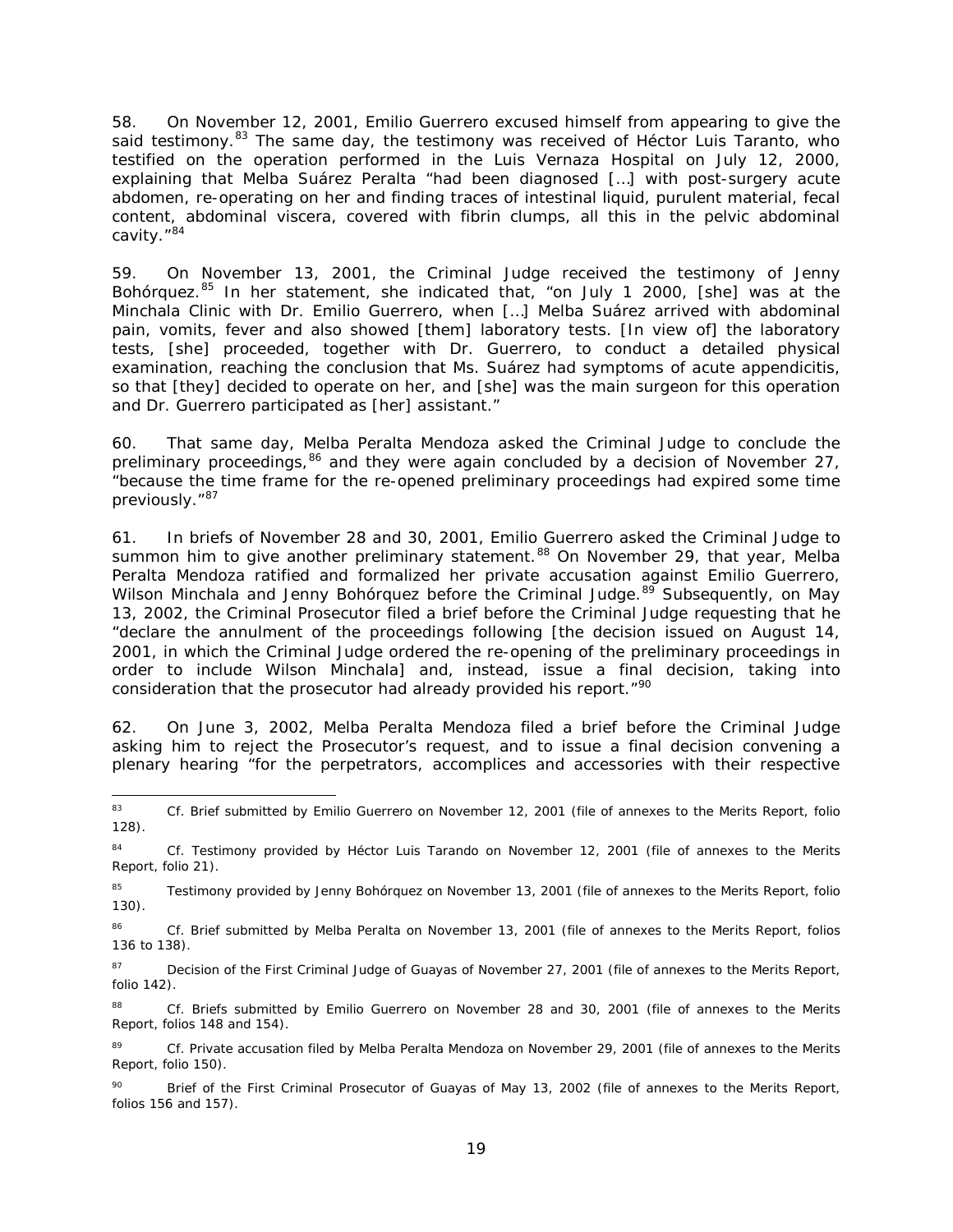constitutional arrest warrant against [Drs.] Wilson Minchala and Emilio Guerrero, [together with] perpetrators, accomplices and accessories."<sup>[91](#page-19-0)</sup> On June 6, Emilio Guerrero asked the Criminal Judge to re-open the preliminary proceedings in order to receive his statement.<sup>[92](#page-19-1)</sup>

63. On February 17, 2003, the Criminal Judge issued a final decision convening a plenary hearing<sup>[93](#page-19-2)</sup> against Emilio Guerrero, as perpetrator, ordering pre-trial detention for the accused, finding him responsible for the offense established in article 466 of the Penal Code.<sup>[94](#page-19-3)</sup> However, since he was in hiding, the proceedings against him were suspended, until he appeared at a trial or was arrested, in application of article 254 of the Code of Criminal Procedure.<sup>[95](#page-19-4)</sup> To this end, the Criminal Judge ordered "notification of the police authorities so that they may proceed to find and capture him." Also, since the criminal responsibility of Wilson Minchala had not been proved, the provisional dismissal of the case against him was declared, pursuant to article 242 of the Code of Criminal Procedure.<sup>[96](#page-19-5)</sup>

64. On February 24, 2003, Emilio Guerrero filed an appeal before the Criminal Judge against the final decision convening a plenary hearing;<sup>[97](#page-19-6)</sup> this was granted two days later, ordering the referral to a higher court.<sup>[98](#page-19-7)</sup> When deciding the appeal, by a decision notified on June 29, 2004, the Third Plenary Chamber of the Superior Court of Justice of Guayaquil confirmed all aspects of the decision to convene a plenary hearing.<sup>[99](#page-19-8)</sup>

65. On September 17, 2004, Emilio Guerrero submitted successive briefs to the Criminal Judge, requesting the substitution of the pre-trial detention that had been ordered and the establishment of bail.<sup>[100](#page-19-9)</sup> By a decision of September 21, the Criminal Judge accepted bail

<span id="page-19-0"></span><sup>91</sup> Brief submitted by Melba Peralta on June 3, 2002 (file of annexes to the Merits Report, folios 159 and 160).

<span id="page-19-1"></span><sup>&</sup>lt;sup>92</sup> Brief submitted by Emilio Guerrero on June 6, 2002 (file of annexes to the Merits Report, folio 162).

<span id="page-19-2"></span><sup>&</sup>lt;sup>93</sup> Decision of the First Criminal Judge of Guayas of February 17, 2003 (file of annexes to the Merits Report, folios 164 to 166).

<span id="page-19-3"></span>Article 466 of the Penal Code of January 22, 1971, in force at the time of the facts, established that: "If the blows or injuries have caused an ailment or incapacity for personal employment that exceeds 90 days, or a permanent incapacity to the regular employment of the aggrieved party, or a serious illness, or the loss of a nonprincipal organ, the penalty will be one to three years' imprisonment and a fine of sixteen to seventy-seven United States dollars. If any of the circumstances established in art. 450 co-exist, the penalty shall be two to five years' imprisonment and one to one hundred and twenty United States dollars."

<span id="page-19-4"></span><sup>1983</sup> Code of Criminal Procedure (file of annexes to the answering brief, folio 2722). This article establishes that: "If, at the time the decision to open the plenary session is issued, the accused is fugitive from justice, the Judge, after issuing the said decision, shall order the suspension of the plenary stage until the accused has been captured or comes forward voluntarily. While the accused is at large, the decision to open the plenary session shall not be made final, and the decision shall be notified personally, when he or she comes forward or is captured."

<span id="page-19-5"></span><sup>&</sup>lt;sup>96</sup> 1983 Code of Criminal Procedure (file of annexes to the answering brief, folio 2720). This article stipulated that: "If the judge shall consider that the existence of the offense has not be proved sufficiently, or having proved its existence, if the guilty parties have not been identified, or if there is insufficient evidence of the participation of the accused, he shall order the provisional dismissal of the proceedings and of the case against the accused, declaring that, at that time, the substantiation of the case cannot continue."

<span id="page-19-6"></span><sup>97</sup> *Cf.* Brief submitted by Emilio Guerrero on February 24, 2003 (file of annexes to the Merits Report, folio 168).

<span id="page-19-7"></span><sup>98</sup> *Cf.* Decision of the First Criminal Judge of Guayas of February 26, 2003 (file of annexes to the Merits Report, folio 170).

<span id="page-19-8"></span><sup>99</sup> *Cf.* Decision of the Third Plenary Chamber of the Superior Court of Justice (file of annexes to the Merits Report, folios 172 to 174).

<span id="page-19-9"></span><sup>&</sup>lt;sup>100</sup> *Cf.* Briefs submitted by Emilio Guerrero on September 17, 2004 (file of annexes to the Merits Report, folios 176 and 177).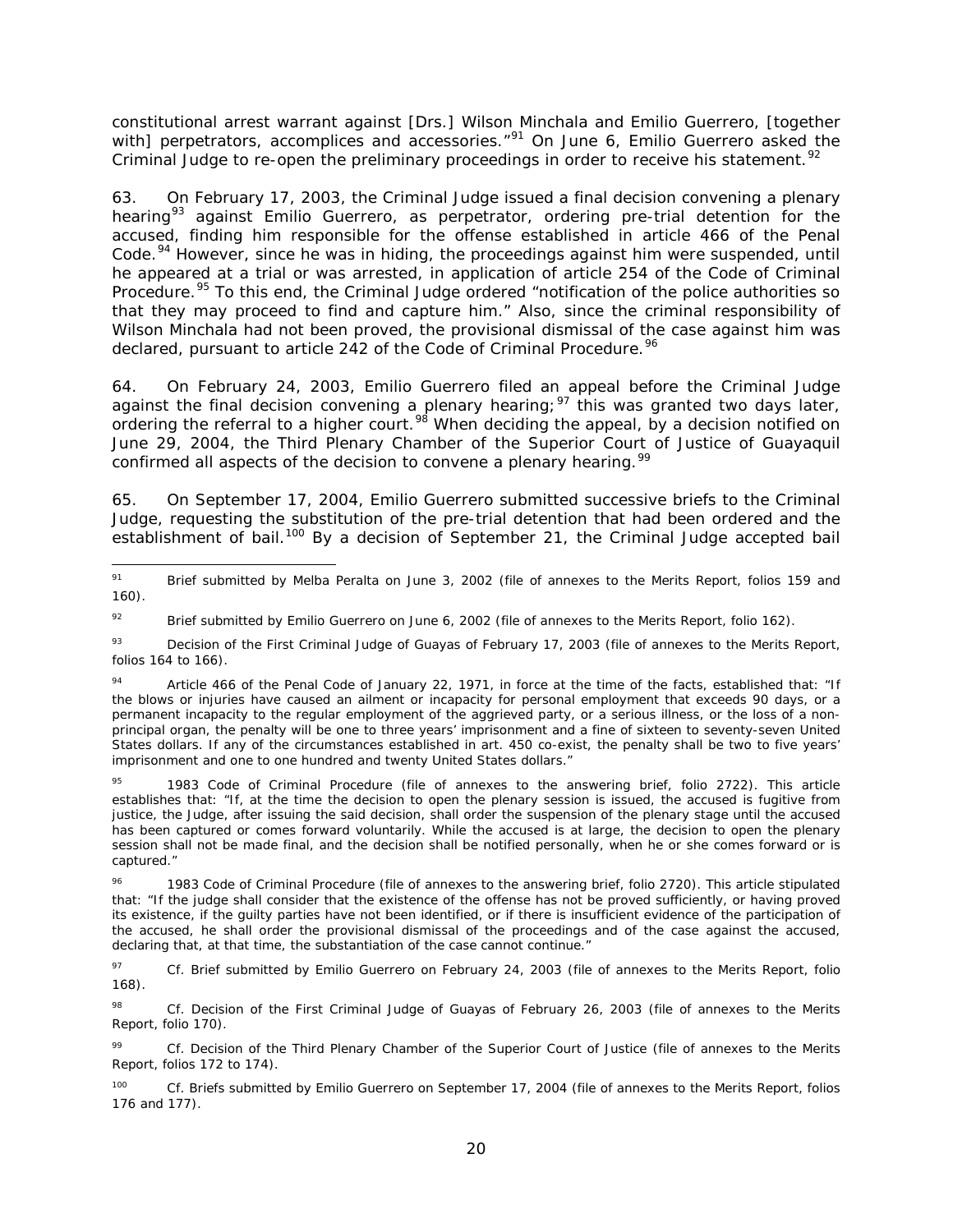and set this at eight hundred and thirty-seven United States dollars.<sup>[101](#page-20-0)</sup> On September 22, Emilio Guerrero deposited the amount of the bail before the Criminal Judge.<sup>[102](#page-20-1)</sup> On September 23, Melba Suárez Peralta asked the Criminal Judge to reconsider the amount and increase this, because "it would not be sufficient to cover the damages and the procedural costs, even though the private accusation had been duly filed and its processing admitted."<sup>[103](#page-20-2)</sup> Then, on September 24, Emilio Guerrero asked the Criminal Judge to reduce the bail.<sup>[104](#page-20-3)</sup>

66. On June 28, 2005, Melba Peralta Mendoza submitted a brief to the Criminal Judge requesting action in the proceedings, arguing that the said judge could be civilly and criminally responsible "for procedural delay and not dealing promptly with the illegal act that had been committed." In addition, she asked the Criminal Judge "to rule without further delays."[105](#page-20-4)

67. On June 30 that year, the Criminal Judge issued a note to the Head of the Case Assignment Chamber of the Superior Court of Guayaquil, requesting that competence for processing the plenary hearing be assigned to one of the criminal courts of the district of Guayas.<sup>[106](#page-20-5)</sup> On July 5, the First Criminal Court of Guayas ordered the proceedings to be returned to the original court so that it could complete the procedures that had not been implemented, including the decision on the request to substitute pre-trial detention presented by Emilio Guerrero and the definition of his legal situation.<sup>[107](#page-20-6)</sup>

68. On July 28, the Criminal Judge suspended the order of pre-trial detention, because Emilio Guerrero had deposited the bail amount, and returned the case file to the First Criminal Court of Guayas<sup>[108](#page-20-7)</sup>.

69. On August 23 and September 5 and 17 that year, Melba Peralta Mendoza submitted briefs to the First Criminal Court of Guayas requesting that it set a date for the public hearing of the case.<sup>[109](#page-20-8)</sup>

70. On September 8 that year, based on article 101 of the Penal Code, Emilio Guerrero asked the First Criminal Court of Guayas to declare that the criminal action had prescribed, because five years had elapsed since the issue of the court order to investigate the facts.<sup>[110](#page-20-9)</sup>

<span id="page-20-0"></span> <sup>101</sup> *Cf.* Decision of the First Criminal Judge of Guayas (file of annexes to the Merits Report, folio 179).

<span id="page-20-1"></span><sup>102</sup> *Cf.* Brief submitted by Emilio Guerrero on September 22, 2004 (file of annexes to the Merits Report, folio 181).

<span id="page-20-2"></span><sup>&</sup>lt;sup>103</sup> Brief submitted by Melba Peralta on September 23, 2004 (file of annexes to the Merits Report, folio 186).

<span id="page-20-3"></span><sup>104</sup> *Cf.* Brief submitted by Emilio Guerrero on September 24, 2004 (file of annexes to the Merits Report, folio 188).

<span id="page-20-4"></span><sup>&</sup>lt;sup>105</sup> Brief submitted by Melba Peralta on June 28, 2005 (file of annexes to the Merits Report, folio 190).

<span id="page-20-5"></span><sup>106</sup> *Cf.* Note issued by the First Criminal Judge of Guayas on June 30, 2005 (file of annexes to the Merits Report, folio 192).

<span id="page-20-6"></span><sup>107</sup> *Cf.* Decision of the First Criminal Court of Guayas of July 5, 2005 (file of annexes to the Merits Report, folio 194).

<span id="page-20-7"></span><sup>108</sup> *Cf.* Decision of the First Criminal Judge of Guayas of July 28, 2005 (file of annexes to the Merits Report, folio 196).

<span id="page-20-8"></span><sup>109</sup> *Cf.* Briefs submitted by Melba Peralta on August 23 and September 5 and 17, 2005 (file of annexes to the Merits Report, folios 198 to 202).

<span id="page-20-9"></span><sup>110</sup> *Cf.* Brief submitted by Emilio Guerrero on September 8, 2005 (file of annexes to the Merits Report, folio 204).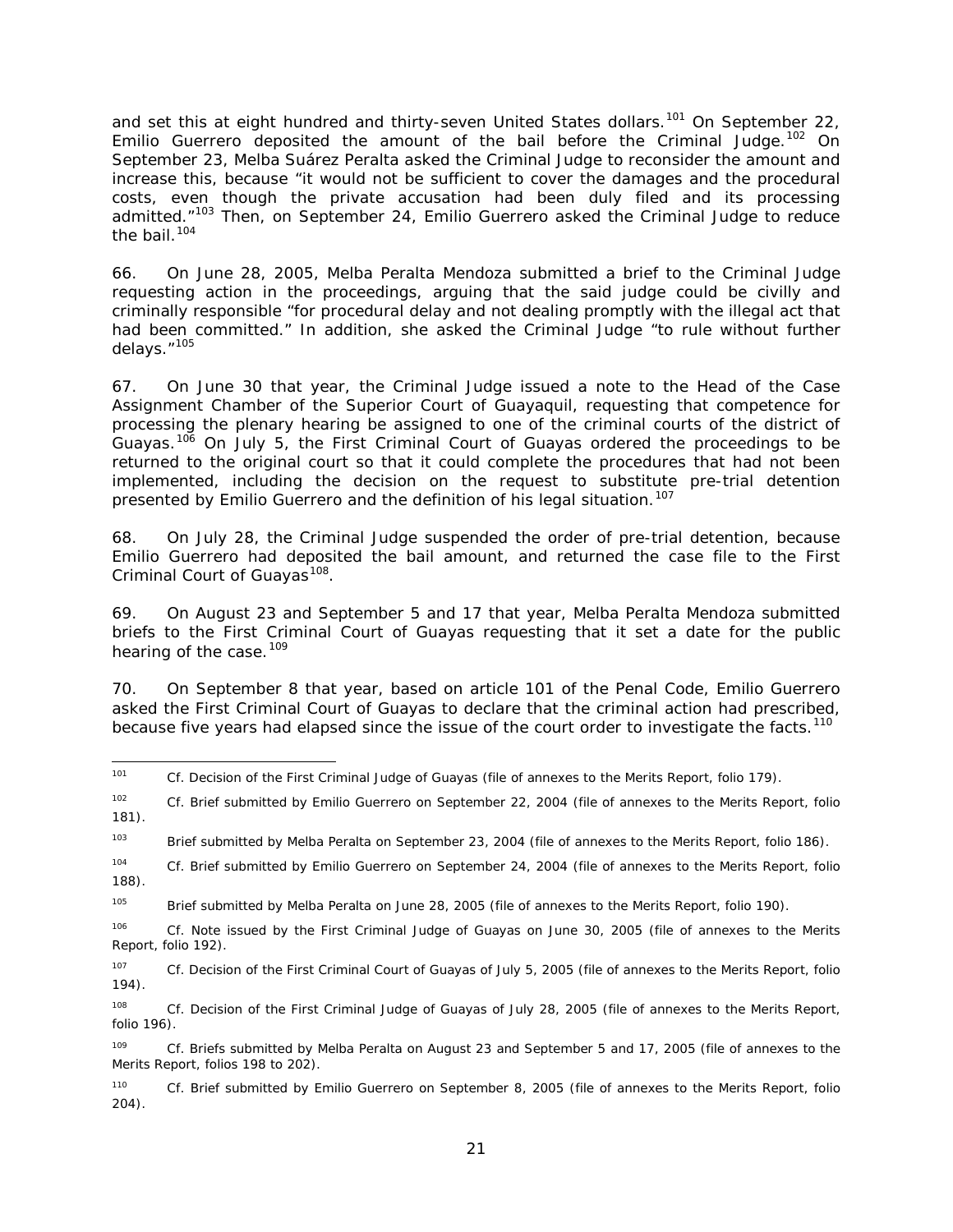71. On September 20 that year, the First Criminal Court of Guayas declared that the action had prescribed.<sup>[111](#page-21-0)</sup> Consequently, on September 22, Melba Peralta Mendoza asked the said Court to fine the judge of the case.<sup>[112](#page-21-1)</sup> On November 10, the First Criminal Court of Guayas denied Melba Peralta Mendoza's petition, merely indicated that "the request was not admissible […]."[113](#page-21-2)

72. Furthermore, the evidence provided by the State reveals that, owing to the administrative proceedings conducted by the Ecuadorian Council of the Judicature, the acting Criminal Judge in the proceedings was suspended from exercising his functions and subsequently dismissed.<sup>[114](#page-21-3)</sup>

#### *D. The Minchala Clinic*

i,

73. The evidence in the case file reveals that, on May 8, 2002, the Ecuadorian press announced that the Minchala Clinic had been closed following an inspection made by the Guayas Health Control Unit, on verifying that "[the clinic] had between four and five patients in each ward, owing to lack of space for recovery. In the laboratory area, [forty] reactive agents were seized that had expired more than a year before."<sup>[115](#page-21-4)</sup> Furthermore, on October 14, 2007, the Ecuadorian press announced that the Minchala Clinic "had been closed by the Provincial Health Department because its operating permit was out of date and owing to poor conditions of hygiene. It would remain closed until the necessary requirements and adjustments were made; […] [nevertheless,] this measure [was] not applied owing to supposed medical malpractice." In both situations, there was no information on the dates for re-opening.<sup>[116](#page-21-5)</sup>

Article 101 of the Penal Code in force at the time of the facts stipulates: "Every criminal action prescribes in the time and under the conditions established by law. In exercising the right established by prescription, the following rules shall be observed:

In the case of offenses for which a public action is in order, and offenses subject to private action, above all, it shall be observed whether or not, once the offense has been committed, the prosecution has been initiated. If there is no prosecution, in the case of offenses punished by imprisonment (*reclusion*), which are subject to pubic action, the action to prosecute them shall prescribe in 10 years; in the case of offenses punished with special imprisonment of more than 10 years, the action to prosecute them shall prescribe in 15 years. In the case of offenses punished with imprisonment (*prisión*), the action to prosecute them shall prescribe in five years. The time shall be calculated as of the date the offense was perpetrated.

In the case of offenses subject to public action, if prosecution is started before these time frames expire, the action to continue the case shall prescribe within the same time frames, calculated from the date of the court order to open the investigation of the offense […]".

<span id="page-21-0"></span><sup>111</sup> *Cf.* Decision of the First Criminal Court of Guayas of September 20, 2005 (file of annexes to the Merits Report, folios 206 and 207).

<span id="page-21-1"></span><sup>112</sup> *Cf.* Brief submitted by Melba Peralta on September 22, 2005 (file of annexes to the Merits Report, folio 209).

<span id="page-21-2"></span><sup>113</sup> Decision of the First Criminal Court of Guayas (Decision 136/2005) of November 10, 2005 (file of annexes to the Merits Report, folio 211).

<span id="page-21-3"></span>114 On April 30, 2007, the acting Criminal Judge in the proceedings was suspended from the exercise of his functions for 30 days, and on September 18, 2007, and July 29, 2008, he was sanctioned with a fine. On September 4, 2011, he was reprimanded, and on February 7, 2012, his dismissal was decided; a decision which became final on May 16 that year. *Cf.* Executive summary of memorandum No. DNA J-2012-1761 (file of annexes to the State's answering brief, folio 2243).

<span id="page-21-4"></span><sup>115</sup> Article in the newspaper "*El Universo*" of May 8, 2002, entitled "*Dos clínicas clausuradas por el Ministerio de Salud"* [Two clinics closed by the Health Ministry] (file of annexes to the Merits Report, folio 9).

<span id="page-21-5"></span><sup>116</sup> Article in the newspaper "*El Universo"* of October 14, 2007, entitled "*Más muertes por atención médica fallida*" [More deaths from deficient medical care] (file of annexes to the Merits Report, folio 12).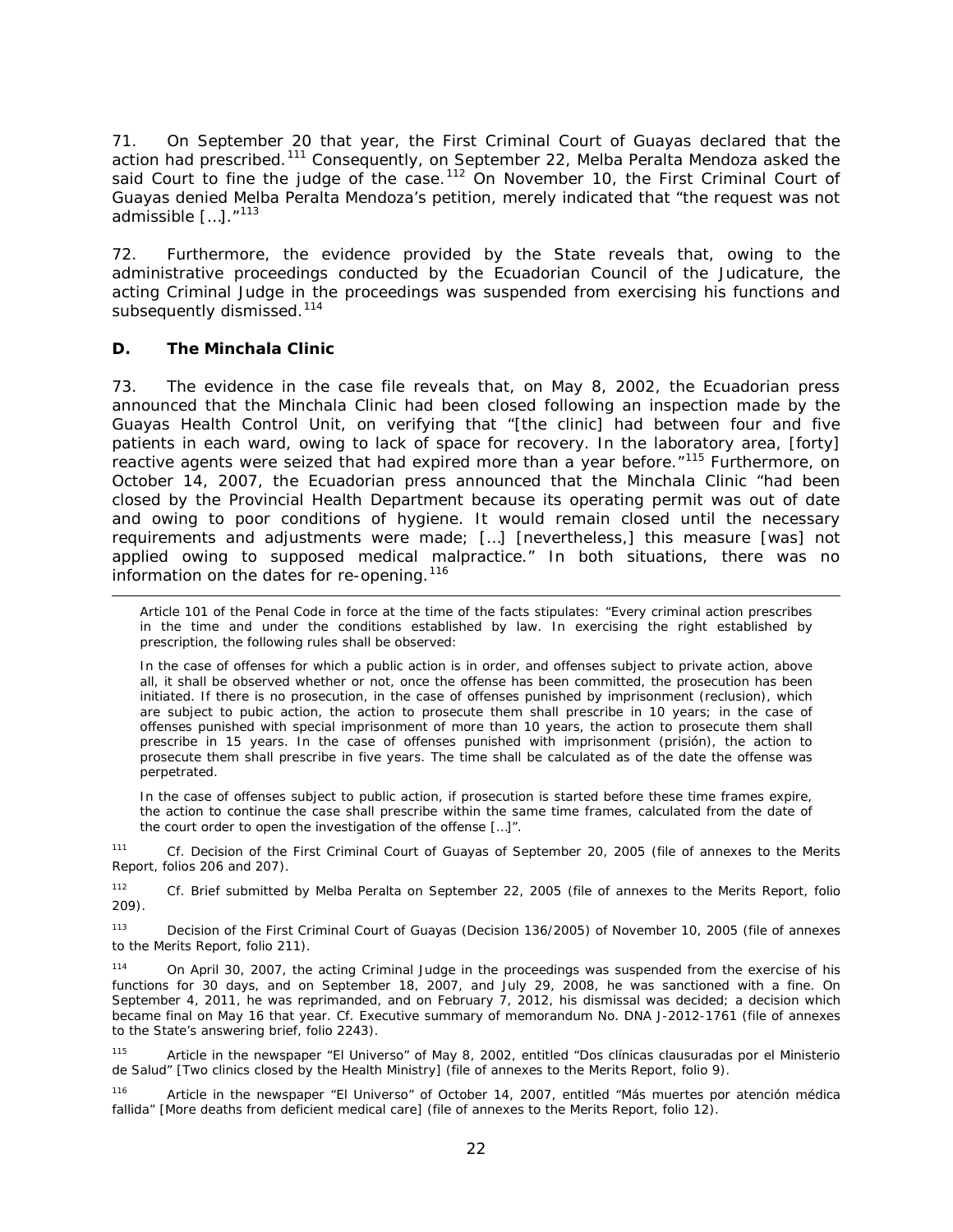## **VII SCOPE OF THE "COMPLIANCE AGREEMENT''**

74. Now that the facts have been determined, this must be complemented by indicating the effects of the State's acts of acknowledgement of responsibility in the agreement on compliance with and implementation of the recommendations contained in the Commission's Merits Report, signed by the State and Melba Suárez Peralta on September 8, 2011.

### <span id="page-22-0"></span>*A. Agreement on compliance with the recommendations contained in the Commission's Merits Report*

75. Following the Commission's adoption of its Merits Report, the State and Melba Suárez Peralta and her representative met to negotiate an agreement on compliance with the recommendations contained in this report (*supra* para. 2.e). On September 8, 2011, the Ministry of Justice, Human Rights and Worship, represented by the Minister of Justice, Johana Pesántez Benítez, and Melba del Carmen Suárez Peralta signed a "Compliance Agreement"; its purpose was:

To comply with the recommendations made by the Inter-American Commission on Human Rights in Merits Report No 75/11, Case 12,683 […]. To this end, the Ministry and the beneficiaries agreed on a timetable for execution of the measures of reparation.<sup>[117](#page-22-1)</sup>

76. The parties agreed on measures with regard to each of the five recommendations made by the Commission, to be complied with between October 2011 and October 2012, according to an "implementation timetable, $"118$  $"118$  as follows:

[1. The] Ministry of Justice, Human Rights and Worship undertakes: to inform the Prosecutor General's Office [and the Council of the Judicature] of the facts and the Merits Report, so that an investigation is conducted and the respective criminal [and administrative] sanction imposed on the agents of justice whose conduct has resulted in the excessive delay in the processing of the criminal proceedings and the consequent lack of access to justice for the victims" [October 2011].

[…]

[2. The State will pay] compensation for judicial costs, pecuniary damage and non-pecuniary damage in the amount of US\$250,000 to Melba del Carmen Peralta, US\$30,000 to Melba Peralta Mendoza, and US\$20,000 for the medical care provided to the beneficiary,<sup>[119](#page-22-3)</sup> [...] for a total of US\$300,000 [November 2011].

[3.] In addition […], it will coordinate the placement of a plaque with a public apology in the building of the Provincial Court of Justice of Guayaquil [and] the publication of part of the text of the recommendations in the Guayaquil daily newspaper *El Universo*, to be agreed with the beneficiary" [November 2011].

[4.] Adopt the necessary measures to provide immediately and free of charge, through its specialized health care institutions and in the place of residence of Mrs. Suárez Peralta, the required medical treatment, including any medicines that she may require and based on her ailments […]. Given that, in the previous meetings, Mr. Cerezo and the beneficiary have stated that they will not accept the medical health care in public hospitals, health centers and clinics, it was agreed that the State will pay the sum of US\$20,000 for medical care [Time frame: November 2011].

<span id="page-22-1"></span> <sup>117</sup> Compliance Agreement of September 8, 2011 (file of annexes to the answering brief, folio 2946).

<span id="page-22-2"></span><sup>118</sup> Implementation timetable. Friendly settlement agreement (file of proceedings before the Commission, folio 849).

<span id="page-22-3"></span><sup>&</sup>lt;sup>119</sup> It should be noted that the Agreement did not define any way of proving that the said payment had been made.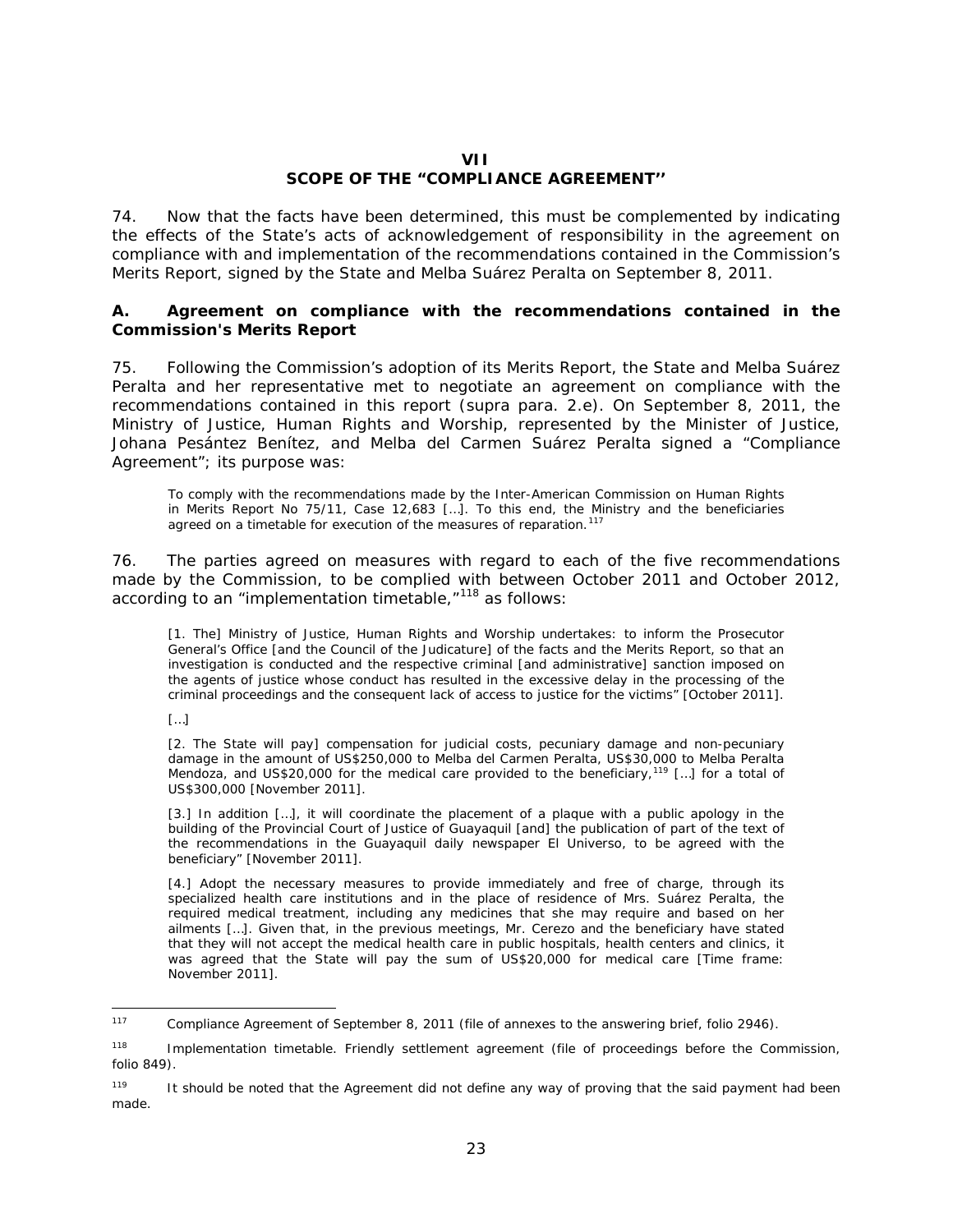[…]

[5.] The State [...] must enact or amend laws concerning health care professionals, which must include the relevant national and international standards, emphasizing and according full validity to patients' rights. [Also …], it undertakes to present a bill that includes the pertinent reforms concerning medical malpractice and patients' rights [October 2012].

[6.] The State [will provide] training to health care professionals about patients' rights in both the public and the private sphere in a planned and sustainable manner [October 2012].

77. On September 14 and 15, 2011, the representatives and the State, respectively, advised the Commission about the signature of the agreement. In addition, in its brief, the State asked the Commission to endorse the said document.<sup>[120](#page-23-0)</sup> The Commission did not comment on this aspect. Then, on October 10, 2011, the State asked the Commission for an additional period of three months in order to report on the progress achieved in compliance with its recommendations.<sup>[121](#page-23-1)</sup> In this regard, on October 24, 2011, the Commission advised that it had granted the requested extension; that the new time frame for complying with the recommendations would expire on January 26, 2012, and that, on January 5, 2012, the State should provide information on progress in this regard.<sup>[122](#page-23-2)</sup>

78. Subsequently, on December 28, 2011, Melba Suárez Peralta and her mother, Melba Peralta Mendoza, together with the State, prepared a second Compliance Agreement, which explicitly replaced the first document signed on September 8, 2011. This document would also have established a new timetable for execution of the provisions that had previously been agreed on, but it was never formalized. In this regard, on January 18, 2012, the representatives informed the Commission that they had signed this second agreement and indicated that the State had not yet complied with it. For its part, the State advised the Court that the second Compliance Agreement had not been signed on behalf of the State, because the payment vouchers did not cover the amount claimed.

79. On January 26, 2012, the State provided information to the Commission on the status of compliance with the agreement of September 8, 2011.<sup>[123](#page-23-3)</sup> In this regard, it advised that it had not complied with the payment of the agreed compensation because it had asked the husband of the "victim for supporting documentation to justify the pecuniary damage suffered"; his supporting documents "justif[ied] expenses of nineteen thousand six hundred and twenty nine dollars and thirty seven cents (\$19,629.37)." The difference with the amounts agreed on "limited the State's actions when complying with the payment of three hundred thousand dollars." Thus, the State advised the Commission that, "for the second time, [it would] request additional documentation that would justify, objectively and absolutely, the expenses incurred since 2001." In this regard, the Court observes that the Agreement did not establish that the expenses had to be authenticated, and that the payment was not subject to any conditions. Also, with regard to the recommendation concerning medical services, the State indicated that officials from "the health sector would ensure the logistics necessary to attend Melba Suárez Peralta," but, according to the State, following a visit to the victim at her home she rejected the services of the public health system.

<span id="page-23-0"></span><sup>&</sup>lt;sup>120</sup> Briefs of the representatives (file of proceedings before the Commission, folios 856 to 865, and 837 to 849) and note No. 06982 of the Attorney General's Office of September 25, 2011 (file of proceedings before the Commission, folio 841).

<span id="page-23-1"></span><sup>121</sup> Note No. 04124 of the Attorney General's Office of October 10, 2011 (file of proceedings before the Commission, folios 837 to 849).

<span id="page-23-2"></span><sup>&</sup>lt;sup>122</sup> Communication of the Inter-American Commission of October 24, 2011 (file of proceedings before the Commission, folios 826 to 828).

<span id="page-23-3"></span><sup>123</sup> Note 4-2-91/12 of the Ministry of Foreign Affairs, Trade and Integration of Ecuador of January 25, 2012 (file of proceedings before the Commission, folios 1624 to 1637).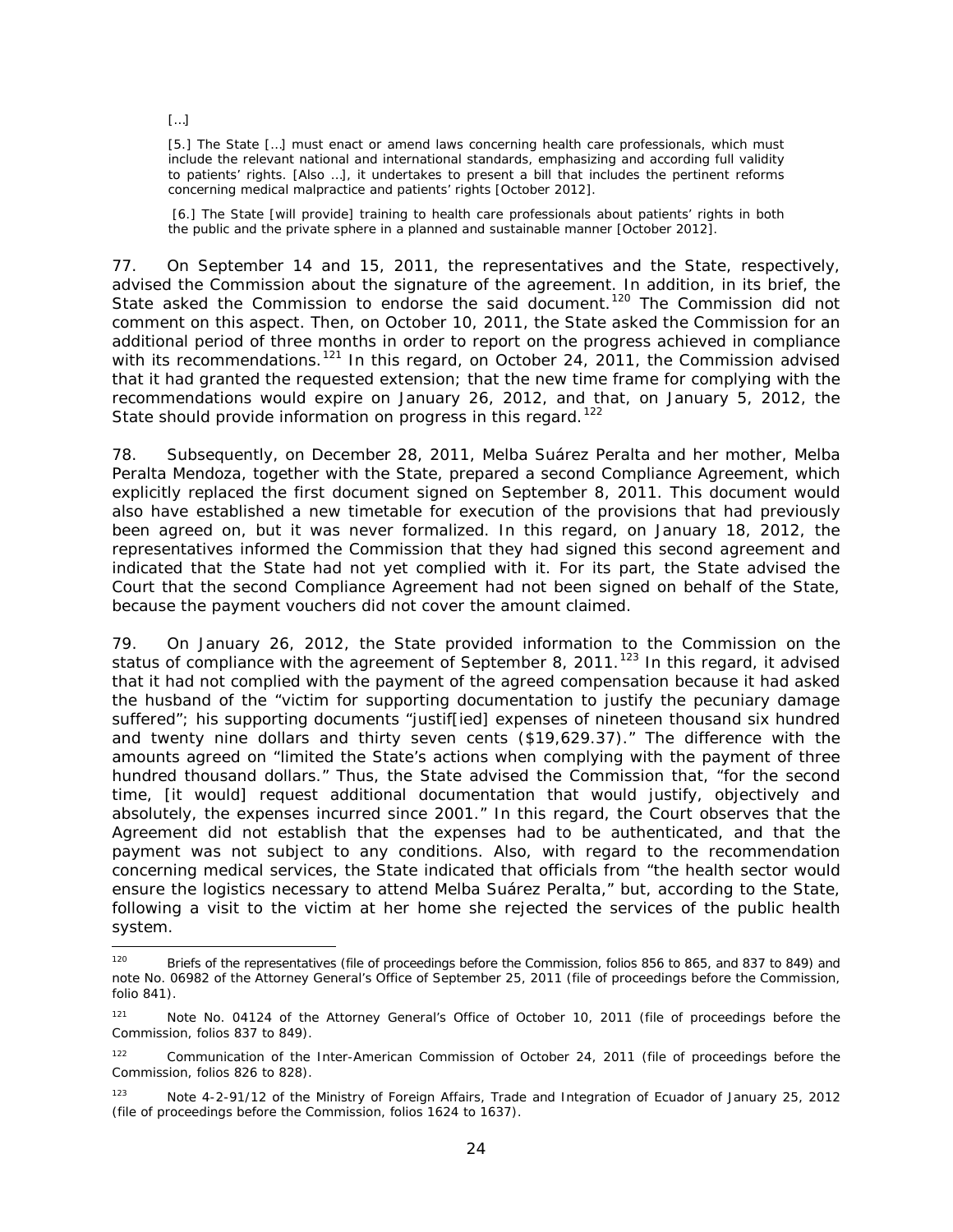80. Furthermore, in the same communication to the Commission, the State indicated that, regarding compliance with providing a public apology to the victims, it had made a publication in the Ecuadorian daily newspaper *El Universo* on January 25, 2012, the pertinent part of which read:

#### "Ministry of Justice, Human Rights and Worship PUBLICATION OF A PUBLIC APOLOGY

The Ecuadorian State profoundly regrets that State officials involved in the administration of justice unduly delayed the proceedings to the detriment of the victims and that it was not possible to clarify, within the framework of the guarantees of due process, those responsible for this fact.

The Ecuadorian State, based on the Compliance Agreement signed by this Ministry and Melba Suárez Peralta on September 8, 2011, […] extends this public apology to Melba del Carmen Suárez Peralta and to her mother, Melba Peralta Mendoza, for having violated their human rights, specifically for not having guaranteed Articles 8(1) and 25(1) of the American Convention on Human Rights."<sup>[124](#page-24-0)</sup>

81. Finally, on the same date, the State advised the Commission that it would install a plaque with a public apology in the building of the Provincial Court of Justice of the province of Guayas, to read as follows:  $125$ 

#### "REPUBLIC OF ECUADOR

Ministry of Justice, Human Rights and Worship The Ecuadorian State, by this plaque, extends its public apology to Melba del Carmen Suárez Peralta and her mother, Melba Peralta Mendoza, for having violated their human rights, specifically for not having guaranteed Articles 8(1) and 25(1) of the American Convention on Human Rights, which refer to judicial guarantees and judicial protection.

This plaque constitutes a form of reparation under the Compliance Agreement signed […] on September 8, 2011. […] Guayaquil, January 23, 2012."

82. The plaque was installed in the Provincial Court of Justice of Guayas eon August 3,  $2012.<sup>126</sup>$  $2012.<sup>126</sup>$  $2012.<sup>126</sup>$ 

## *B. Arguments of the Commission and of the parties*

83. The representative indicated that: (a) the State signed the Compliance Agreement completely voluntarily; (b) the plaque installed on August 3, 2012, in the Provincial Court of Justice of Guayas textually acknowledges responsibility for the violation of Articles 8, 25 and 1(1) of the American Convention; (c) this represents an "act of express acknowledgement [...] in the context of the proceedings before [...] the Court [...] after the State had been notified [of the submission of the case, and [of the [pleadings and motions] brief." In addition, "the plaque was placed in the absence of the victim, [who was unaware of this act] until the State brought it up when the litigation was underway."

84. The State indicated that: (a) *estoppel* had never arisen, because, given the nature of the proceedings before the Commission, a State may reach an agreement and undertake to implement certain measures without this signifying that the State is accepting as true the facts that it is accused of, or acknowledging that it is responsible for their legal

<span id="page-24-0"></span> <sup>124</sup> File of proceedings before the Commission, *supra*, folio 1632.

<span id="page-24-1"></span><sup>125</sup> File of proceedings before the Commission, *supra*, folio 1630, and photograph of the plaque with the public apology (file of annexes to the answering brief, folio 2439 and 2341).

<span id="page-24-2"></span><sup>&</sup>lt;sup>126</sup> Photographs of the unveiling of the plaque (file of annexes to the answering brief, folios 2338 to 2341).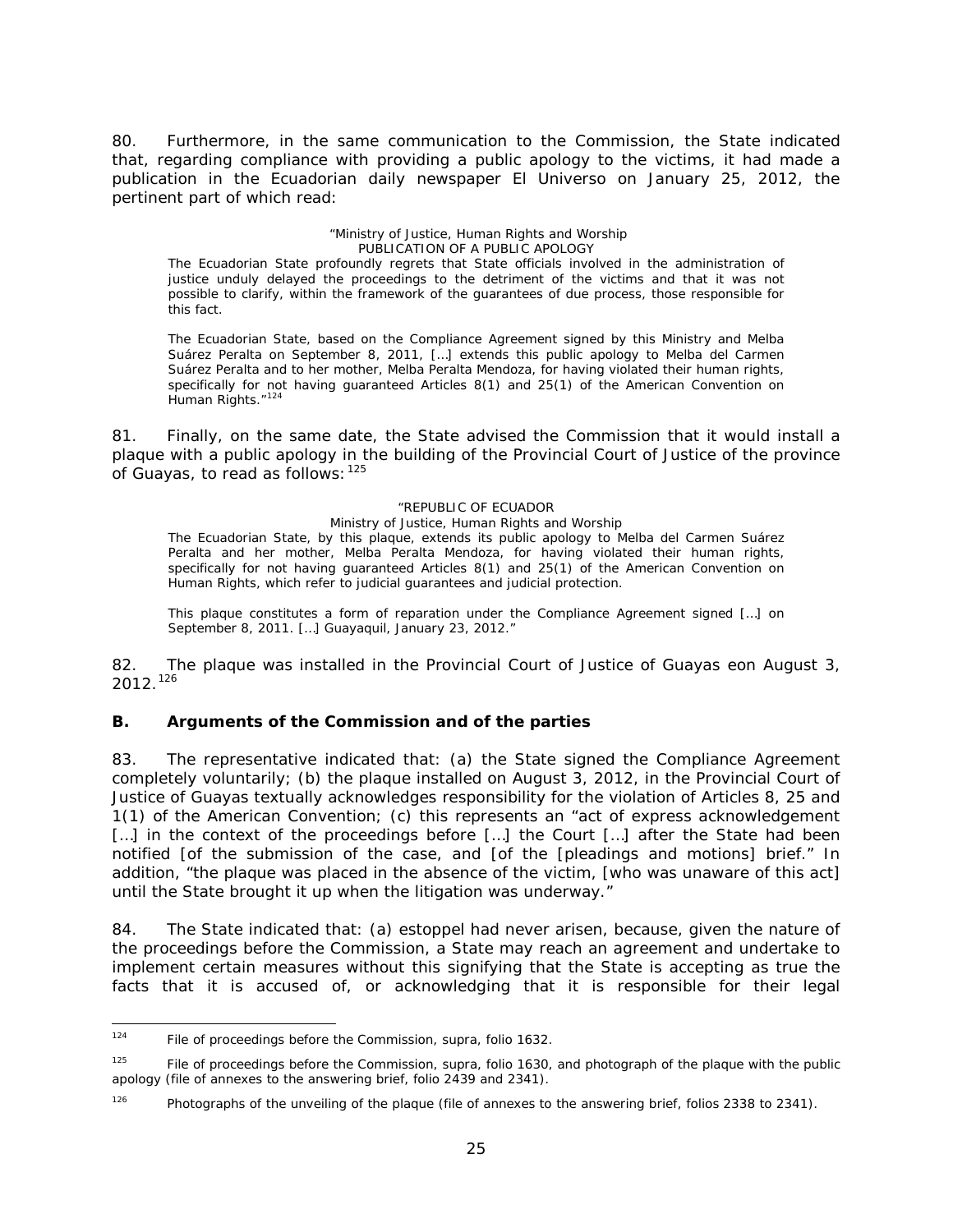consequences; (b) in particular, only a specific unilateral act of acknowledgement of facts or a clear declaration of responsibility in the context of the said proceedings, regarding which the Commission or the representatives have taken action and that, consequently, have given rise to legal consequences, implicates the State in this regard and, consequently, can be contested in the proceedings before the Court; (c) the State had never changed its position with regard to the case, so that the fact of complying with obligations acquired in the international sphere and that are based on the Ecuadorian Constitution, does not give rise to *estoppel*, because the arguments used by the State concerning the failure to exhaust domestic remedies had never been contested. On these grounds, the State disputed the existence of a supposed violation of Articles 8 and 25 of the Convention.

85. The Commission did not refer to this matter.

## *C. Considerations of the Court*

86. The Court takes note that the State and the presumed victims signed an Agreement in order to comply with the Commission's recommendations. Also, it should be pointed out that the State, pursuant to the provisions of this Agreement, subsequently indicated that it acknowledged its international responsibility on two occasions: (a) when publishing a public apology in a newspaper with widespread circulation on January 25, 2012, after the issue of the Merits Report (*supra* para. 80), and (b) when installing a plaque in the Provincial Court of Justice of Guayas on August 3, 2012 (*supra* para. 82). These acts clearly reveal the State's intention to accept its responsibility publicly for the violations of Articles 8 and 25 of the Convention. Furthermore, the Court finds it particularly relevant that the plaque was installed in the Provincial Court of Justice of Guayas after the case had been notified to the State, and even after the representatives' brief with pleadings, motions and evidence had been forwarded to it *(supra* para. 4 and 5) and when the State was aware that the Court was examining the case.

87. In this regard, the Court considers that the said acceptance of responsibility by the State is not the same as the acknowledgement established in Article 62 of the Rules of Procedure;  $127$  in other words, it did not take place during the proceedings before the Court, the State has not directly communicated it to the Court or advised the Court about it, and it does not consist in an explicit acknowledgement by the State of the facts of the case, or a unilateral acquiescence to the claims made in the proceedings.

88. Based on the foregoing, this Court takes note of the partial public acceptance of responsibility made by the State. However, in its answering brief, the State contested the violations that it had previously accepted publicly and its international responsibility in this regard. Consequently, based on its contentious jurisdiction, the Court finds it necessary to rule on the dispute and set out its considerations on the violations of the American Convention that have been alleged by the Commission and by the representative of the presumed victims.

<span id="page-25-0"></span><sup>&</sup>lt;sup>127</sup> "If the respondent informs the Court of its acceptance of the facts or its total or partial acquiescence to the claims stated in the presentation of the case or the brief submitted by the alleged victims or their representatives, the Court shall decide, having heard the opinions of all those participating in the proceedings and at the appropriate procedural moment, whether to accept that acquiescence, and shall rule upon its legal effects."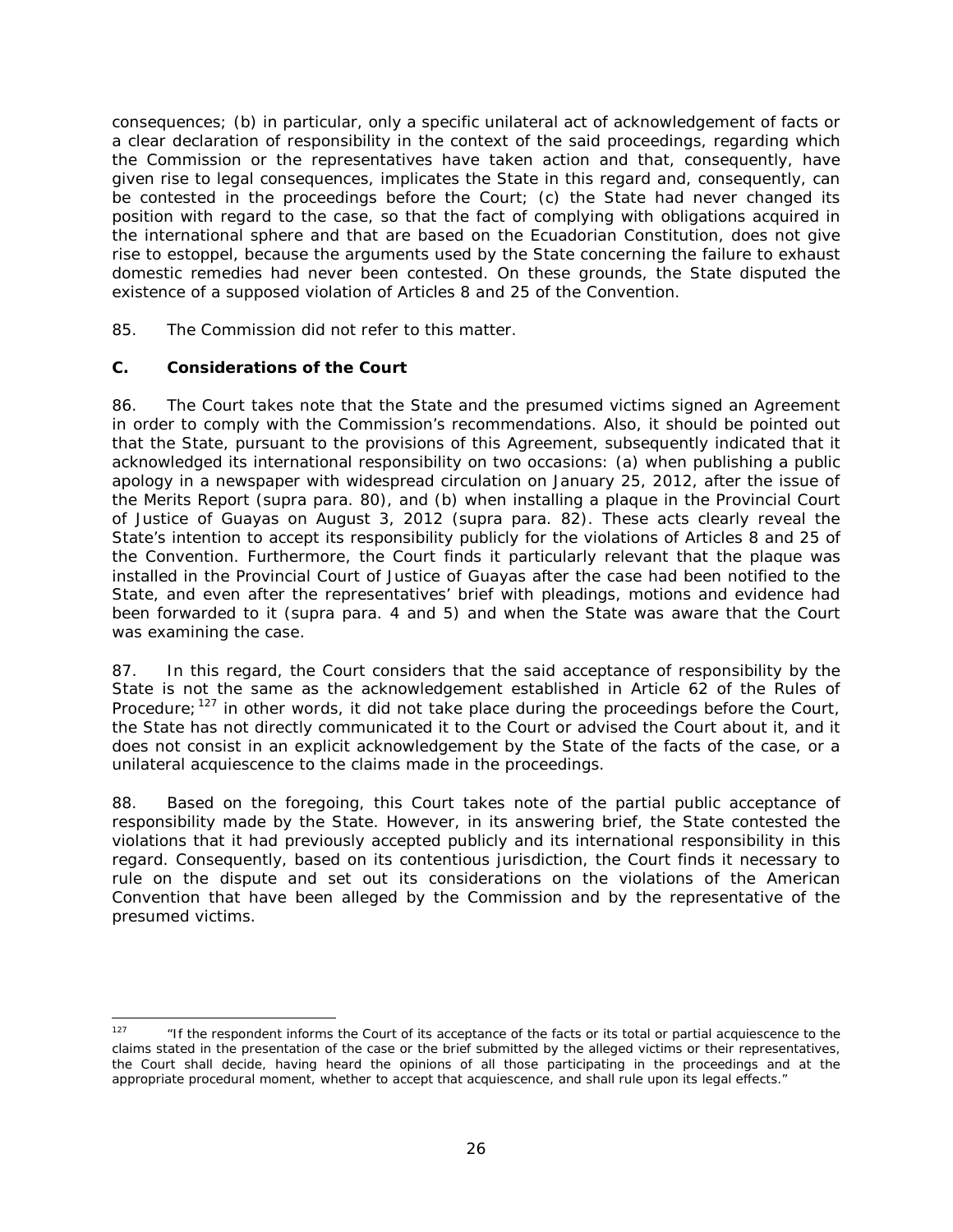### **VIII**

## **RIGHT TO JUDICIAL GUARANTEES AND TO JUDICIAL PROTECTION**

## <span id="page-26-0"></span>*A. Arguments of the parties and of the Commission*

89. The Commission indicated that, under Ecuadorian law, the effective remedy to resolve the situation of the presumed victim was a criminal proceeding; however, "[t]he criminal proceeding initiated […] concluded with the prescription of the criminal action," and "it f[ell] to the State, in its capacity as the entity responsible for punitive measures, to initiate and pursue proceedings to identify and, eventually, prosecute and punish the guilty parties, carrying out each step of the proceedings until their conclusion." In this regard, the Commission underscored "the passive role of the prosecution service and the lack of diligence of the judge in the case," as well as the "failure to pursue matters on an *ex officio* basis, and the absence of minimal guarantees of due diligence." Lastly, in its final observations, the Commission indicted that in cases of medical malpractice, the State has a special obligation of care owing to the effects on the victim's health and physical integrity, and must therefore ensure the reasonable promptness and speed of the proceedings in such cases, which did not occur in the instant case.

90. The representative agreed with the Commission's arguments and that the administration of justice could have rectified the final result of the criminal proceedings […], because the promptness in the substantiation of the case depended [on it], and the result could have been other if the procedural time frames under Ecuadorian criminal law had been respected"; also, that "[a]n analysis of the proceedings […] reveals that the First Criminal Judge and the President of the First Criminal Appeals Court contributed to the unjustified delay in justice." Also, in his final arguments, he concluded that the "absence of procedural activity by the authorities resulted in the delay in the substantiation of the proceedings." Consequently, the "investigation was partial, fragmented and random, which had a notable impact on the slowness of the proceedings."

91. The State, for its part, indicated that the presumed victims could have recused the judge who was hearing the case, which was a "legitimate option that the parties to a proceeding may exercise, since it is a guarantee […] that allows justice to be obtained, […] if a judicial official does not perform his or her functions appropriately," and that "the State cannot be attributed with the fact that the right to judicial guarantees was not exercised as appropriate, [because] the recusal was and is a guarantee of constitutional rights." Lastly, in its final arguments, the State described the procedure to obtain financial reparation from members of the administration of justice who, in the exercise of their functions, cause financial prejudice to the parties or to interested third parties, such as the procedural delay caused in the instant case.

## *B. Considerations of the Court*

92. In this chapter, the Court will analyze the respective domestic proceedings in light of the rights to judicial guarantees and to judicial protection established in Articles 8(1) and 25(1) of the Convention, in relation to Article 1(1) of this instrument, in order to determine whether or not the State failed to comply with its international obligations owing to the actions of its judicial organs.

93. The Court has indicated that "[t]he right to effective judicial protection requires judges to guide the proceedings in a way that avoids undue delays and obstructions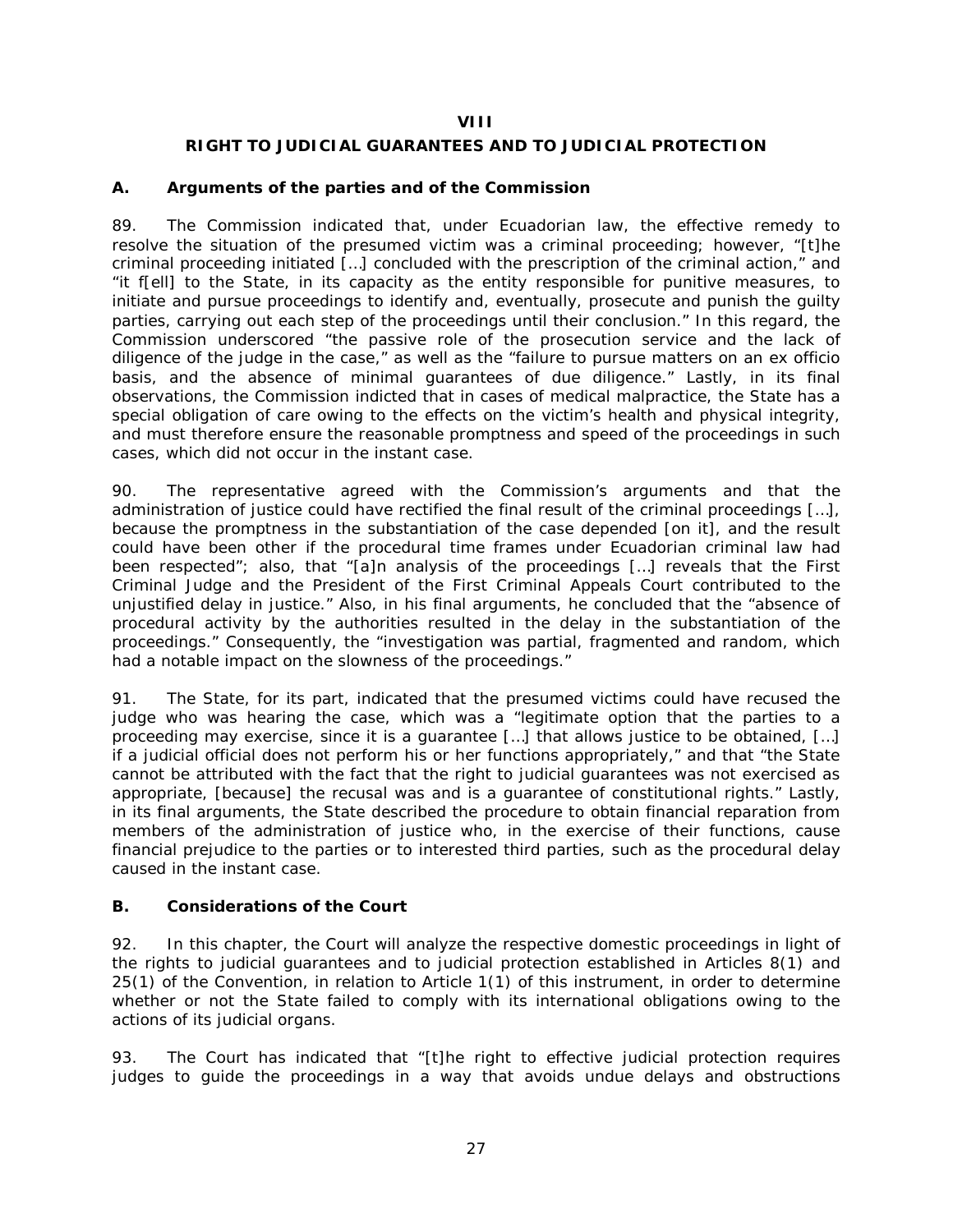resulting in impunity, thus thwarting the due judicial protection of human rights, $128$  and that "judges, in their capacity to guide the proceedings, have the obligation to manage and prosecute judicial proceedings in a way that does not sacrifice justice and due process of law to formalism and impunity"; otherwise, this "leads to the violation of the State's international obligation of prevention and to protect human rights, and violates the right of the victim and his or her next of kin to know the truth of what happened, that those responsible are identified and punished, and to obtain the corresponding reparations." $129$ 

## *1. Due diligence and a reasonable time in the investigation and the criminal proceedings*

94. Within the factual framework of this case, it has been proved that the investigation was initiated on August 2, 2000, based on a complaint filed before the Guayas First Criminal Court by Melba Peralta Mendoza, Melba Suárez Peralta's mother (*supra* para. 46). Regarding the said investigation, the Court will proceed to formulate considerations on the delays, errors and omissions observed throughout the criminal proceedings that concluded with the declaration of the prescription of the action by the Guayas First Criminal Court on September 20, 2005 (*supra* para. 71).

95. In this regard, the Court notes that the preliminary proceedings were opened on August 16, 2000, by means of the "court order to investigate the alleged offense" issued by the Criminal Judge and requiring different measures to be taken (*supra* para. 46). However, up until the first closure of the preliminary proceedings, on March 22, 2001, the case file only contains the statement and the forensic examination of the presumed victim, and the information on the employment situation of the accused.

96. The Court also observes the presence of various errors and omissions in the implementation of essential actions to investigate and resolve the case, such as: (a) the statement of the accused Emilio Guerrero was never taken; (b) the inspection of the site of the facts was carried out a year after the proceedings started; (c) the statement of the accused, Wilson Minchala was taken 14 months after the proceedings started, on October 19, 2001, and (d) the testimonial statements of individuals who were alleged to have taken part in the medical procedures performed on the victim, Héctor Taranto and Jenny Bohórquez, were taken almost 15 months after the proceedings started, on November 12 and 13, 2001, respectively (*supra* paras. 55 to 59).

97. The foregoing also reveals that the State's actions were not effective, because article 231 of the Code of Criminal Procedure in force at the time of the facts established that "the preliminary proceedings shall never take more than sixty days." These actions took from August 16, 2000, to November 27, 2001 (*supra* paras. 46 and 60).

98. Similarly, the Court observes that, even though it corresponds to the Public Prosecution Service to advance proceedings in cases of public criminal actions, the first action of this Service only occurred on May 29, 2001; in other words, nine months after the issue of the court order to investigate the alleged offense. Furthermore, extensive gaps between certain actions can be noted, such as:

<span id="page-27-0"></span> <sup>128</sup> *Case of Bulacio v. Argentina. Merits, reparations and costs*. Judgment of September 18, 2003. Series C No. 100, para. 115, and *Case of Myrna Mack Chang v. Guatemala. Merits, reparations and costs.* Judgment of November 25, 2003. Series C No. 101, para. 210.

<span id="page-27-1"></span><sup>129</sup> *Case of Myrna Mack Chang,* supra, para. 211, and *Case of the Las Dos Erres Massacre, supra*, para. 120 and 255.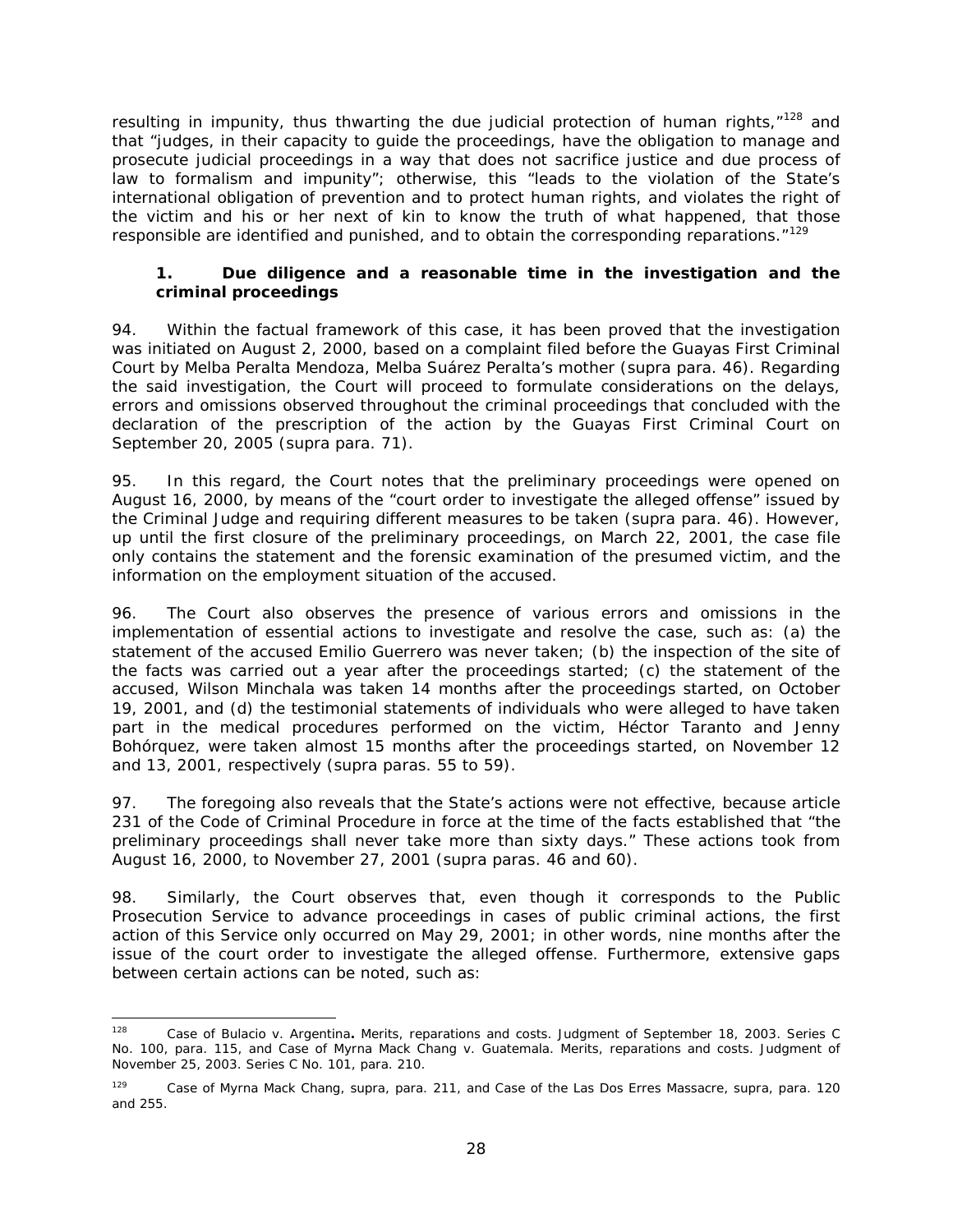- a) Almost nine months between the first re-opening of the preliminary proceedings ordered on August 14, 2001, and the Public Prosecution Service's petition to annul this action on May 13, 2002 (*supra* paras. 53 and 61);
- b) Almost 15 months between the order to close the preliminary proceedings of November 27, 2001, and the final decision convening a plenary hearing on February 17, 2003[130](#page-28-0) (*supra* paras. 60 and 63);
- c) Sixteen months between the admission of the appeal against the final decision convening a plenary hearing, on February 26, 2003, and the decision of the Superior Court of Justice on June 29, 2004 (*supra* para. 64), [131](#page-28-1) and
- d) More than one year between the decision of the Superior Court of Justice confirming the convening of a plenary hearing on June 29, 2004, and the forwarding of the case file so that the court with competence at the plenary stage would continue processing it on June 30, 2005 (*supra* paras. 64 and 67). [132](#page-28-2)

99. In addition, it can be seen that most of the judicial actions were taken on the initiative of Melba Peralta Mendoza,<sup>[133](#page-28-3)</sup> who filed numerous briefs before the Criminal Judge and the Criminal Court on August 7, 14 and 28, September 18 and 20, October 16 and November 14, 2000; October 18 and November 13, 2001; June 3, 2002; and August 23 and September 5, 12 and 22, 2005. In these petitions, she requested, among other matters, that the proceedings be continued and decided diligently, without obtaining any clear answer or action in response to her petitions.

100. Furthermore, even though the case related to a medical matter, which meant that it was rather complex, the slowness of the proceedings did not stem from this, above all, bearing in mind that the judicial agents failed to request technical or expert measures or specialized studies in order to investigate the facts, which might have justified the delay. In addition, in this case, the victim, the persons who performed the operation, the results of this intervention, the place and the circumstances of the facts were clearly identified.

101. The foregoing reveals the lack of diligence and effectiveness of the agents of justice in expediting the investigation proceedings in the case, which, added to the different gaps of time in the processing of the case, culminated in the prescription of the criminal proceedings. In other words, the responsibility for the errors and the delay in the proceedings and their consequent prescription was due, exclusively, to the way in which the Ecuadorian judicial authorities acted, who bore the responsibility for taking all the necessary measures to investigate, prosecute and punish, as appropriate, those responsible, irrespective of the measures taken by the parties.<sup>[134](#page-28-4)</sup>

<span id="page-28-0"></span><sup>&</sup>lt;sup>130</sup> In this regard, article 239 of the Code of Criminal Procedure established that, once the defendant's answer was received, the judge would proceed to declare a nonsuit or the opening of the plenary hearing, as appropriate.

<span id="page-28-1"></span><sup>131</sup> In this regard, article 350 of the Code of Criminal Procedure established that this appeal must be heard within 15 days.

<span id="page-28-2"></span><sup>132</sup> In this regard, article 359 the Code of Criminal Procedure established that, once the decision was final, the proceedings would be forwarded to the lower court for immediate execution.

<span id="page-28-3"></span>The Court notes that Melba Peralta Mendoza filed various briefs to expedite the proceedings, in which she requested, successively, the processing of the pertinent measures, the conclusion of the preliminary proceedings and the convening of a plenary hearing, as applicable (file of annexes to the Merits Report, folios 209 to 212).

<span id="page-28-4"></span><sup>134</sup> *Cf.* Code of Criminal Procedure of Ecuador (1983), articles 21, 23 and 169 (file of annexes to the answering brief, folios 2687 to 2751). *Case of Ximenes Lópes v. Brazil.* Judgment of July 4, 2006. Series C No. 149, para. 199, and *Case of Albán Cornejo*. *Merits, reparations and costs*. Judgment of November 22, 2007. Series C No. 171, para. 108.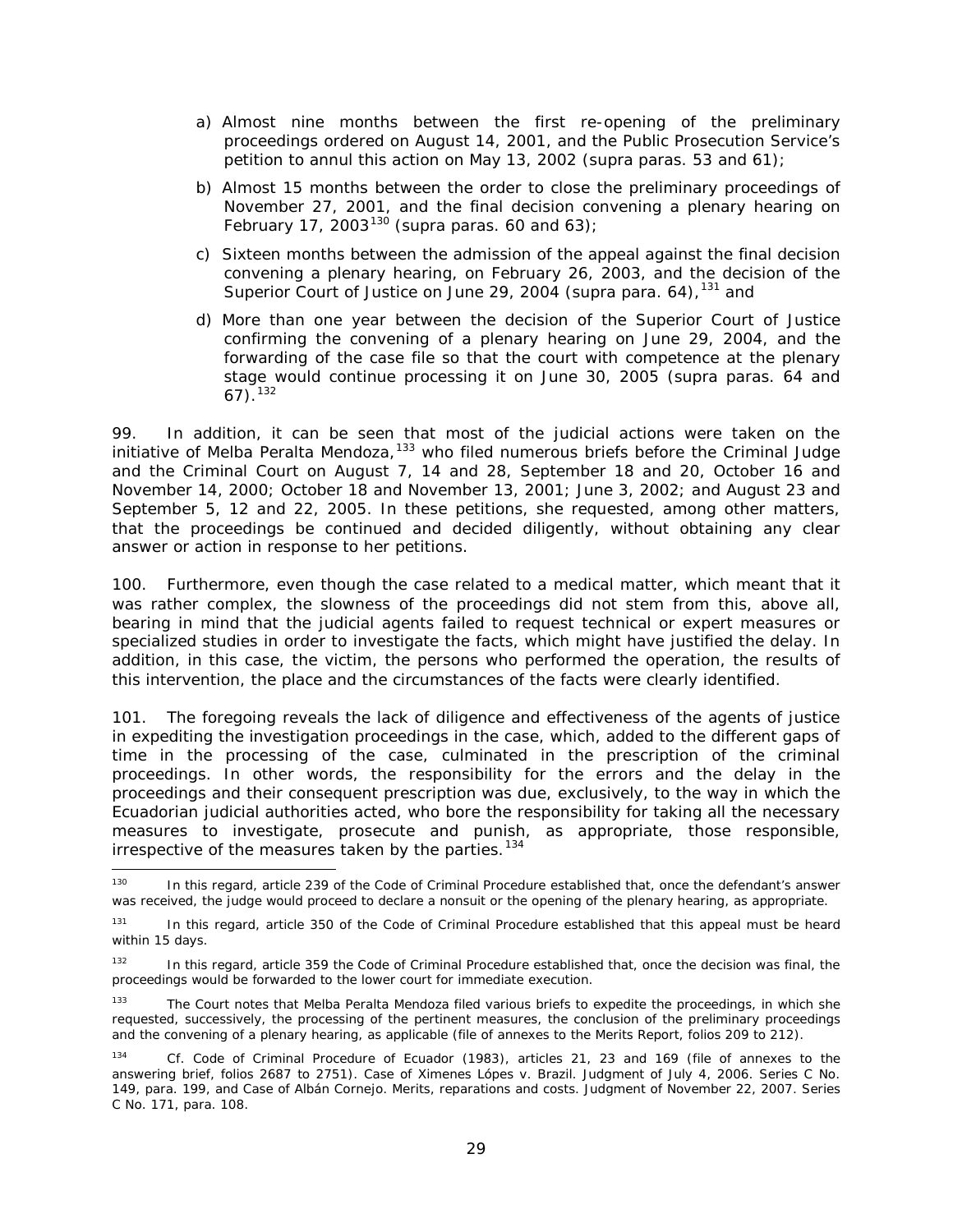102. In addition, the Court takes note of the expert opinion of Laura Pautassi who, in light of the case law of the European Court of Human Rights,<sup>[135](#page-29-0)</sup> stated that, in situations such as those of the instant case, in which civil compensation is subject to the completion of the criminal proceedings, the obligation to investigate within a reasonable time, "is increased, depending on the health of the person concerned," since the latter "requires special care [and the duration of the proceedings] violates […] his or her possibility of leading a full life; [...] especially when the person cannot work owing to malpractice, [and] is limited in other regards from earning her own income."

103. The Court also underscores that, since the integrity of an individual is at stake, with the consequence importance of the proceedings for the victims,<sup>[136](#page-29-1)</sup> these proceedings must respect due guarantees and be completed within a reasonable time. This obligation is even more important "in those cases where there is evident harm to the person's integrity, such as when there is medical malpractice [and, therefore,] the political, administrative and, especially, the judicial authorities must ensure and implement reasonable and timely promptness in deciding the case. $137$  In the present matter, the judicial authority was not effective in guaranteeing the due diligence of the criminal proceedings in light of the State's positive obligation to ensure that it progressed without delay and within a reasonable time, taking into consideration, also, the violation of the victim's personal integrity and the fact that obtaining reparation by means of a civil action was subject to the completion of the criminal proceedings (infra para. 120).

104. In a similar situation this Court considered that:

The failure to complete the criminal proceedings ha[d] specific repercussions […], because, under the laws of the State, the award of civil reparations for the damage resulting from the illegal criminal act c[ould] be subject to the determination of the offense in criminal proceeding; thus, a first instance judgment had not be delivered in the civil action for redress either. In other words, the absence of justice in the criminal proceedings ha[d] prevented [obtaining] civil compensation for the facts of the  $[...]$  case." $138$ 

105. In this regard, the Court considers that the prescription of the criminal proceedings against the doctor who was accused prevented Melba Suárez Peralta from filing actions on civil responsibility for damages, given that, under the Ecuadorian laws in force at the time of the facts, the action to obtain civil reparation was dependent on the corresponding criminal action<sup>[139](#page-29-4)</sup> (*infra* para. 120).

106. Accordingly, during the hearing, the Court asked the State to provide information on the existence of remedies in relation to extra-contractual responsibility that Melba Suárez

<span id="page-29-0"></span> <sup>135</sup> *Cf. Laudon v. Germany.* No. 14635/03. Fifth section. Judgment of 26 April 2007, para. 72; *Orzel v. Poland.*  No. 74816/01. Fourth section. Judgment of 25 June 2003, para. 55, and *Inversen v. Denmark.* No. 5989/03. Fifth section. Judgment of 28 December 2006, para. 70.

<span id="page-29-1"></span><sup>136</sup> *Cf. Laudon v. Germany*, *supra*, para. 72.

<span id="page-29-2"></span><sup>&</sup>lt;sup>137</sup> Expert opinion provided by Laura Pautassi during the public hearing.

<span id="page-29-3"></span><sup>138</sup> *Case of Ximenes Lopes, supra,* para. 204.

<span id="page-29-4"></span><sup>139</sup> Code of Criminal Procedure de Ecuador (1983), *supra*, article 17: Executed judgments in civil proceedings do not produce the effect of *res judicata* in the criminal jurisdiction, except for those that decide the offense indicated in the preceding article. Executed judgments in criminal proceedings produce the effect of *res judicata* as regards the exercise of a civil action, only when they declare that no offense has occurred; or when, if there has been an offense, they declare that the accused is not the guilty party. Therefore, no civil compensation may be claimed until a final guilty verdict in the criminal jurisdiction has been delivered declaring an individual criminally responsible for the offense.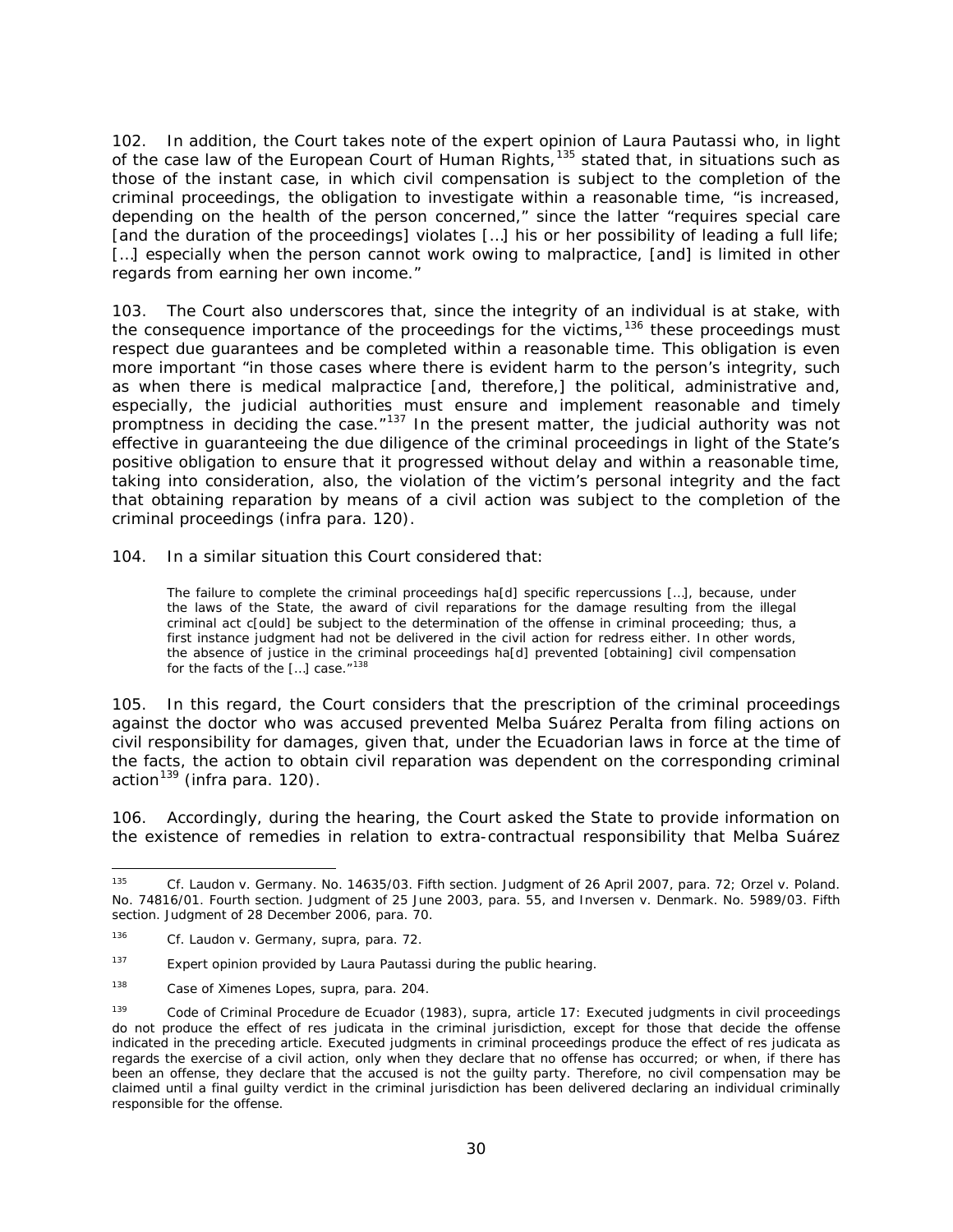could have used to obtain reparation. However, the State did not forward evidence of any available remedy or explain how the civil action could have proceeded despite the failure to decide criminal responsibility.

## *2. The alleged available remedies*

107. In this section, the Court will refer to the victim's request that the Criminal Judge be fined. Then, the Court will analyze the State's arguments concerning the remedies that the victim should have filed, namely: (a) the appeal against the decision declaring the prescription of the criminal action; (b) the recusal of the Criminal Judge, and (c) the civil action for damages against the judge of the case.

#### *a) The request to fine the Criminal Judge*

<span id="page-30-0"></span>108. Melba Peralta Mendoza asked the Guayas First Criminal Court to impose a fine on the First Criminal Judge of the province, considering that the prescription of the criminal action came into effect owing to his lack of diligence. In this regard, the decision was that "[t]he request is not admissible […]."

109. In this regard, the Court considers that this decision was not founded, contrary to article 24.13 of the Ecuadorian Constitutions in force at the time of the facts.<sup>[140](#page-30-2)</sup> Thus, the Court has indicated that "the founding of a decision is the reasoned justification that allows a conclusion to be reached." Accordingly, "the obligation to found a decision is one of the "due guarantees" included in Article 8(1) of the Convention to safeguard the right to due process."[141](#page-30-3)

## *b) The appeal against prescription, civil action for reparation, and recusal*

<span id="page-30-1"></span>110. In its answering brief, the State indicated that the victim could have appealed the decision declaring that the criminal action against Emilio Guerrero had prescribed.<sup>[142](#page-30-4)</sup> It also indicated that the victim could have recused the First Criminal Judge of Guayas based on articles 453 of the Code of Criminal Procedure and 871.1.0 of the Code of Civil Procedure,  $^{143}$  $^{143}$  $^{143}$ so that the proceedings could have continued without delays. In its final arguments, it argued that, following the decision that declared that the criminal action had prescribed, the

<span id="page-30-2"></span><sup>&</sup>lt;sup>140</sup> Constitution of the Republic of Ecuador (1998). Article 24 "The following basic guarantees must be observed in order to ensure due process of law, without prejudice to others established in the Constitution, international instruments, laws or jurisprudence: […] 13. The grounds shall be provided for the decisions of the public authorities that affect the individual. These grounds do not exist if the decision does not set out the legal norms or principles on which it was based, and if the pertinence of its application to the facts is not explained. When decided a challenge of a punishment, the situation of the applicant may not be made worse" (file of annexes to the answering brief, folios del 2180 to 2240).

<span id="page-30-3"></span><sup>141</sup> *Cf. Case of Chaparro Álvarez and Lapo Íñiguez v. Ecuador. Preliminary objections, merits, reparations and costs.* Judgment of November 21, 2007. Series C No. 170, para. 107, and *Case of López Mendoza v. Venezuela. Merits, reparations and costs.* Judgment of September 1, 2011. Series C No. 233, para. 141.

<span id="page-30-4"></span> $142$  Code of Criminal Procedure, 1983. Article 348 established that: "The remedy of appeal is admissible when one of the parties files it in relation to the following decisions: […] 3. Decisions on disqualification and prescription that end the proceedings" (file of annexes to the answering brief, folios 2687 to 2751).

<span id="page-30-5"></span><sup>143</sup> Code of Criminal Procedure, 1983, *supra*. Article 453 established that: "All criminal proceedings shall be substantiated pursuant to the procedure established in this Code, except for the legal exceptions. In any case not determined specifically in this Code, the provisions of the Code of Civil Procedure, as a supplementary law, shall be observed." Code of Civil Procedure, 1987 (Available at: http://www.ceda.org.ec). Article 871 of the Code of Civil Procedure in force at the time of the facts established that: "A judge, of a court or tribunal, may be recused by any of the parties, and must withdraw from hearing the case, for any of the following reasons: […] 10. Failure to conclude the proceedings in three times the duration indicated by the law."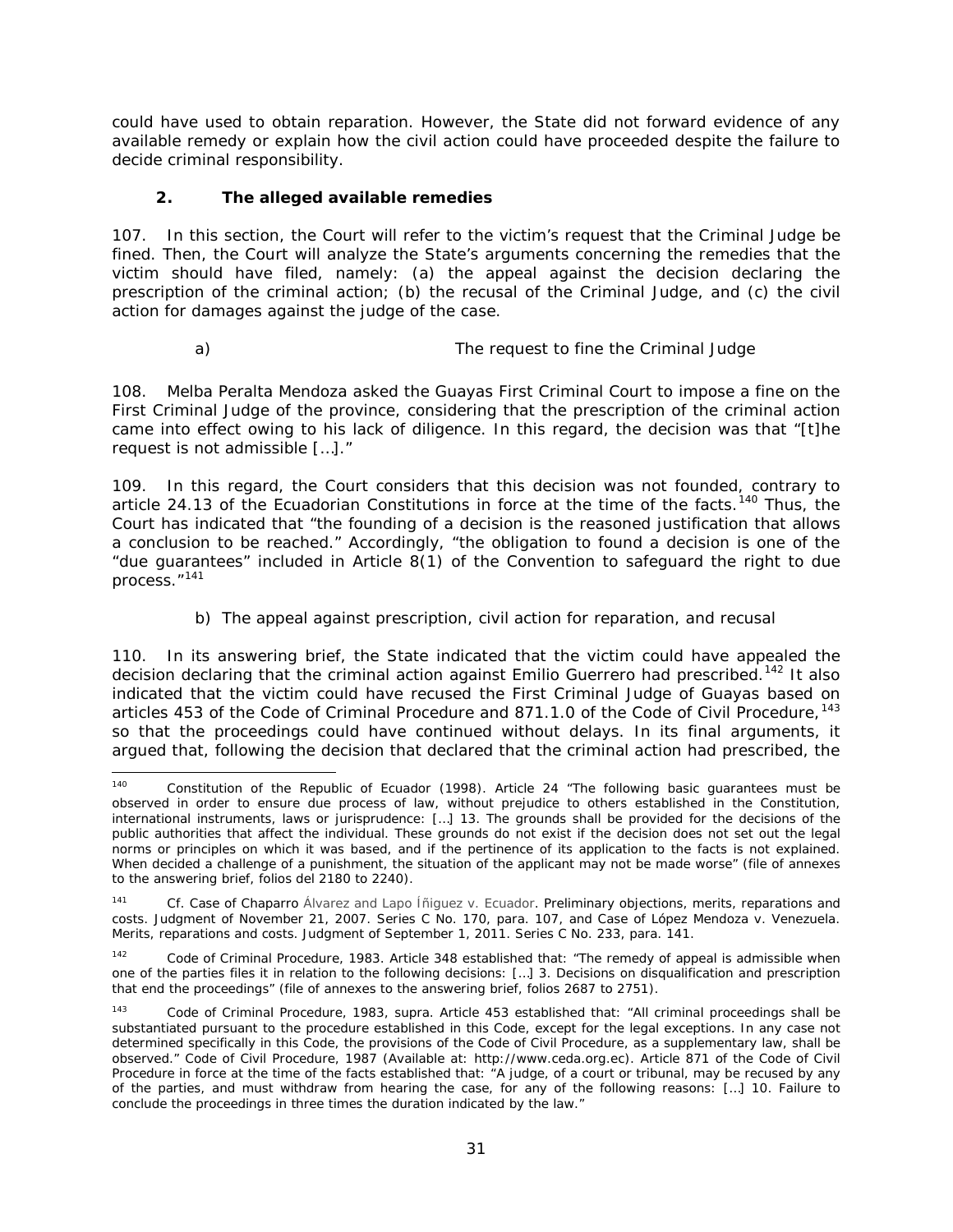victim could have filed a civil action for damages against the judge responsible for the failure to hear the proceedings promptly.

111. In this regard, the representatives and the Commission argued that these remedies were not appropriate (*supra* paras. 89 and 90).

## *i. Remedy of appeal*

112. Regarding the appeal against the declaration of prescription, the Court observes that this remedy was provided by law and, under article 114 of the Penal Code, prescription is declared when the legal requirements are present.<sup>[144](#page-31-0)</sup> Article 348(3) of the Code of Criminal Procedure<sup>[145](#page-31-1)</sup> stipulated that the remedy of appeal was admissible to contest the declaration of prescription. Moreover, article 108 of the Penal Code indicates that "the prescription of the action, and also that of the punishment are interrupted if the individual convicted commits another offense that warrants the same or a greater punishment, before the time frame for prescription shall have expired."[146](#page-31-2) In addition, Article 398 of the said Code establishes that the proceedings in which prescription of the public criminal action is declared shall be referred to a higher instance for consultation, by both criminal courts and criminal judges.<sup>[147](#page-31-3)</sup>

113. The evidence in the case file reveals that, in Ecuador, the declaration of prescription was applicable *ipso jure*; in other words, it was sufficient for the judicial agent to verify that the time frame for prescription established by law had expired to declare its application. Furthermore, the case law of the National Court of Justice of Ecuador provided to the case file indicates that the declaration of prescription corresponds to the judge or court where the action prescribed, who has the obligation "to declare it *ex officio* or at the request of a party, when the legal requirements have been met, and not to refer the proceedings so that a higher court hears the appeal."<sup>[148](#page-31-4)</sup> In addition, if an appeal is filed, this will be rejected if "the case file shows that [the prescription] has not been interrupted."<sup>[149](#page-31-5)</sup>

114. In this regard, the State did not explain how the said remedy could re-open the investigation or the criminal proceedings that had prescribed, and did not contest the decisions of the National Court of Justice. To the contrary, the State itself, in its final written arguments, indicated that "the former Supreme Court of Justice has developed extensive case law on the prescription of the criminal action, [in which it has] been emphatic in

<span id="page-31-0"></span> <sup>144</sup> *Cf.* Penal Code of Ecuador (1971), article 114. Prescription can be declared at the request of a party, *or ex officio* necessarily when the conditions required by this Code exist (unreferenced).

<span id="page-31-1"></span><sup>145</sup> *Cf.* Code of Criminal Procedure (1983), *supra*, article 348.

<span id="page-31-2"></span><sup>&</sup>lt;sup>146</sup> Penal Code of Ecuador (1971). Article 108. Both the prescription of the action and that of the punishment are interrupted by the fact that the individual convicted commits another offense that warrants the same or a greater punishment, before the time frame for prescription has expired.

<span id="page-31-3"></span><sup>147</sup> Code of Criminal Procedure, (1983), *supra*. Article 398: "Criminal judges shall obligatorily refer decisions on dismissal to the respective higher court for consultation. In cases where the prescription of the public criminal actions is declared, this shall also be referred to the higher court for consultation by both criminal courts and criminal judges. […]."

<span id="page-31-4"></span><sup>148</sup> *Cf.* National Court of Justice of Ecuador. Rulings Nos. 06-2009 of January 13, 2009, and 20-2009 of January 21, 2009, available at http://www.cortenacional.gob.ec (final observations brief of the Commission, folio 796).

<span id="page-31-5"></span><sup>149</sup> *Cf.* National Court of Justice of Ecuador. Ruling No. 19-2009 of January 15, 2009, available at: http://www.cortenacional.gob.ec (final observations brief of the Commission, folio 796).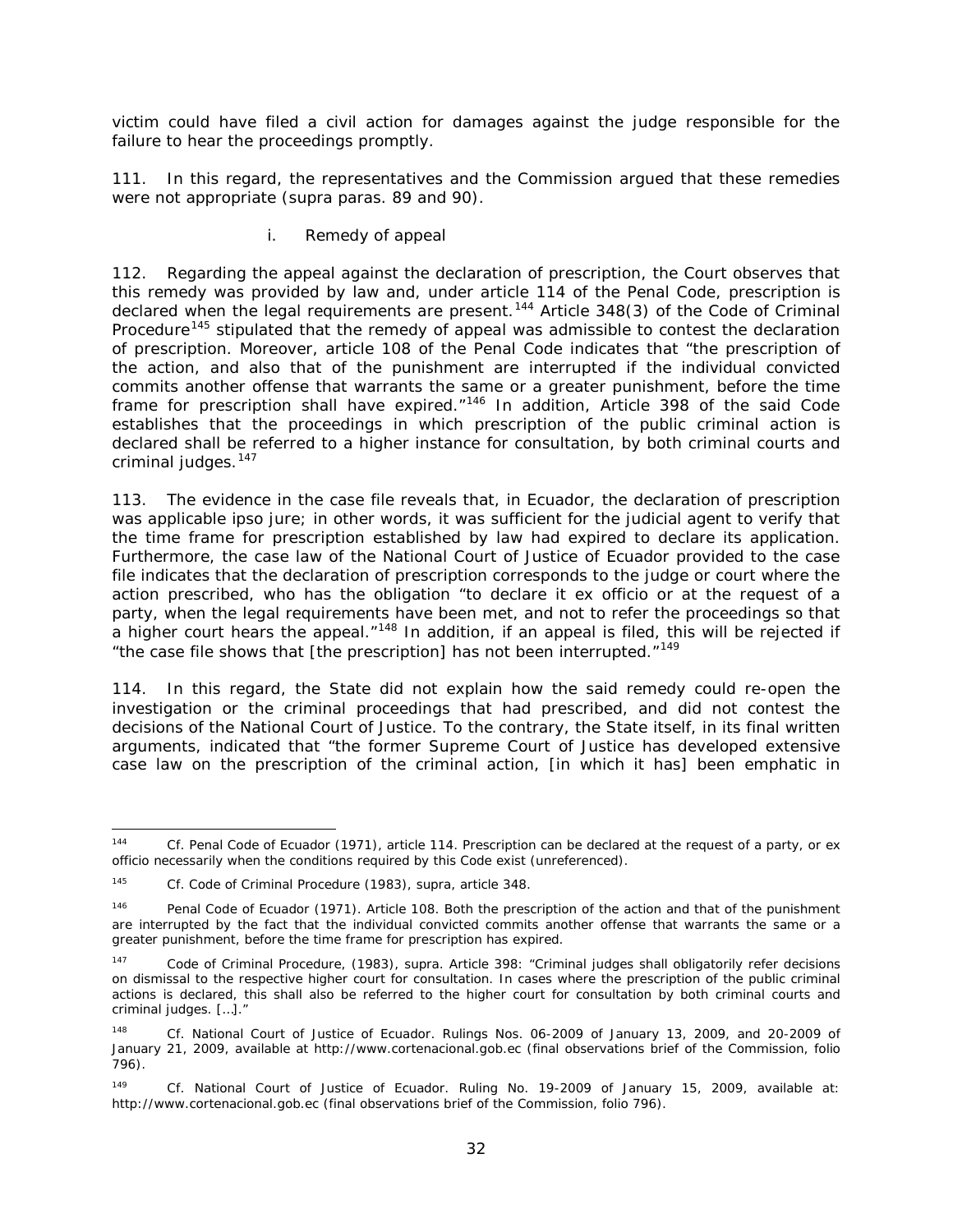establishing that "[i]t is an obligation of judges to declare the prescription of the action to prosecute offenses when the conditions established by  $[law]$  exist."<sup>[150](#page-32-0)</sup>

115. Based on the above, during the public hearing, the Court asked the State to provide, as helpful evidence, among other documents, "copy of the decision on the consultation with regard to the criminal prescription in this case pursuant to the provisions of article 398 of the Ecuadorian Code of Criminal Procedure," because, if the remedy of appeal had not been filed against the decision declaring the prescription of the action, the higher court should still have reviewed, by means of the consultation procedure, the legality of this decision. However, the State did not respond to this request, not even by describing the result of this action.

116. Accordingly, the Court considers that, according to the evidence provided in the instant case, this remedy was evidently inadmissible, because the presumptions that allow the prescription decision to be revoked are unrelated to the delay in the processing of the criminal proceedings. In this regard, in this case, the remedy would have neither legal nor factual effects because it did not comply with the legal requirements for its admissibility established in Article 108 of the Penal Code; <sup>[151](#page-32-1)</sup> in other words, that the convicted man had committed another offense that warranted the same or a greater punishment, or a difference with regard to the calculation of the time frame for prescription. Therefore, the unsatisfactory handling of the proceedings did not exist as a cause of admissibility of the appeal. Consequently, even though article 348(3) of the Code of Criminal Procedure establishes the remedy of appeal to oppose the declaration of prescription, it would not be considered admissible to try and reverse the declaration of prescription that had already taken effect *ipso jure*, as revealed by the evidence in the case file.

117. Pursuant to articles 14, 23, 24, 428 and 460 of the Code of Criminal Procedure, <sup>[152](#page-32-2)</sup> the Prosecution, as the entity responsible for the criminal action, could have filed the necessary remedies in order to activate and expedite the proceedings by the recusal or appeal, as appropriate.<sup>[153](#page-32-3)</sup> Even though the victim and her next of kin could file a private accusation, in a supplementary or complementary way, this did not substitute for the prosecution's role and its obligation to take action. In this regard, the State also failed to justify why the prosecution did not undertake these actions.

*ii. Recusal*

<span id="page-32-0"></span> <sup>150</sup> *Cf.* Former Supreme Court of Justice. *Gaceta Judicial*, Prescription of the Criminal Action, August 26, 1949 (brief with final arguments of the State, folio 880).

<span id="page-32-1"></span><sup>151</sup> *Cf.* Penal Code of Ecuador (1971), article 108.

<span id="page-32-2"></span><sup>&</sup>lt;sup>152</sup> Code of Criminal Procedure (1983). Article 14 established that: "The criminal action is public in nature. In general, it is exercised, *ex officio*, and the private accusation is admissible." Article 23 stipulated that "[t]he intervention of the Public Prosecution Service shall be required in all criminal proceedings that, owing to the perpetration of an offense, are initiated in the corresponding tribunals and courts, even when a private accuser acts in such proceedings, provided that the said offense must be prosecuted *ex officio*." Article 24 established that: "The Public Prosecution Service may not renounce the obligation to file the criminal action, unless there are reasons that justify its renunciation." Article 428 established that: "[u]nder a private accusation, the criminal judges shall hear only" some offenses, which do not include any offense related to injuries or to medical malpractice. Article 460 stipulated that: "When the proceedings are referred to a higher court, by an appeal or for consultation, the Public Prosecution Service shall be advised so that it issues its opinion on the principle and rules, if appropriate, on the fines that must be imposed for omissions or delays in the substantiation of the proceedings. The omission of this obligation shall make the Head of the Public Prosecution Service liable to the fines that are not collected."

<span id="page-32-3"></span><sup>153</sup> *Cf. Case of Albán Cornejo et al.*, *supra*, para. 92.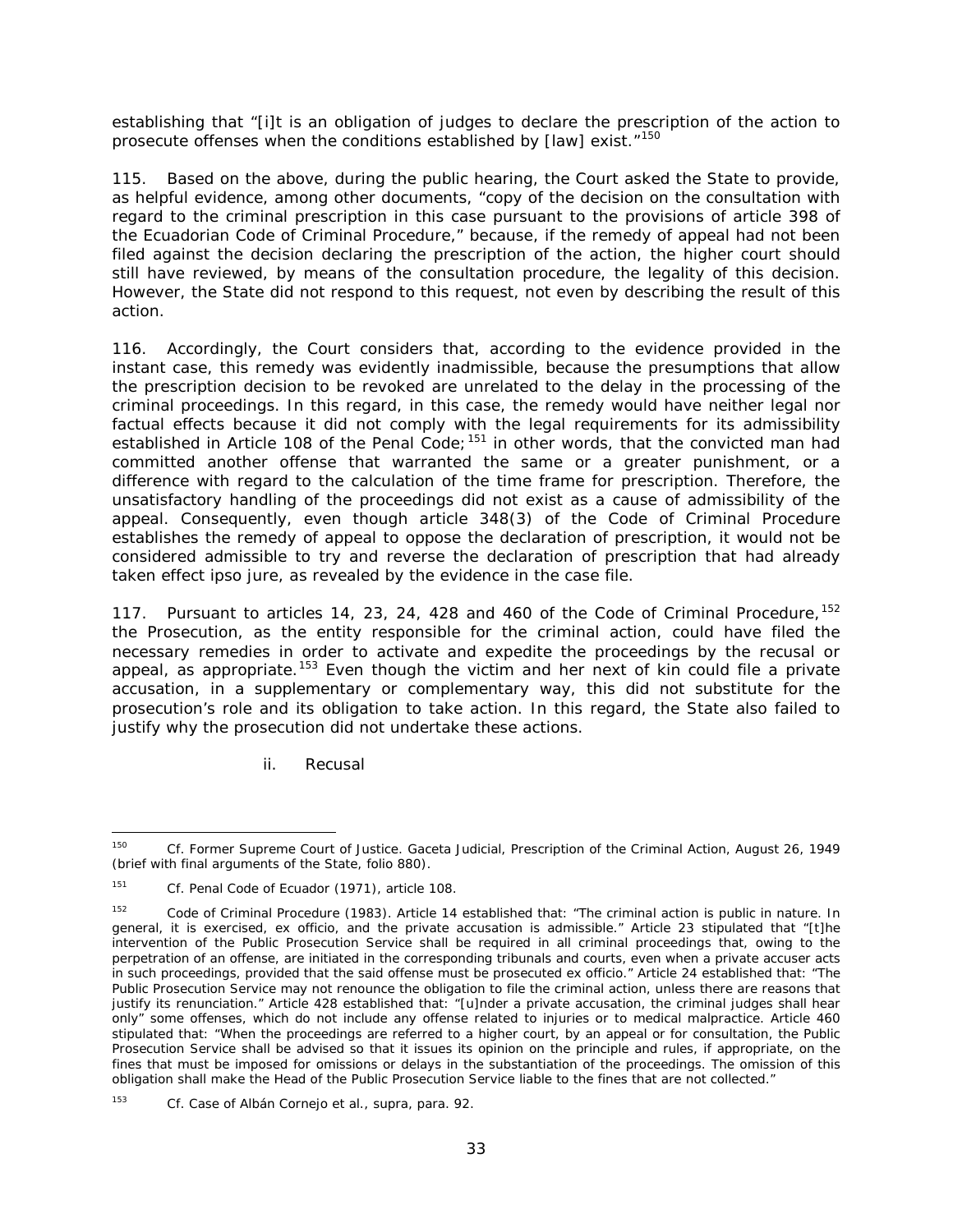118. Regarding the recusal, as the Court has indicated, this was "a procedural instrument aimed at protecting the right to be tried by an impartial court and not [necessarily] an element that constituted or defined that right, "<sup>[154](#page-33-0)</sup> particularly, as regards to the speediness of the proceedings. In this regard, the Court notes that this remedy was not designed to protect the legal situation that had been infringed and that was in dispute, because it would have been in admissible if obvious elements had been verified that might inhibit the objectivity of the judge in charge of the proceedings, but not to rectify a procedural delay that had already occurred. Based on the foregoing, this remedy was not appropriate.<sup>[155](#page-33-1)</sup>

## *iii. Civil action for compensation*

119. With regard to the filing of civil actions for compensation against the doctors, the Court reiterates that, based on article 17 the Code of Criminal Procedure in force at the time of the facts (*supra* para. 106), such actions could not be filed, because the criminal proceedings had not been completed. Furthermore, regarding the action described extemporaneously by the State, in relation to filing a civil action against a judge (*supra*  para. 111), it would not be designed to determine the damage suffered as a result of medical malpractice, but rather would be limited to debating an eventual damage caused by the procedural delay for which the judge was responsible.

120. Thus, although the State indicated the probable consequences if the recusal, appeal or civil action against the judge for damages had been filed (*supra* para. 111), it did not provide any practical examples that would prove the effectiveness of filing the said remedies as a measure to achieve the goal of the criminal investigation.

121. Based on all the above, the remedies indicated by the State should have been filed by the Prosecution. Moreover, the State failed to prove that they were admissible, appropriate or effective to clarify the facts, to determine responsibilities, and to achieve reparation for the adverse effects on the personal integrity and health of Melba Suárez Peralta.

## *3. Conclusion*

122. In conclusion, the Court considers that, in this case, the errors, delays and omissions in the criminal investigation reveal that the State authorities did not act with due diligence or in keeping with the obligations to investigate and to ensure effective judicial protection within a reasonable time, in order to guarantee to Melba Suárez Peralta a reparation enabling her to have access to the medical treatment required by her health problems. Consequently, the State violated the rights established in Articles 8(1) and 25(1) of the Convention, in relation to Article 1(1) thereof, to the detriment of Melba Suárez Peralta and Melba Peralta Mendoza.

## **IX RIGHT TO PERSONAL INTEGRITY**

## *A. Arguments of the Commission and of the parties*

<span id="page-33-0"></span> <sup>154</sup> *Case of Apitz Barbera et al. ("First Contentious-Administrative Court") v. Venezuela. Preliminary objections, merits, reparations and costs.* Judgment of August 5, 2008. Series C No. 182, para. 64.

<span id="page-33-1"></span><sup>155</sup> *Cf. Case of Velásquez Rodríguez, supra,* para. 64, and *Case of García and family members v. Guatemala, supra*, para. 142.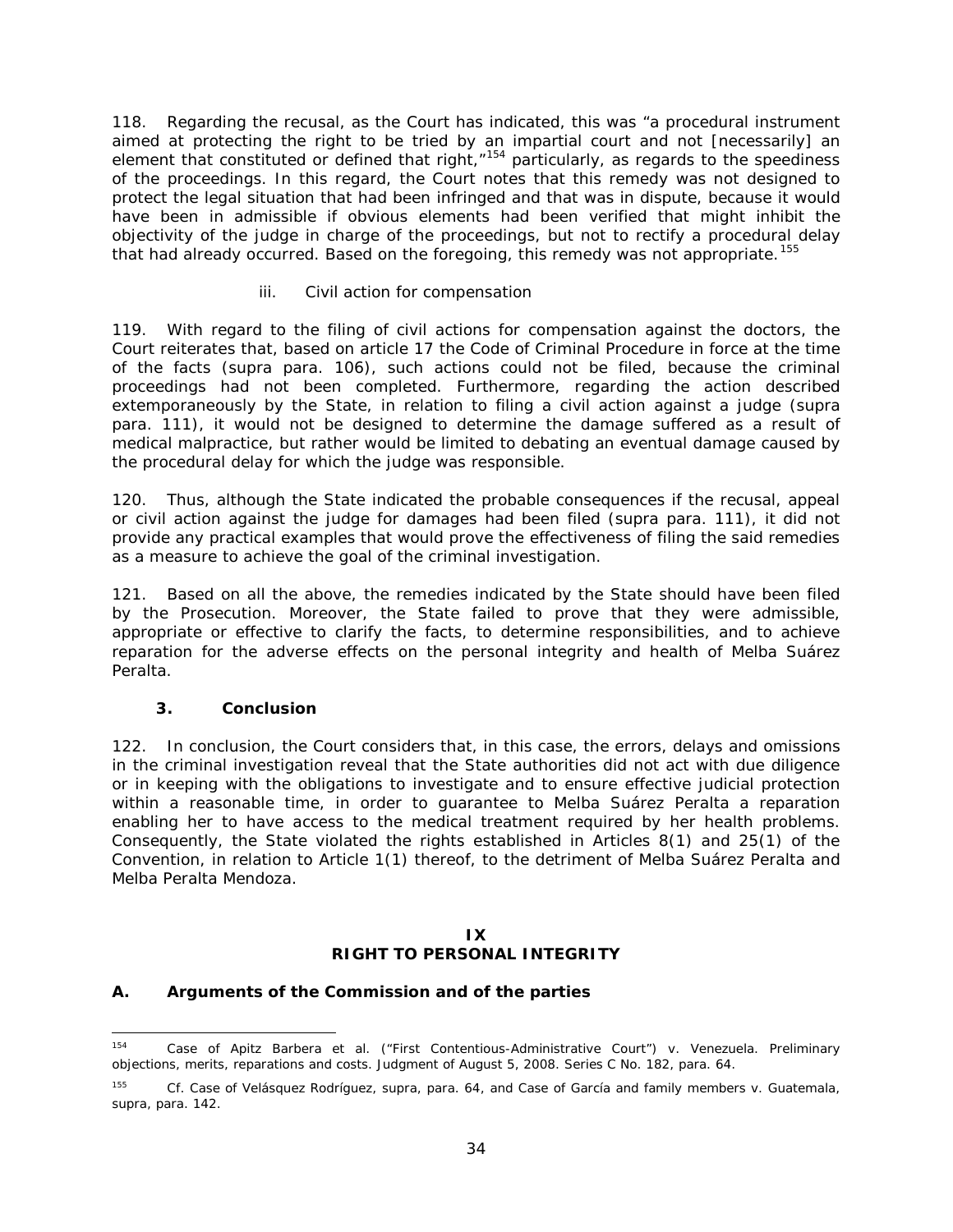123. The Commission did not rule on the presumed violation of Article 5(1) of the Convention in its Merits Report.<sup>[156](#page-34-0)</sup>

124. In the pleadings and motions brief, the representative asked the Court to declare the violation of Article 5(1) of the Convention, <sup>[157](#page-34-1)</sup> to the detriment of Melba del Carmen Suárez Peralta, Melba Peralta Mendoza and their next of kin, given that "the deficient medical operation that was performed resulted in the extraction of part of her intestine," and because "the State was ineffective in controlling the exercise of the medical profession by Emilio Gutiérrez, since it allowed him to perform the operation without the proper work permit." The representative emphasized that "the operations performed in the Minchala Clinic were part of an agreement made by a State entity called the Guayas Traffic Commission, where the victim's husband worked, offering low-cost operations to the family members of its employees and officials." Therefore, he considered that the State was an "accomplice in the execution of the unlawful act, because the illegal action of the said health care professional […] was promoted and encouraged by a State entity." Furthermore, in his final oral arguments, the representative added that "the origin of the medical malpractice in the operation was […] general order No. 19177 dated Thursday, June 1, 2000, in which the State traffic entity in Ecuador […] advise[d] […] that the doctors of the fellow country of Cuba were providing their services in the institution's Polyclinic, [and] mentioned Dr. Emilio Guerrero[.] [T]he State entity itself promoted the consultation [and] even the surgical operation by a professional who was not authorized in the State, […] which concluded evidently and subsequently, with the operation on […] Melba del Carmen Suárez Peralta[. Thus,] the State assumed a negative, instead of positive, inverse burden, by having knowingly promoted rather than impeded [or] prevented an [unqualified] professional from exercising medicine, and had even sponsored this.

125. For its part, the State argued that the representative had "trie[d] to show that offenses similar to torture or cruel and degrading treatment exist by simple derivation from an eventual attribution of responsibility under Articles 1(1), 8 and 25 [of the Convention] and not because the facts constitute any trace of violation of the right to personal integrity." In addition, it indicated that "the presentation of the facts […] reveals that [in] the circumstances in which the operation on Mrs. Suárez Peralta took place, not only […] the State did not intervene, but, furthermore, it is erroneous to affirm that the State was in a position of virtual guarantor." Thus, it indicated that "a State cannot be held responsible for a human rights violation committed between private individuals under its jurisdiction." In its final oral arguments, the State concluded that "the acts that may have caused the supposed medical malpractice, and even the supposed delay in the processing of justice, do not fall within the definition of physical and mental torture, so that it would not be in order for the Court to rule on the merits of this article."

<span id="page-34-0"></span> <sup>156</sup> Nevertheless, when issuing Admissibility Report No. 85/08 of October 30, 2008, in a note of its Secretariat dated January 7, 2009, the Commission notified the Admissibility Report in which it included the possible responsibility for "the presumed violation of its obligation to prevent the violation of personal integrity arising from its obligation to regulate and supervise medical health care as special duties derived from its obligation to ensure the rights established in Article 5(1) of the American Convention in relation to Article 1(1) of this instrument." Subsequently, in a note of its Secretariat dated February 26, 2009, the Commission advised that it was necessary "to refer to an involuntary material error in Admissibility Report No. 85/09 forwarded on January 8, 2009. The errata were in paragraphs 3, 48, 49 and decision 1 of the report sent out, and ha[d] been duly corrected in Report No. 85/08 attached to this note." Consequently, the said report excluded any reference to a possible violation of Article 5 of the Convention.

<span id="page-34-1"></span>The violation of the right to humane treatment (Article 5 of the Convention) was not alleged in the proceedings before the Commission.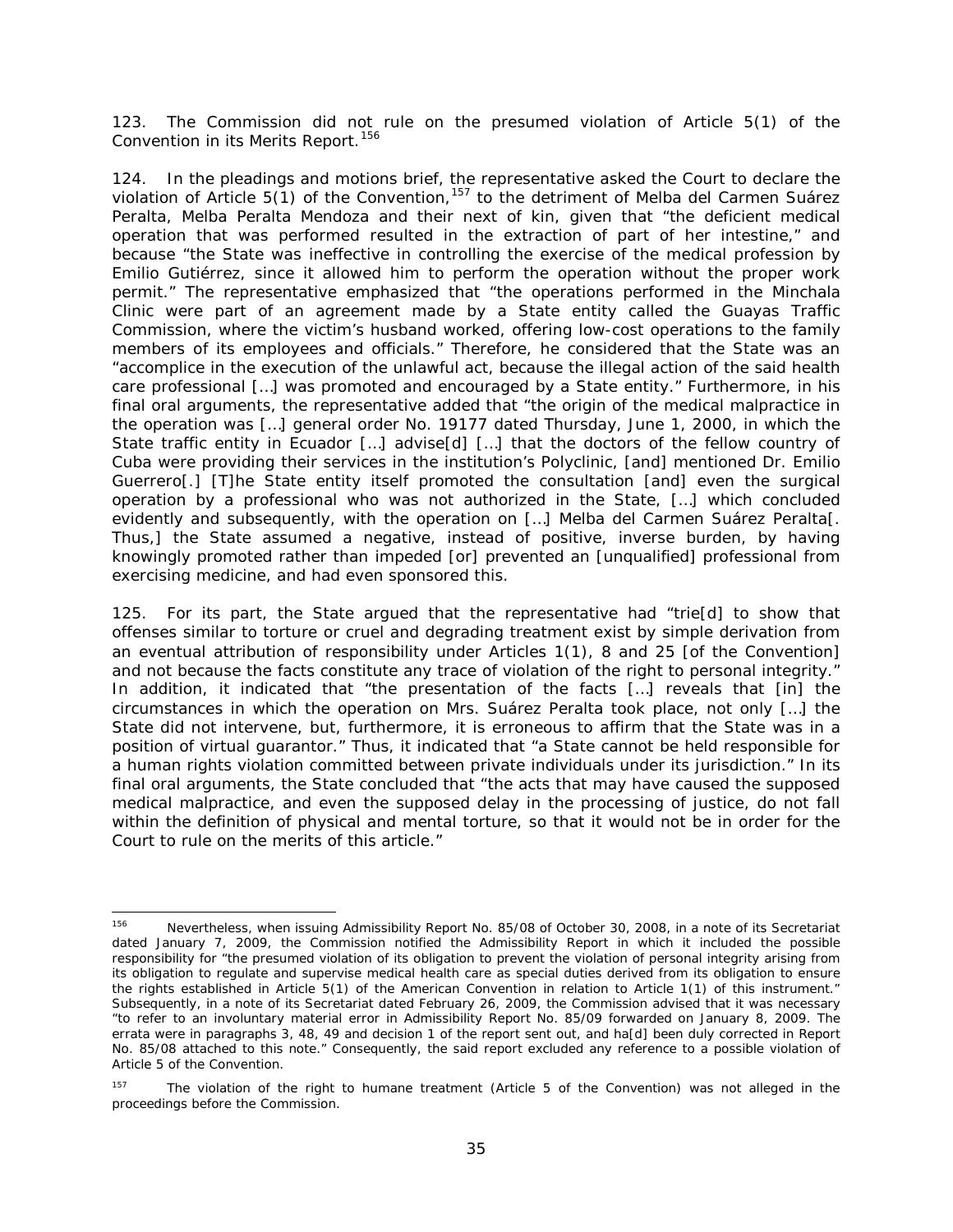## *B. General considerations of the Court*

126. The Court reiterates what it has already indicated to the effect that the presumed victims and their representatives may invoke the violation of rights other than those included in the application, provided these relate to facts contained in the said document, because the presumed victims are the holders of all the rights recognized in the Convention (*supra* para. 19). Therefore, this Court finds it pertinent to analyze certain aspects relating to the application of Article 5(1) of the Convention to this case, in order to determine whether the State's responsibility is constituted in relation to this right.

127. In this regard, the Court has stated that, in application of Article 1(1) of the Convention, States have the obligation *erga omnes* to respect and to guarantee the norms of protection, as well as to ensure the effectiveness of human rights.<sup>[158](#page-35-0)</sup> Consequently, States undertake not only to respect the rights and freedoms recognized in the Convention (negative obligation), but also to adopt all appropriate measures to guarantee them  $($ positive obligation).  $159$  Thus, the Court has established that "it is not sufficient that States abstain from violating rights; rather it is imperative that they adopt positive measures, determined based on the particular needs for protection of the subjects of law, owing to either their personal situation, or on the specific situation in which they find themselves.<sup>"[160](#page-35-2)</sup>

128. In addition, the Court considers that Article 1(1) of the Convention also includes the State's obligation to guarantee the existence of legal mechanisms to deal with threats to the physical integrity of the individual,<sup>[161](#page-35-3)</sup> and that permit a serious investigation of any violation that may be committed in order to punish those responsible and ensure that the victim receives reparation.[162](#page-35-4) In the instant case, the obligations corresponding to investigation and punishment have been analyzed in the considerations with regard to Articles 8 and 25 of the Convention (*supra* para. 123).

129. The obligation of guarantee goes beyond the relationship between the State agents and the persons subject to it jurisdiction, also encompassing the obligation to prevent, in the private sphere, third parties from violating the protected rights.<sup>[163](#page-35-5)</sup> Nevertheless, the Court has considered that the State cannot be held responsible for a human rights violation committed between private individuals under its jurisdiction. The nature *erga omnes* of the treaty-based obligations of guarantee for which the States are responsible does not entail their unlimited responsibility for any action or incident involving private individuals; because, even though an act, omission or incident of a private individual has the legal consequence of violating certain human rights of another private individual, this cannot automatically be attributed to the State, but rather the specific circumstances of the case

<span id="page-35-0"></span> <sup>158</sup> *Cf. Case of the "Mapiripán Massacre" v. Colombia*. Judgment of September 15, 2005. Series C No. 134, para. 111, and *Case of Ximenes Lopes*, *supra*, paras. 85 and 86. Similarly, *Juridical Status and Rights of Undocumented Migrants*. Advisory Opinion OC-18/03 of September 17, 2003. Series A No. 18, para. 140.

<span id="page-35-1"></span><sup>159</sup> *Cf. Case of Velásquez Rodríguez, Merits, supra*, paras. 165 and 166*,* and *Case of the Massacre of Santo Domingo, supra*, para. 188.

<span id="page-35-2"></span><sup>160</sup> *Case of González et al. ("Cotton Field") v. Mexico. Preliminary objections, merits, reparations and costs.*  Judgment of November 16, 2009. Series C No. 205, para. 243.

<span id="page-35-3"></span><sup>161</sup> *Cf. Case of Ximenes Lopes, supra*, para. 99.

<span id="page-35-4"></span><sup>162</sup> *Cf. Case of Juan Humberto Sánchez v. Honduras. Preliminary objections, merits, reparations and costs*. Judgment of June 7, 2003. Series C No. 99, para. 127 and 132, and *Case of Ximenes Lopes, supra*, para. 148.

<span id="page-35-5"></span><sup>163</sup> *Case of the "Mapiripán Massacre," supra*, para. 111, and *Case of Ximenes Lopes*, *supra*, paras. 85 and 86; Similarly, *Juridical Status and Rights of Undocumented Migrants.* Advisory Opinion OC-18/03, *supra,* para. 140.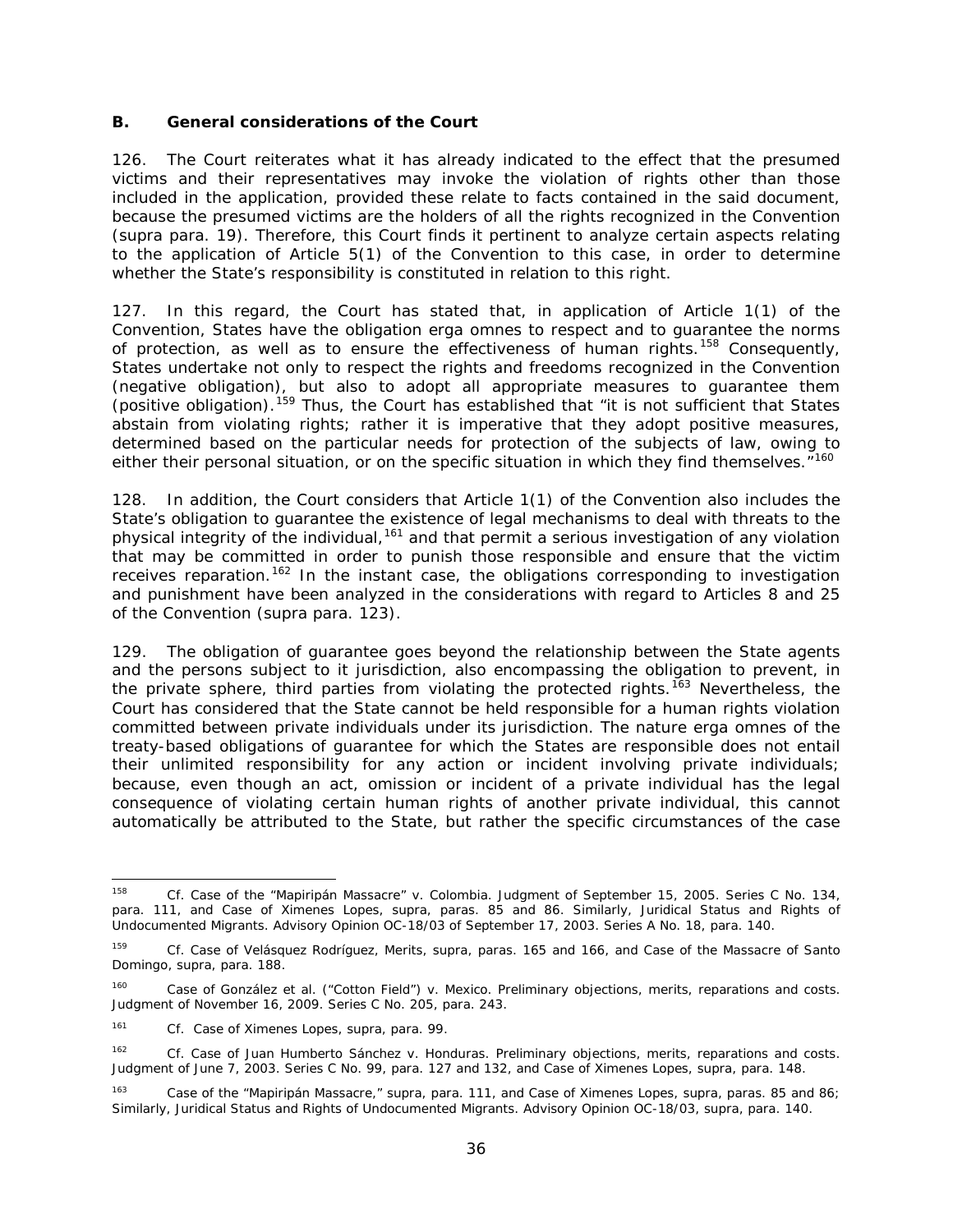must be examined together with the implementation of the said obligations of quarantee.<sup>[164](#page-36-0)</sup> Thus, the Court must verify whether the State is responsible in this specific case.

130. Regarding the relationship between the obligation of guarantee (Article 1(1)) and Article 5(1) of the Convention, the Court has established that the right to personal integrity is directly and immediately linked to attention to human health,  $165$  and that the absence of adequate medical care can lead to the violation of Article 5(1) of the Convention.<sup>[166](#page-36-2)</sup> In this regard, the Court has indicated that the protection of the right to personal integrity supposes the regulation of the health care services in the domestic sphere, as well as the implementation of a series of mechanisms designed to ensure the effectiveness of this regulation.<sup>[167](#page-36-3)</sup> Accordingly, the Court must determine whether, in this case, the right to personal integrity recognized in Article 5(1) of the Convention, in relation to Article 1(1) thereof, was guaranteed.

131. The Court also finds it pertinent to recall the interdependence and indivisibility of civil and political rights, and economic, social and cultural rights, because they must be understood integrally as human rights without any specific ranking between them, and as rights that can be required in all cases before those authorities with the relevant competence*.* [168](#page-36-4) In this regard, Article XI of the American Declaration on the Rights and Duties of Man establishes that every person has the right "to the preservation of his health through sanitary and social measures relating to […] medical care, to the extent permitted by public and community resources." Meanwhile, Article 45 of the OAS Charter requires all Members States "to dedicate every effort [… to] [d]evelop […] an efficient social security policy."<sup>[169](#page-36-5)</sup> In this regard, Article 10<sup>[170](#page-36-6)</sup> of the Additional Protocol to the American Convention

<span id="page-36-3"></span><sup>167</sup> *Cf. Case of Ximenes Lopes, supra*, paras. 89 and 90, and *Case of Albán Cornejo et al., supra*, para. 121; See also: *Case of Lazar v. Romania,* No. 32146/05. Third Section. Judgment of 16 May 2010, para. 66; *Case of Z v. Poland*, No. 46132/08. Fourth Section. Judgment of 13 November 2012, para. 76, and United Nations, Economic and Social Council, Committee on Economic, Social and Cultural Rights. General Comment No. 14, E/C.12/2000/4, 11 August 2000, paras. 12, 33, 35, 36 and 51.

<span id="page-36-6"></span><span id="page-36-4"></span>Case of Acevedo Buendía et al. ("Dismissed and Retired Employees of the Comptroller General's Office) v. *Peru. Preliminary objections, merits, reparations and costs.* Judgment of July 1, 2009 Series C No. 198, para. 101. Similarly: *Cf.* United Nations, Economic and Social Council, Committee on Economic, Social and Cultural Rights. General Comment No. 9, *supra,* para. 10. See also: *Case of Airey v. Ireland*, No. 6289/73. Judgment of 9 October 1979, para. 26, and *Case of Sidabras and Dziautas v. Lithuania*, Nos. 55480/00 and 59330/00. Second Section. Judgment of 27 July 2004, para. 47. In the Case of *Airey v. Ireland,* the European Court indicated: "Whilst the Convention sets forth what are essentially civil and political rights, many of them have implications of a social or economic nature. The Court therefore considers, like the Commission, that the mere fact that an interpretation of the Convention may extend into the sphere of social and economic rights should not be a decisive factor against such an interpretation; there is no water-tight division separating that sphere from the field covered by the Convention."

<span id="page-36-5"></span>Article 26 of the American Convention (Pact of San José) refers to the progressive development, "by legislation or other appropriate means, and in keeping with the available resources […] of the rights implicit in the economic [and] social, standards set forth in the Charter of the [OAS]." The right to health is included in this reference. *Cf.* General Comment No. 3. The nature of States parties' obligations. Paragraph 2: "while the full realization of the relevant rights may be achieved progressively, steps towards that goal must be taken within a reasonably short time after the Covenant's entry into force for the States concerned. Such steps should be deliberate, concrete and targeted as clearly as possible towards meeting the obligations recognized in the Covenant." Paragraph 5: "Among the measures which might be considered appropriate, in addition to legislation, is the provision of judicial remedies with respect to rights which may, in accordance with the national legal system, be considered justiciable. The Committee notes, for example, that the enjoyment of the rights recognized, without

<span id="page-36-0"></span> <sup>164</sup> *Cf. Case of the Pueblo Bello Massacre v. Colombia*. Judgment of January 31, 2006. Series C No. 140, para. 123, and *Case of González et al. ("Cotton Field"), supra*, para. 280.

<span id="page-36-1"></span><sup>165</sup> *Cf. Case of Albán Cornejo et al., supra*, para. 117*, and Case of Vera Vera et al. v. Ecuador*. *Preliminary objections, merits, reparations and costs.* Judgment of May 19, 2011. Series C No. 226, para. 43.

<span id="page-36-2"></span><sup>&</sup>lt;sup>166</sup> *Cf. Case of Tibi v. Ecuador. Preliminary objections, merits, reparations and costs. Judgment of September* 7, 2004. Series C No. 114, para. 157, and *Case of Vera Vera et al., supra*, para. 44.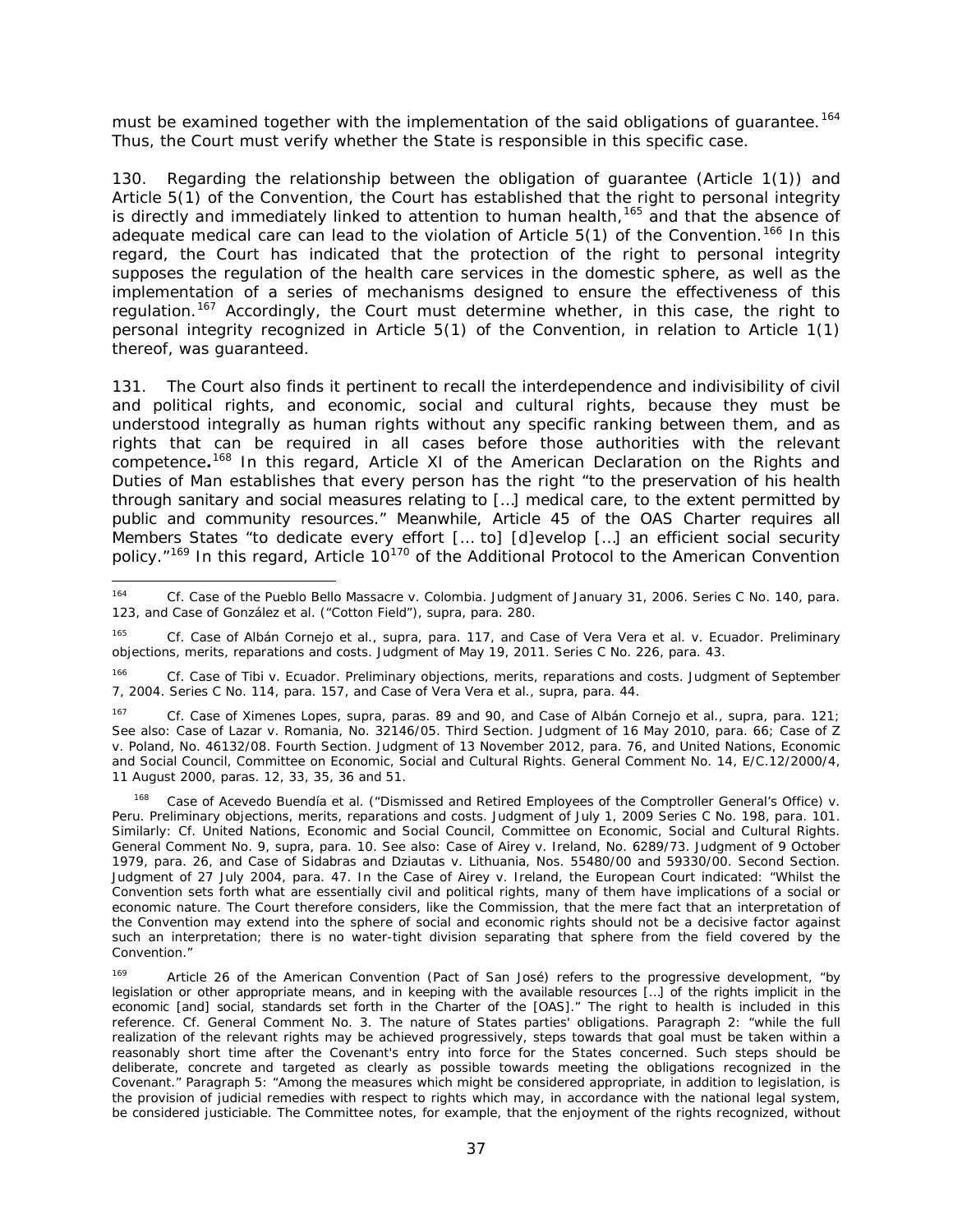on Human Rights in the Area of Economic, Social and Cultural Rights, ratified by Ecuador on March 25, 1993, stipulates that everyone has the right to health, understood to mean the enjoyment of the highest level of physical, mental and social well-being, and indicates that health is a public good.<sup>[171](#page-37-0)</sup> In addition, in July 2012, the General Assembly of the Organization of American States emphasized the need for high quality health facilities, goods and services, which required the presence of trained medical personnel, as well as satisfactory conditions of hygiene.<sup>172</sup>

132. Therefore, this Court has indicated that, in order to comply with the obligation to guarantee the right to personal integrity and in the context of health, States must establish an adequate normative framework that regulates the provision of health care services, establishing quality standards for public and private institutions that allow any risk of the violation of personal integrity during the provision of these services to be avoided. In addition, the State must create official supervision and control mechanisms for health care facilities, as well as procedures for the administrative and judicial protection of victims, the effectiveness of which will evidently depend on the way these are implemented by the competent administration.<sup>[173](#page-37-2)</sup>

133. Consequently, the Court finds it necessary to analyze, in the context of the obligations of guarantee, prevention and protection of the right to personal integrity, whether the State has complied diligently with its obligation to regulate, supervise and control the entities that, in this case, provided health care services to Melba Suárez Peralta. To this end, first, the Court will refer to the Ecuadorian laws that regulated the health care services at the time of the facts of the case. It will then rule on the supervision and control carried out by State entities in relation to the services provided to Melba Suárez Peralta. Lastly, the Court will refer to the eventual effects on the personal integrity of Melba Peralta Mendoza.

<span id="page-37-0"></span><sup>171</sup> *Cf. Case of Albán Cornejo et al., supra,* para. 117, and *Case of Vera Vera et al., supra*, para. 43.

i,

discrimination, will often be appropriately promoted, in part, through the provision of judicial or other effective remedies."

<sup>1.</sup> Everyone shall have the right to health, understood to mean the enjoyment of the highest level of physical, mental and social well-being. 2. In order to ensure the exercise of the right to health, the States Parties agree to recognize health as a public good and, particularly, to adopt the following measures to ensure that right:

<sup>(</sup>a) Primary health care, that is, essential health care made available to all individuals and families in the community, [and] (b) Extension of the benefits of health services to all individuals subject to the State's jurisdiction.

<span id="page-37-1"></span><sup>172</sup> *Cf.* OAS, Progress indicators in respect of rights contemplated in the Protocol of San Salvador, OEA/Ser.L/XXV.2.1, Doc 2/11 rev.2, December 16, 2011, paras. 72 and 73. This document establishes that: "The Protocol refers to observance of the right in the framework of a health system that, however basic it may be, should ensure access to primary health care and the progressive development of a system that provides coverage to the country's entire population. […] as well as being culturally acceptable, health facilities, goods and services must also be scientifically and medically appropriate and of good quality. This requires, inter alia, skilled medical personnel, scientifically approved and unexpired drugs and hospital equipment, safe and potable water, and adequate sanitation." In addition, the said indicators include: "Existence of administrative instances to submit complaints in matters of non-compliance with obligations related to the right to health. Competences of Ministries or of Superindences to receive complaints from the health system users. Policies for training judges and lawyers on the right to health." Similarly, *Cf.* United Nations, Economic and Social Council, Committee on Economic, Social and Cultural Rights. General Comment No. 9, E/C.12/1998/24, 3 December 1998, para. 10. See also OAS., Social Charter of the Americas, approved by the OAS General Assembly on June 4, 2012, , AG/doc.5242/12 rev. 2.

<span id="page-37-2"></span><sup>173</sup> *Cf. Case of Ximenes Lopes, supra*, paras. 89 and 99.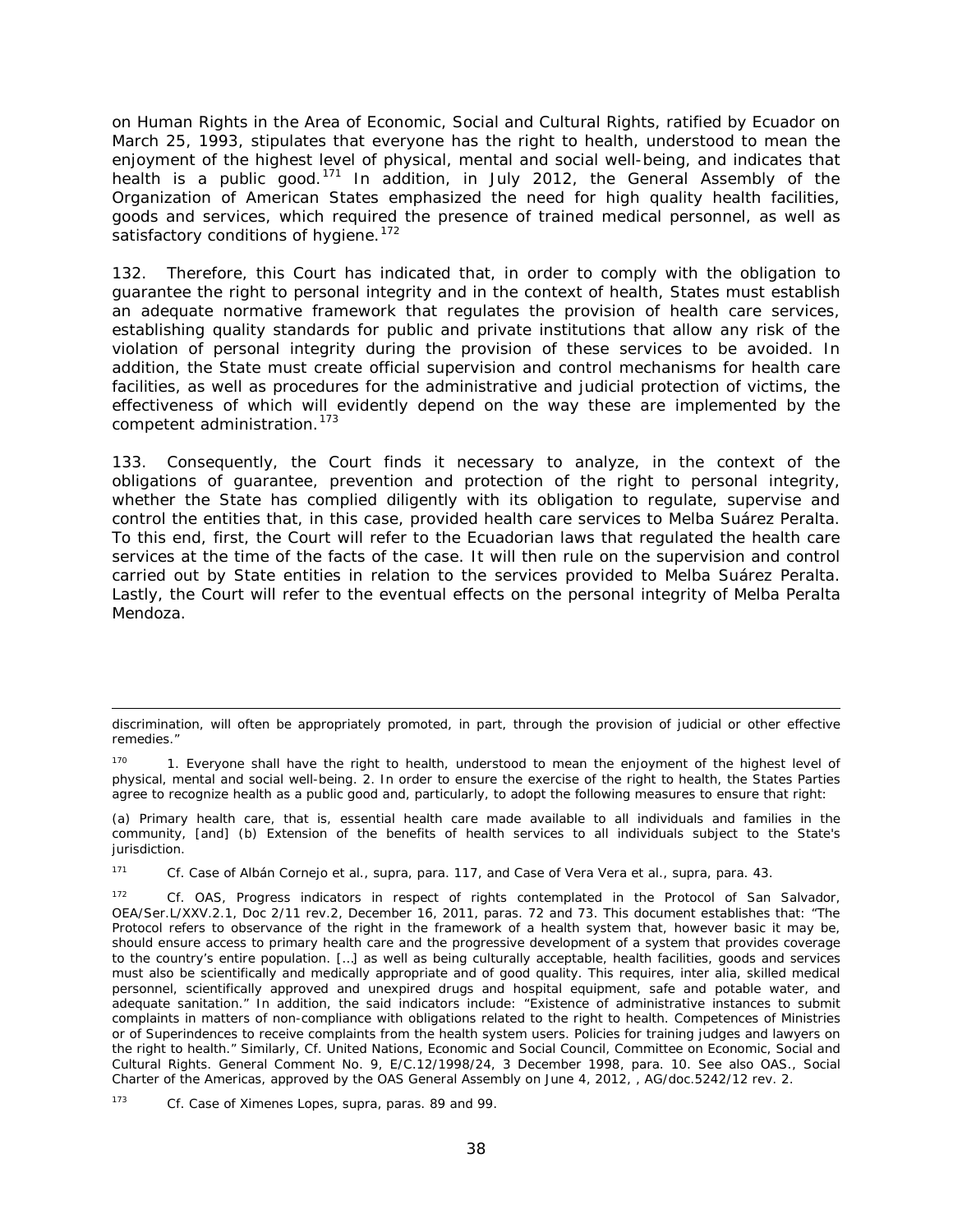## *1. The State's obligation to regulate health services in order to protect personal integrity*

134. As this Court indicated in another case, "States are responsible for the permanent regulation […] of the provision of the services and the execution of the national programs for provision of high-quality public health services, in order to avoid any risk to the right to life and to physical integrity of those subject to health care. They must, *inter alia*, create satisfactory mechanisms for the inspection of institutions, […] submit, investigate and decide complaints, and establish suitable disciplinary or judicial procedures for cases of inappropriate professional conduct or the violation of patients' rights."<sup>[174](#page-38-0)</sup>

135. The United Nations Committee on Economic, Social and Cultural Rights<sup>[175](#page-38-1)</sup> and the European Court of Human Rights<sup>[176](#page-38-2)</sup> have ruled similarly, considering that the State must take positive steps to protect the life of the persons subject to their jurisdiction and to ensure the quality of health care services, and that health care professional meet the necessary standards for providing these services, by means of a regulatory framework for public or private entities, as well as with regard to the activities of private individuals, groups or corporations, in order to protect the life of their patients.

136. In this regard, the Court observes that, in the instant case, the State referred to various laws and regulations designed to regulate health care facilities, which were adopted before and after the facts. On July 1, 2000, the relevant Ecuadorian regulations were constituted by the following norms:  $177$ 

a. The Constitution of June 5, 1998, which entered into force on August 11 that year, and established that "[t]he State shall formulate the national health policy and shall supervise its application; [and] shall monitor the functioning of the entities in this sector" $178$  (article 44);

<span id="page-38-0"></span> <sup>174</sup> *Case of Ximenes Lopes, supra*, para. 99.

<span id="page-38-1"></span><sup>175</sup> United Nations, Economic and Social Council, Committee on Economic, Social and Cultural Rights. General Comment No. 14, E/C.12/2000/4, 11 August 2000, paras. 35 and 51. This document establishes that: "[o]bligations to protect include […] to adopt legislation or to take other measures ensuring […] the quality of health facilities, […] and to ensure that medical practitioners and other health care professionals meet appropriate standards of education, skill and ethical codes of conduct." "Violations of the obligation to protect follow from the failure of a State to take all necessary measures to safeguard persons within their jurisdiction from infringements of the right to health by third parties." These include "such omissions as the failure to regulate the activities of individuals, groups or corporations so as to prevent them from violating the right to health of others."

<span id="page-38-2"></span><sup>&</sup>lt;sup>176</sup> The European Court of Human Rights has indicated that: "[among] the basic provisions of the Convention [the States have] the obligation [… to adopt] the necessary measures to protect the life of the persons subject to their jurisdiction […]. These principles also apply in the public health sector, where the positive obligations […] entail the establishment by the State of a framework of public or private regulated entities, adopting the measures required to protect the life of their patients." See also *Case of Lazar, supra*, para. 66; *Case of Z v. Poland*, *supra*, para. 76, *Case of Calvelli and Ciglio* v. Italy. No. 32967/96. Judgment of 17 January 2002, para. 49, Case of *Byrzykowski v. Poland.* No 11562/05. Fourth Section. Judgment of June 27, 2006, para. 104, and *Case of Silih v. Slovenia.* No. 71463/014. Judgment of 9 April 2009, para. 192.

<sup>176</sup> *Cf. Case of Z v. Poland*, *supra*, para. 76, ECHR. *Case of Calvelli and Ciglio* v. Italy, *supra,* para. 49, and Case of *Byrzykowski v. Poland, supra,* para. 104. *Cf., mutatis mutandi, Case of Erikson v. Italy.* No 37900/97. First Section. Judgment of 26 October 1999; *Case of Powell v. United Kingdom*. No 45305/99. Third Section. Judgment of 4 March 2000, and *Case of Silih v. Slovenia*. No. 71463/014. Judgment of 9 April 2009, para. 192

<span id="page-38-3"></span><sup>&</sup>lt;sup>177</sup> The Court examined this normative relating to quaranteeing and supervising the health services in the *Case of Albán Cornejo et al., supra*, paras. 123 and 132.

<span id="page-38-4"></span><sup>&</sup>lt;sup>178</sup> Constitution of the Republic of Ecuador, 1998 (file of annexes to the answering brief, folio 2190).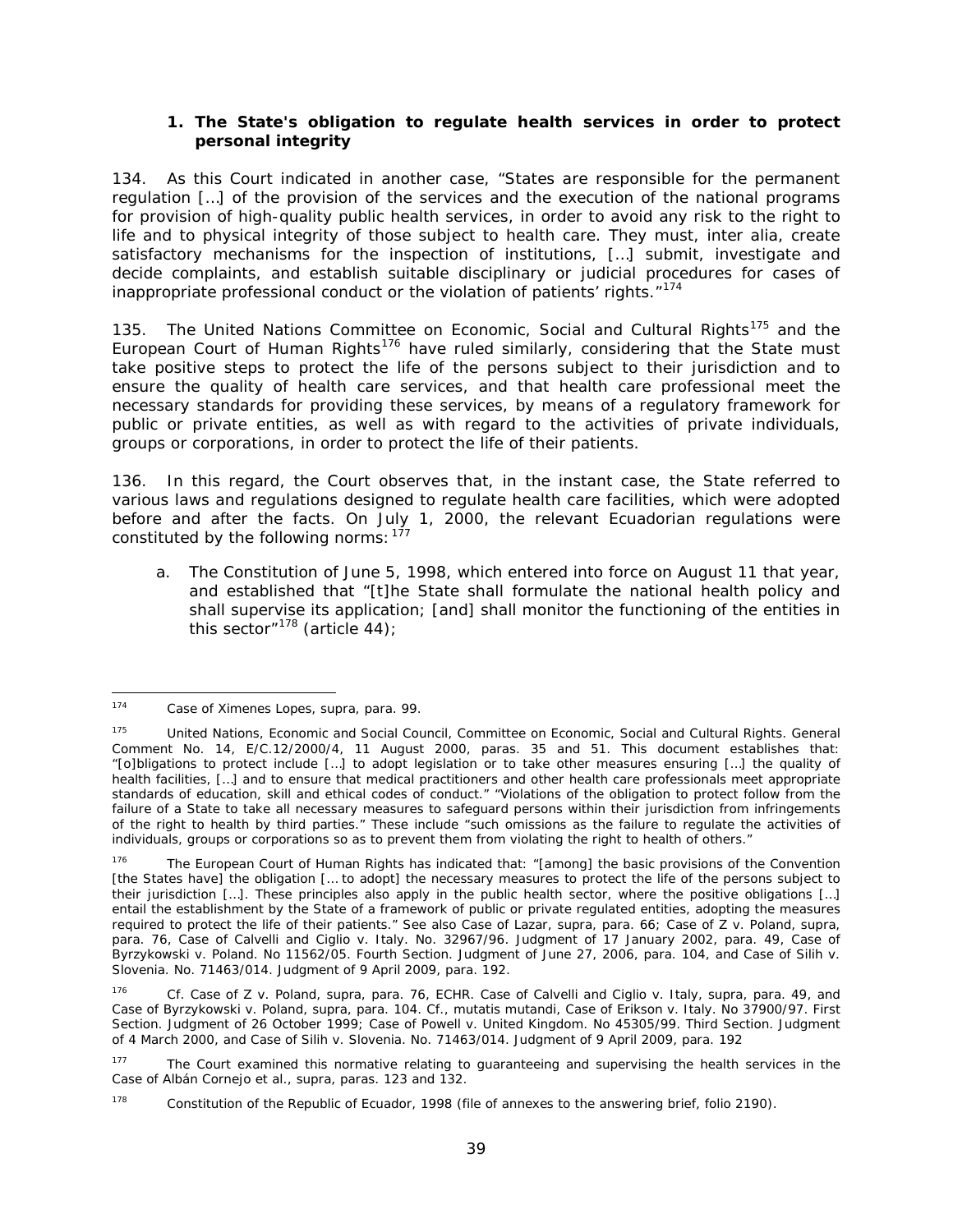- b. The Health Code approved by Supreme Decree No. 188 on February 8, 1971, articles 168 and 169 of which indicated that: "[t]he health authority shall establish the norms and the requirements that health care facilities must meet, and shall inspect and evaluate such facilities periodically […]. Health care facilities shall submit their annual programs and their regulations to the health authority for approval":  $179$
- c. Regarding the exercise of the medical professions, article 174 of this Code determined the requisites for providing such services, and also established that professionals must be registered in various public registers.<sup>[180](#page-39-1)</sup> In addition, its article 179 stipulated that: "[t]he health authority must investigate and punish the illegal exercise of medicine and related branches of science, without prejudice to the action of ordinary justice, when appropriate" and, to this end, established a procedure for imposing fines on offenders; [181](#page-39-2)
- d. The Law of the Ecuadorian Medical Federation, approved on July 17, 1979, which created the Ecuadorian Medical Federation as a "private legal entity" with competence "to defend the professional rights of its members and to monitor compliance with their obligations" (article 3). The same law also envisaged the existence of a disciplinary tribunal to examine the conduct of doctors and to apply sanctions when appropriate (articles 22 and 25). <sup>[182](#page-39-3)</sup>
- e. Other legal provisions regulated patients' rights in relation to health care centers and health care services provided by doctors; they included the Medical Deontology Code of August 17, 1992,<sup>[183](#page-39-4)</sup> and the Patients' Rights and Protection Act of February 3, 1995, later amended by Law No. 77 published on December 22, 2006.<sup>[184](#page-39-5)</sup> In addition, the Organic Law of the Ombudsman's Office approved on February 20, 1997, created this public entity, the functions of which included "[t]o defend and to promote, *ex officio* or at the request of a party, when necessary, the observance of fundamental individual and collective rights."<sup>[185](#page-39-6)</sup>

<span id="page-39-0"></span><sup>179</sup> Health Code, 1971 (file of annexes to the answering brief, folio 2411).

<span id="page-39-1"></span><sup>180</sup> Article 174 of the 1971 Health Code established that: "[e]xercise of the profession of doctor or surgeon [...] requires having obtained academic qualifications granted or revalidated by universities, specialized technical institutes, or other duly authorized training centers; these qualifications must be registered with the National Higher Education Council (CONESUP), with the National Register of Medical Professionals of the Ministry of Public Health, and with the Provincial Health Directorate of the geographical district where the profession will be exercised," *supra,* folio 2411).

<span id="page-39-2"></span><sup>181</sup> Health Code, 1971, *supra,* folios 2412, 2415 and 2416. The sanction procedure was established in articles 213 to 230; it was initiated by a complaint and conducted before the Health Commissioner, who issued a decision that could be appealed before the Ministry of Public Health.

<span id="page-39-3"></span><sup>&</sup>lt;sup>182</sup> Law of the Ecuadorian Medical Federation (file of annexes to the final arguments, folios 3032 to 3043).

<span id="page-39-4"></span><sup>&</sup>lt;sup>183</sup> Article 15 of the Medical Deontology Code stipulated that: "The doctor shall never perform surgery without the prior authorization of the patient, and if the latter is unable to give this, the doctor shall seek the authorization of his or her representative or a member of the family, unless the patient's life is in imminent danger. In all cases the authorization shall include the type of intervention, the risks and the possible complications" (file of annexes to the final arguments, folios 3019 to 3030)

<span id="page-39-5"></span><sup>184</sup> Article 1 of the Patients' Rights and Protection Act indicates that "Polyclinics" are considered to be legally established health care centers that, therefore, belong to the public or private health care system (file of annexes to the answering brief, folios 2388 to 2391).

<span id="page-39-6"></span><sup>185</sup> *Cf.* Arguments of the State (merits file, folios 877 and 878), and Information provided by the Ombudsman's Office (file of annexes to the final arguments, folios 3207 to 3216).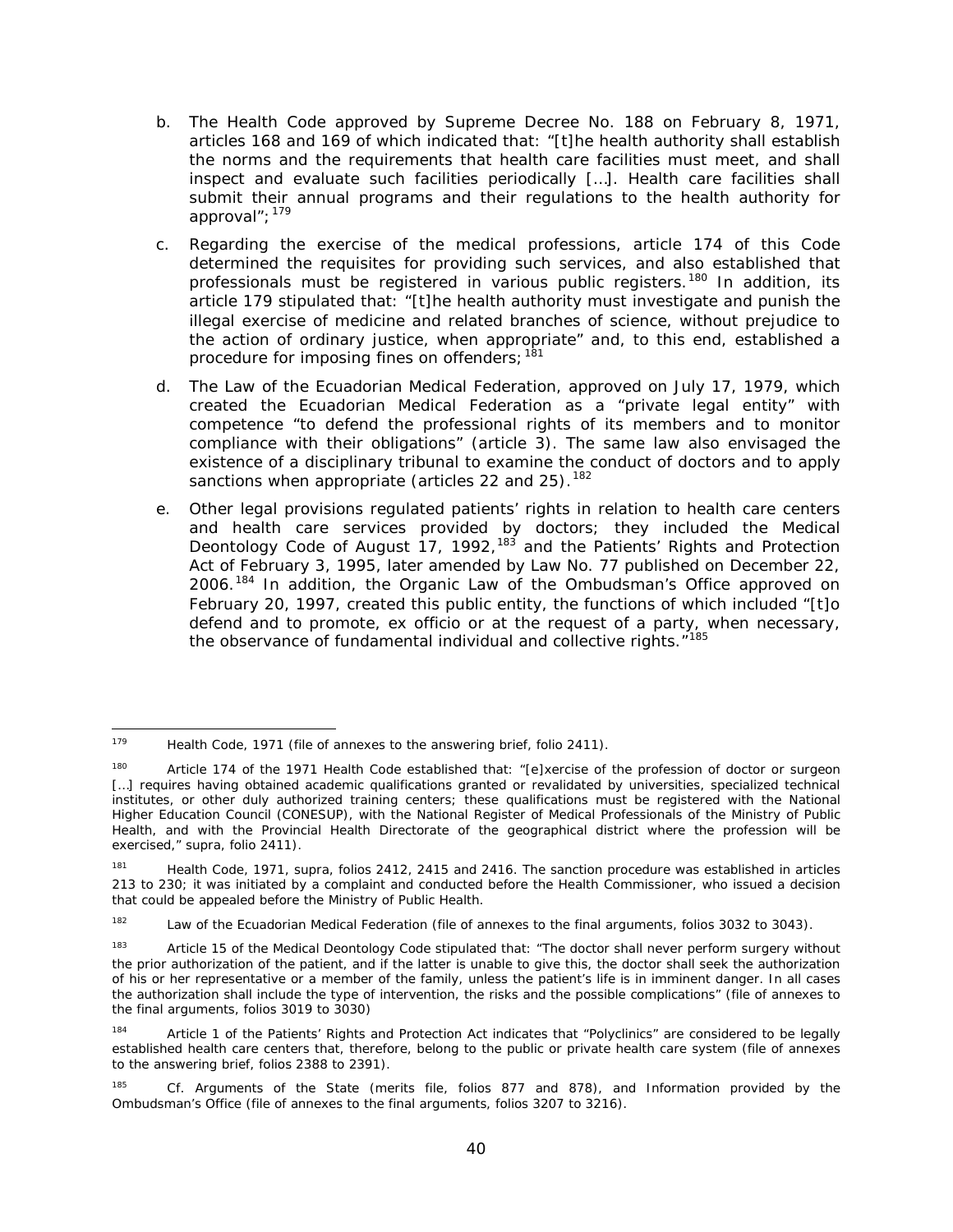137. This Court also takes note of the Ecuadorian regulations in this area that have been approved subsequently, such as the Ecuadorian Constitution of October 20, 2008;<sup>[186](#page-40-0)</sup> its article 32 establishes the guarantees of the right to health pursuant to the principles of universality, solidarity, interculturalism, quality, efficiency and effectiveness, and its article 363 envisions the formulation of public policies that guarantee integral health care and prevention, as well as the Organic Health Act of December 22, 2006, amended on January 24, 2012.<sup>[187](#page-40-1)</sup> In addition, the Court also takes note of the recent efforts of public entities such as the Ombudsman in this area.<sup>[188](#page-40-2)</sup>

138. Therefore, this Court observes that, at the time of the facts, the above-mentioned norms established a regulatory framework for the provision of medical services, granting the corresponding State authorities the necessary competence to control these, with regard to both the supervision and control of the functioning of public and private facilities, and the supervision of the exercise of the medical profession. Consequently, the Court finds that the national health authority was endowed with certain administrative attributes, through the Health Code, to inspect the provision of services and, if necessary, sanction any adverse effects of the irregular practice of medicine, which will be verified below.

## *2. The State's obligation to supervise and control as regards health services and the protection of the personal integrity of Melba Suárez Peralta*

139. In order to determine whether, in this case, there have been any violations of the right to personal integrity and, consequently, the international responsibility of the State as regards its obligation to guarantee rights, the Court finds it necessary to distinguish between two separate moments in the medical care provided to Melba Suárez Peralta: on

<span id="page-40-0"></span><sup>186</sup> Article 32 of the 2008 Constitution of the Republic of Ecuador establishes that: "Health is a right guaranteed by the State […]. The State shall ensure this right by economic, social, cultural, educational and environmental policies, and permanent, timely and inclusive access to programs, actions and services for integral health care and promotion […]. The provision of health services shall be governed by the principles of equity, universality, solidarity, interculturalism, quality, efficiency [and] efficacy, […]." In addition, article 363 establishes that "[t]he State [is] responsible for formulating public policies that ensure promotion, prevention, treatment, rehabilitation and integral care for health" (file of annexes to the answering brief, folios 2060 and 2154).

<span id="page-40-1"></span><sup>&</sup>lt;sup>187</sup> Organic Health Act (file of annexes to the answering brief, folio 2342). The act establishes the following, among other matters:

i. Regarding the control of medical services, in its article 4: "[t]he national health authority is the Ministry of Public Health, entity responsible for exercising leadership functions in the area of health, together with the responsibility of the application, control and monitoring of compliance with [this] act." In addition, article 6 stipulates that: "[i]t is the responsibility of the Ministry of Public Health: […] to regulate, to supervise, to control and to authorize the functioning of the public and private, profit and non-profit, health care establishments, and others subject to health inspection"; these obligations are also established in articles 180 and 181;

iii. Regarding users' rights, article 7 recognizes and regulates different patients' rights. In addition, article 9 establishes that: "[t]he State must guarantee the right to health of the individual and, to this end, it has the following responsibilities: [… t]o encourage the participation of society in the care of individual and collective health, and to establish oversight and accountability mechanisms in the public and private institutions concerned";

vi. Regarding the regulation of the exercise of the medical profession, article 194 establishes that: "[i]n order to practice as a health professional, it is necessary to have obtained a postgraduate university degree from one of the universities legally established and recognized in the country, or a degree from a foreign university that has been authenticated and revalidated. In either case, registration is necessary with the National Council of Higher Education (CONESUP) and with the national health authority. In addition, article 199 grants the national health authority competence to investigate and sanction the illegal practice of medicine.

<span id="page-40-2"></span><sup>188</sup> *Cf.* 2009 Annual Report of the Ombudsman's Office, and the First report on the situation of the area of neonatology in public hospitals of Ecuador, March 22, 2011. Likewise, *Cf.* Information provided by the Ombudsman's Office (file of annexes to the final arguments, folios 3207 to 3216); and final arguments of the representatives (merits file, folios 800 to 810).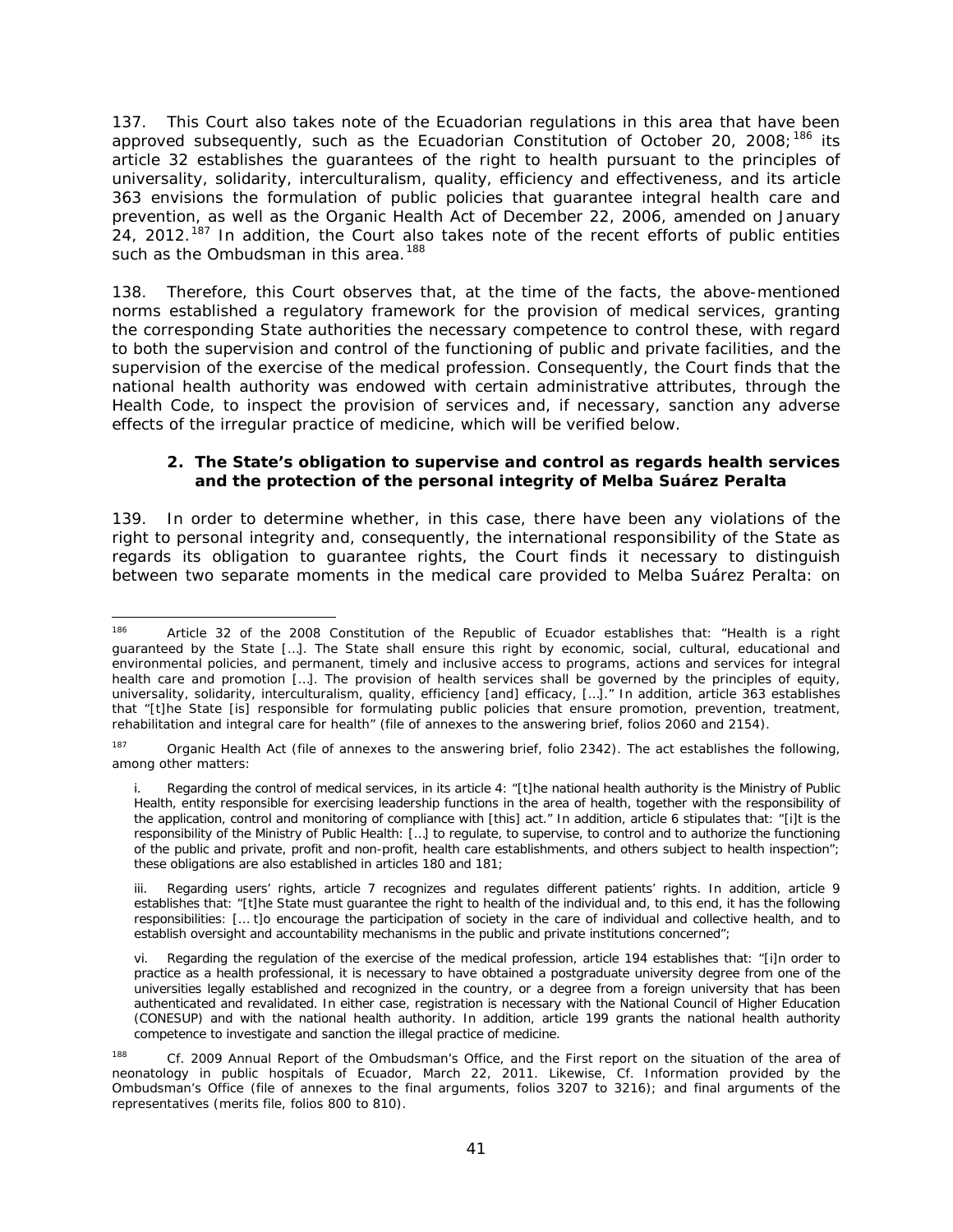the one hand, in the Polyclinic of the Guayas Traffic Commission and, on the other, in the Minchala Clinic in Guayaquil.

> *a) The medical services provided in the Polyclinic of the Guayas Traffic Commission*

140. The Court observes that the Guayas Traffic Commission, a State entity, provided medical care to Melba Suárez Peralta as part of a benefit granted to the family members of its employees, one of whom was Melba Suárez Peralta's husband. Thus, the Court understands that this State entity offered and provided health care services through Emilio Guerrero, and this was announced by its authorities on June 1, 2000 (*supra* para. 39). In the course of providing this care, Emilio Guerrero diagnosed appendicitis and indicated that it was urgent that Melba Suárez Peralta undergo an operation (*supra* para. 40); this was performed on July 1, 2000, in the Minchala Clinic, a private institution (*supra* para. 41).

141. According to the facts of this case, it has been proved that Emilio Guerrero had not carried out the official procedure to obtain approval for his employment activities from the Assistant Secretary for Employment of the coastal sector (*supra* para. 48); furthermore, he had not complied with the registration procedure ordered by the applicable law with the National Higher Education Council, the Ministry of Public Health, and the Guayas Provincial Health Directorate,[189](#page-41-0) necessary requisites for exercising his profession in Ecuador (*supra* paras. 136 and 137). In this regard, the Court observes that the State has not contested the fact that it failed to verify whether Emilio Guerrero had complied with the procedures and registrations that domestic law established as a requisite for the exercise of the profession of doctor and surgeon.

142. The Court takes note that the State provided an unsigned certification issued by the National Sub-secretariat for the Supervision of Public Health on February 8, 2013, which indicates that, on that date (2013), Emilio Guerrero was registered with the former Coastal and Insular Regional Health Sub-secretariat.<sup>[190](#page-41-1)</sup> However, the Court observes that this certification contains no information relating to the era of the facts, or when the registration was carried out, contrary to the evidence that can be inferred from the judicial case file (*supra* para. 48) In this regard, the Court required the State to clarify whether, at the time of the facts, Emilio Guerrero was authorized to practice as a doctor and surgeon, and to submit evidence on the supervision that the State's competent authority may have exercised over the Polyclinic of the Guayas Traffic Commission and/or Dr. Emilio Guerrero;<sup>[191](#page-41-2)</sup> however, this was not provided to these proceedings.

143. Consequently, the information disseminated by the Guayas Traffic Commission regarding the medical care that Emilio Guerrero provided in the Polyclinic of this State entity, as a benefit for its employees and also for their family members (*supra* para. 39), [192](#page-41-3)

<span id="page-41-0"></span><sup>&</sup>lt;sup>189</sup> Article 174 of the Health Code stipulates that: "[e]xercise of the profession of doctor or surgeon [...] requires having obtained academic qualifications granted or revalidated by universities, specialized technical institutes, or other duly authorized training centers; these qualifications must be registered with the National Higher Education Council (CONESUP), in the National Register of Medical Professionals of the Ministry of Public Health, and with the Provincial Health Directorate of the geographical district where the profession will be exercised" (file of annexes to the answering brief, folio 2411)

<span id="page-41-1"></span><sup>&</sup>lt;sup>190</sup> Response issued by the Ministry of Public Health on February 8, 2013 (merits file, folio 759). The Court notes that this certification only includes an electronic signature.

<span id="page-41-2"></span><sup>191</sup> Question by Judges Roberto Figueiredo Caldas and Manuel Ventura Robles during the public hearing held in this case; and request for helpful evidence (merits file, folios 771 to 775).

<span id="page-41-3"></span><sup>&</sup>lt;sup>192</sup> In addition, the Court observes that, at the time of the facts, the Scientific and Technical Cooperation Agreement in the area of Health was in force between the Ministry of Public Health of the Republic of Ecuador and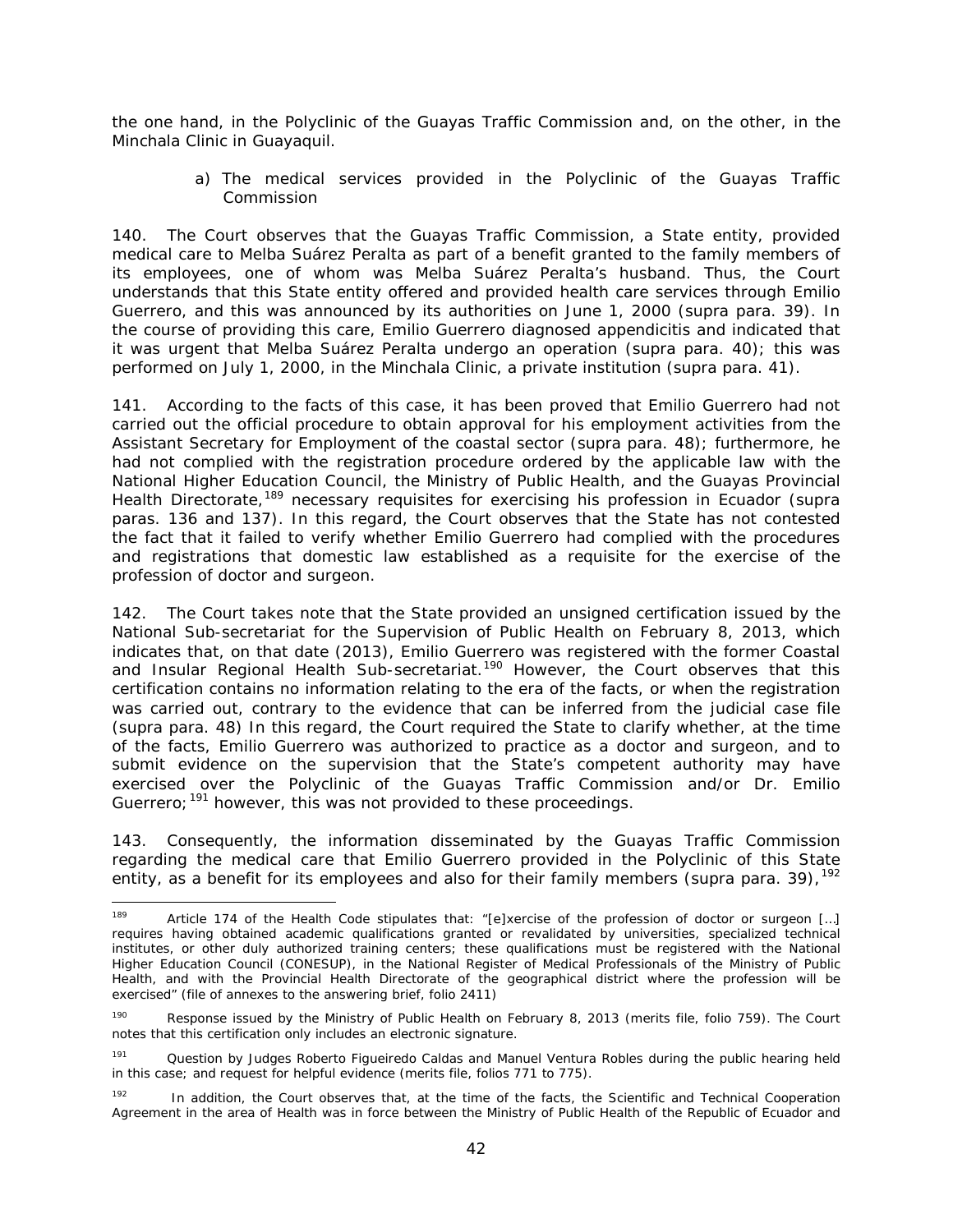conferred on the State a special obligation of care pursuant to its obligation to guarantee rights, in view of the responsibility involved in its actions to promote health care.<sup>[193](#page-42-0)</sup> This announcement resulted in the first medical care that Melba Suárez Peralta received, during which her apparent ailment was diagnosed, and which channeled her towards the following medical intervention. In this regard, the Court finds that the formal delegation to another health entity, by the doctor provided by the State, of the provision of a service for which the State had assumed responsibility, did not disengage the State from this responsibility, because the relationship between the delegating State and the beneficiary of the service regarding protection of the right to personal integrity remained.

144. In this regard, the Court has established that "when health care is public, it is the State that provides the service directly to the population […]. The public health care service [...] is primarily offered by public hospitals; however, private initiative, in a complementary manner, and through the signature of agreement or contracts, […] also provides health care services under the aegis of the [State]. In both situations, whether the patient is interned in a public hospital, or a private hospital under an agreement or contract […], the person is in the care of the  $\left[\ldots\right]$  State."<sup>[194](#page-42-1)</sup> "Even though the State may delegate the provision of services, by means of the so-called outsourcing, it retains the ownership of the obligation to provide public services and to protect the respective public rights."[195](#page-42-2)

145. Thus, the supervision and control of the medical services provided by the State in the Polyclinic that, in this case, should have been carried out by the corresponding authorities (Guayas Polyclinic and Ministry of Public Health), were not proved (*supra* para. 137). The Court finds that the announcement made by the State, in General Order No. 1977, in which it promoted medical services, created a situation of risk of which the State itself should have been aware. Regarding this situation, it has been proved that medical care was provided in a public health center by someone who had not accredited that he was qualified to exercise his profession (*supra* para. 48) and that, despite this, the State not only permitted this, but also promoted it. This situation of risk subsequently materialized in the prejudice to the health of Melba Suárez Peralta. Therefore, this Court concludes that the State failed to comply with its obligation to safeguard and to guarantee the right to personal integrity of Melba Suárez Peralta, in relation to the medical care provided in the Polyclinic of the Guayas Traffic Commission.

## *b) The medical services carried out in the Minchala Clinic*

146. The Court takes not of the contextual conditions of the operation performed in the Minchala Clinic, alleged by Melba Suárez Peralta during the hearing, in which she described the deficient conditions of hygiene in the Clinic and the lack of expertise of the acting physicians. In this regard, she indicated that "the place was dirty, devastating, because [she] only received local anesthesia, as if they were only apprentices; it appeared that they were not providing adequate attention because they were conversing, 'you close it here,' 'this is how you sew it up; this is how you suture'; in other words, everything they said made it seem that they were learning." The Court also takes into consideration the

l the Ministry of Public Health of the Republic of Cuba, of September 22, 1999 (file of annexes to the final arguments, folio 3162).

<span id="page-42-0"></span><sup>193</sup> *Cf. Case of Ximenes Lopes, supra,* paras. 95 and 96, 138 and 139, and 141.

<span id="page-42-1"></span><sup>194</sup> *Case of Ximenes Lopes, supra,* para. 95.

<span id="page-42-2"></span><sup>195</sup> *Case of Ximenes Lopes, supra,* para. 96.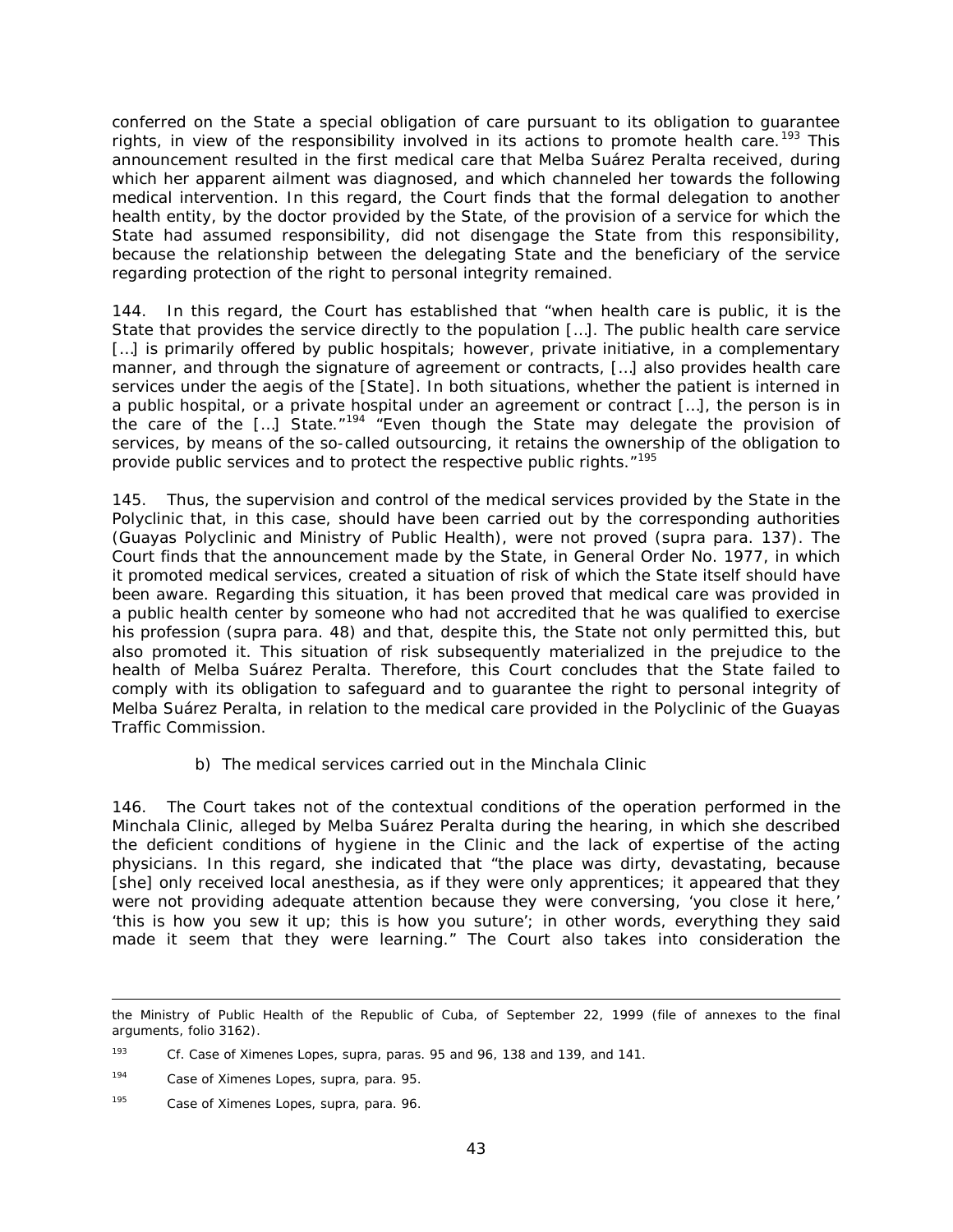testimony of Wilson Minchala<sup>[196](#page-43-0)</sup> and Jenny Bohórquez<sup>[197](#page-43-1)</sup> during the domestic criminal proceedings (*supra* paras. 48 and 56), in which it stands out that, when the doctor under contract was Emilio Guerrero, and "in order to legalize his presence," the surgical procedures were assumed by Jenny Bohórquez and "he became her assistant, because, at that time, he was accrediting his qualifications."

147. In addition, the Court takes into account that, although, during the domestic criminal proceedings, in the court order to investigate the alleged offense issued on August 16, 2000, the Criminal Judge ordered that: "a note be sent to the Director of Health and the Commissioner for Health asking that [they indicate] whether the Minchala Clinic had the necessary operating permits and whether it offered the guarantees necessary for this,"<sup>[198](#page-43-2)</sup> these proceedings were not provided with any response to this request for information, even though it would appear that an answer existed, based on the observations of the Public Prosecution Service in its report of May 29, 2001 (*supra* para. 52). However, there is no evidence that the said health authority opened an administrative investigation into this fact under the provisions of article 213 of the Health Code.<sup>[199](#page-43-3)</sup> Furthermore the Court observes that, in a brief submitted on June 7, 2001, Melba Peralta Mendoza asked the Criminal Judge to "proceed to close the Minchala Clinic."[200](#page-43-4) The case file does not contain an answer to this request. Lastly, in August 2001, the site of the facts was inspected. However, the criminal case file provided to the proceedings before this Court does not contain the results of this inspection.

148. In this regard, it should be added that the Court asked the State, as helpful evidence, to provide the documentation proving that, at the time of the facts, the Minchala Clinic was authorized by the competent authority, and also that the Clinic had been subject to some form of supervision.<sup>[201](#page-43-5)</sup> In this regard, the State provided information relating to the procedures implemented in Ecuador to monitor health care facilities, and also with regard to other cases of medical malpractice; however, it did not provide the information that had been requested.<sup>[202](#page-43-6)</sup> In addition, the Court observes that the State's monitoring and control of the Minchala Clinic was only carried out by the competent authorities years after the facts of this case had been verified, owing to other specific cases, resulting in the closure of the said clinic in May 2002 and October 2007 (*supra* para. 73). Nevertheless, the evidence provided reveals that these inspections and subsequent sanctions were not related to the facts that occurred in this case.

<span id="page-43-0"></span><sup>196</sup> Wilson Minchala testified that he: "hired out the operating theater of the Minchala Clinic, of which [he is] the owner manager, to Jenny Bohórquez, for an emergency operation (appendicitis), as can be seen in Medical Record No. 975; thus, he never examined or met the said patient, so that she [was] not [his] patient and, as revealed in this case, the patient was examined in the outpatients department of the Polyclinic of the Guayas Traffic Commission." In addition, he also testified that Drs. Emilio Guerrero and Jenny Bohórquez lived together at the same address and that he did "not know whether [Emilio Guerrero was] authorized to exercise the medical profession in our country; however, in [his] clinic, [Guerrero was] not registered as a principal surgeon to perform operations." Testimony of Wilson Minchala of October 19, 2001, *supra.*

<span id="page-43-1"></span><sup>197</sup> Testimony of Jenny Bohórquez on November 13, 2001, *supra.*

<span id="page-43-2"></span><sup>&</sup>lt;sup>198</sup> Court order to investigate the alleged offense of August 13, 2000 (file of annexes to the Merits Report, folios 26 to 28).

<span id="page-43-3"></span><sup>199</sup> Article 213 of the 1971 Health Code establishes that: When a claim, report or complaint has been received from which it can be inferred that any violation penalized by this Code has been committed, the Health Commissioner shall issue an initial decision containing […]" (file of annexes to the answering brief, folio 2415).

<span id="page-43-4"></span><sup>&</sup>lt;sup>200</sup> Brief submitted by Melba Peralta on June 7, 2001 (file of annexes to the Merits Report, folio 71).

<span id="page-43-5"></span><sup>201</sup> *Cf.* Request for helpful evidence, *supra,* folios 771 to 776.

<span id="page-43-6"></span><sup>202</sup> *Cf.* Note MSP-DGS-2013-00418, Information provided by the Health Ministry (file of annexes to the final arguments, folios 3182 to 3205).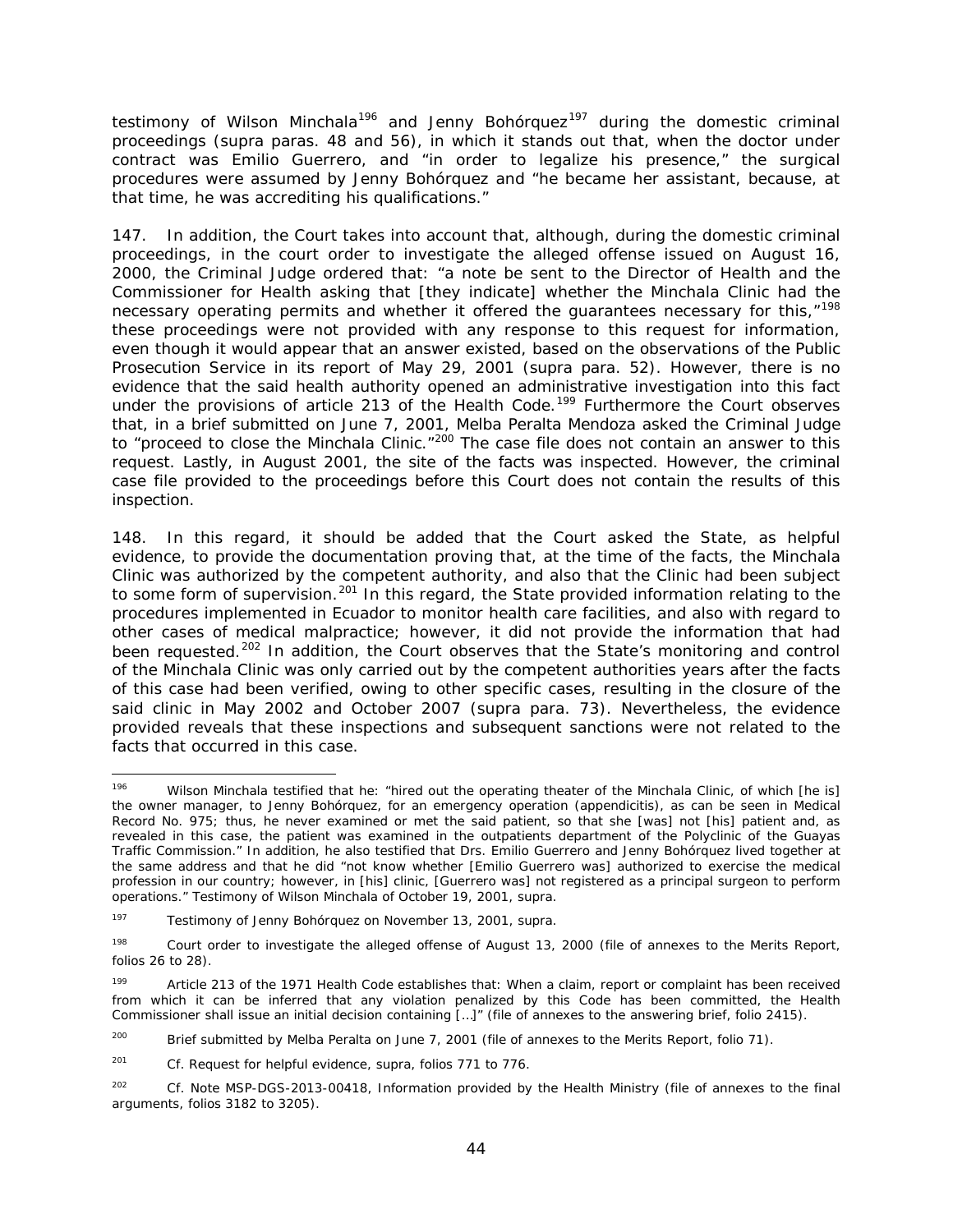149. As the Court has established, the State's supervisory obligation encompasses both the services provide by the State directly or indirectly, and also those offered by private individuals.<sup>[203](#page-44-0)</sup> Hence, it covers the situations in which the services have been delegated, in which private individuals provide them on behalf of the State, and also the supervision of private services relating to rights of the greatest social interest, which must also be monitored by the public authorities.<sup>[204](#page-44-1)</sup> The eventual provision of medical care in institutions without the proper authorization, the infrastructure and hygiene of which are inadequate for the provision of medical services, or by professionals who do not have the appropriate qualifications for such activities, could have a significant impact on the rights to life and to integrity of the patient. $205$ 

150. With regard to the supervision of services provided in private institutions, the Court has stated that:

In the case of essential competences related to the supervision and control of the provisions of services of public interest, such as health care, by either public or private entities (as in the case of a private hospital), responsibility stems from the failure to comply with the obligation to supervise the provision of the services in order to protect the respective right.<sup>[206](#page-44-3)</sup>

151. Similarly, the European Court of Human Rights has emphasized that the State has the obligation to grant licenses and to exercise the supervision and control of private institutions.[207](#page-44-4)

152. In addition, the Court finds that the State's supervision and inspection should be designed to ensure the principles of availability, accessibility, acceptability, and quality of the medical services.<sup>[208](#page-44-5)</sup> Regarding the quality of the service, the State has the obligation to

<span id="page-44-5"></span><sup>208</sup> *Cf.* United Nations, Economic and Social Council, Committee on Economic, Social and Cultural Rights. General Comment No. 14, *supra*, para. 12. In this regard, the Committee stated that:

The right to health in all its forms and at all levels contains the following interrelated and essential elements, the precise application of which will depend on the conditions prevailing in a particular State party:

<span id="page-44-0"></span> <sup>203</sup> *Cf. Case of Ximenes Lopes, supra*, para. 141.

<span id="page-44-1"></span><sup>204</sup> *Cf. Case of Albán Cornejo et al., supra*, para. 119.

<span id="page-44-2"></span><sup>205</sup> *Cf.* United Nations, Economic and Social Council, Committee on Economic, Social and Cultural Rights. General Comment No. 14, *supra*, paras. 12 and 35.

<span id="page-44-3"></span><sup>206</sup> *Case of Albán Cornejo et al., supra*, para. 119.

<span id="page-44-4"></span><sup>207</sup> *Cf.* ECHR. *Case of Storck v. Germany*, No. 61603/00. Third Section. Judgment of 16 June 2005, para. 103*.* In this case, the European Court established that: ""the State is under an obligation to secure to its citizens their right to physical integrity under Article 8 of the [European] Convention [on Human Rights]. For this purpose, there are hospitals run by the State which coexist with private hospitals. The State cannot completely absolve itself of its responsibility by delegating its obligations in this sphere to private bodies or individuals. [… T]he State remain[s] under a duty to exercise supervision and control over private […] institutions. Such institutions […] need not only a licence, but also competent supervision on a regular basis of whether the confinement and medical treatment is justified."

<sup>(</sup>a) *Availability.* Functioning public health and health-care facilities, goods and services, as well as programmes, have to be available in sufficient quantity within the State party. The[se services] will include, however, the underlying determinants of health, such as safe and potable drinking water and adequate sanitation facilities, hospitals, clinics and other health-related buildings, trained medical and professional personnel […];

<sup>(</sup>b) *Accessibility.* Health facilities, goods and services have to be accessible to everyone without discrimination, within the jurisdiction of the State party. […];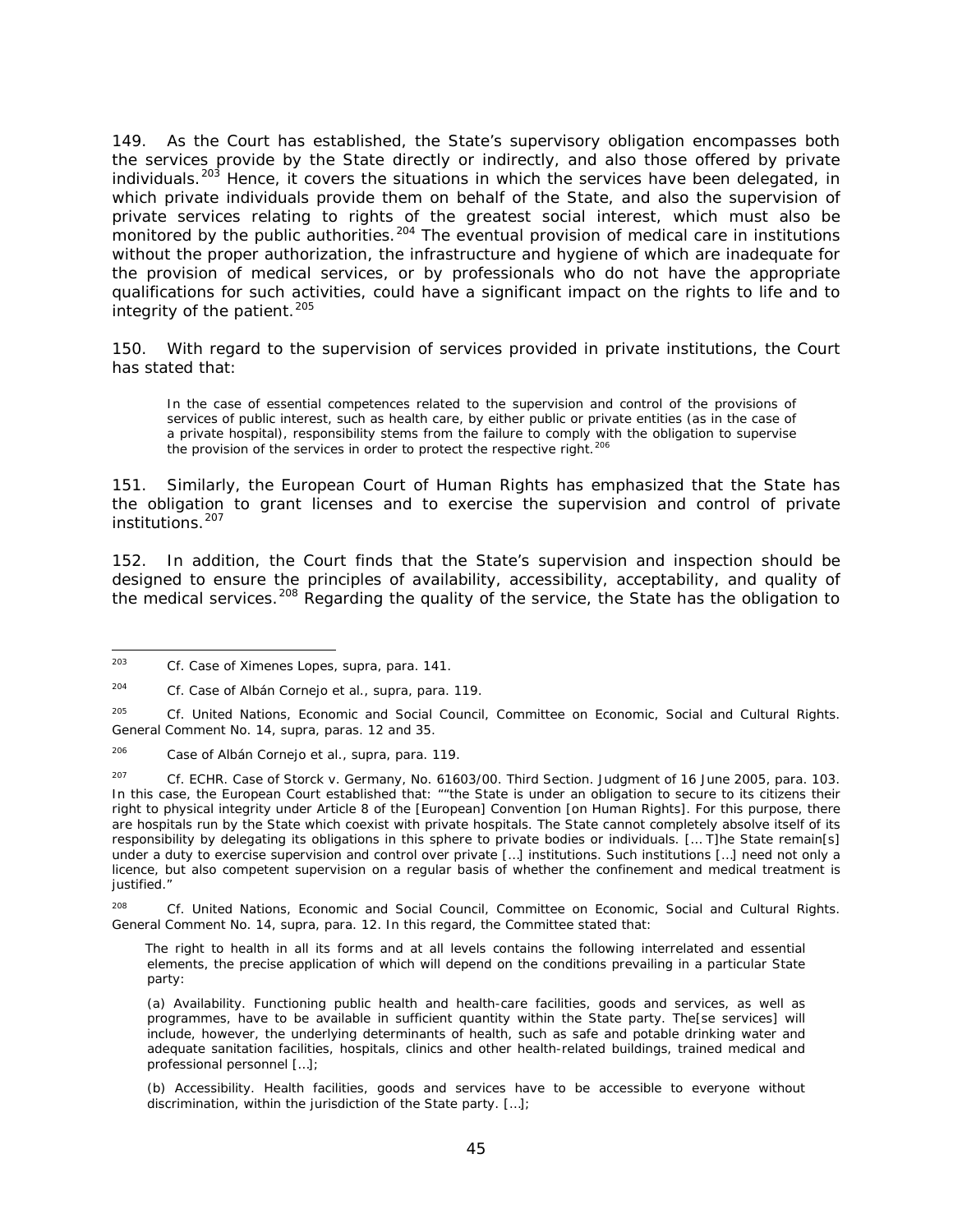regulate, supervise and control the health care offered, ensuring, above other aspects, that the conditions of hygiene and the personnel are adequate, that the latter are duly qualified, and remain apt to exercise their profession.<sup>[209](#page-45-0)</sup> In this regard, the Committee on Economic, Social and Cultural Rights has established the standards for these principles concerning the guarantee of the right to health, recognized in Article 12 of the International Covenant on Economic, Social and Cultural Rights. The Committee has underscored, with regard to quality, that health facilities must have satisfactory conditions of hygiene and trained medical personnel.<sup>[210](#page-45-1)</sup>

153. Lastly, the Court notes that the supervision and control of the private clinic was not carried out prior to the facts by the competent State authorities (Ministry of Public Health), which signified the State's failure to comply with the obligation to prevent the violation of the right to personal integrity of Melba Suárez Peralta. The medical care received from an unauthorized professional and a clinic that was not being supervised by the State had an adverse impact on the health of the presumed victim. In addition, the State failed to prove that it had exercised control of this private institution after the facts, when it became aware of the facts or as a result of the corresponding criminal proceedings that were initiated and the constant requests made by Melba Peralta Mendoza that the clinic be inspected and closed.

## *c) Conclusion*

i,

154. The Court concludes that, although the relevant Ecuadorian regulations established mechanisms of control and supervision of medical care, this supervision and control was not carried out in the instant case, as regards both control of the services provided in the State facility, the Polyclinic of the Guayas Traffic Commission, and those provided in the private institution, the Minchala Clinic. The Court finds that this resulted in a situation of risk, which the State was aware of, that materialized in adverse effects on the health of Melba Suárez Peralta. Therefore, the State of Ecuador incurred international responsibility for the absence of prevention and the failure to guarantee the right to personal integrity of Melba Suárez Peralta, in violation of Article 5(1) of the American Convention, in relation to Article 1(1) of this instrument.

## *3. Violation of the personal integrity of Melba Peralta Mendoza*

155. Melba Suárez Peralta described the sufferings of her family as a result of the physical ailments she suffered.<sup>[211](#page-45-2)</sup> In addition, the psychologist, Eduardo Tigua Castro, indicated in

c) *Acceptability.* All health facilities, goods and services must be respectful of medical ethics and culturally appropriate, […] as well as being designed to respect confidentiality and improve the health status of those concerned.

<sup>(</sup>d) *Quality.* As well as being culturally acceptable, health facilities, goods and services must also be scientifically and medically appropriate and of good quality. This requires, *inter alia*, skilled medical personnel, scientifically approved and unexpired drugs and hospital equipment, safe and potable water, and adequate sanitation.

<span id="page-45-0"></span><sup>209</sup> *Cf. Case of Ximenes Lopes, supra*, para. 99. See also; United Nations, Economic and Social Council, Committee on Economic, Social and Cultural Rights. General Comment No. 14, *supra*, paras. 12, 33, 35, 36 and 51.

<span id="page-45-1"></span><sup>&</sup>lt;sup>210</sup> United Nations, Economic and Social Council, Committee on Economic, Social and Cultural Rights. General Comment No. 14, *supra*, para. 12.

<span id="page-45-2"></span><sup>&</sup>lt;sup>211</sup> In her testimony during the public hearing on February 11, 2013, Melba Suárez Peralta stated that her "children were very young; […] from the time [she] first started to suffer until now [… she has] been unable to look after them; […her] children have suffered greatly […]. [Her] husband […] has often suffered with [her]."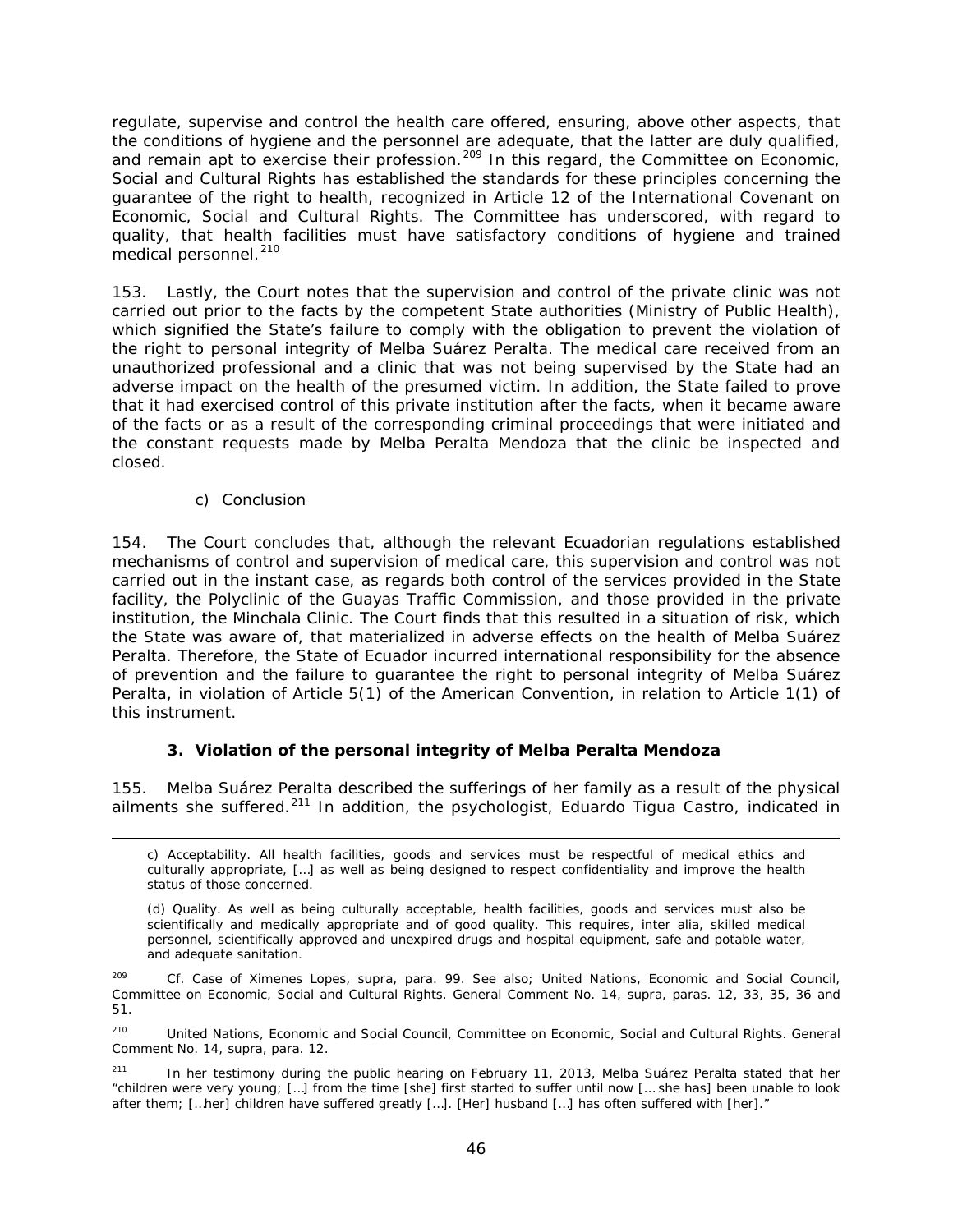his report that "[t]his whole situation and its immediate and mediate context have greatly affected the [whole] family, because it was eclipsed by dedicating the greatest physical, material, financial and spiritual efforts to ensure the survival of doña Melba."<sup>[212](#page-46-0)</sup>

156. Regarding the violation of the right to personal integrity of Melba Peralta Mendoza, Melba Suárez Peralta's mother, the Court recalls its previous considerations concerning the determination of the beneficiaries of this case (*supra* para. 28). Furthermore, the Court has stated, on repeated occasions, that the next of kin of the victims of human rights violations may, in turn, be victims. On this point, the Court has considered that the right to mental and moral integrity of some family members of victims has been violated owing to the additional suffering that they have undergone as a result of the specific circumstances of the violations perpetrated against their loved ones, and because of the subsequent acts or omissions of the State authorities in relation to the facts.<sup>[213](#page-46-1)</sup>

157. The Court has understood that, in certain cases of grave human rights violations, it is possible to presume the damage caused to certain family members, following the suffering and anguish that the facts of the said cases suppose.<sup>[214](#page-46-2)</sup> Thus, it has established that, in certain cases of grave violations, it is not necessary to prove the non-pecuniary damage to the parents of the victim, for example, arising from "the cruel death of their children, because it is inherent in human nature that anyone experiences anguish in the face of the suffering of his or her child."<sup>[215](#page-46-3)</sup>

158. The Court has assessed the circumstances of this case. However, it understands that, since this is not a case that involves a grave violation of human rights in the terms of its case law, the violation of the personal integrity of the victim's mother, as regards her suffering, must be proved. $216$ 

159. In this regard, the Court observes that the only evidence concerning this fact describes the psychological harm to Melba Suárez Peralta and her family, in which her husband and children are specifically included. Regarding Melba Peralta Mendoza, it is indicated that she was "the person who was always attentive to what was happening to her daughter's health, and she has also collaborated with her grandchildren's schooling expenses and, in general, with the medication."<sup>[217](#page-46-5)</sup>

160. Therefore, the Court understand that, even though Melba Peralta Mendoza was accredited as a victim of the denial of justice in violation of Articles 8 and 25 of the Convention (*supra* para. 123), in this case, the State's violation of her right to personal integrity has not been proved.

<span id="page-46-0"></span><sup>&</sup>lt;sup>212</sup> Report of Eduardo Tigua Castro (file of annexes to the pleadings and motions brief, folios 1964 to 1966). The Court observes that the testimony of the witness Eduardo Tigua Castro provided by affidavit, which was offered by the representative of the presumed victims and requested in the Order of the President of December 20, 2012, *supra* was not submitted.

<span id="page-46-1"></span><sup>213</sup> *Cf. Case of the "Mapiripan Massacre", supra,* paras. 144 and 146, and *Case of the Pueblo Bello Massacre*, *supra*, para. 154*.*

<span id="page-46-2"></span><sup>214</sup> *Cf. Case of Blake v. Guatemala. Merits.* Judgment of January 24, 1998. Series C No. 36, para. 114, and *Case of García and family members*, *supra*, para. 161.

<span id="page-46-3"></span><sup>215</sup> *Case of Aloeboetoe et al. v. Suriname.* Reparations and costs. Judgment of September 10, 1993. Series C No. 15, para. 76.

<span id="page-46-4"></span><sup>216</sup> *Cf. Case of Ximenes Lópes, supra*, paras. 156 to 163, and *Case of Vera Vera et al., supra*, paras. 100 to 105.

<span id="page-46-5"></span><sup>&</sup>lt;sup>217</sup> Report of Eduardo Tigua Castro (file of annexes to the pleadings and motions brief, folios 1964 to 1966).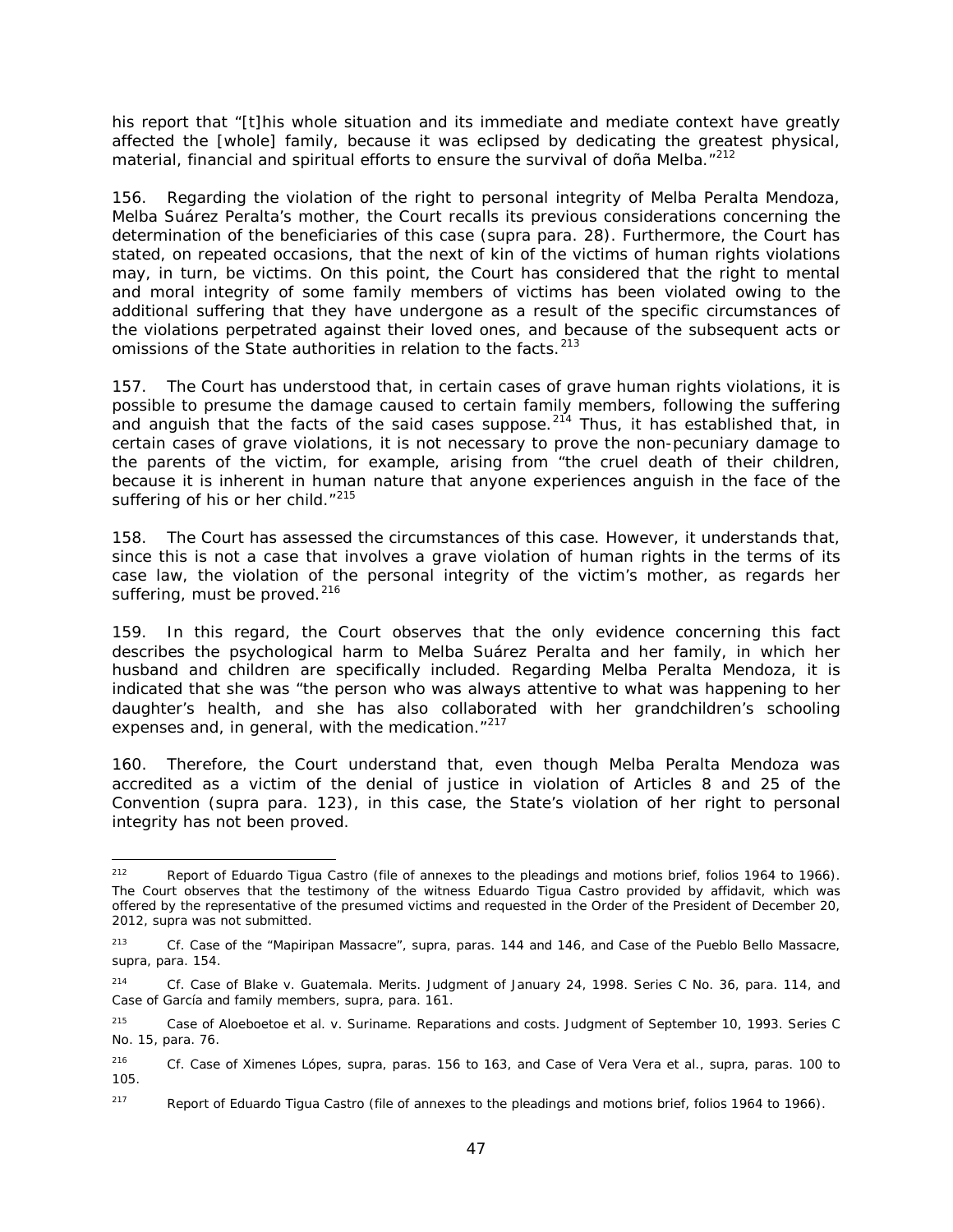#### **X REPARATIONS (APPLICATION OF ARTICLE 63(1) OF THE AMERICAN CONVENTION)**

161. Under the provisions of Article 63(1) of the American Convention,  $218$  the Court has indicated that any violation of an international obligation that may have resulted in damage entails the obligation to make adequate reparation, and that this article reflects a customary norm that constitutes one of the fundamental principles of contemporary international law on State responsibility.<sup>[219](#page-47-1)</sup>

162. Based on the violations of the Convention declared in the preceding chapters, the Court will proceed to analyze the claims submitted by the Commission and the representative, in light of the criteria established in its case law in relation to the nature and scope of the obligation to make reparation, in order to decide measures designed to redress the damage caused to the victims. $220$ 

163. Given that the Court has established that the reparations should have a causal nexus with the facts of the case, the violations declared, the damage proved, and the measures requested to redress the respective damage, it must observe that these factors co-exist in order to rule appropriately and pursuant to law.<sup>[221](#page-47-3)</sup>

164. The Court has considered that it is necessary to grant different measures of reparation in order to repair the damage integrally; thus, in this case, in addition to pecuniary compensation, measures of rehabilitation and satisfaction, and guarantees of non-repetition may be particularly relevant to the harm and suffering caused.<sup>[222](#page-47-4)</sup>

## *A. Injured party*

165. The Court reiterates that, under Article 63(1) of the Convention, anyone who has been declared a victim of the violation of any rights established in the Convention shall be considered an injured party.<sup>[223](#page-47-5)</sup> Furthermore, the Court reiterates what it indicated in its preceding considerations as regards the victims named in the Merits Report (*supra* para. 28). Consequently, this Court considers that Melba del Carmen Suárez Peralta and Melba Peralta Mendoza are the "injured party" and, as victims of the violations declared in this Judgment, they will be considered beneficiaries of the reparations ordered by the Court.

<span id="page-47-0"></span><sup>&</sup>lt;sup>218</sup> Article 63(1) of the Convention stipulates that "[i]f the Court finds that there has been a violation of a right or freedom protected by this Convention, the Court shall rule that the injured party be ensured the enjoyment of his right or freedom that was violated. It shall also rule, if appropriate, that the consequences of the measure or situation that constituted the breach of such right or freedom be remedied and that fair compensation be paid to the injured party."

<span id="page-47-1"></span><sup>219</sup> *Cf. Case of Velásquez Rodríguez. Reparations and costs.* Judgment of July 21, 1989. Series C No. 7*,* para. 25, and *Case of the Massacre of Santo Domingo, supra*, para. 290.

<span id="page-47-2"></span><sup>220</sup> *Cf. Case of Velásquez Rodríguez. Reparations and costs, supra,* paras. 25 to 27, and *Case of García and family members, supra,* para. 191.

<span id="page-47-3"></span><sup>221</sup> *Case of Ticona Estrada v. Bolivia. Merits, reparations and costs.* Judgment of November 27, 2008. Series C No. 191, para. 110, and *Case of the Massacre of Santo Domingo, supra*, para. 291.

<span id="page-47-4"></span><sup>222</sup> *Cf. Case of the "Mapiripán Massacre," supra,* para. 294, and *Case of the Massacre of Santo Domingo, supra,* para. 292.

<span id="page-47-5"></span><sup>223</sup> Cf. *Case of Bayarri v. Argentina. Preliminary objections, merits, reparations and costs.* Judgment of October 30, 2008. Series C No. 187, para. 126, and *Case of Nadege Dorzema, supra,* para. 244.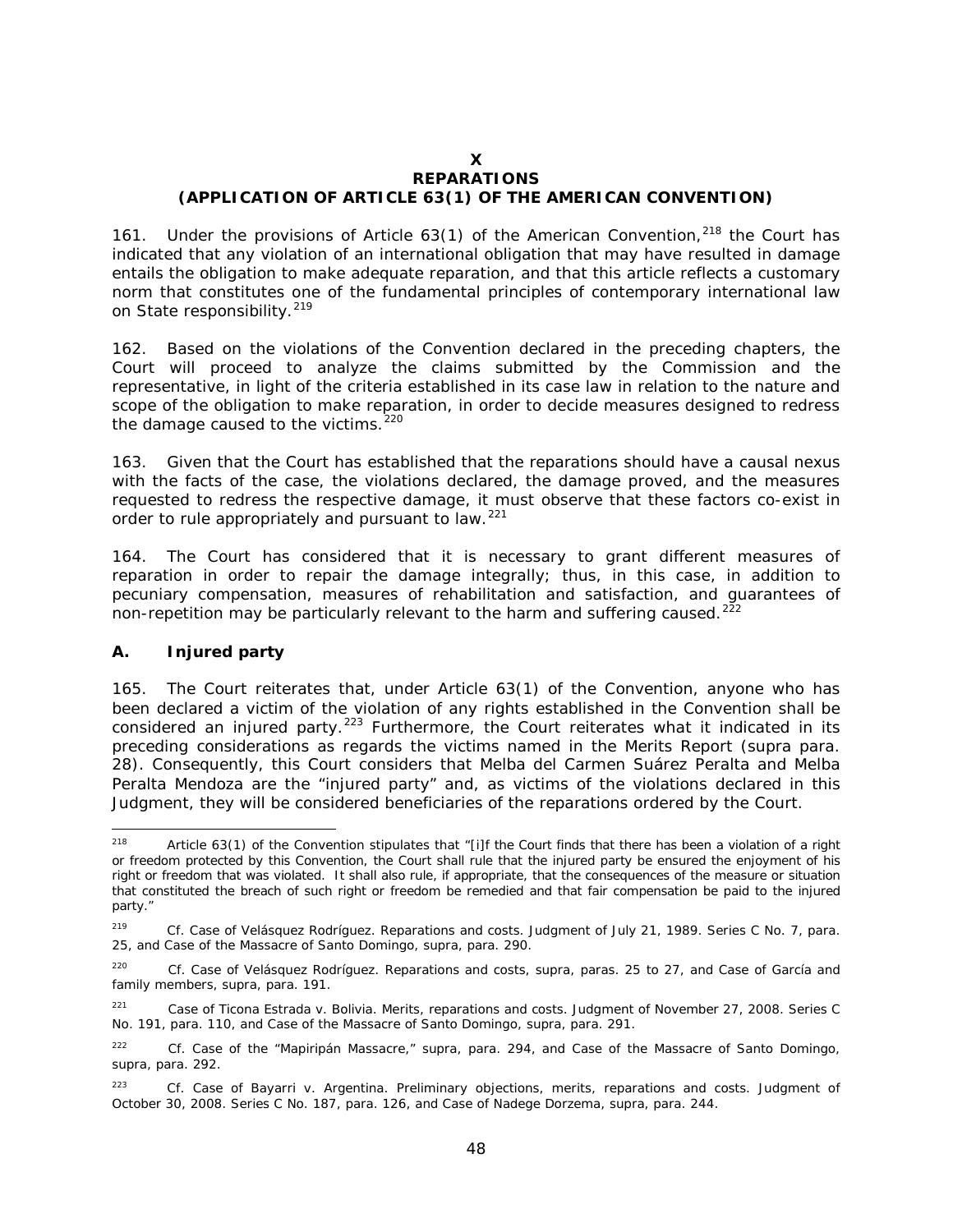## *B. Obligation to investigate the facts and to identify, prosecute and punish, as appropriate, those responsible*

## *1. Request for investigations and the determination of administrative and criminal responsibilities*

166. Both the Commission and the representative asked the Court to order the State to adopt the necessary measures to conduct an effective investigation into the facts of this case, and to sanction, within a reasonable time, the agents of justice whose conduct resulted in the excessive delay in the processing of the criminal proceedings and the consequent lack of access to justice for the victims.

167. In addition, the representative indicated that the Court should "require the Ecuadorian State to comply with the obligations imposed by Articles 8 and 25 of the Convention, by proceeding to conduct an exhaustive investigation and a prompt and impartial trial of all the persons who participated as masterminds and perpetrators, as well as accessories after the fact."

168. For its part, the State indicated that "if the Court should find [it] guilty of the presumed violation of the rights of Melba del Carmen Suárez Peralta, it would be pertinent to impose on the State the obligation to clarify the facts that occurred, but not for the Court to establish the sanction of those responsible as a measure of reparation, because the criteria that allow the principle of legal certainty offered by prescription to be breached are not met." Regarding the agent of justice who processed the proceedings in the criminal jurisdiction, the State advised that he had been removed from his functions as a judge.

169. The Court observes that, in the Compliance Agreement signed by the State and Mrs. Suárez Peralta, the State undertook "[t]o inform the Prosecutor General's Office of the facts and the Merits Report so that it would proceed with the investigation and the respective criminal sanction of the agents of justice owing to [their] conduct [and] to inform the Council of the Judicature of the facts and the Merits Report so that it could conduct an investigation and establish administrative sanctions."

170. In Chapter VIII of this Judgment, the Court declared that the State had violated the rights established in Articles 8(1) and 25(1) of the Convention, because the State authorities failed to act with due diligence and based on their obligations concerning the duty to investigate and to exercise effective judicial protection. In addition, it indicated that the criminal proceedings had exceeded a reasonable time.

171. Consequently, the Court will refer to the following matters: (a) the administrative and disciplinary investigations, and (b) the criminal proceedings.

## *a) The administrative and disciplinary investigations*

172. In previous cases, when referring to certain violations, the Court has decided that the State must initiate disciplinary, administrative or criminal actions, as appropriate, under domestic law, in relation to those responsible for the different investigative and procedural irregularities.<sup>[224](#page-48-0)</sup> In this case, it has been proved that, despite Mrs. Peralta Mendoza's

<span id="page-48-0"></span> <sup>224</sup> *Cf. Case of the Las Dos Erres Massacre*, *supra*, para. 233, and *Case of the Massacres of El Mozote and nearby places v. El Salvador. Merits, reparations and costs.* Judgment of October 25, 2012 Series C No. 252, para. 325.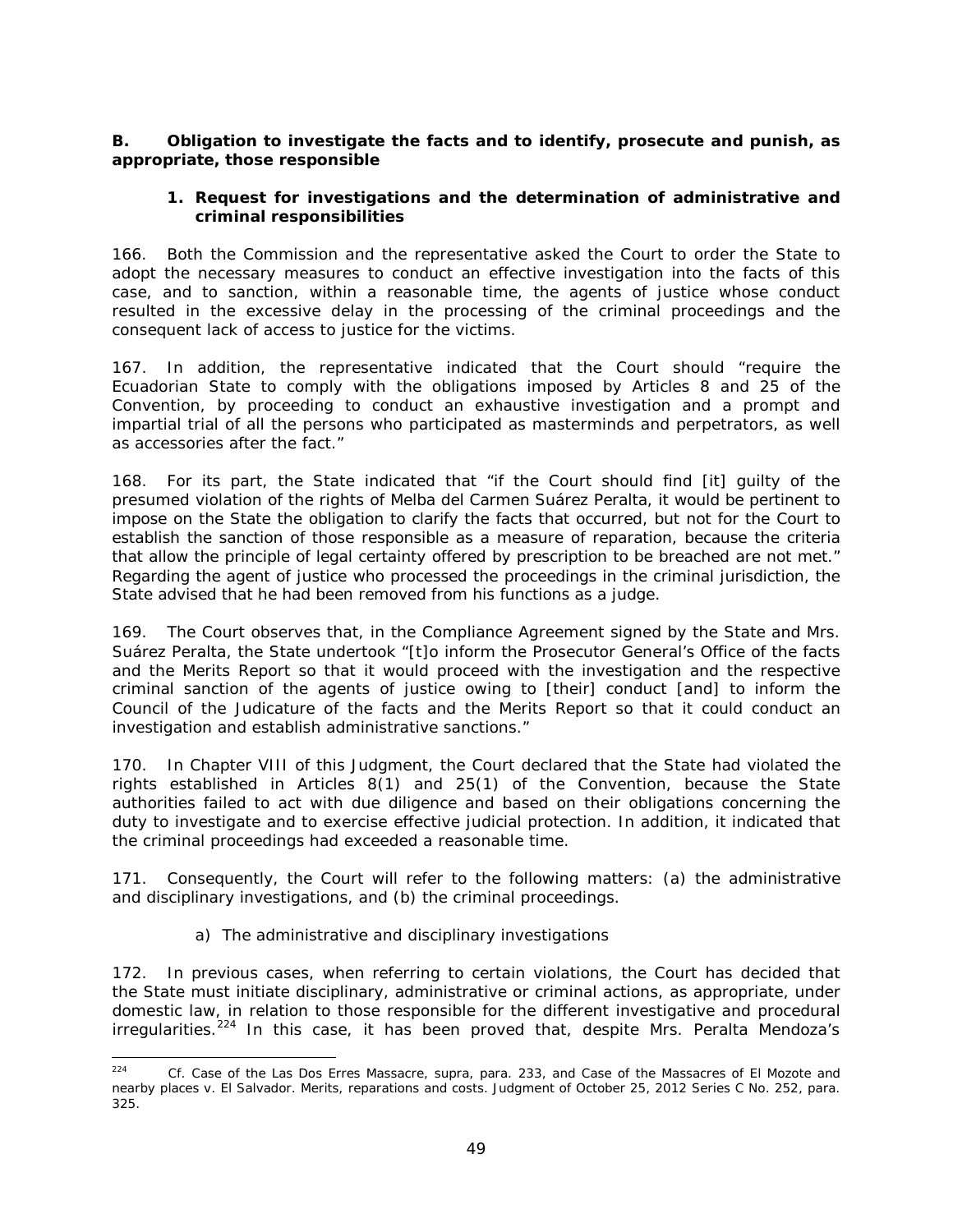different requests to expedite the proceedings, on September 20, 2005, the prescription was declared of the criminal action underway with regard to the facts of the case and, consequently, it was requested that the judge of the case be fined; but this request was rejected.

173. In this regard, the Court has been advised that the judge who processed the criminal proceedings was removed from his judicial functions; nevertheless, the evidence provided does not reveal that the said removal was related to the facts of the instant case.<sup>[225](#page-49-0)</sup> However, and in particular bearing in mind this removal, the Court does not consider it appropriate to order a reparation regarding the opening of administrative and disciplinary investigations in relation to the facts of this case.

## *b) The criminal proceedings*

174. The Court reiterates that any human rights violation involves a certain degree of severity by its very nature, because it involves the State's failure to comply with specific obligations of respect for and guarantee of the rights and freedoms of the individual. However, this should not be confused with what, throughout its case law, the Court has considered "grave human rights violations," which have their own connotation and consequences. The Court has also indicated that it is inappropriate to claim that the statute of limitations is not applicable, since all the cases submitted to it relate to human rights violations.<sup>[226](#page-49-1)</sup>

175. The Court has already indicated that, in the criminal jurisdiction prescription eliminates the possibility of punishment, owing to the passage of time and, in general, it limits the State's punitive authority to prosecute the illegal conduct and sanction the authors.<sup>[227](#page-49-2)</sup> According to the Court's consistent and uniform case law, in certain circumstances, international law considers prescription inadmissible and inapplicable in order to maintain the State's punitive authority in effect over conducts such as forced disappearance of persons, extrajudicial execution, and torture, the severity of which makes their punishment necessary in order to avoid their repetition.<sup>[228](#page-49-3)</sup>

176. In this regard, in this case, the Court considers that the necessary presumptions do not exist to use any of the exceptions to the application of the statute of limitations. Consequently, the Court finds that it is not appropriate to order the State to re-open the criminal investigations into the facts related to the operation performed on Melba Suárez Peralta in July 2000.

# *C. Measures of rehabilitation and satisfaction and guarantees of non-repetition*

<span id="page-49-0"></span> $225$  Report on the administrative proceeding against the former judge (file of annexes to the answering brief, folios 2241 to 2251).

<span id="page-49-1"></span><sup>226</sup> *Cf. Case of Vera Vera et al., supra*, paras. 117 and 118, and *Case of Vélez Restrepo and family members v. Colombia.* Preliminary objections, merits, reparations and costs. Judgment of September 3, 2012. Series C No. 248, para. 282.

<span id="page-49-2"></span><sup>227</sup> *Cf. Case of Albán Cornejo et al., supra*, para. 111, and *Case of Vélez Restrepo and family members, supra*, para. 283.

<span id="page-49-3"></span><sup>228</sup> *Cf. Case of Barrios Altos v. Peru. Merits.* Judgment of March 14, 2001. Series C No. 75, para. 41, and *Case of Vélez Restrepo and family members v. Colombia, supra*, para. 283.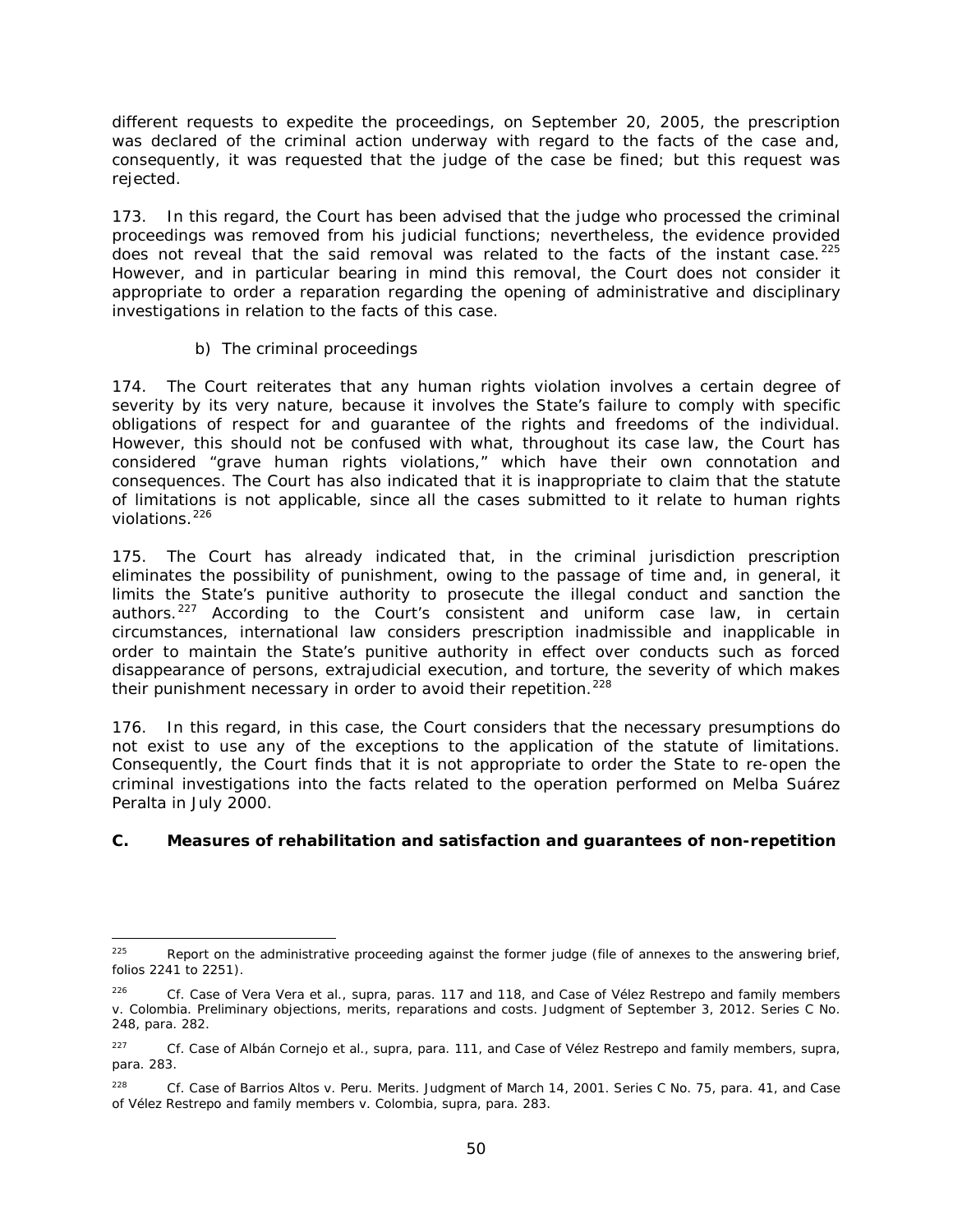177. International case law and, in particular, that of the Court, has established that the Judgment may constitute *per se* a form of reparation.<sup>[229](#page-50-0)</sup> Nevertheless, considering the circumstances of the case and the effects on the victims arising from the violations of the American Convention declared against them, the Court finds it pertinent to determine the following measures of reparation.

# *1. Rehabilitation*

# *a) Request for medical assistance*

178. Both the Commission and the representative asked the Court to order the State "[t]o take the necessary measures to provide immediately and free of charge, through its specialized health institutions and in the place of residence of Mrs. Suárez Peralta, the medical care that she requires, including any medicines she needs, based on her ailments."

179. The representative also indicated that "[t]he State's obligation to provide medical services supposes that it must assume the cost of the doctors that the victim chooses or of those doctors who usually attend the victim." In addition, he indicated that this reparation should include the "cost of the clinical examinations and the appropriate treatments prescribed by the specialized doctors."

180. For its part, the State indicated that it "can provide the necessary services to attend not only Melba Suárez, but also any individual who needs health care services; according to the State the problem is the complainant's unwillingness […] to be treated by the Health Ministry's trained personnel."

181. The Court observes that, the Compliance Agreement signed by the State and Mrs. Suárez Peralta, indicated that "[t]aking into account that, in previous meetings, Mr. Cerezo and the beneficiary had stated that they [would] not accept medical attention in public hospitals, health centers and clinics, it was agreed that the State will pay the sum of US\$20,000 for medical attention."

182. In Chapter IX of this Judgment, the Court declared the violation of the obligation to guarantee the right to personal integrity of Melba Suárez Peralta owing to the failure to carry out an effective supervision and control of the medical attention provided (*supra* para. 155).

183. The Court finds that, in this case, the delivery of a pecuniary reparation for medical attention, in the terms agreed by the parties in the Compliance Agreement, represents an adequate measure to guarantee the State's treaty-based obligations in favor of the victim.

184. Based on the foregoing, the Court establishes the State's obligation to deliver to Melba del Carmen Suárez Peralta the said sum of US\$20,000.00 (twenty thousand United States dollars) for any future medical attention and treatment she may require.

# *2. Satisfaction*

*a) Request for the publication and dissemination of the Judgment, acknowledgement of international responsibility, and a public apology*

<span id="page-50-0"></span> <sup>229</sup> *Cf. Case of El Amparo v. Venezuela. Reparations and costs*. Judgment of September 14, 1996. Series C No. 28, para. 35, and *Case of the Massacre of Santo Domingo, supra*, para. 323.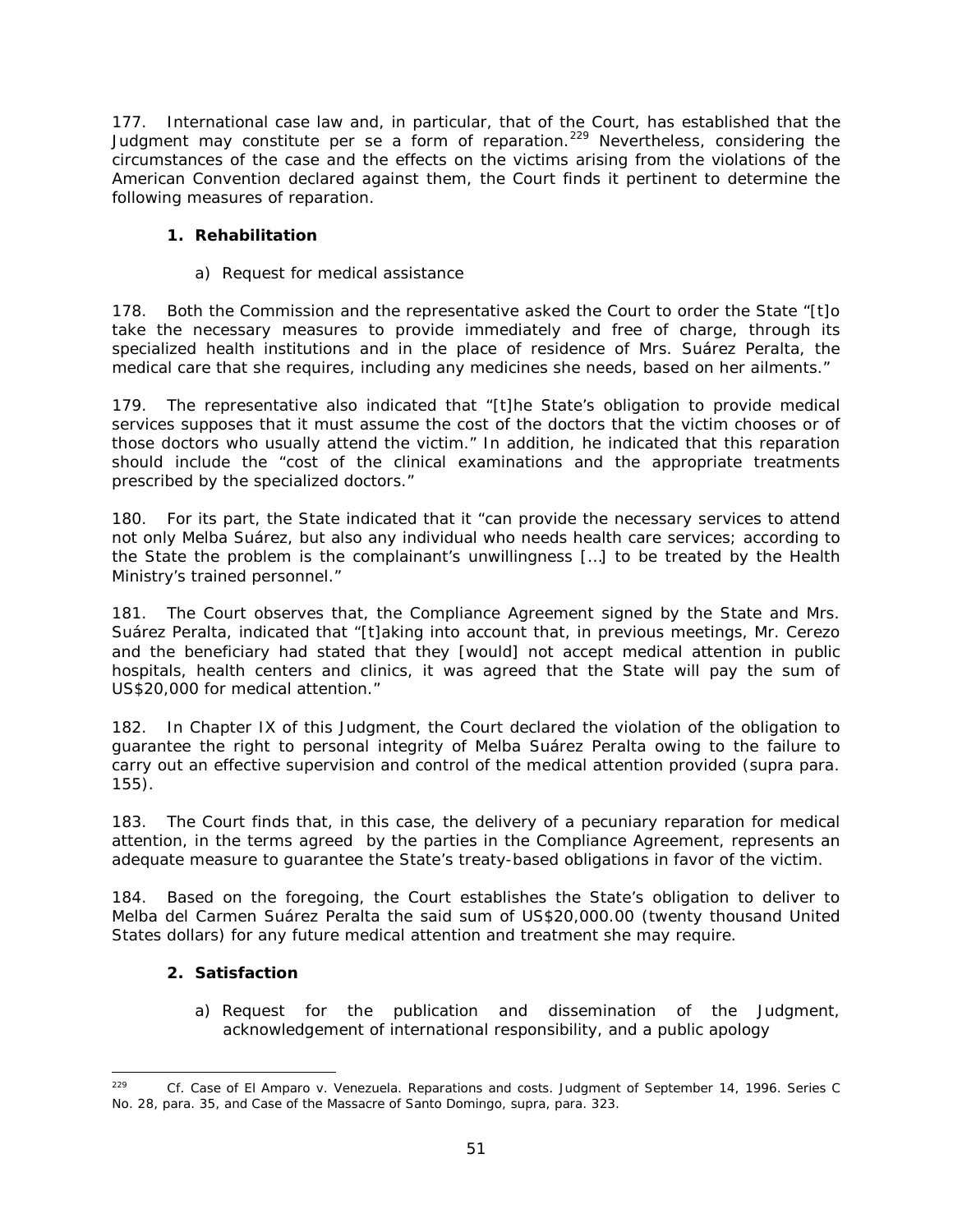185. The representative asked the Court to order the State to "publish the judgment in two national newspapers with widespread circulation, and also to order the State to publish the judgment in the Ecuadorian official gazette, and to prepare and publish a leaflet summarizing the Court's decisions."

186. The Commission asked the Court to order the State to make an acknowledgement of international responsibility and a public apology as part of the measures required to make adequate reparation to Melba del Carmen Suárez Peralta and to her mother, Melba Peralta Mendoza, for the human rights violations determined in Report No. 75/11.

187. The State asked the Court "not [to admit] the measures requested by the representative of the presumed victim because the measures of satisfaction had been complied with fully." This was because, under the Compliance Agreement signed by the State and Mrs. Suárez Peralta on January 25, 2012, the State had published a "Public apology" in the Ecuadorian newspaper *El Universo* and, on August 3, 2012, it had placed a "Plaque with a public apology" in the Provincial Court of Justice of Guayas.

188. The Court observes that, under the Compliance Agreement signed by the State and Mrs. Suárez Peralta, the State published a "Public apology" in the Ecuadorian newspaper *El Universo*, which refers to the recommendations made in Report 75/11 based on the violation of Articles 8(1) and 25(1) of the Convention. The State also placed a "Plaque with a public apology" in the Provincial Court of Justice of Guayas.

189. In this regard, the Court finds that these acts of public apology constitute sufficient and adequate measures of reparation to redress, in part, the violations caused to the victims and to achieve the objective indicated by the representative.<sup>[230](#page-51-0)</sup> However, they did not take into account the considerations set out in this Judgment. Therefore, as it has in other cases,<sup>[231](#page-51-1)</sup> the Court finds it necessary that, within six months of notification of this Judgment, the State publish, once, in the Ecuadorian official gazette, the official summary of the Judgment prepared by the Court and, also, that the entire Judgment remain available for one year on an official website of Ecuador.

# *b) Request for reparation for damage to the life project*

190. The representative asked the Court to order the State "to cover the cost of the years that remain for Melba del Carmen Suárez Peralta to complete her law studies at the Universidad Laica Vicente Rocafuerte." He also asked the Court to order the State "to guarantee the intermediate and higher education of the children Gandy Alberto Cerezo Suárez, Katherine Madeline Cerezo Suárez and Marilyn Melba Cerezo Suárez by providing them with scholarships. The provisions of scholarships would constitute a form of reparation, because in restitution of what they could not have, it would give them the opportunity to realize the life project that was affected when [their] financial situation deteriorated.

191. The State advised the Court that, "the life project of Mrs. Suárez was never limited, [because she] withdrew and lost a year, [whereas] during her first years at university, […] she passed the courses without any problem." It also indicated that "in Ecuador, education

<span id="page-51-0"></span> <sup>230</sup> *Cf. Case of Fontevecchia and D'Amico v. Argentina. Merits, reparations and costs.* Judgment of November 29, 2011. Series C No. 238, para. 110.

<span id="page-51-1"></span><sup>231</sup> *Cf. Case of Cantoral Benavides v. Peru.* Reparations and costs Judgment of December 3, 2001. Series C No. 88*,* para. 79*,* and *Case of the Massacres of Río Negro v. Guatemala*. Preliminary objections, merits, reparations and costs. Judgment of September 4, 2012. Series C No. 250*,* para. 287.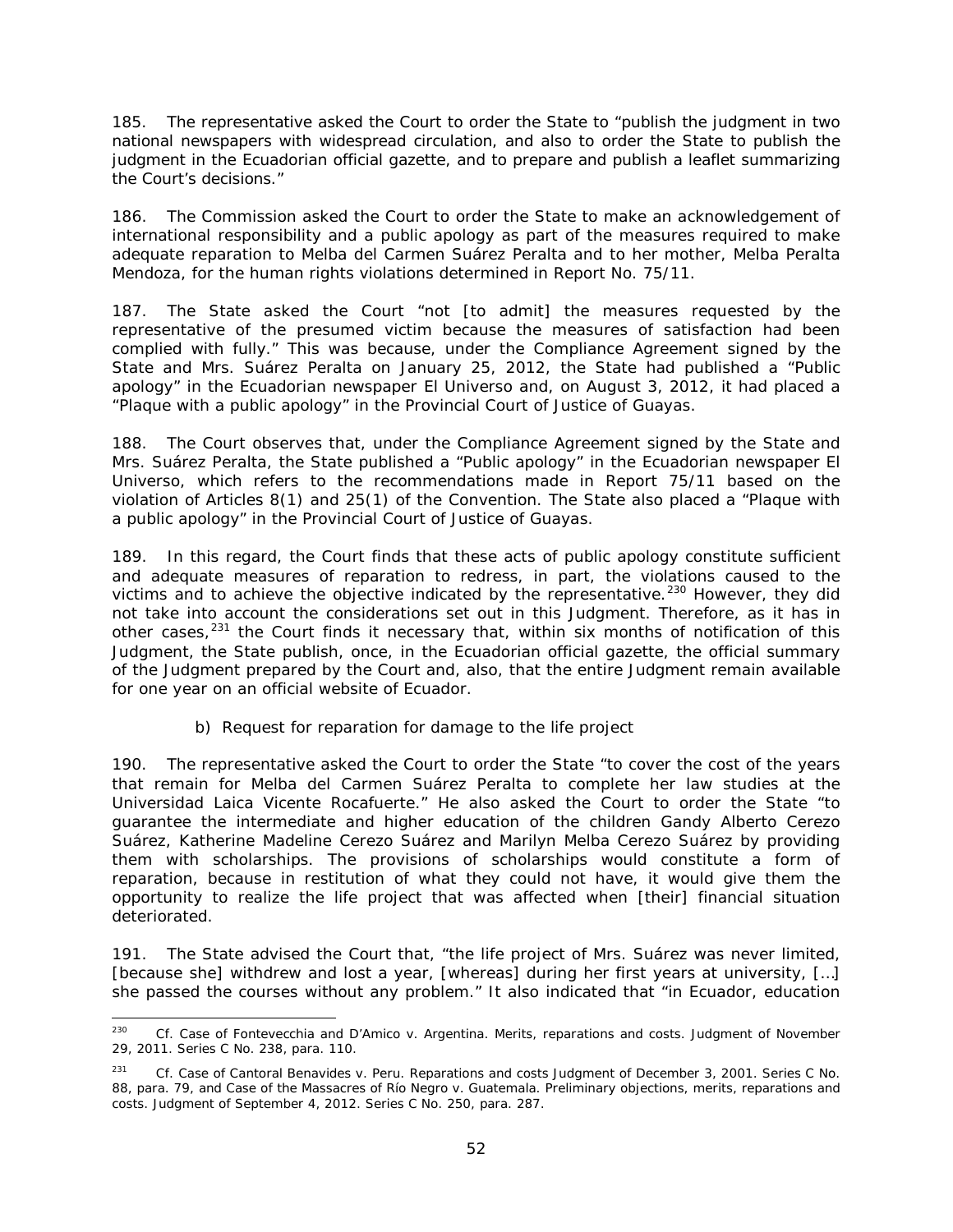is free up to university level; in other words, the petitioner and her children have a right to free education guaranteed by the State, and this is recognized in article 28 of the Constitution."

192. The Court recalls that, for the effects of this Judgment, it only considers Melba del Carmen Suárez Peralta and Melba Peralta Mendoza as the "injured party" and they, as victims of the violations declared in this Judgment, will be considered beneficiaries of the reparations ordered by the Court (*supra* para. 28). Thus, it finds that the representative's request that scholarships be awarded to the children Gandy Alberto, Katherine Madeline and Marilyn Melba, all with the surnames Cerezo Suárez, is inadmissible.

193. Furthermore, as it has established in other cases,  $232$  the Court considers that the "damage to the life project" involves the loss or the serious impairment of opportunities for personal development, irreparably or in a way that it would be difficult to repair. This damage results from the limitations suffered by a person to relate to and enjoy his or her personal, family or social surroundings, owing to serious physical, mental, psychological or emotional injuries.<sup>233</sup>

194. In this regard, the Court has indicated that in order to rule appropriately and in keeping with law, reparations must have a causal nexus with the facts of the case, the violations declared, the damage proved, and the measures requested to repair the respective damage. $^{234}$  $^{234}$  $^{234}$  In this regard, it underlines, with regard to the payment of the university studies of Mrs. Suárez Peralta, that neither the factual framework nor the analysis of the rights that were declared to have been violated reveal any situation that permits the Court to establish a proven causal nexus between Mrs. Suárez Peralta's failure to complete her studies and the violations declared in this Judgment. Taking this into account, the Court finds it inappropriate to establish a measure of reparation in this regard.

## *3. Guarantees of non-repetition*

195. The Court recalls that the State must prevent the repetition of human rights violations such as those described in this case and, therefore, adopt all the legal, administrative and other measures that are necessary to ensure that the exercise of the rights is effective,  $235$  pursuant to the obligation to avoid similar events occurring in the future, in compliance with the obligations of prevention, and guarantee of the human rights recognized by the American Convention.<sup>[236](#page-52-4)</sup>

## *a) Request to adopt measures under domestic law*

196. The Commission asked the Court to order the State to "adopt the measures necessary to ensure that the laws related to the exercise of the medical profession are

<span id="page-52-0"></span> <sup>232</sup> *Cf. Case of Loayza Tamayo v. Peru*. *Reparations and costs.* Judgment of November 27, 1998. Series C No. 42, para. 150, and *Case of Furlan and family members v. Argentina. Preliminary objections, merits, reparations and costs.* Judgment of August 31, 2012 Series C No. 246, para. 285.

<span id="page-52-1"></span><sup>233</sup> *Cf. Case of Furlan and family members*, supra, para. 285.

<span id="page-52-2"></span><sup>234</sup> *Cf. Case of Ticona Estrada et al., supra*, and *Case of Fontevecchia and D'Amico, supra*, para. 99.

<span id="page-52-3"></span><sup>235</sup> *Cf. Case of Velásquez Rodríguez, Reparations and costs, supra*, para. 166, and *Case of the Kichwa Indigenous People of Sarayaku v. Ecuador*. *Merits and Reparations. Judgment of June 27, 2012. Series C No. 245*, para. 221.

<span id="page-52-4"></span><sup>236</sup> *Cf. Case of Velásquez Rodríguez, Reparations and costs, supra*, para. 166, and *Case of Artavia Murillo et al. (In vitro fertilization)*, para. 334.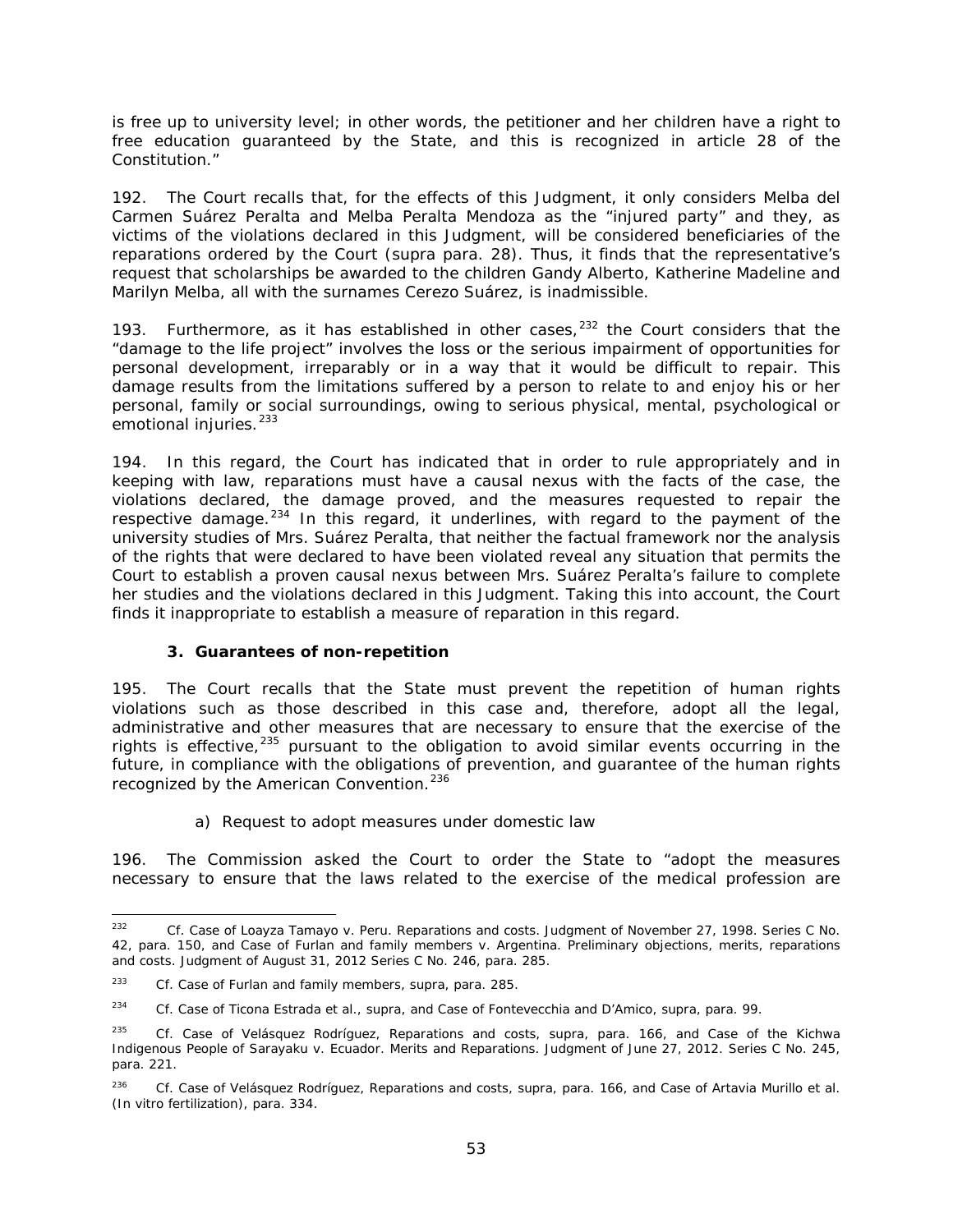regulated and implemented effectively, in accordance with the relevant national and international standards."

197. The representative agreed with the Commission's request and added that the Ecuadorian State should "adopt legislative and any other measures to strengthen the civil and criminal liability of doctors and health workers in Ecuador."

198. For its part, the State affirmed that the Ecuadorian Organic Health Act, amended on January 24, 2012, regulated, among other matters, the exercise of the medical profession and the civil liability of health care professionals and health care services.<sup>[237](#page-53-0)</sup> Consequently, it asked the Court "not to rule on these requests, because, as has been proved, currently structural changes are being put in place that benefit not only the family of the complainant, but all of society; in other words, the State is seeking to gradually achieve positive changes that lead to what is known as the good life or *sumak kawsay*."

199. The Court observes that, in the Compliance Agreement, the State undertook "to enact or reform laws addressed at health care professionals [and] to present a bill that includes the pertinent reforms concerning medical malpractice and patients' rights."

200. In Chapter IX of this Judgment, the Court declared the violation of the obligation to guarantee the right to personal integrity of Melba Suárez Peralta by the effective supervision and control of the medical attention provided, in relation to Article 1(1) of the American Convention. However, it also indicated that the laws of the State of Ecuador at the time of the facts granted the corresponding State authorities the necessary powers to carry out this control, either as regards supervising the functioning of the public and private establishments, or supervising the exercise of the medical profession (*supra* para. 139). On this basis, the Court finds it unnecessary to order a measure of reparation in this regard.

## *b) Request to provide health care professionals with training on the responsibilities involved in the exercise of their profession*

201. The representative asked the Court to order the State "to adopt urgent measures to provide training to doctors and health personnel from public hospitals and private clinics, in human rights, criminal law, patients' rights, and the case law of the Inter-American Court, so that the actions of these professionals are adapted to the international human rights obligations to which the Ecuadorian State is subject."

<span id="page-53-0"></span><sup>&</sup>lt;sup>237</sup> The State indicated the following norms: Art. 191. The national health authority shall implement regulation and control procedures to avoid the practice of traditional medicine harming the health of the individual; Art. 192. The members of the National Health System shall respect and promote the development of alternative medicines within the framework of comprehensive health care. Alternative medicines must be exercised by health care professionals with recognized qualifications and certifications from CONESUP who are registered with the national health authority. The practice of alternative therapies shall require a license issued by the national health authority; Art. 196. The national health authority shall analyze all aspects of the training of human resources in the area of health care, taking into account local and national needs, in order to promote reforms in the education and training plans and programs of the institutions that train human resources in the area of health care; Art 201. It is the responsibility of the health care professionals to provide attention of quality, with warmth and efficacy, within their sphere of competence, seek the highest level of health of their patients and of the general population, respecting human rights and bioethical principles. It is their duty to demand the basic conditions to comply with the provisions of the preceding paragraph. Art. 202. A violation in the exercise of the health care professions is constituted by any individual and non-transferable, unjustified act that harms the patient and that results from: (a) failure to comply with the norms; (b) malpractice in the actions of the health care professional with partial or total absence of technical knowledge or experience; (c) recklessness in the actions of the health care professional, failing to provide the required care and diligence, and (d) negligence in the actions of the health care professional by the omission or an unjustified delay in his or her professional obligations; Art 203. The health care services shall bear civil co-responsibility for the actions of the health care professionals that it employs.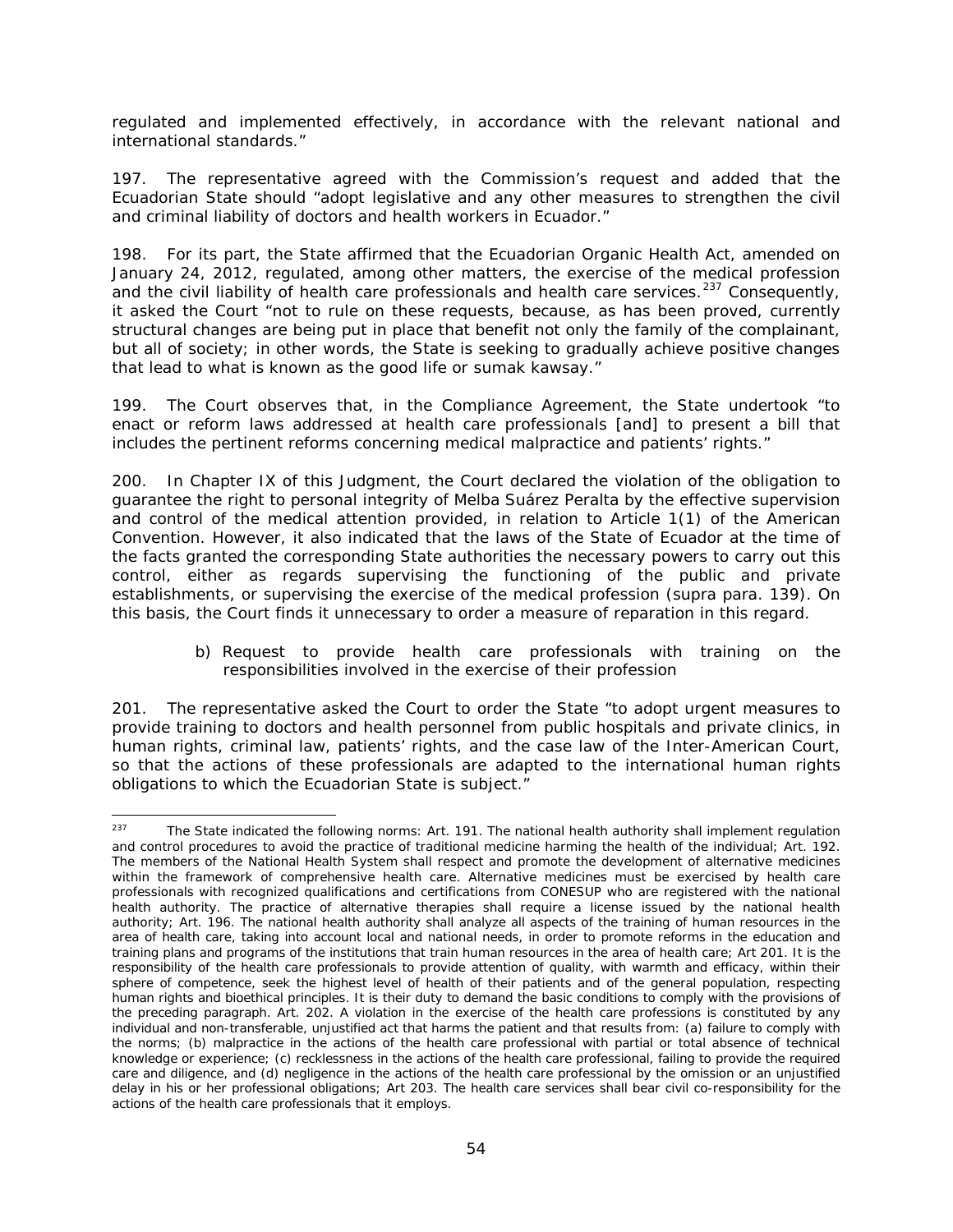202. The Commission asked the Court to order the State to "adopt all necessary measures to avoid similar incidents occurring in future, in compliance with the obligations of prevention and guaranteeing rights recognized by the American Convention."

203. The State did not refer specifically to this measure of reparation.

204. The Court observes that, in the Compliance Agreement, the State undertook "to conduct planned permanent training sessions for health care professionals on patients' rights in both the public and the private sphere."

205. In Chapter IX of this Judgment, the Court declared the violation of the obligation to guarantee the right to personal integrity of Melba Suárez Peralta in relation to the medical attention provided to her and considered that no supervision and control were exercised in this case, both as regards the control of the services provided in the State entity, and as regards the private institution (*supra* para. 155).

206. The Court recalls that, in the Judgment in the case of *Albán Cornejo v. Ecuador,* [238](#page-54-0) it had already ordered as a measure of reparation that "[t]he State must, within a reasonable time, offer an education and training program for agents of justice and health care professionals on the laws and regulations that Ecuador has implemented on patients' rights, and the penalty for failing to comply with them."

207. Nevertheless, the Court observes that, as revealed by the corresponding proceeding of monitoring compliance with judgment, more than five years after this measure was decided, it has not yet been executed completely. Owing to this, in an Order of this Court of February 5, 2013, it was considered necessary to reiterate the State's obligation to comply with the education and training programs ordered in the said Judgment.<sup>[239](#page-54-1)</sup> Consequently, this Court reiterates this obligation of the State and does not find it appropriate to order an additional measure to the one decided in the said case, added to the absence of the respective causal nexus.

# *D. Compensation*

## *1. Arguments of the Commission and of the parties*

208. The representative asked the Court to order the State to "pay pecuniary compensation to the victims and their families for the damages to the family's capital assets suffered as a result of the medical malpractice, and the search for justice, truth and reparation over the subsequent years," in the amount of US\$750,426.57 (seven hundred and fifty thousand, four hundred and twenty six United States dollars and fifty-seven cents).<sup>[240](#page-54-2)</sup> In addition, the representative requested the payment of US\$432,000.00 (four hundred and thirty-two thousand United States dollars) for loss of earnings.

<span id="page-54-0"></span> <sup>238</sup> *Case of Albán Cornejo et al., supra,* para. 7.

<span id="page-54-1"></span><sup>239</sup> *Case of Albán Cornejo et al. v. Ecuador*. *Monitoring compliance with judgment.* Order of the Inter-American Court of Human Rights of February 5, 2013, para. 19.

<span id="page-54-2"></span><sup>&</sup>lt;sup>240</sup> The representative detailed the expenses for pecuniary damage as follows:  $(1)$  Hospitalization for appendicitis: Minchala Clinic \$2,000.00; (2) Hospitalization for medical malpractice: Luis Vernaza Hospital \$50,000.00; (3) Operation to correct injuries: Medi-Houston Medical Center \$20,000.00; (4) Treatment: CEMEFA \$300.00; (5) Continuing treatment: Cemefa \$80.00; (6) Emergency hospitalization: Kennedy Clinic \$150.00; 7) Emergency attention: Moreno Clinic \$120.00; (8) Emergency hospitalization: Punto Médico Familiar \$586.19; (9) Emergency attention: Punto Médico Familiar \$118.48; (10) Hospitalization: San Francisco Clinic \$630.89; (11) Hospitalization in the San Francisco Clinic \$527.27; (12) Emergency hospitalization in the San Francisco Clinic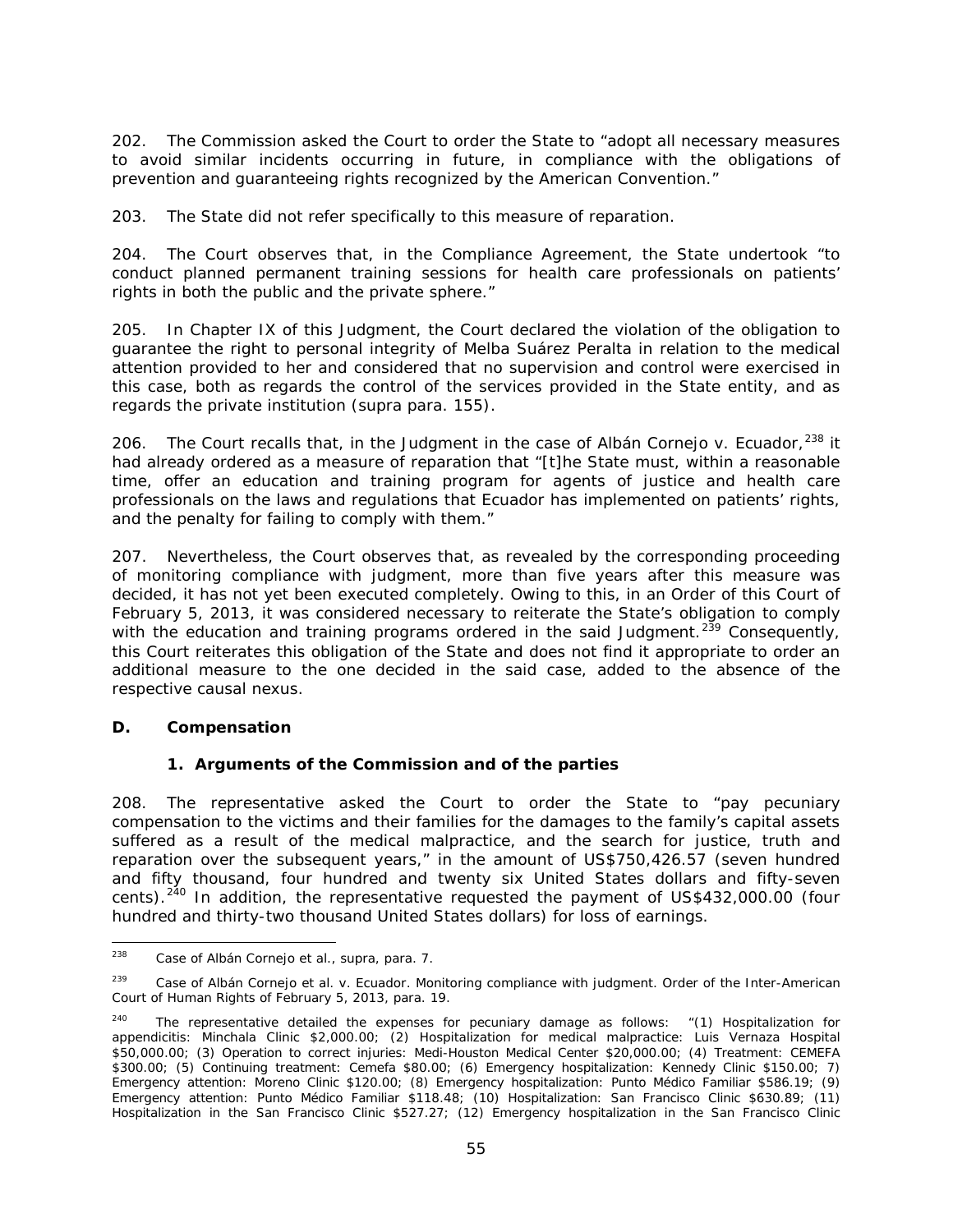209. In addition, the representative asked the Court to order the State to pay, as nonpecuniary damage, $^{241}$  $^{241}$  $^{241}$  the sum of US\$150,000.00 (one hundred and fifty thousand United States dollars) to Mrs. Suárez Peralta, US\$100,000.00 ((one hundred thousand United States dollars) to Melba Peralta Mendoza, US\$50,000 (fifty thousand United States dollars) to Dennis Cerezo Cervantes and US\$20,000 (twenty thousand United States dollars) to each of their children: Gandy, Katherine and Marilyn, all with the surnames Cerezo Suárez.

210. The State indicated, with regard to incidental damage, that the Court should "stipulate that there are possibly grounds for incidental damage calculated at \$38,654.22 (thirty-eight thousand six hundred and fifty-four United States dollars and twenty-two cents), a sum equal to 12% of the amount requested by the representative." Consequently, the State asked the Court to rule, in equity, with regard to the pecuniary damage. However, in its final written arguments, the State asked the Court "[t]o declare inadmissible to claims for the supposed pecuniary damage, because the amounts claimed had not been validly [substantiated …]. Therefore, if the Court should decide pecuniary reparation, this should not be more than twenty thousand dollars for loss of earnings and incidental damage." The State also contested everything requested for loss of earnings.<sup>[242](#page-55-1)</sup>

211. Regarding non-pecuniary damage, the State indicated that the amounts stipulated by the representative were extremely high, because the Compliance Agreement between the presumed victims and the Ministry of Justice included an amount corresponding to pecuniary damage, non-pecuniary damage, costs and expenses of \$300,000.00 (three hundred thousand dollars). In addition, in its final written arguments, the State asked the Court to declare that the non-pecuniary damage should be calculated, based on the equity principle, in accordance with the standards and principles contained in inter-American case law, which could never be more than a total of \$10,000.00 (ten thousand dollars) for the two victims.

i, November 2008 \$180.00; (13) Emergency hospitalization twice: Alcívar Clinic \$8,045.08; (14) Operation on adhesions in the Alcívar Clinic: \$7,345.50; (15) Cleaning adhesions in the Alcívar Clinic: \$1,500.00; (16) Loan from Luis Azanza Azanza \$11,800.00; (17) Loan from Stalin Intriago Burgos \$8,000.00; (18) Loan from Luis Humberto Córdova Ramos \$8,500.00; (19) Sale of house of Melba Suárez Peralta \$28,000.00; (20) Sale of 2005 Jeep Hyundai Tucson: \$20,990.00; 21) Sale of vehicle, license plate GNX-577: \$12,810.00; (22) Sale of vehicle, license plate GPB-969: \$12,810.00; (23) Loan from the Retirement Fund of the CTE Supervisory Units: \$20,902.04; (24) Loans from the *Banco Cooperativa Nacional*: \$18,340.00; (25) Loans from *COOPCCP Cooperativa Financiera*: \$14,000.00; (26) Loans from the *Banco Solidario*: \$4,005.61; (27) Loans from the CTE Credit and Loan Cooperative: \$6,540.00; (28) Annual property rental 2009/2010/2011: \$12,040,00; (29) MasterCard Debt: \$1,413.14; (30) Diners Club of Ecuador debt: \$6,086.09; (31) Debt with the *Banco de Pichincha* financial institutions: \$923.12; (32) Debt with the *Banco de Guayaquil* financial institutions: \$2,410.16; (33) Debt with the Alcívar Hospital Clinic financial institutions: \$273.00, and (34) General expenditure for treatment of keratoconus for the child Gandy Cerezo: \$20,000.00."

<span id="page-55-0"></span> $241$  The representative indicated that, in this case, the non-pecuniary damage should be analyzed based on the following circumstances: (a) the operation perform on Mrs. Suárez Peralta in July 2000; (b) the permanent post-operative complications due to the adhesions that continually formed in Mrs. Suárez Peralta's intestine; (c) the physical pain and the suffering resulting from the subsequent operations and the rehabilitation; (d) the pain and anguish resulting from the termination of Mrs. Suárez Peralta's employment, and (e) the effects suffered by her family members.

<span id="page-55-1"></span><sup>&</sup>lt;sup>242</sup> In this regard, the State indicated that "the company that Melba Suárez supposedly owned, dedicated to the rental of vehicles and known as "Melba Suárez," […] is not registered as a company in the Company Registry of Duran canton, or in that of Guayaquil; moreover, it does not exist as a company registered with the Superintendence of Companies; in other words this company does not exist and has never existed." It also indicated that "the taxpayers, Melba del Carmen Suárez Peralta and Dennis Edgar Cerezo Cervantes have never presented a tax return; in other words, the supposed income of Mrs. Suárez was never recorded by the Ecuadorian tax authorities [and], consequently, is unsubstantiated. Consequently, the State "contest[ed] everything requested for loss of earnings."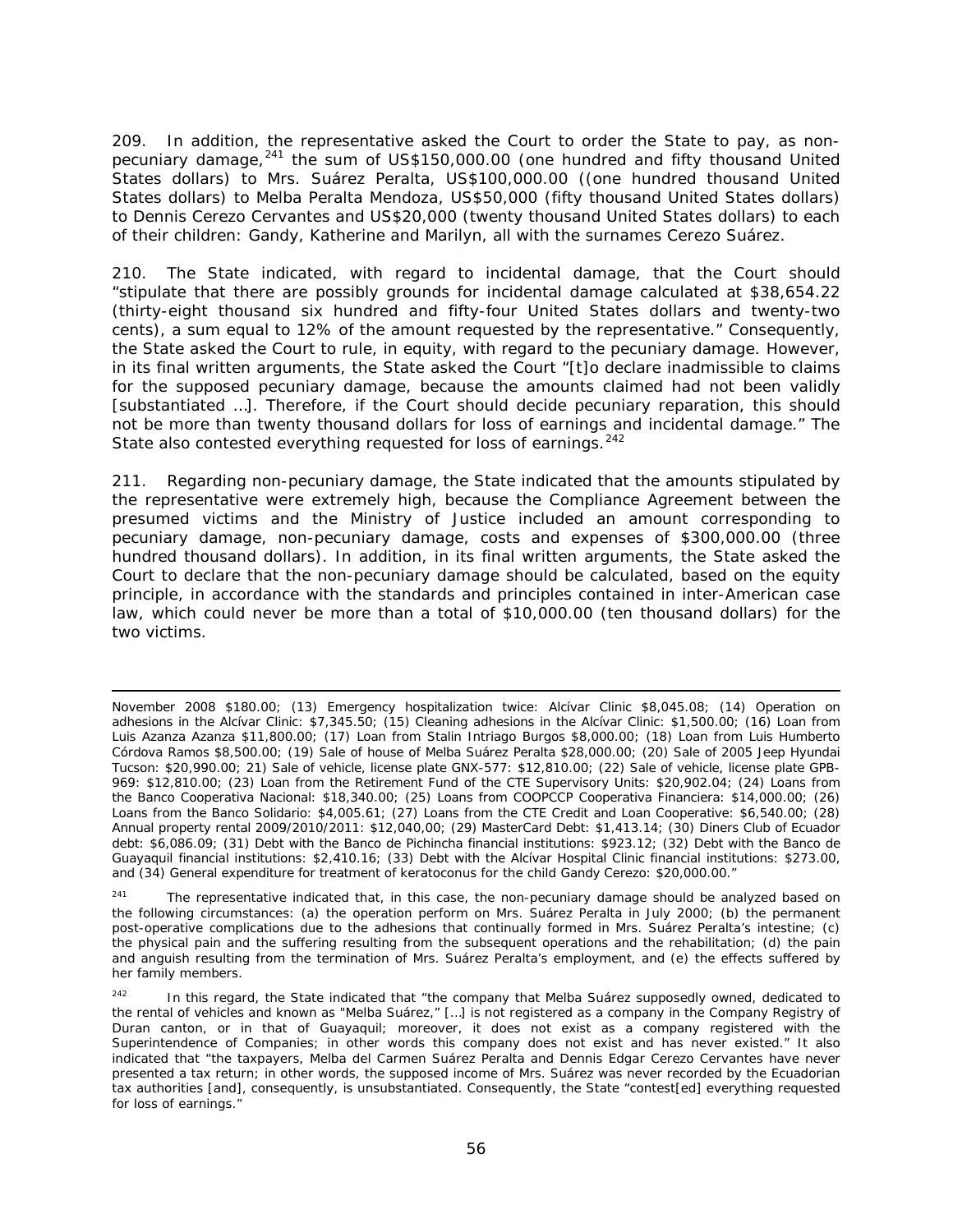## *2. Considerations of the Court*

212. In its case law, the Court has developed the concept of pecuniary damage and has established that this supposes "the loss or detriment to the income of the victims, the expenditure incurred as a result of the facts, and the pecuniary consequences that have a causal nexus with the facts of the case. $1243$  $1243$  The Court has indicated that "[n]on-pecuniary damage may include both the suffering and difficulties caused by the violations, and also the impairment of values that are very significant for the individual, as well as any change, of a non-pecuniary nature, in the living conditions of the victims."<sup>[244](#page-56-1)</sup>

213. In this regard, the Court observes that, in the Compliance Agreement, the State undertook "to pay compensation for the judicial proceeding, pecuniary damage and nonpecuniary damage" to Melba Suárez Peralta and Melba Peralta Mendoza, as beneficiaries. This compensation was agreed as follows: (a) US\$250,000.00 (two hundred and fifty thousand United States dollars) to Melba Suárez Peralta, and (b) US\$30,000.00 (thirty thousand United States dollars) to Melba Peralta Mendoza.

214. The Court finds that the undertaking to compensate the victims, which includes the pecuniary reparation agreed by the parties to the Compliance Agreement for pecuniary and non-pecuniary damage, represents a positive step taken by Ecuador in compliance with its international treaty-based obligations. Consequently, the Court considers that the amount previously agreed by the State and the victims, under which the State of Ecuador must pay compensation to Melba Suárez Peralta in the amount of US\$250,000.00 (two hundred and fifty thousand United States dollars) and to Melba Peralta Mendoza in the amount of US\$30,000.00 (thirty thousand United States dollars) is appropriate. This corresponds to compensation for both the violation of the rights to judicial guarantees and to judicial protection (Articles 8 and 25 of the Convention) of Mrs. Suárez Peralta and Mrs. Peralta Mendoza, and for the violation of the obligation to guarantee the right to personal integrity (Article 5 of the Convention) of Mrs. Suárez Peralta declared in this Judgment. In addition, it is indicated that the payment of this compensation is not subject to the presentation of any type of voucher for the respective expenses.

# *E. Costs and expenses*

215. The representative asked the Court to order the State to "reimburse all the costs and expenses incurred by the legal representatives in the litigations before the Ecuadorian domestic courts and by submitting and litigating the case before the organs of the inter-American system." For the litigation in the Ecuadorian State, the representative requested the sum of US\$30,000.00 (thirty thousand United States dollars) for the lawyer José Peralta Rendón. For the litigation before the inter-American system, the representative requested the sum of US\$40,000 (forty thousand United States dollars) for the lawyer Jorge Sosa Meza.

216. Meanwhile, the State indicated that, since the tax declaration before the Internal Income Tax Service does not reflect the amounts declared and does not provide appropriate evidence in this regard, it asked the Court to establish, in equity, the amounts corresponding to costs and expenses, which should not exceed the \$10,000.00 (ten thousand dollars) that the State paid in the case of *Vera Vera et al. v. Ecuador*.

<span id="page-56-0"></span> <sup>243</sup> *Case of Bámaca Velásquez v. Guatemala. Reparations and costs*. Judgment of February 22, 2002. Series C No. 91, para. 43, and *Case of Artavia Murillo et al. ("In vitro fertilization"), supra*, para. 349.

<span id="page-56-1"></span><sup>244</sup> *Cf. Case of the "Street Children" (Villagrán Morales et al.) v. Guatemala. Reparations and costs.* Judgment of May 26, 2001. Series C No. 77, para. 84, and *Case of García and family members, supra,* para. 224.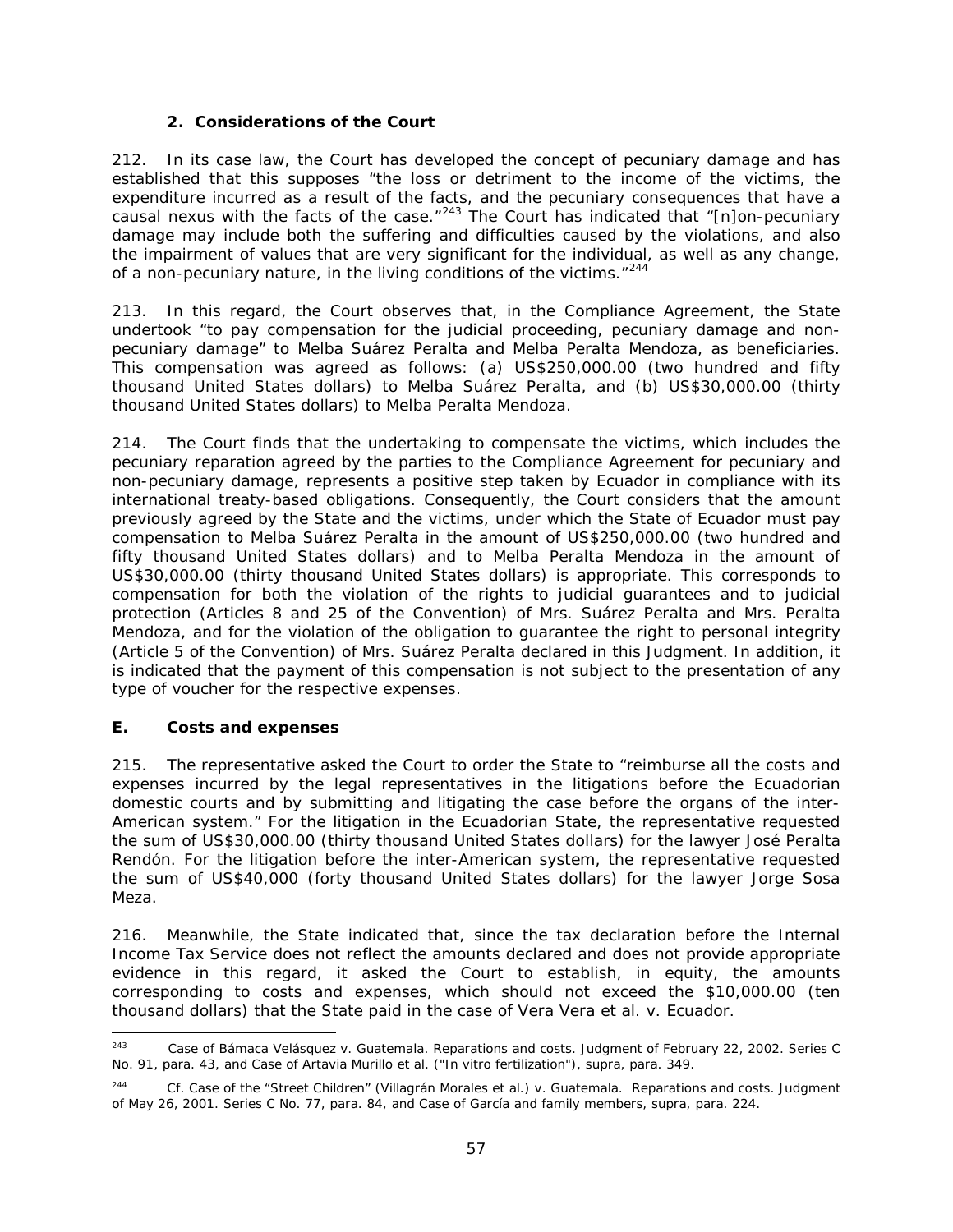217. The Court reiterates that, in keeping with its case law,  $245$  costs and expenses are part of the concept of reparation, because the actions taken by the victims in order to obtain justice, at both the national and the international level, entail expenditure that must be compensated when the international responsibility of the State is declared in a guilty verdict.

218. Regarding the reimbursement of expenses, it is incumbent on the Court to assess their scope prudently, and this includes the expenses incurred before the authorities of the domestic jurisdiction, as well as those incurred during the proceedings before the inter-American system, taking into account the circumstances of the specific case and the nature of the international jurisdiction for the protection of human rights. This assessment may be made based on the principle of equity and taking into account the expenses indicated by the parties, provided that their *quantum* is reasonable.

219. In this regard, the Court observes that there are no probative documents in the case file to justify the amounts requested by the representatives for professional fees and services. In addition, the amounts requested for fees were not accompanied by arguments with specific evidence relating to their reasonableness and scope.<sup>[246](#page-57-1)</sup>

220. Consequently, in addition to the amount relating to the part corresponding to the judicial proceedings established previously in the compensation and based on the Compliance Agreement, the Court establishes, in equity, the sum of US\$10,000.00 (ten thousand United States dollars) for costs and expenses during the processing of the case before the inter-American human rights system in favor of the representative Jorge Sosa Meza.

# *F. Reimbursement of expenses to the Victims' Legal Assistance Fund*

221. The representative requested the support of the Court's Assistance Fund to cover the expenses represented by the participation in the public hearing held in this case of two presumed victims, five family members, four expert witnesses, four witnesses and two representatives.

222. In Orders of the President of the Court of December 20, 2012, and January 24, 2013, authorization was given for the Fund to cover the travel and accommodation costs required for Mrs. Suárez Peralta to appear before the Court and give her testimony at the public hearing, and to cover the costs of preparing and sending the affidavit of Dennis Cerezo Cervantes and of two other deponents chosen by the representative.

223. The State was given the opportunity to present its observations on the disbursements made in this case, which amounted to US\$1,436.00 (one thousand four hundred and thirty-six United States dollars). Ecuador did not present observations in this regard. In application of article 5 of the Rules of the Fund, the Court must evaluate the admissibility of ordering the defendant State to reimburse the disbursements made to the Legal Assistance Fund.

<span id="page-57-0"></span> <sup>245</sup> *Cf. Case of Garrido and Baigorria v. Argentina*. *Reparations and costs.* Judgment of August 27, 1998. Series C No. 39, para. 39, and *Case of the Massacre of Santo Domingo, supra*, para. 342.

<span id="page-57-1"></span><sup>246</sup> *Cf. Case of Chitay Nech et al. v. Guatemala*. *Preliminary objections, merits, reparations and costs.* Judgment of May 25, 2010. Series C No. 212, para. 287, and *Case of Artavia Murillo et al. ("In vitro fertilization"), supra*, para. 372.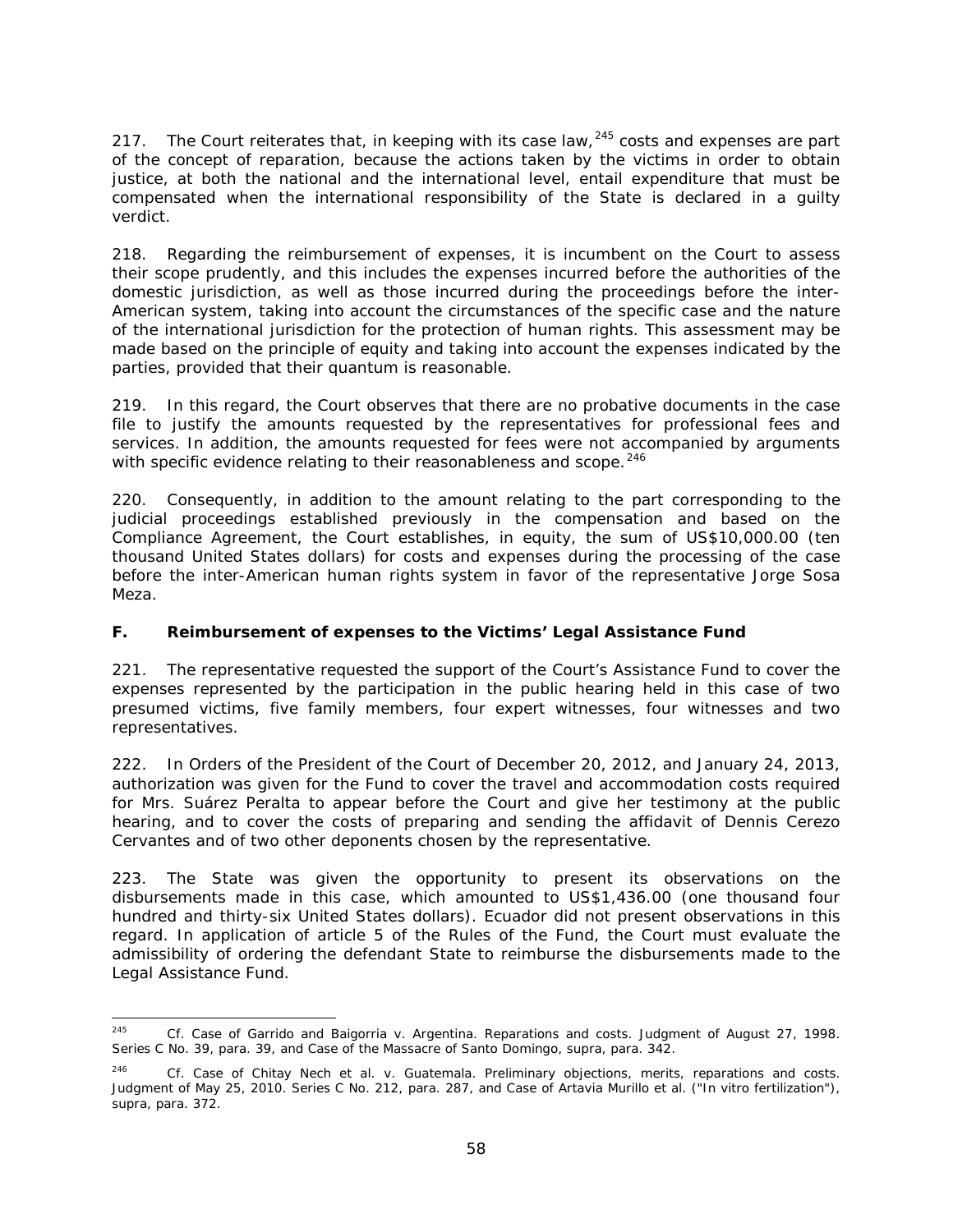224. Owing to the violations declared in this Judgment, the Court orders the State to reimburse this Fund the sum of US\$1,436.00 (one thousand four hundred and thirty-six United States dollars) for the expenses incurred. This amount must be reimbursed to the Inter-American Court within ninety days of notification of this Judgment.

## *G. Means of complying with the payments ordered*

225. The State must make the payment established in this Judgment as compensation for pecuniary and non-pecuniary damage and to reimburse costs and expenses directly to the persons indicated herein, within one year of notification of this Judgment, in the terms of the following paragraphs.

226. The State must comply with its pecuniary obligations by payment in United States dollars. If, for reasons that can be attributed to the beneficiaries of the compensation or their heirs it is not possible to pay the amounts established within the time frame indicated, the State must deposit the amounts in their favor in an account or a certificate of deposit in a solvent Ecuadorian financial institution, in United States dollars, and in the most favorable financial conditions allowed by law and banking practice. If the corresponding compensation is not claimed within 10 years, the amounts shall be returned to the State with the accrued interest.

227. The amounts allocated in this Judgment as compensation and to reimburse costs and expenses must be delivered to the persons indicated integrally, as established in this Judgment, without any reductions owing to eventual taxes or charges

228. If the State should fall in arrears, it must pay interest on the amount owed, corresponding to bank interest on arrears in the Republic of Ecuador.

## **XI OPERATIVE PARAGRAPHS**

229. Therefore,

## **THE COURT**

## **DECIDES,**

unanimously,

1. To reject the preliminary objection filed by the State concerning the lack of competence of the Court to examine situations related to the right to personal integrity established in Article 5(1) of the American Convention, in the terms of paragraphs 19 to 22 of this Judgment.

2. To admit the preliminary objection filed by the State concerning the inclusion of presumed victims who were not indicated in the Merits Report, in the terms of paragraphs 26 to 28 of this Judgment.

#### **DECLARES,**

unanimously, that: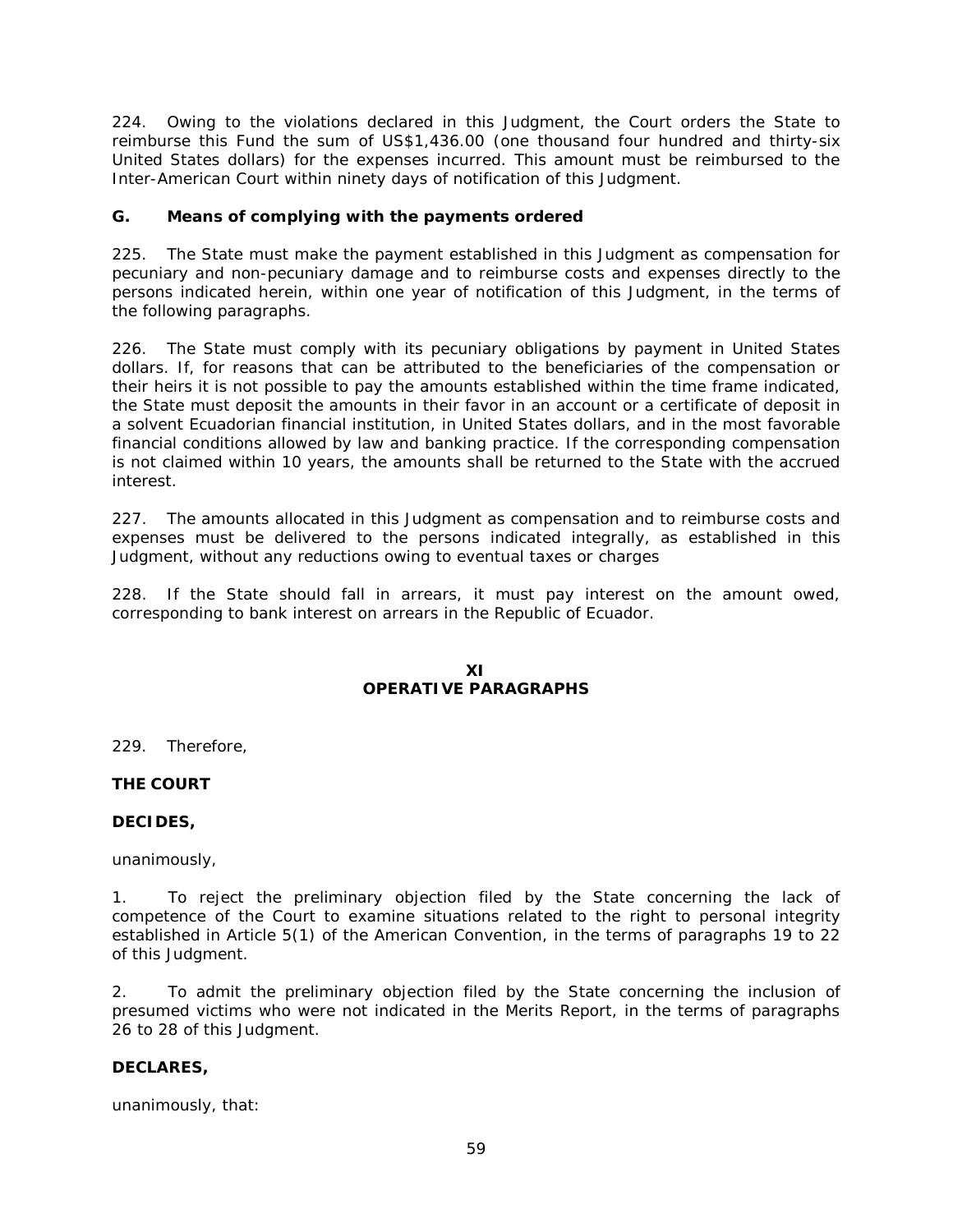3. The State is responsible for the violation of the right to judicial guarantees and judicial protection recognized in Articles 8(1) and 25(1) of the American Convention on Human Rights, in relation to Article 1(1) thereof, to the detriment of Melba del Carmen Suárez Peralta and Melba Peralta Mendoza, in the terms of paragraphs 94 to 122 of this Judgment.

4. The State is responsible for the violation of the obligation to guarantee the right to personal integrity, recognized in Article 5(1) of the American Convention on Human Rights, in relation to Article 1(1) of this instrument, to the detriment of Melba del Carmen Suárez Peralta, in the terms of paragraphs 134 to 154 of this Judgment.

5. The State is not responsible for the violation of the obligation to guarantee the right to personal integrity recognized in Article 5(1) of the American Convention on Human Rights, in relation to Article 1(1) of this instrument, to the detriment of Melba Peralta Mendoza, in the terms of paragraphs 155 to 160 of this Judgment.

# **AND DECIDES,**

unanimously, that:

6. This Judgment constitutes *per se* a form of reparation.

7. The State must make the publications indicated in paragraph 189 of this Judgment within six months of its notification.

8. The State must pay the amounts established in paragraphs 184, 214 and 220 of this Judgment for the future medical treatment of Mrs. Suarez Peralta, compensation for pecuniary and non-pecuniary damage, and reimbursement of costs and expenses, within one year of its notification. The State must also pay the amount established in paragraph 224 of this Judgment to reimburse the Victims' Legal Assistance Fund, within 90 days.

9. The State must, within one year of notification of this Judgment, provide the Court with a report on the measures adopted to comply with it.

10. The Court will monitor full compliance with this Judgment, in exercise of its authority and in compliance with its obligations under the American Convention on Human Rights, and will close this case when the State has complied fully with its provisions.

Judge Alberto Pérez Pérez advised the Court of his Separate Opinion and Judge Eduardo Ferrer Mac-Gregor Poisot advised the Court of his Concurring Opinion, both of which accompany this Judgment.

Done, at San José, Costa Rica, on May 21, 2013, in the Spanish and English languages, the Spanish text being authentic.

Diego García-Sayán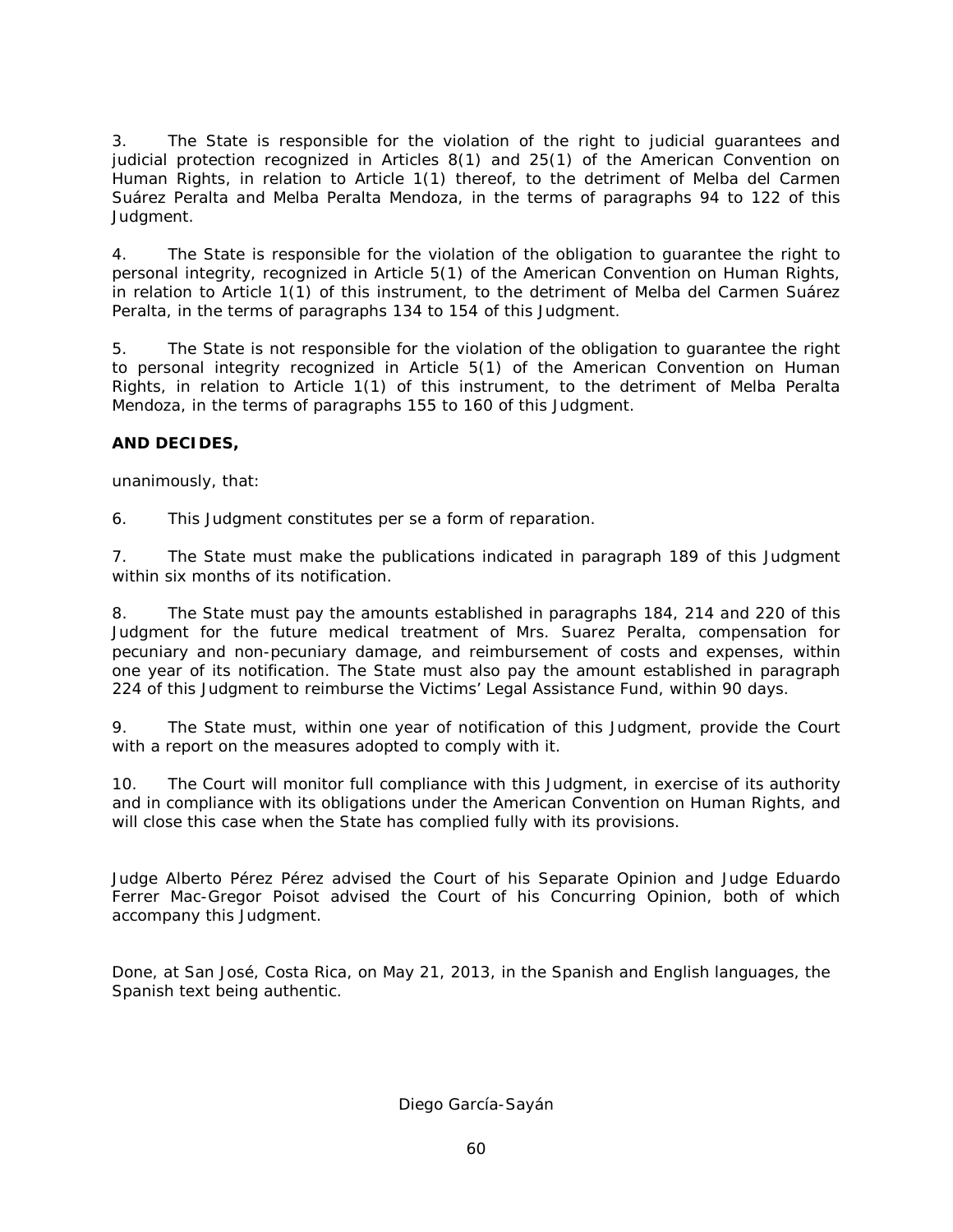President

Manuel E. Ventura Robles Alberto Pérez Pérez Pérez Pérez Pérez Pérez Pérez Pérez Pérez Pérez Pérez Pérez Pérez

Eduardo Vio Grossi **Roberto de Figueiredo Caldas** 

Humberto Sierra Porto **Eduardo Ferrer Mac-Gregor Poisot** 

Pablo Saavedra Alessandri **Secretary** 

So ordered,

Diego García-Sayán President

Pablo Saavedra Alessandri **Secretary**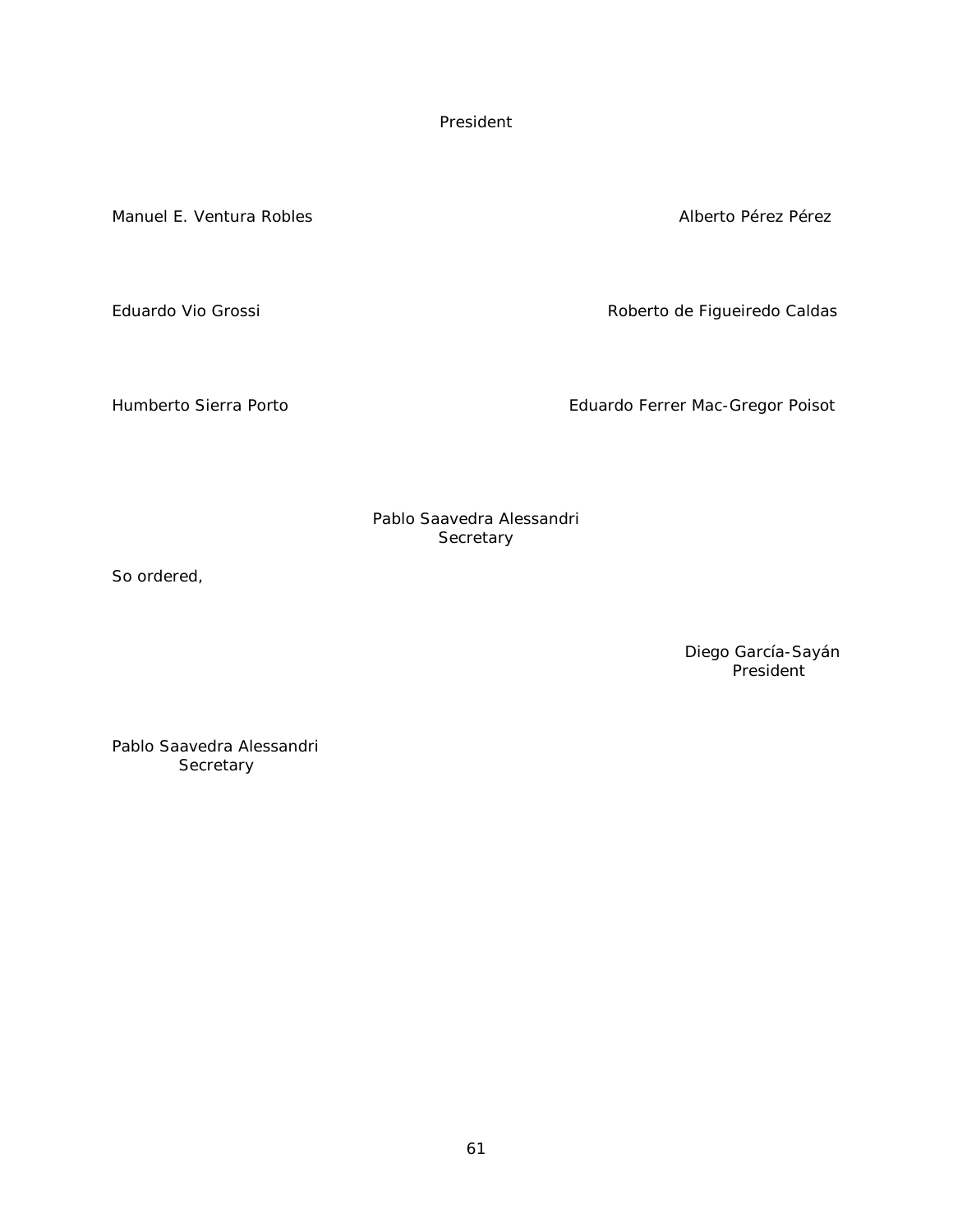#### **SEPARATE OPINION OF JUDGE ALBERTO PÉREZ PÉREZ IN THE CASE OF SUÁREZ PERALTA** *v.* **ECUADOR**

1. The purpose of this separate opinion is exclusively to make it clear that the references to the right to health contained in the judgment do not mean that the Court is assuming competence with regard to this right in particular, or to the economic, social and cultural rights in general. The contentious competence of the Court is established in Article 62 of the American Convention, and in paragraph 6 of Article 19 of the Protocol of San Salvador, without prejudice to the pertinent provisions in other inter-American human rights conventions.

2. In this regard, it is worth recalling what Judge Sergio García Ramírez indicated in his separate opinion in the case of Albán Cornejo *v*. Ecuador, when he stated that:

"[t]he protection of health does not constitute, at the present time, a right that is currently justiciable under the Protocol of San Salvador. However, it is possible – and appropriate – to examine the issue, as the Court has in this case, from the perspective of the preservation of the rights to life and to integrity, and even from the standpoint of access to justice when the violations of those juridical rights – the core of the corresponding rights – gives rise to a claim for justice,"

#### and that:

"In such cases, as in others, the State obligation is not limited to the hypothesis in which the State itself, through its own entities, organs or officials, provides health care services" – in other words, provides immediate attention to the protection of life and personal integrity,"

#### but also includes

"both the situations in which it has delegated a service, which private individuals provide on the orders of and on behalf of the State, and also the essential supervision of private services related to rights of the greatest social interest, such as health, the control of which must of necessity be exercised by the public authorities. When deciding on a violation of human rights and on State responsibility, the private nature of the institution and of the employees, officials or professional who work in it should not be forgotten; but neither should the public and/or social relevance of the function that they and it have assumed, which cannot fall outside the interest, duty and supervision of the State."

3. This is what has been done in this Judgment in which it was concluded that "a situation of risk [resulted], which the State was aware of, that materialized in adverse effects on the health of Melba Suárez Peralta" and that, "[t]herefore, the State of Ecuador incurred international responsibility for the absence of prevention and the failure to guarantee the right to personal integrity of Melba Suárez Peralta, in violation of Article 5(1) of the American Convention in relation to Article 1(1) of this instrument" (para. 154). Concordantly, in the operative paragraphs, it was determined that "[t]he State is responsible for the violation of the obligation to guarantee the right to personal integrity, recognized in Article 5(1) of the American Convention on Human Rights, in relation to Article 1(1) of this instrument, to the detriment of Melba del Carmen Suárez Peralta, in the terms of paragraphs 134 to 154 of this Judgment" (declarative paragraph 4).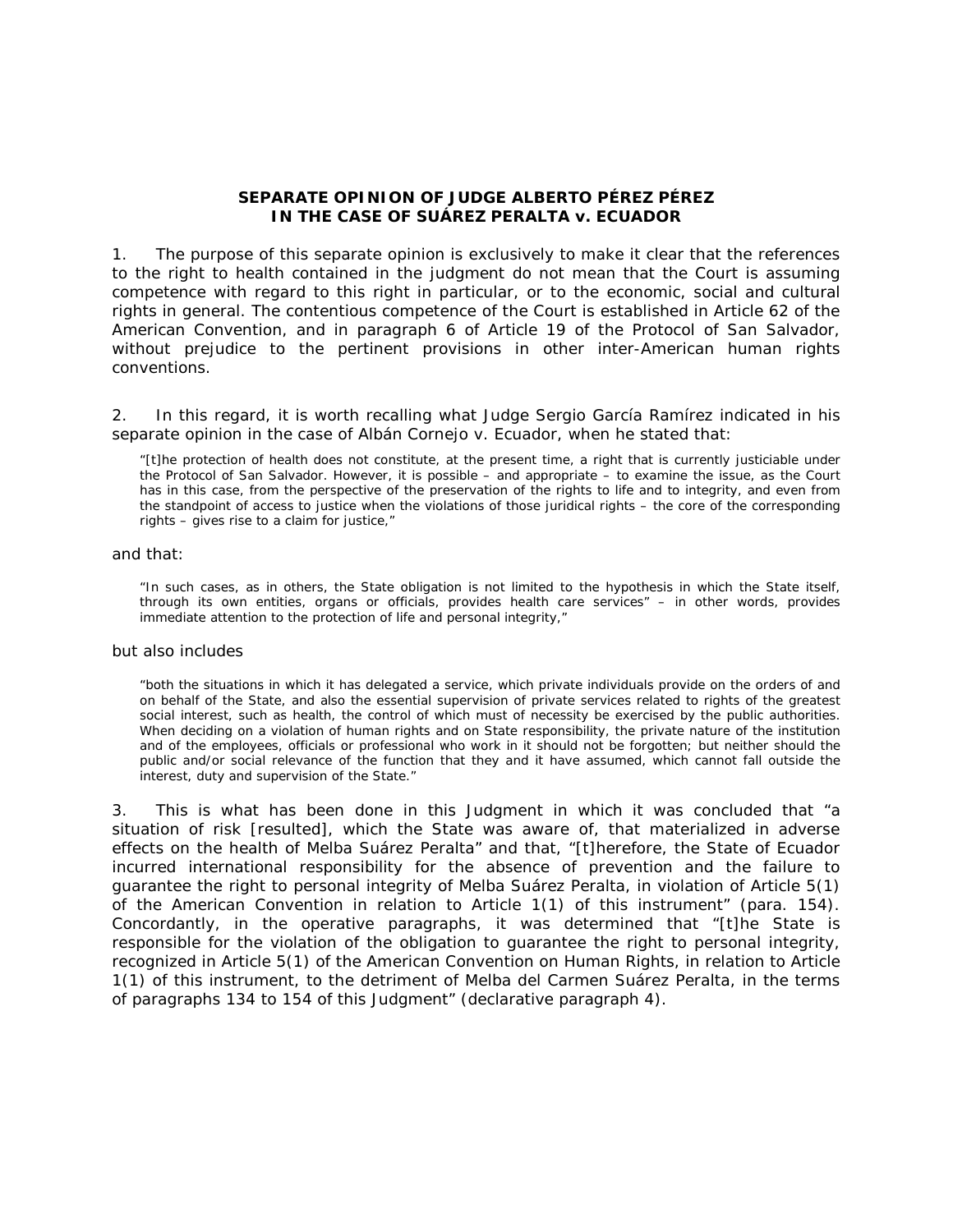Alberto Pérez Pérez Judge

Pablo Saavedra Alessandri **Secretary**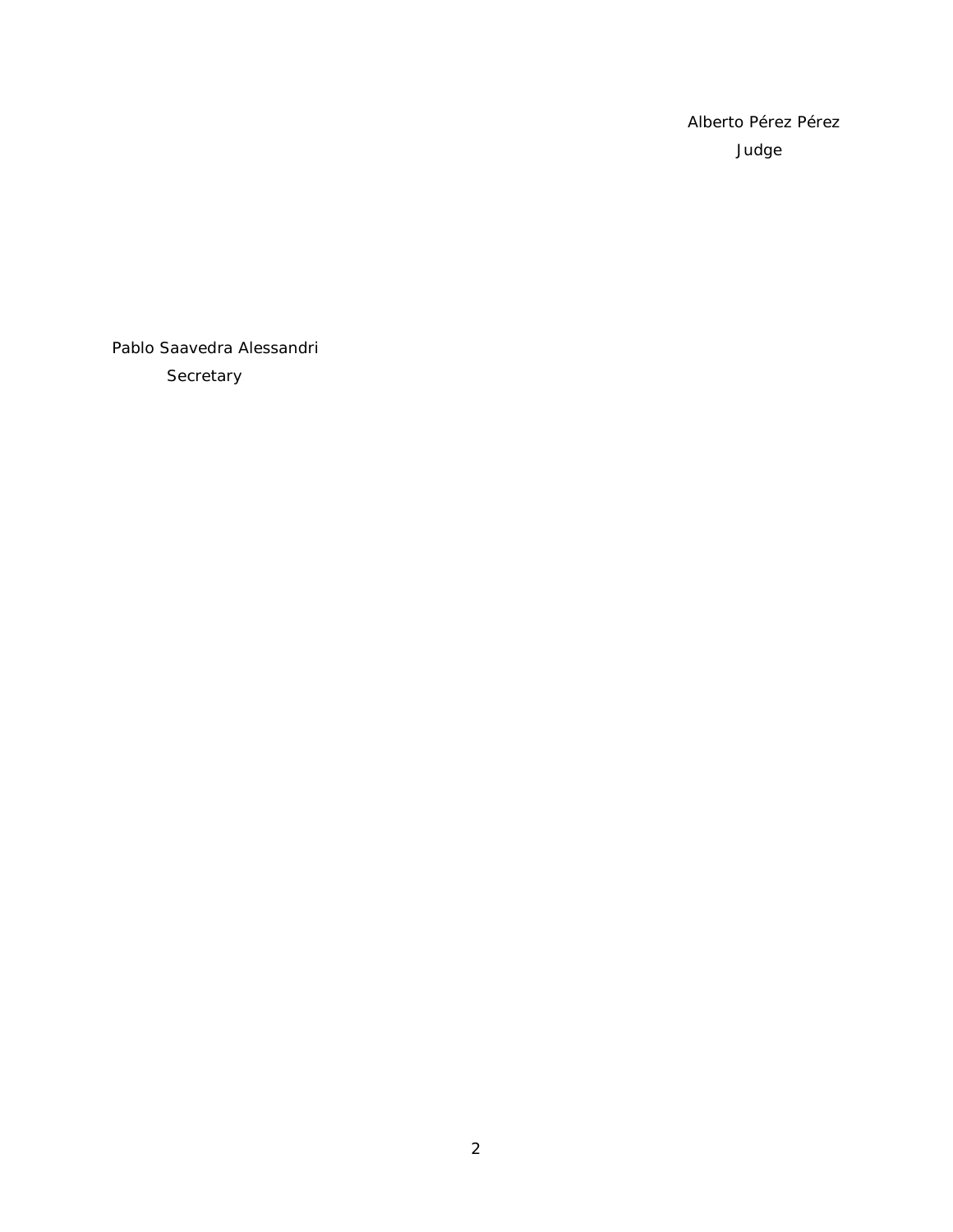# **CONCURRING OPINION OF JUDGE EDUARDO FERRER MAC-GREGOR POISOT TO THE JUDGMENT OF THE INTER-AMERICAN COURT OF HUMAN RIGHTS IN THE** *CASE OF SUÁREZ PERALTA v. ECUADOR***, OF MAY 21, 2013**

## **I. INITIAL PREMISE: THE POSSIILITY OF HAVING APPROACHED THE RIGHT TO HEALTH DIRECTLY AND AUTONOMOUSLY (ARTICLES 26 AND 1(1) OF THE AMERICAN CONVENTION)**

1. In this case, the Inter-American Court of Human Rights (hereinafter "the Court" or "the Inter-American Court") declared the defendant State internationally responsible for the violation of the rights to judicial guarantees and to judicial protection established in Articles 8(1) and 25(1) of the American Convention on Human Rights (hereinafter "the American Convention" or "the Pact of San José"), as well as of the obligation to guarantee the right to personal integrity contained in Article 5(1), all in relation to Article 1(1) of the Pact of San José.

2. Although I agree with the sense of the judgment delivered unanimously, I consider that the Inter-American Court could have approached the problem taking into account what really caused this case to reach the inter-American system and, in particular, its jurisdictional instance, which was the implications for the "right to health," owing to medical malpractice with State responsibility that had a serious impact on the health of a woman of 22 years of age, mother of three children, leading to several operations and ailments that affected her human dignity.

3. From my perspective, this situation could have been considered explicitly, so that the considerations of the Judgment on preliminary objections merits, reparations and costs (hereinafter "the Judgment")<sup>[1](#page-63-0)</sup> could have dealt with the question fully, and the implications in the case for the right to health could have been examined autonomously. The foregoing, based on recognizing the competence granted to the Inter-American Court by Article 26 of the Pact of San José to rule on the right to health, and understanding the direct justiciability of this social right – not only tangentially and in connection with other civil rights – which could, perhaps, have led to declaring that this treaty-based provision had been violated autonomously, in relation to the obligations of respect and guarantee established in Article 1(1) of the Pact of San José.

4. Indeed, the general obligations of "respect" and "guarantee" that are established in this article of the Convention – together with the obligation to "adapt domestic legislation" of Article 2 of the American Convention – apply to *all rights*, whether civil, political, economic, social or cultural, in light of the interdependence and indivisibility that exists among *all the human rights* recognized in the Pact of San José; this "interdependence and

<span id="page-63-0"></span> <sup>1</sup> *Case of Suárez Peralta v. Ecuador. Preliminary objections merits, reparations and costs.* Judgment of May 21, 2013.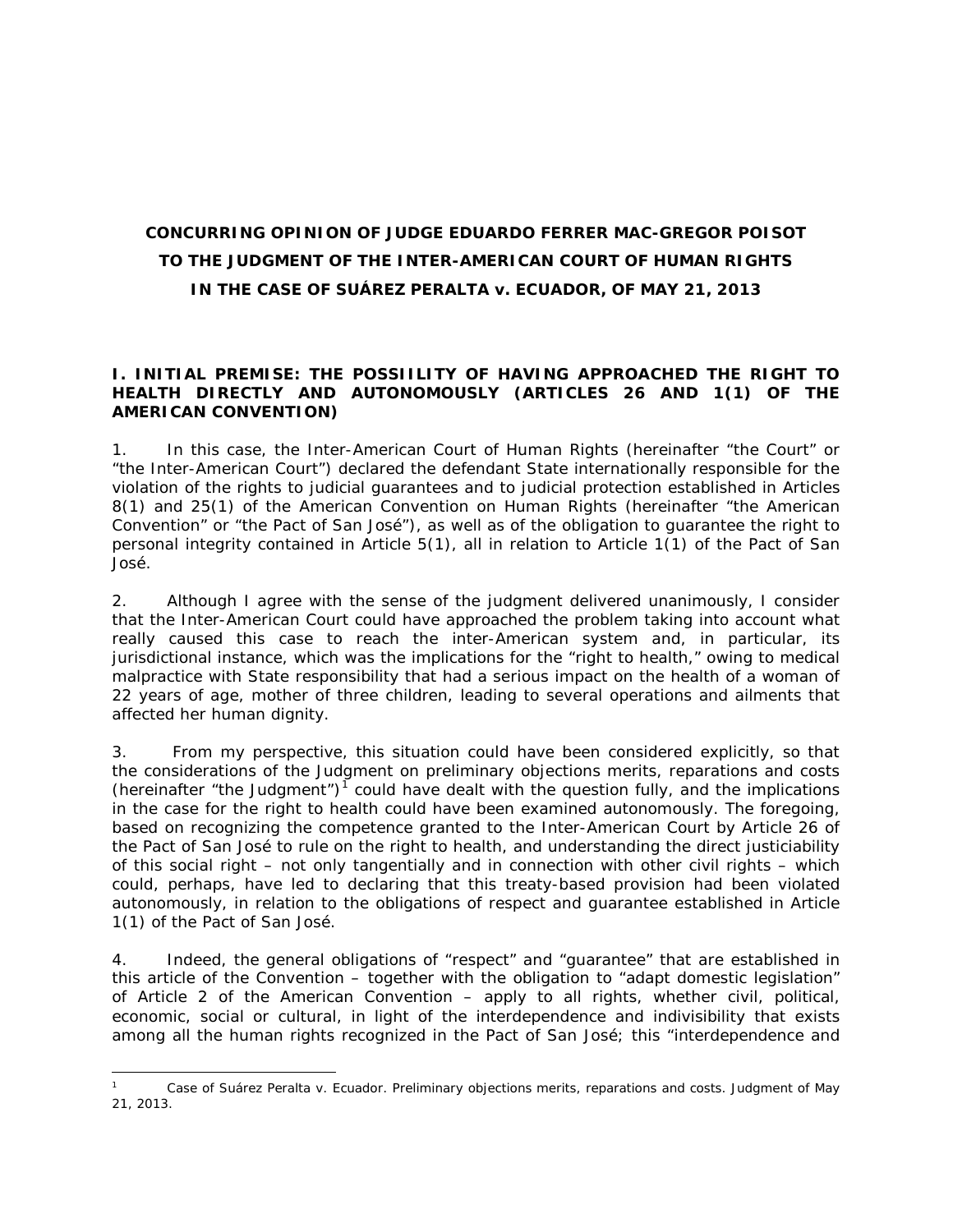indivisibility" was expressly acknowledged with particular emphasis in relation to the right to health in the Judgment that gives rise to this separate opinion,<sup>[2](#page-64-0)</sup> and this entails a series of significant consequences, including that of accepting that human rights do not have a hierarchy, and civil and political rights are justiciable directly, as are economic, social and cultural rights.

5. Based on the premise that the Inter-American Court has full competence to analyze violations of *all the rights* recognized in the American Convention, including those relating to Article 26, $3$  which include the right to the progressive development of economic, social and cultural rights, which includes the right to health – as recognized in the Judgment that gives rise to this separate opinion<sup>[4](#page-64-2)</sup> — I consider that, in this case, this social right should have been analyzed directly, based on the competence that I understand this Inter-American Court to have to rule on a possible violation of the guarantee of economic, social and cultural rights, especially the right to health.

6. Indeed, the competence of the Inter-American Court to examine the right to health is found directly in Article 26 (Progressive Development)<sup>[5](#page-64-3)</sup> of the Pact of San José (using different interpretative mechanisms (*infra* paras. 33 to 72), in relation to Articles 1(1) (Obligation to Respect Rights)<sup>[6](#page-64-4)</sup> and 2 (Domestic Legal Effects),<sup>[7](#page-64-5)</sup> as well as to Article 29  $(Restrictions$  regarding Interpretation)<sup>[8](#page-64-6)</sup> of the American Convention itself. In addition,

<span id="page-64-3"></span><sup>5</sup> "Article 26. Progressive Development. The States Parties undertake to adopt measures, both internally and through international cooperation, especially those of an economic and technical nature, with a view to achieving progressively, by legislation or other appropriate means, the full realization of the rights implicit in the economic, social, educational, scientific, and cultural standards set forth in the Charter of the Organization of American States as amended by the Protocol of Buenos Aires."

<span id="page-64-0"></span>See paragraph 131 of the Judgment, which indicates textually that: "The Court also finds it pertinent to recall the interdependence and indivisibility of civil and political rights, and economic, social and cultural rights, because they must be understood integrally as human rights without any specific ranking between them, and as rights that can be required in all cases before those authorities with the relevant competence"; the foregoing following the precedent of the Inter-American Court in the *Case of Acevedo Buendía et al. ("Discharged and Retired Employees of the Office of the Comptroller") v. Peru. Preliminary objection, merits, reparations and costs.*  Judgment of July 1, 2009 Series C No. 198, para. 101.

<span id="page-64-1"></span><sup>3</sup> *Cf. Case of Acevedo Buendía et al. ("Discharged and Retired Employees of the Office of the Comptroller"), supra,* para. 16: "the Court has asserted on other occasions, that the broad terms in which the Convention is written indicate that the Court has full jurisdiction over all matters pertaining to its articles and provisions," and thus it decided to examine the merits of the matter by rejecting the first preliminary objection filed by the State, precisely with regard to the Inter-American Court's supposed lack of competence with regard to Article 26 of the American Convention.

<span id="page-64-2"></span><sup>4</sup> *Cf.* para. 131 of the Judgment, which refers to the OAS Charter and in footnote 169 establishes: "Article 26 of the American Convention (Pact of San José) refers to the progressive development, "by legislation or other appropriate means, and in keeping with the available resources […] of the rights implicit in the economic [and] social, standards set forth in the Charter of the [OAS]." The right to health is included in this reference (underlining added).

<span id="page-64-4"></span><sup>6</sup> "Article 1. *Obligation to Respect Rights.* The States Parties to this Convention undertake to respect the rights and freedoms recognized herein and to ensure to all persons subject to their jurisdiction the free and full exercise of those rights and freedoms, without any discrimination for reasons of race, color, sex, language, religion, political or other opinion, national or social origin, economic status, birth, or any other social condition."

<span id="page-64-5"></span><sup>7</sup> "Article 2. *Domestic Legal Effects.* Where the exercise of any of the rights or freedoms referred to in Article 1 is not already ensured by legislative or other provisions, the States Parties undertake to adopt, in accordance with their constitutional processes and the provisions of this Convention, such legislative or other measures as may be necessary to give effect to those rights or freedoms."

<span id="page-64-6"></span><sup>8</sup> American Convention: "Article 29. *Restrictions regarding Interpretation*. No provision of this Convention shall be interpreted as: (a) permitting any State Party, group, or person to suppress the enjoyment or exercise of the rights and freedoms recognized in this Convention or to restrict them to a greater extent than is provided for herein; (b) restricting the enjoyment or exercise of any right or freedom recognized by virtue of the laws of any State Party or by virtue of another convention to which one of the said states is a party; (c) precluding other rights or guarantees that are inherent in the human personality or derived from representative democracy as a form of government, or (d)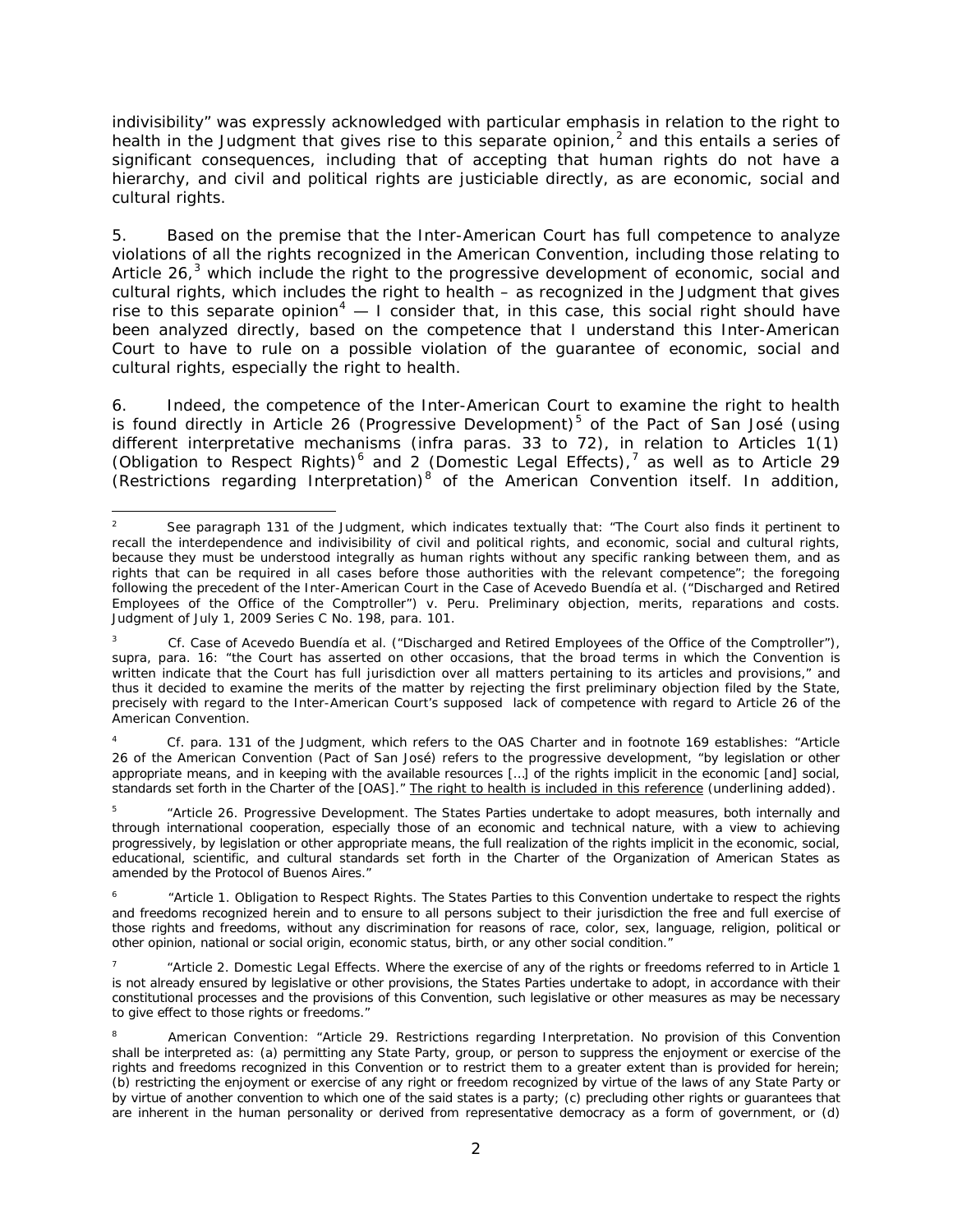considering Articles  $34(i)^9$  $34(i)^9$  and  $45(h)^{10}$  $45(h)^{10}$  $45(h)^{10}$  of the Charter of the Organization of American States, Article  $XI<sup>11</sup>$  $XI<sup>11</sup>$  $XI<sup>11</sup>$  of the American Declaration on the Rights and Duties of Man, and Article  $25(1)^{12}$  $25(1)^{12}$  $25(1)^{12}$  of the Universal Declaration of Human Rights (the last two instruments pursuant to the provisions of Article 29(d)<sup>[13](#page-65-4)</sup> of the Pact of San José), as well as other international instruments and sources that accord content, definition and scope to the right to health – as the Court has done in relation to the civil and political rights<sup>[14](#page-65-5)</sup> - such as Articles 10<sup>[15](#page-65-6)</sup> of the Additional Protocol to the American Convention in the Area of Economic, Social and Cultural Rights, 17 and 33(2) of the Social Charter of the Americas,<sup>[16](#page-65-7)</sup> 12(1) and 12(2)(d)<sup>[17](#page-65-8)</sup>

excluding or limiting the effect that the American Declaration of the Rights and Duties of Man and other international acts of the same nature may have.

i,

<span id="page-65-0"></span>Article 34(i) of the OAS Charter establishes among the "basic objectives of integral development," the "protection of man's potential through the extension and application of modern medical science" (underlining added).

<span id="page-65-1"></span>10 Article 45 of the OAS Charter indicates: "The Member States [...] agree to dedicate every effort to the application of the following principles and mechanisms: (h) Development of an efficient social security policy." In the Judgment this precept is used in relation to Article 26 to arrive at the right to health, see para. 131 and footnote 176 of the Judgment to which this separate opinion refers; although it appears to bear a greater relationship to the issue of Article 34(i) of the OAS Charter.

<span id="page-65-8"></span><span id="page-65-2"></span>11 American Declaration: "Article XI. Every person has the right to the preservation of his health through sanitary and social measures relating to food, clothing, housing and medical care, to the extent permitted by public and community resources" (underlining added).

<span id="page-65-3"></span><sup>12</sup> Universal Declaration: "Article 25(1): Everyone has the right to a standard of living adequate for the health and well-being of himself and of his family, including food, clothing, housing and medical care and necessary social services… ."

<span id="page-65-4"></span><sup>13</sup> This expressly states that that the effect that the "American Declaration" and "other international acts of the same nature" may have cannot be limited.

<span id="page-65-5"></span><sup>14</sup> For example, the *Case of the "Mapiripán Massacre" v. Colombia*. Judgment of September 15, 2005. Series C No. 134, para. 153, establishes: "The content and scope of Article 19 of the American Convention must defined, in cases such as this, taking into consideration the pertinent provisions of the Convention on the Rights of the Child, in particular its articles 6, 37, 38 and 39, and of Protocol II Additional to the Geneva Conventions, because these instruments and the American Convention form part of a very comprehensive international *corpus juris* for the protection of children that States must respect."

Another example is the *Case of the Mayagna (Sumo) Awas Tingni Community v. Nicaragua. Merits, reparations and costs*. Judgment of August 31, 2001, Series C No. 79, paras. 147 and 148; the latter states that: "By using an evolutive interpretation of the international instruments for the protection of human rights, taking into account the applicable rules of interpretation and, pursuant to Article 29(b) of the Convention – which prohibits a restrictive interpretation of rights – this Court considers that Article 21 of the Convention protects the right to property in a sense that includes, among other matters, the rights of the members of the indigenous communities relating to communal property, which is also recognized in the Nicaraguan Constitution."

Similarly, in the *Case of Gelman v. Uruguay*. *Merits and reparations*. Judgment of February 24, 2011, Series C No.221, para. 121, the Inter-American Court established that: "María Macarena Gelman had a right to special measures of protection […] [so that] the alleged violations of the rights recognized in Articles 3, 17, 18 and 20 of the Convention must be interpreted in light of the *corpus juris* concerning the rights of the child and, in particular, according to the special circumstances of the case, in harmony with the other relevant norms, especially Articles 7, 8, 9, 11, 16 and 18 of the Convention on the Rights of the Child."

<span id="page-65-6"></span><sup>15</sup> Additional Protocol to the American Convention on Human Rights in the area of Economic, Social and Cultural Rights: "Article 10. *Right to Health*. 1. Everyone shall have the right to health, understood to mean the enjoyment of the highest level of physical, mental and social well-being. (2) In order to ensure the exercise of the right to health, the States Parties agree to recognize health as a public good and, particularly, to adopt the following measures to ensure that right: (a) Primary health care, that is, essential health care made available to all individuals and families in the community; (b) Extension of the benefits of health services to all individuals subject to the State's jurisdiction; (c) Universal immunization against the principal infectious diseases; (d) Prevention and treatment of endemic, occupational and other diseases; (e) Education of the population on the prevention and treatment of health problems, and (f) Satisfaction of the health needs of the highest risk groups and of those whose poverty makes them the most vulnerable."<br><sup>16</sup>

<span id="page-65-7"></span>Social Charter of the Americas, approved by the OAS General Assembly on June 4, 2012, in Cochabamba, Bolivia.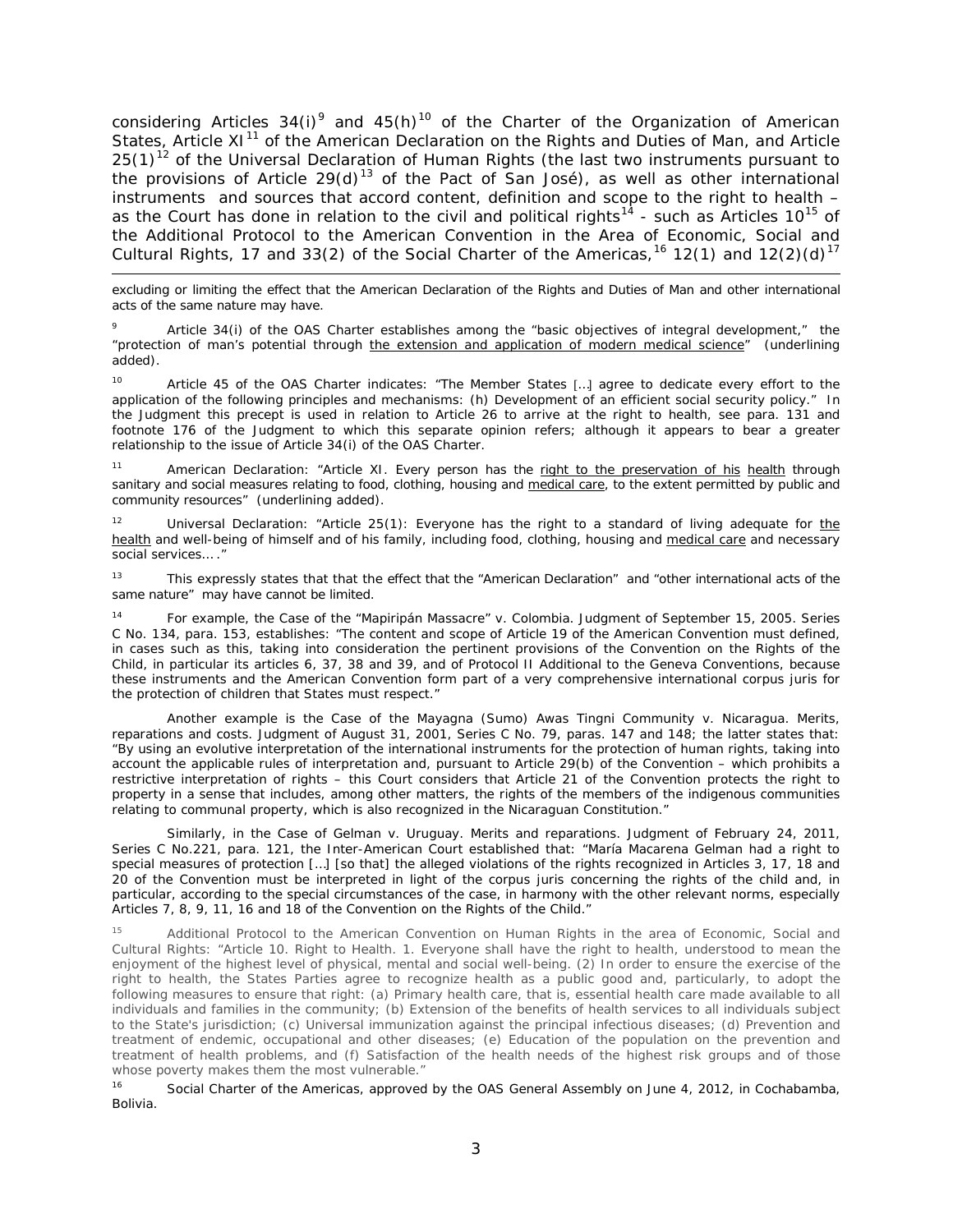of the International Covenant on Economic, Social and Cultural Rights,  $12(1)^{18}$  $12(1)^{18}$  $12(1)^{18}$  of the Convention on the Elimination of all Forms of Discrimination against Women,  $24^{19}$  $24^{19}$  $24^{19}$  and  $25^{20}$  $25^{20}$  $25^{20}$ of the Convention on the Rights of the Child, among other international instruments<sup>[21](#page-66-3)</sup> and sources<sup>[22](#page-66-4)</sup> — and even national ones by way of Article 29(b)<sup>[23](#page-66-5)</sup> of the American Convention.<sup>[24](#page-66-6)</sup>

i, "Chapter III, Article 6. The Member States reaffirm that *the enjoyment of the highest attainable standard of health is a fundamental right of all persons without discrimination and recognize that health is an essential condition for social inclusion and cohesion, integral development and economic growth with equity.* In that context, the States reaffirm their responsibility and commitment to improve the availability of, access to, and quality of health care services. The States are committed to these country efforts in the health area in accordance with the principles promoted by the Health Agenda for the Americas 2008-2017: human rights, universality, comprehensiveness, accessibility and inclusion, Pan American solidarity, equity in health, and social participation.

Member states affirm their commitment to promote healthy lifestyles and to strengthen their capacity to prevent, detect, and respond to chronic non-communicable diseases, current and emerging infectious diseases, and environmental health concerns. Member states also commit to promote our peoples' well-being through prevention and care strategies and, in partnership with public or private organizations, to improve *access to health care*."

"Chapter V, Article 1: "Integral development encompasses among others, the economic, social, educational, cultural, scientific, technological, labor health, and environmental fields through which the goals that each country sets for accomplishing it should be achieved."

International Covenant on Economic, Social and Cultural Rights: "Article 12(1) The States Parties to the present Covenant recognize the right of everyone to the enjoyment of the highest attainable standard of physical and mental health. (2) The steps to be taken by the States Parties to the present Covenant to achieve the full realization of this right shall include those necessary for: … (d) The creation of conditions which would assure to all medical service and medical attention in the event of sickness."

<span id="page-66-0"></span><sup>18</sup> Convention on the Elimination of all Forms of Discrimination against Women: "Article 12. States Parties shall take all appropriate measures to eliminate discrimination against women in the field of health care in order to ensure, on a basis of equality of men and women, access to health care services, including those related to family planning.

<span id="page-66-1"></span><sup>19</sup> Convention on the Rights of the Child: "Article 24. 1. States Parties recognize the right of the child to the enjoyment of the highest attainable standard of health and to facilities for the treatment of illness and rehabilitation of health. States Parties shall strive to ensure that no child is deprived of his or her right of access to such health care services. 2. States Parties shall pursue full implementation of this right and, in particular, shall take appropriate measures […]."

<span id="page-66-2"></span><sup>20</sup> Convention on the Rights of the Child: "Article 25. States Parties recognize the right of a child who has been placed by the competent authorities for the purposes of care, protection or treatment of his or her physical or mental health, to a periodic review of the treatment provided to the child and all other circumstances relevant to his or her placement."

<span id="page-66-3"></span><sup>21</sup> For example, the Convention on the Protection of Migrant Workers and Members of their Families: "Article 28. Migrant workers and members of their families shall have the right to receive any medical care that is urgently required for the preservation of their life or the avoidance of irreparable harm to their health on the basis of equality of treatment with nationals of the State concerned. Such emergency medical care shall not be refused them by reason of any irregularity with regard to stay or employment." In general, see the instruments that are mentioned in General Comment No. 14 of the Committee on Economic, Social and Cultural Rights on "The right to the highest attainable standard of health (Article 12)," para. 2.

<span id="page-66-4"></span>Such as the general recommendations and comments of different Committees. Particularly relevant to the right to health is General Comment No. 14 of the Committee on Economic, Social and Cultural Rights, which interprets Article 12 of the International Covenant on Economic, Social and Cultural Rights, on "The right to enjoy the highest attainable standard of health." Also, the Liburg Principles on the Implementation of the International. Covenant on Economic, Social and Cultural Right, paragraph 25 of which indicates: "States parties are obligated regardless of the level of economic development, to ensure respect for minimum subsistence rights for all."

In addition, the *Progress Indicators in Respect of Rights Contemplated in the Protocol of San Salvador*, OEA/Ser.L/XXV.2.1, Doc 2/11 rev.2, 16 December 2012, are of interest.

<span id="page-66-5"></span><sup>23</sup> American Convention: "Article 29(b) No provision of this Convention shall be interpreted as restricting the enjoyment or exercise of any right or freedom recognized by virtue of the laws of any State Party or by virtue of another convention to which one of the said states is a party."

<span id="page-66-6"></span><sup>24</sup> Most of the national Constitutions of the countries that have signed the Pact of San José explicitly regulate, implicit with other precepts or by means of the incorporation of international treaties, the protection of the right to health. See *infra* paras. 74 and 75. In addition, it should be recalled that the Inter-American Court has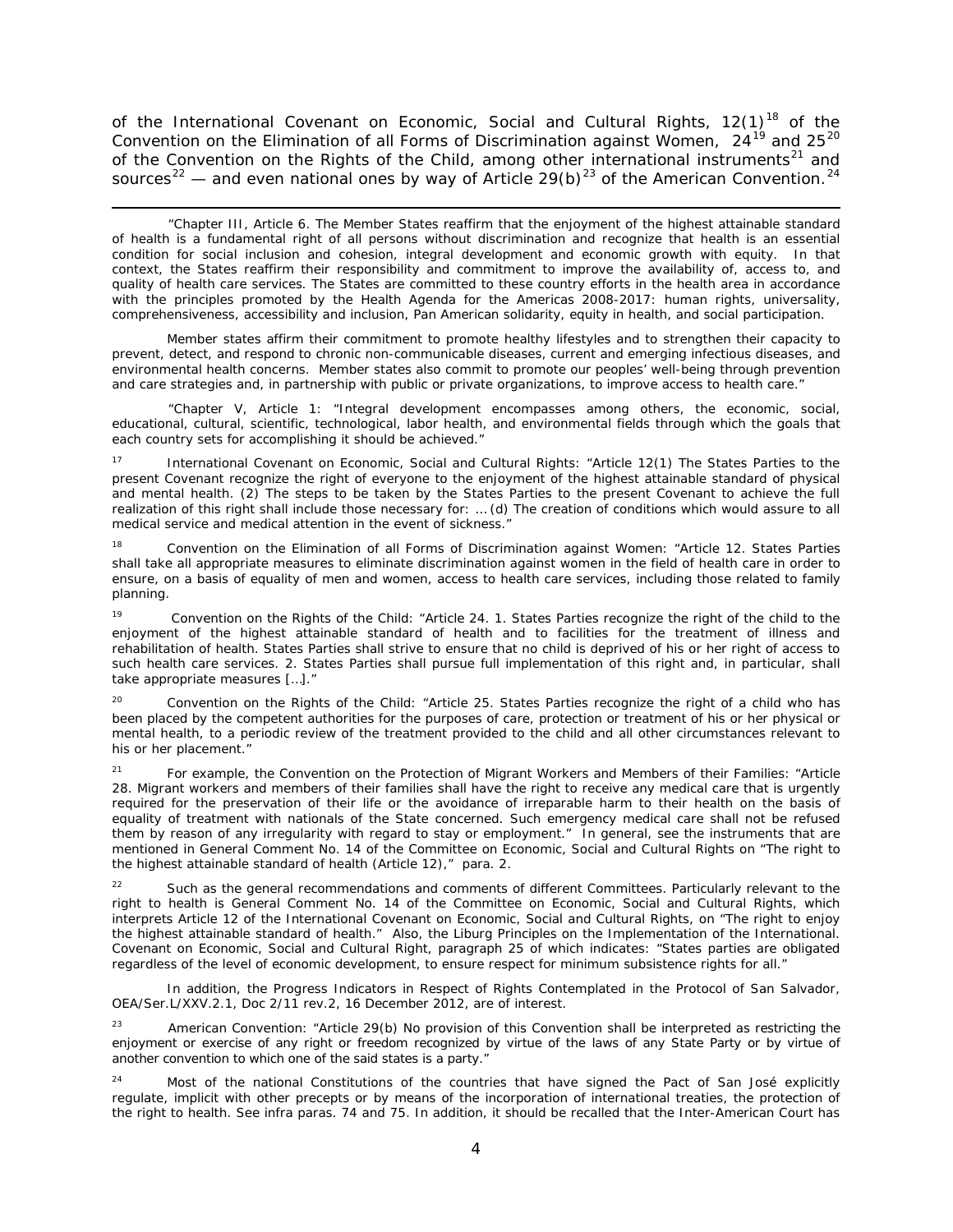And this, without being limited by Article  $19(6)^{25}$  $19(6)^{25}$  $19(6)^{25}$  of the Protocol of San Salvador, which merely refers to the justiciability of certain trade union rights and the right to education, whereas it is Article 26 of the American Convention itself that accords this possibility, as we shall see below.

7. Evidently, this position requires further scrutiny of the interpretation of the inter-American normative as a whole and, particularly, of Article 26 of the Pact of San José, which establishes "the full effectiveness" of economic, social and cultural rights, without the elements of "progressiveness" and of "available resources" to which this article refers constituting conditioning normative elements for the justiciability of the said rights; rather, in any case, they constitute aspects relating to their implementation in keeping with the specific circumstances of each State. Indeed, as indicated in the case of *Acevedo Buendía*, cases may arise in which judicial control is focused on alleged regressive measures or on inadequate management of the available resources (in other words, judicial control in relation to progressive development).

8. Furthermore, this line of argument requires a progressive vision and interpretation, in keeping with the times, which requires considering the progress made in comparative law – especially that of the highest national jurisdictions of the States Parties, and even the tendencies in other parts of the world – as well as an interpretation that analyzes the inter-American *corpus juris* as a whole, especially the relationship between the American Convention and the Protocol of San Salvador.

9. This is why, under Article  $66(2)$  of the American Convention,  $26$  and based on the elements deliberated on and discussed with my esteemed colleagues, I feel the need to add to the Judgment my concurring individual opinion on some of the important implications that this matter has in direct and autonomous relationship to the right to health in cases of medical malpractice. This was the central issue of the facts of the case, which, ultimately, focused on the merits of the matter to declare the international responsibility of the State concerned with regard to other civil rights recognized in the Pact of San José.

10. The intention of this separate opinion is to encourage further thought on the necessary evolution that, in my opinion, should take place in inter-American case law towards the full normative effectiveness of Article 26 of the Pact of San José, thereby granting transparency and real protection to economic, social and cultural rights, which requires accepting their direct justiciability and, if appropriate — as in the case of civil and political rights — eventually being able to declare the autonomous violation of those rights, in relation to the general obligations established in Articles 1 and 2 of the American Convention when the circumstances of a specific case require this.

i, used the contents of the national Constitutions to grant certain contents to civil rights; for example "in application of Article 29 of the Convention, the provisions of article 44 of the Constitution of the Republic of Colombia should be considered" (fundamental rights of the child). *Case of the "Mapiripán Massacre," supra*, para. 153.

<span id="page-67-0"></span><sup>&</sup>lt;sup>25</sup> Additional Protocol to the American Convention on Human Rights in the area of Economic, Social and Cultural Rights: "Article 19. *Measures of protection.* 6. Any instance in which the rights established in paragraph (a) of Article 8 and in Article 13 are violated by action directly attributable to a State Party to this Protocol may give rise, through participation of the Inter-American Commission on Human Rights and, when applicable, of the Inter-American Court of Human Rights, to application of the system of individual petitions governed by Article 44 through 51 and 61 through 69 of the American Convention on Human Rights."

<span id="page-67-1"></span><sup>&</sup>lt;sup>26</sup> Article 66(2) of the American Convention establishes: "If the judgment does not represent in whole or in part the unanimous opinion of the judges, any judge shall be entitled to have his dissenting or separate opinion attached to the judgment. Also, see Articles 24(3) of the Statute of the Inter-American Court and 32(1)(a), 65(2) and 67(4) of its Rules of Procedure.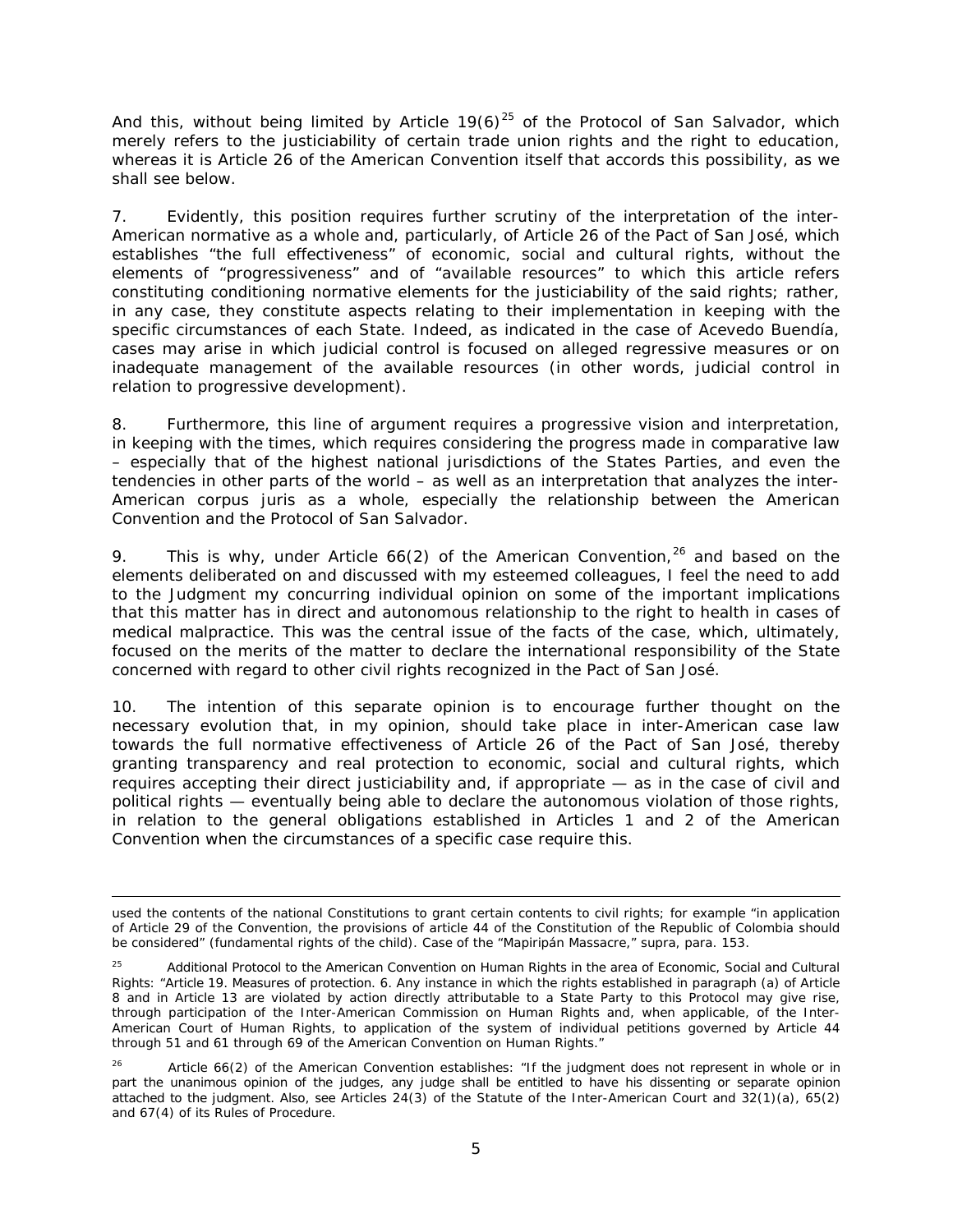11. Indeed, without denying the progress achieved indirectly in the protection of economic, social and cultural rights and in connection with other civil and political rights which has been the well-known practice of this Inter-American Court – in my opinion, this approach does not accord full efficacy and effectiveness to those rights, denaturing their essence. Moreover, it does not contribute to clarifying the State's obligations in this regard and, ultimately, results in an overlap among rights, which leads to unnecessary confusion in these times when there is a clear tendency towards the recognition and normative efficacy of *all the rights* in keeping with the evident progress that can be noted in the domestic sphere and in international human rights law.

12. Bearing in mind these initial premises, I now find it appropriate to examine: (i) the justiciability of economic, social and cultural rights, including the right to health, based on their interdependence and indivisibility with civil and political rights (paragraphs 13 to 32); (ii) the interpretative mechanisms of Article 26 for the direct justiciability of economic, social and cultural rights (paragraphs 33 to 87); (iii) the *iura novit curia* principle and the direct justiciability of the right to health in this case (paragraphs 88 to 96), and (iv) some concluding considerations (paragraphs 97 to 108).

#### **II. THE JUSTICIABILITY OF ECONOMIC, SOCIAL AND CULTURAL RIGHTS, INCLUDING THE RIGHT TO HEALTH, BASED ON THEIR INTERDEPENDENCE AND INDIVISIBILITY WITH CIVIL AND POLITICAL RIGHTS**

## **A) Precedents and current state of the debate**

13. The Inter-American Court has had the occasion to rule previously on some of the implications of the protection of the right to health. In some cases in relation to the rights to life or to personal integrity,<sup>[27](#page-68-0)</sup> in others in the context of the concept of a "decent life, $\frac{1}{r}$ <sup>[28](#page-68-1)</sup> and in others based on the medical care provided in detention centers or similar institutions;<sup>[29](#page-68-2)</sup> even, in yet other cases, in relation to sexual or reproductive rights.<sup>[30](#page-68-3)</sup>

<span id="page-68-0"></span><sup>&</sup>lt;sup>27</sup> Irrespective of specific references in provisional measures and in advisory opinions, the following judgments are relevant: *Case of Furlan and family members v. Argentina. Preliminary objections, merits, reparations and costs.* Judgment of August 31, 2012, Series C No. 246; *Case of Vera Vera et al. v. Ecuador. Preliminary objection, merits, reparations and costs.* Judgment of May 19, 2011, Series C No. 226; *Case of the Xákmok Kásek Indigenous Community v. Paraguay. Merits, reparations and costs.* Judgment of August 24, 2010, Series C No. 214; Case of Albán Cornejo et al. v. Ecuador. Merits, reparations and costs. Judgment of November 22, 2007, Series C No. 171, and *Case of Ximenes Lopes v. Brazil.* Judgment of July 4, 2006, Series C No. 149.

<span id="page-68-1"></span><sup>28</sup> *Cf. Case of the Xákmok Kásek Indigenous Community*, *supra*; *Case of the Yakye Axa Indigenous Community v. Paraguay. Merits, reparations and costs.* Judgment of June 17, 2005, Series C No. 125; *Case of the "Children's Rehabilitation Institute" v. Paraguay. Preliminary objections, merits, reparations and costs.* Judgment of September 2, 2004, Series C No. 112, and *Case of the "Street Children" (Villagrán Morales et al.) v. Guatemala. Merits.* Judgment of November 19, 1999. Series C No. 63.

<span id="page-68-2"></span><sup>29</sup> *Cf. Case of Díaz Peña v. Venezuela. Preliminary objection, merits, reparations and costs.* Judgment of May 19, 2011. Series C No. 226; *Case of Vera Vera et al., supra*; *Case of Vélez Loor v. Panama. Preliminary objections, merits, reparations and costs.* Judgment of November 23, 2010. Series C No. 218; *Case of the Miguel Castro Castro Prison v. Peru. Merits, reparations and costs*. Judgment of November 25, 2006. Series C No. 160, and *Case of the "Children's Rehabilitation Institute," supra*.

<span id="page-68-3"></span><sup>30</sup> *Cf. Case of Artavia Murillo et al. ("In vitro fertilization" ) v. Costa Rica. Preliminary objections, merits, reparations and costs.* Judgment of November 28, 2012, Series C No. 257; *Case of Rosendo Cantú et al. v. Mexico. Preliminary objection, merits, reparations and costs.* Judgment of August 31, 2010. Series C No. 216; *Case of*  Fernández Ortega et al. v. Mexico. Preliminary objection, merits, reparations and costs. Judgment of August 30, 2010, Series C No. 215; *Case of the Xákmok Kásek Indigenous Community, supra*; *Case of the Miguel Castro Castro Prison, supra*, and *Case of the Sawhoyamaxa Indigenous Community v. Paraguay. Merits, reparations and costs.* Judgment of March 29, 2006, Series C No. 146.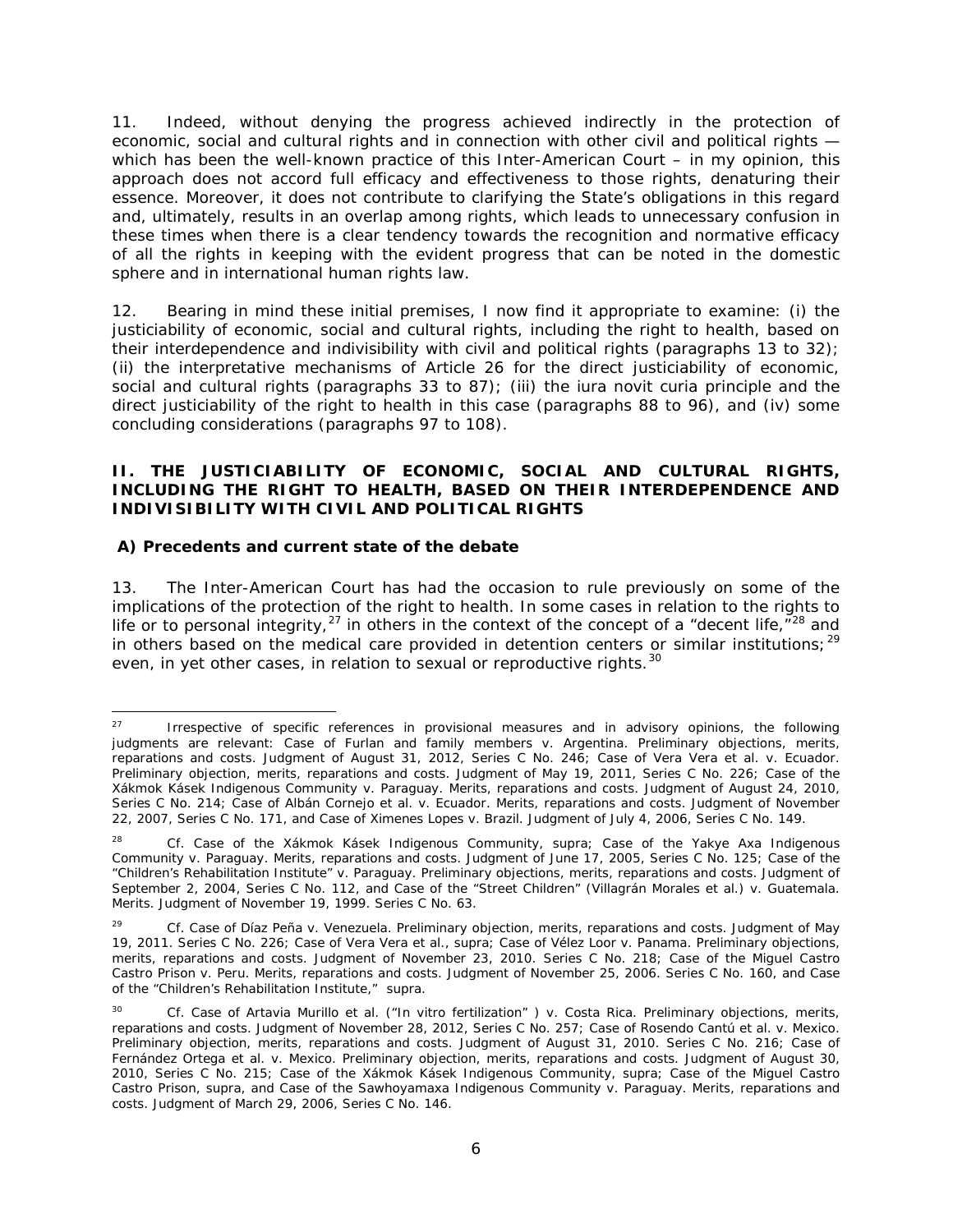14. In very few cases has it analyzed the implications of Article 26 of the American Convention, generally limiting itself to interpreting certain normative parts of this treatybased provision in relation to economic, social and cultural rights. It has never declared, directly and autonomously, the violation of the said provision. $31$ 

## **B) The interdependence and indivisibility of all the rights as an essential element to grant direct justiciability to economic, social and cultural rights**

15. The possibility for this Inter-American Court to rule on the right to health arises, first, from the "interdependence and indivisibility" that exists between civil and political rights and economic, social and cultural rights. $32$  Indeed, the Judgment that underlies this separate opinion, expressly recognizes this nature, because all rights should be understood integrally as human rights, without any specific hierarchy, that may be required at all times before those authorities who have the respective competence.<sup>[33](#page-69-2)</sup>

16. We consider that the above is of the greatest importance for the progressive development and justiciability of economic, social and cultural rights. The Inter-American Court bases itself on a 2009 precedent – decided by the former composition of the Court – in which it had already recognized the "interdependence" of human rights. Indeed, on that occasion, the Court stated: [34](#page-69-3)

101. In this regard, the Court finds it pertinent to recall the interdependence that exists between civil and political rights and economic, social and cultural rights, because they should be understood integrally as human rights, without any specific hierarchy, and may be required at all times before those authorities who have the respective competence.

17. In addition to establishing "the interdependence" of human rights in that case, the Inter-American Court endorsed the ruling of the European Court of Human Rights on interpretative extensions towards the protection of social and economic rights. On that occasion, it stated:  $35$ 

In this regard, the case law of the European Court of Human Rights should be quoted, which, in the case of Airey, indicated that:

The Court is aware that the further realisation of social and economic rights is largely dependent on the situation - notably financial - reigning in the State in question. On the other hand, the [European] Convention must be interpreted in the light of present-day conditions […] and it is designed to

<span id="page-69-0"></span>The Inter-American Court has referred to Article 26 of the American Convention and analyzed it specifically on very few occasions. However, it did so in the following cases: *Case of Acevedo Buendía et al. ("Discharged and Retired Employees of the Office of the Comptroller"), supra*, paras. 99 a 103; *Case of the Yean and Bosico Girls v. Dominican Republic.* Judgment of September 8, 2005. Series C No. 130, para. 158, and *Case of the "Five Pensioners" v. Peru. Merits, reparations and costs.* Judgment of February 28, 2003, Series C No. 98, paras. 147 and 148; and *Case of the Yakye Axa Indigenous Community*, *supra*, para. 163. In this last case, the State acquiesced to its responsibility for the violation of Article 26, but the Court only referred to this article in its narrative on the violation of the right to life.

<span id="page-69-1"></span>Paragraph 5 of the Vienna Declaration and Programme of Action, adopted by the World Conference on Human Rights on June 25, 1993, states categorically that: "[a]ll human rights are universal, indivisible and interdependent and interrelated. The international community must treat human rights globally in a fair and equal manner, on the same footing, and with the same emphasis."

<span id="page-69-2"></span><sup>33</sup> *Cf.* para. 131 of the Judgment.

<span id="page-69-3"></span><sup>34</sup> *Case of Acevedo Buendía et al. ("Discharged and Retired Employees of the Office of the Comptroller"), supra*, para. 101.

<span id="page-69-4"></span>Idem. Similarly, see United Nations, Economic and Social Council, Committee on Economic, Social and Cultural Rights. General Comment No. 9, E/C.12/1998/24, 3 December 1998, para. 10, and ECHR. *Sidabras and Dziautas v. Lithuania*. Nos. 55480/00 and 59330/0. Second Section. Judgment of 27 July 2004, para. 47.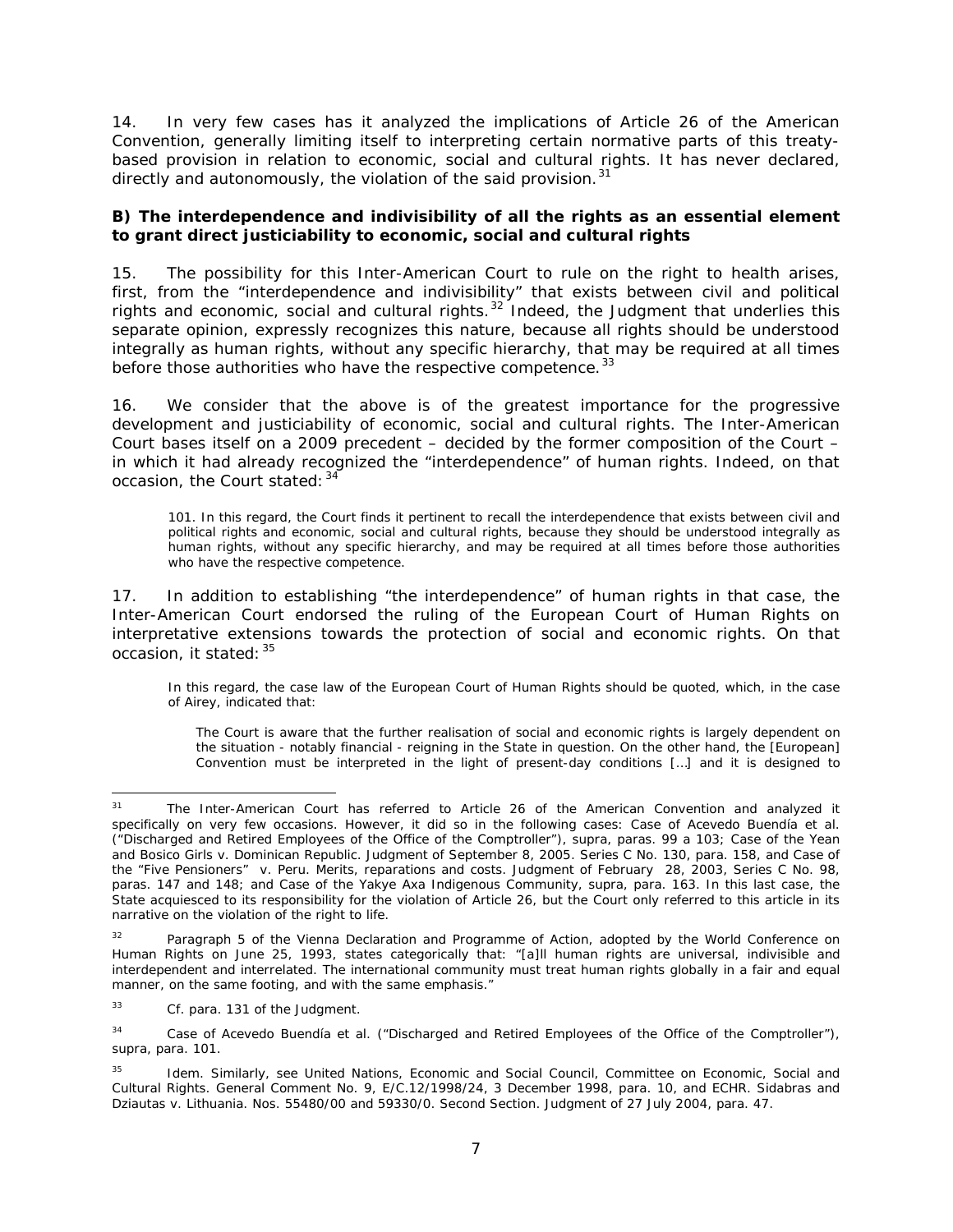safeguard the individual in a real and practical way as regards those areas with which it deals [...]. Whilst the Convention sets forth what are essentially civil and political rights, many of them have implications of a social or economic nature. The Court therefore considers, like the Commission, that the mere fact that an interpretation of the Convention may extend into the sphere of social and economic rights should not be a decisive factor against such an interpretation; there is no water-tight division separating that sphere from the field covered by the Convention. $^{36}$  $^{36}$  $^{36}$ 

18. The important point of this consideration on the interdependence of civil and political rights with economic, social and cultural rights, made by the Inter-American Court in the *Case of Acevedo Buendía et al. v. Peru*, stems from the fact that this ruling was made when examining the interpretative scope of Article 26 of the American Convention, with regard to a right (social security), that is not expressly recognized to be justiciable in Article 19(6) of the Protocol of San Salvador. $37$  Prior to its analysis of the merits, the Inter-American Court had expressly rejected the preliminary objection of lack of competence *ratione materiae* filed by the defendant State: [38](#page-70-2)

[...] the State argued that the right to social security fell outside the sphere of competence of the Court owing to the subject-matter, because it is not included in the American Convention, and is not one of the two rights (trade union rights and the right to education) that, exceptionally, are justiciable before the inter-American system, as indicated in Article 19(6) of the Protocol of San Salvador.

19. The Inter-American Court, without mentioning the Protocol of San Salvador to determine whether it had competence in this regard, $39$  finding that this was not necessary because the direct violation of that international instrument had not been alleged, rejected the State's preliminary objection, considering, on the one hand, that as any organ with jurisdictional functions, the Inter-American Court had the authority inherent in its attributes to determine the scope of its own competence (*compétence de la compétence*); and, on the other hand, that "the Court must take into account that the instruments accepting the optional clause on binding jurisdiction (Article 62(1) of the Convention) supposes the acceptance of the Court's right to decide *any dispute relating to its jurisdiction* by the States that present this instrument*.* [40](#page-70-4) In addition, the Court has indicated previously that the broad terms in which the Convention was drafted indicate that the Court exercises *full jurisdiction over all its articles and provisions.*"[41](#page-70-5)

20. In this important precedent, the Inter-American Court rejected the preliminary objection of the defendant State that expressly argued that this jurisdictional organ lacked competence to rule on a non-justiciable right under Article  $19(6)^{42}$  $19(6)^{42}$  $19(6)^{42}$  of the Protocol of San Salvador. In other words, by rejecting this preliminary objection and examining the merits

<span id="page-70-0"></span> <sup>36</sup> ECHR. *Airey v. Ireland*. No. 6289/73. Judgment of 9 October 1979, para. 26.

<span id="page-70-1"></span><sup>37</sup> See the content of this provision, *supra*, nota 25.

<span id="page-70-2"></span><sup>38</sup> *Case of Acevedo Buendía et al. v. Peru ("Discharged and Retired Employees of the Office of the Comptroller"), supra*, para. 12.

<span id="page-70-3"></span><sup>&</sup>lt;sup>39</sup> In this regard, see the criticisms of Ruiz-Chiriboga, Oswaldo, The American Convention and the Protocol of San Salvador: Two Intertwined Treaties. Non-enforceability of Economic, Social and Cultural Rights in the Inter-American System. *Netherlands Quarterly of Human Rights*. Vol. 31/2, 2013, pp. 156 to 183, on p. 167.

<span id="page-70-4"></span><sup>40</sup> *Cf. Case of Ivcher Bronstein v. Peru*. *Competence.* Judgment of September 24, 1999. Series C No. 54, paras. 32 and 34; *Case of Heliodoro Portugal v. Panama. Preliminary objections, merits, reparations and costs*. Judgment of August 12, 2008. Series C No. 186, para. 23, and *Case of García Prieto et al. v. El Salvador. Preliminary objection, merits, reparations and costs*. Judgment of November 20, 2007. Series C No. 168, para. 38.

<span id="page-70-5"></span><sup>41</sup> *Cf. Case of Velásquez Rodríguez v. Honduras. Preliminary objections*. Judgment of June 26, 1987. Series C No. 1, para. 29, and *Case of the 19 Tradesmen v. Colombia. Preliminary objection*. Judgment of June 12, 2002. Series C No. 93, para. 27.

<span id="page-70-6"></span>See the content of this article, *supra* nota 25.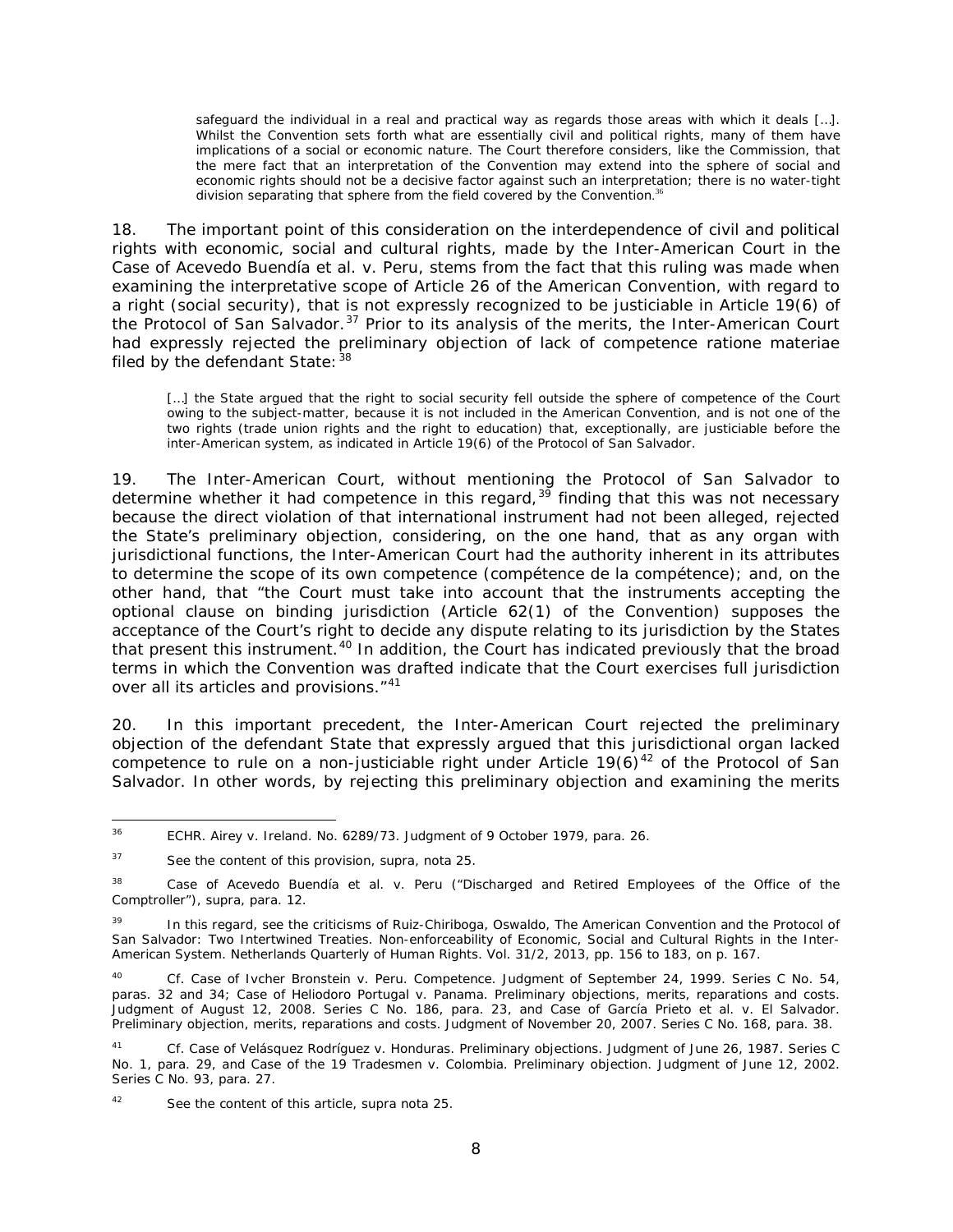of the matter, the Inter-American Court considered that it had competence to hear and to decide (even to be able to declare violated) Article 26 of the Pact of San José. However, in that particular case, it found that there had not been a violation of this treaty-based provision.<sup>[43](#page-71-0)</sup> When examining the merits of the matter, the Inter-American Court considered that the economic, social and cultural rights referred to in Article 26 are subject to the general obligations contained in Articles 1(1) and 2 of the American Convention, as are the civil and political rights established in Articles 3 to 25.<sup>[44](#page-71-1)</sup>

21. The competence of the Inter-American Court to rule on economic, social and cultural rights, under the normative content of Article 26 of the Pact of San José, can also be seen in the considerations expressed in the 2009 concurring opinion of the former president of the Inter-American Court, Sergio García Ramírez, in the *Case of Acevedo Buendía et al. v. Peru*, which, to some extent, explains the decision of the said jurisdictional organ.<sup>45</sup>

22. Thus, in his concurring opinion, the former inter-American judge recognized that, up until that time, the treatment of economic, social and cultural rights "has been very limited" and that, in that case, the Inter-American Court "had made progress" on the issue of those rights when "reaffirming its competence – which should now be well-established" – to rule on possible failures to comply with Article 26" of the American Convention. Accordingly, the Inter-American Court "understands that the observance of Article 26 may be claimed and required."

23. In this sense, in the *Case of Acevedo Buendía et al.,* the Inter-American Court made express reference to the "interdependence" of rights in order to examine the economic, social and cultural rights referred to in Article 26 of the Pact of San José.<sup>[46](#page-71-3)</sup> However, it found that, together with the interdependence, it was necessary to emphasize the "indivisible" nature of human rights, as it explicitly established in the judgment to which this separate opinion refers, when considering the two concepts: "interdependence and indivisibility"[47](#page-71-4).

24. Based on their interdependence (reciprocal dependence), the enjoyment of some rights depends on the realization of others, while their indivisibility denies any separation, categorization or hierarchy among rights for the effects of their respect, protection and guarantee. Moreover, some judges of previous compositions of the Inter-American Court have referred to the "independence and indivisibility" of human rights.<sup>[48](#page-71-5)</sup>

<span id="page-71-0"></span> <sup>43</sup> *Cf. Case of Acevedo Buendía et al. v. Peru ("Discharged and Retired Employees of the Office of the Comptroller"), supra*, third operative paragraph.

<span id="page-71-1"></span><sup>44</sup> *Cf. Case of Acevedo Buendía et al. v. Peru ("Discharged and Retired Employees of the Office of the Comptroller"), supra*, para. 100. It should not be forgotten that, in this matter, the Commission in its Merits Report did not find that the content of Article 26 had been violated, but the representatives of the victims did allege this when expressly stating that "the State is responsible for non-compliance with Article 26 (Progressive development of economic, social and cultural rights) of the Convention, in relation to Article 1(1) (Obligation to Respect Rights) thereof," para. 4 of the judgment in the *Case of Acevedo Buendía.*

<span id="page-71-2"></span><sup>&</sup>lt;sup>45</sup> Concurring opinion of Judge Sergio García Ramírez with regard to the Judgment of the Inter-American Court of Human Rights in the *Case of Acevedo Buendía et al. ("Discharged and Retired Employees of the Office of the Comptroller")* of July 1, 2009, paras. 15 to 21.

<span id="page-71-3"></span><sup>46</sup> *Cf. Case of Acevedo Buendía et al. v. Peru ("Discharged and Retired Employees of the Office of the Comptroller"), supra*, para. 101.

<span id="page-71-4"></span><sup>47</sup> Para. 131 of the Judgment.

<span id="page-71-5"></span><sup>48</sup> See, for example, the partially concurrent and partially dissenting opinion of Judge *ad hoc* Ramon Fogel, paras. 23 and 30, in the *Case of the Yakye Axa Indigenous Community v. Paraguay, supra*, and the opinion of Judge Antonio Cançado Trindade, para. 7, in the *Case of the Dismissed Congressional Employees (Aguado Alfaro et*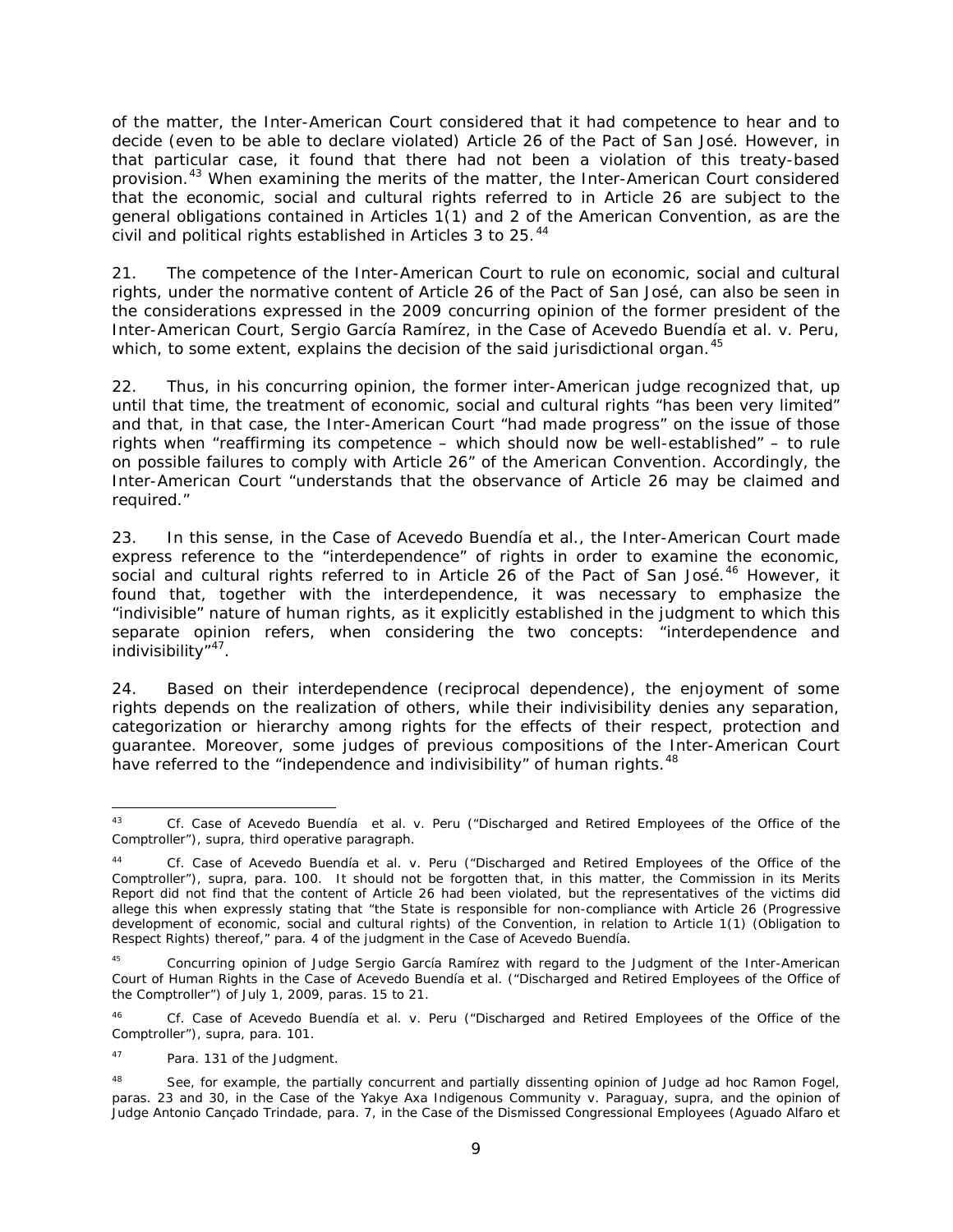25. In this sense, I consider that the "interdependence and indivisibility" should be dealt with as an inseparable duo, as indicated in the main human rights instruments.<sup>[49](#page-72-0)</sup> This is in order to assume the challenge of their interpretation and implementation as a holistic task that obliges us not to lose sight of the implications of the respect, protection and guarantee of civil and political rights in relation to economic, social and cultural rights, and *vice versa*. The application, promotion and protection of economic, social and cultural rights call for the same attention and urgent consideration as that of the civil and political rights. $50$ 

26. In the case that underlies this separate opinion, the Inter-American Court had an opportunity to develop in its case law the implications of the concepts of the interdependence and indivisibility of human rights, which are very useful tools for achieving the "direct" justiciability of economic, social and cultural rights, particularly "the right to health," and to achieve its full realization and effectiveness.

27. From my perspective, these implications involve: (a) establishing a strong relationship, based on their equal importance, between civil and political rights, and economic, social and cultural rights; (b) making it obligatory to interpret all rights together – which, at times, results in overlapping contents – and to assess the implications of the respect, protection and guarantee of some rights for other rights, as regards their effective implementation; (c) considering economic, social and cultural rights autonomously, based on their intrinsic essence and characteristics; (d) recognizing that they can be violated autonomously, which could lead  $-$  as happens in the case of civil and political rights  $-$  to declaring the obligation to guarantee rights arising from Article 26 of the Pact of San José, in relation to the general obligations established in Articles 1 and 2 of the American Convention; (e) defining the obligations that the State must fulfill in the area of economic, social and cultural rights; (f) allowing a progressive and systematic interpretation of the inter-American *corpus juris,* especially to emphasize the implications of Article 26 of the Convention with regard to the Protocol of San Salvador, and (g) providing a further justification for using other instruments and interpretations of international organizations with regard to economic, social and cultural rights in order to endow them with content.

#### **C) The implications of the interdependence and indivisibility of the right to health in this case**

28. Now, in the Judgment to which this separate opinion refers, the Inter-American Court made specific reference to the concepts of interdependence and indivisibility in order to define the scope of the right to health, when examining the violation of the obligation to guarantee the right to personal integrity (Articles 5(1) in relation to 1(1) of the Pact of San José), $51$  and concluding "that although the relevant Ecuadorian regulations established mechanisms of control and supervision of medical care, this supervision and control was not carried out in the instant case, as regards control of both the services provided in the State

i, *al.) v. Peru. Preliminary objections, merits, reparations and costs.* Judgment of November 24, 2006. Series C No. 158.

<span id="page-72-0"></span><sup>49</sup> See the Preamble to the American Convention on Human Rights, to the International Covenant on Civil and Political Rights, and to the International Covenant on Economic, Social and Cultural Rights. Proclamation of Teheran 1948, para. 13.

<span id="page-72-1"></span><sup>50</sup> *Cf.* Resolution 32/130 of the General Assembly of the United Nations, of 16 September 1977, paragraph 1, subparagraph (a); Declaration on the Right to Development made by the General Assembly in its resolution 41/128 of 4 December 1986, para. 10 of the preamble and art. 6; the 1986 Limburg Principles, especially No. 3, and the 1997 Maastritch Guidelines on Violations of Economic, Social and Cultural rights, particularly No. 3.

<span id="page-72-2"></span><sup>&</sup>lt;sup>51</sup> The analysis of the right to personal integrity is made in paras. 123 to 160 of the Judgment, although many passages are related to the right to health.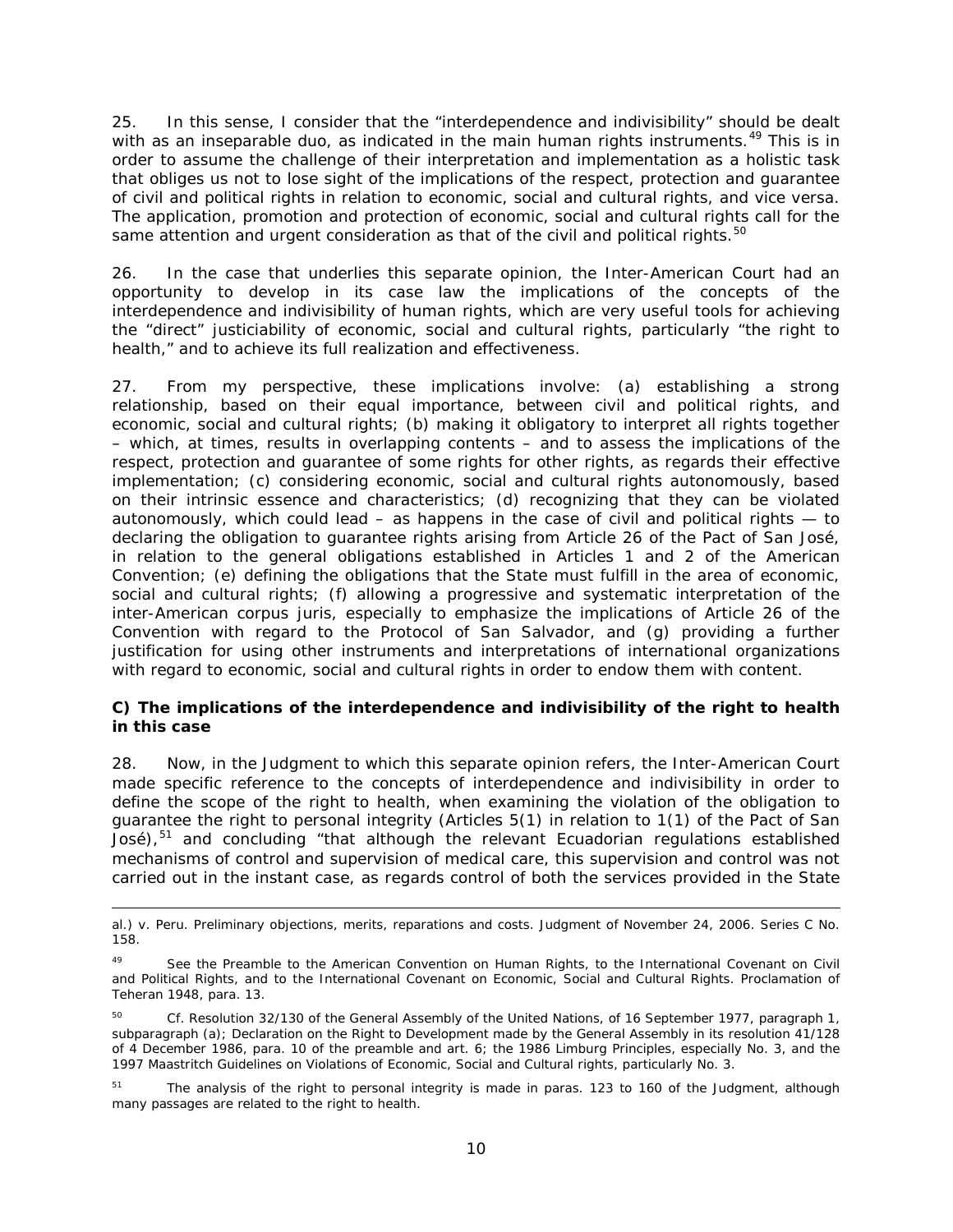facility, the Polyclinic of the Guayas Traffic Commission, and those provided in the private institution, the Minchala Clinic. The Court finds that this resulted in a situation of risk, which the State was aware of, that materialized in adverse effects on the health of Melba Suárez Peralta."<sup>[52](#page-73-0)</sup> In addition, the Inter-American Court affirmed that "the State's supervision and inspection should be designed to ensure the principles of availability, accessibility, acceptability, and quality of the medical services" and, to this end, it emphasized that "regarding the quality of the service, [...] health facilities must have satisfactory conditions of hygiene and trained medical personnel."<sup>[53](#page-73-1)</sup>

29. In this analysis, the Inter-American Court referred expressly to different international instruments, resolutions and sources that regulate or have direct implications for the protection of the right to health:

(i) Article 26 of the American Convention on Human Rights;  $54$ 

(ii) Article 10 of the Additional Protocol to the American Convention on Human Rights in the Area of Economic, Social and Cultural Rights, ratified by Ecuador on March 25, 1993, which establishes that everyone shall have the right to health, understood to mean the enjoyment of the highest level of physical, mental and social well-being, and indicates that health is a public good. $55$ 

(iii) Article XI of the American Declaration on the Rights and Duties of Man, which indicates that every person has the right "to the preservation of his health through sanitary and social measures relating to […] medical care, to the extent permitted by public and community resources"; [56](#page-73-4)

(iv) Article 45 of the Charter of the Organization of American States, when stating that the Member States are required "[t]o dedicate every effort to the [… d]evelopment of an efficient social security policy";  $57$ 

(v) Article 12 del International Covenant on Economic, Social and Cultural Rights.<sup>[58](#page-73-6)</sup>

(vi) The Social Charter of the Americas of June 2012, adopted by the General Assembly of the Organization of American States, which emphasizes the quality of the health establishments, goods and services, which require the presence of qualified medical personnel, as well as satisfactory conditions of hygiene;  $59$ 

<span id="page-73-0"></span> <sup>52</sup> Para. 154 of the Judgment.

<span id="page-73-1"></span><sup>53</sup> Para. 152 of the Judgment.

<span id="page-73-2"></span><sup>&</sup>lt;sup>54</sup> Footnote 176 [Nota: not 176] of the Judgment. This note refers to the mention made to the OAS Charter in para. 131, from which the Inter-American Court derives the right to health; although I consider that it should have considered article 34(i) of the OAS Charter.

<span id="page-73-3"></span><sup>55</sup> *Cf.* para. 131 of the Judgment. The *Case of Vera Vera et al., supra*, para. 43, is cited.

<span id="page-73-4"></span><sup>56</sup> *Cf.* para. 131 of the Judgment.

<span id="page-73-5"></span><sup>57</sup> *Cf.* para. 131 of the Judgment.

<span id="page-73-6"></span><sup>58</sup> Cf. para. 152 of the Judgment.

<span id="page-73-7"></span><sup>59</sup> *Cf.* para. 131, *in fine*, of the Judgment.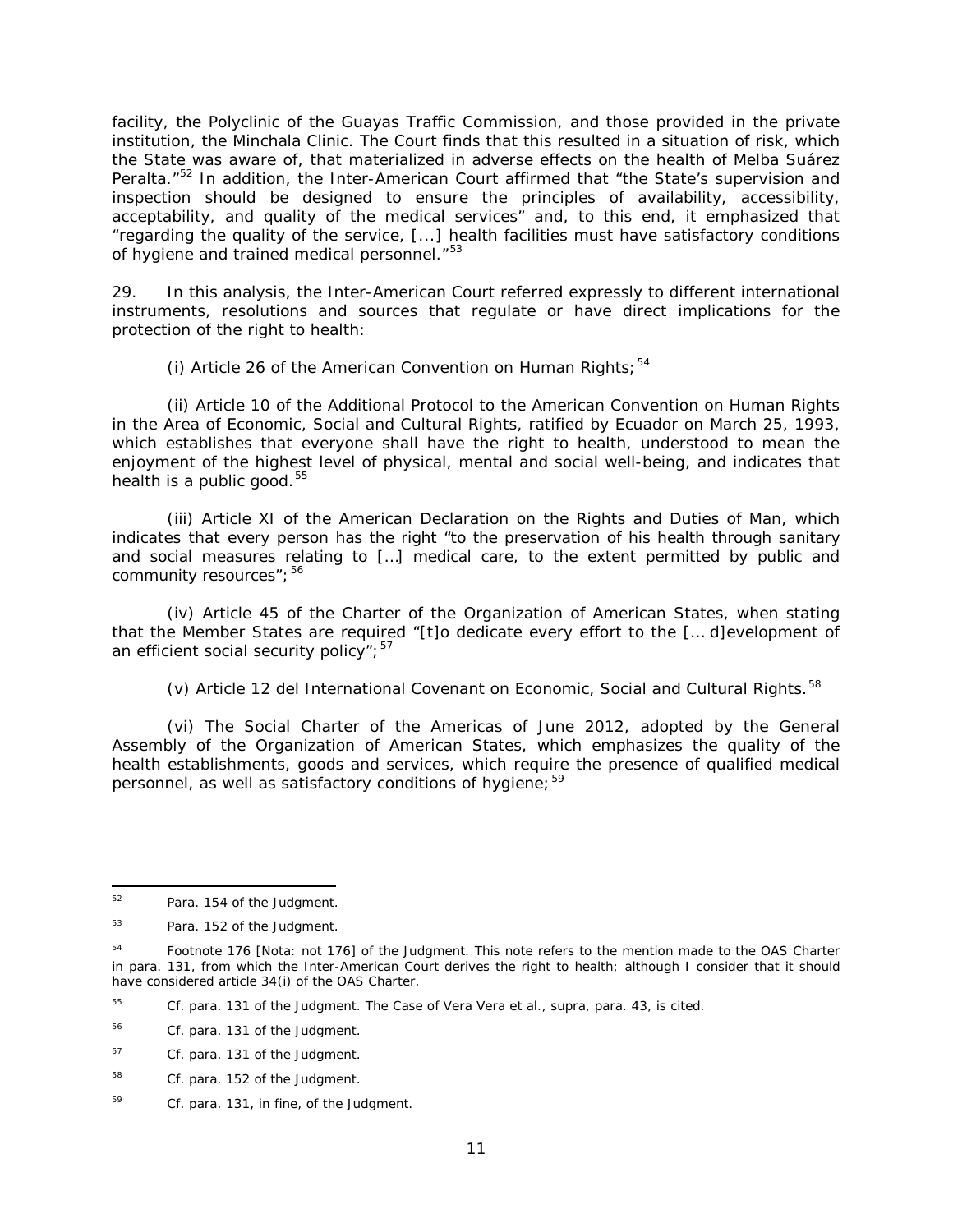(vii) The Progress Indicators in Respect of Rights Contemplated in the Protocol of San Salvador.<sup>[60](#page-74-0)</sup> <del>o</del>

(viii) General comment No. 14 of the United Nations Committee on Economic, Social and Cultural Rights, on "The right to the highest attainable standard of health (Article  $12$ <sup>";[61](#page-74-1)</sup> Article

(ix) General comment No. 9 of the United Nations Committee on Economic, Social and Cultural Rights, on "The domestic application of the Covenant."<sup>[62](#page-74-2)</sup>

(x) General comment No. 3 of the United Nations Committee on Economic, Social and Cultural Rights, on "The nature of States parties' obligations (paragraph 1 of Article 2 of the Covenant)."<sup>[63](#page-74-3)</sup>

30. Similarly, when the Judgment examines the violation of the right to judicial guarantees and to judicial protection established in Articles 8(1) and 25(1) of the American Convention, in relation to the obligations of respect and guarantee of Article 1(1) of this instrument, the Inter-American Court determined that there had been errors, delays and omissions in the criminal investigation proceedings, and that therefore "the State authorities did not act with due diligence or in keeping with the obligations to investigate and to ensure effective judicial protection within a reasonable time, in order to guarantee to Melba Suárez Peralta a reparation enabling her to have access to the medical treatment required by her health problems<sup>"[64](#page-74-4)</sup> (underlining added).

31. I consider that, with all these precedents in the *corpus juris* with regard to protection of the right to health  $-$  in the sphere of the inter-American and the universal system  $$ mentioned and used in the Judgment that prompts this separate opinion, even having recourse to very relevant decisions of the United Nations Committee on Economic, Social and Cultural Rights, as well as other recent international sources, such as the Social Charter of the Americas, adopted in June 2012 by the OAS General Assembly, the Inter-American Court could have approached this social rights Article autonomously, in relation to the obligation of guarantee referred t in 1(1) of the Pact of San José.

32. This is so, because, on the one hand, the interdependence and indivisibility of rights and the absence of a hierarchy among them is expressly recognized in the Judgment and, on the other hand, the OAS Charter and the American Declaration on the Rights and Duties of Man are used, even deriving the right to health from that instrument in relation to the

<span id="page-74-0"></span> <sup>60</sup> *Cf.* Footnote 172 of the Judgment: Organization of American States, Progress Indicators in Respect of Rights Contemplated in the Protocol of San Salvador, adopted by the General Assembly, Resolution 2713 (XLII-0/12), forty-second regular session, Cochabamba, Bolivia, June 2012, paras. 66 and 67. In footnote 172 of the Judgment, the Inter-American Court transcribes part of this document: "The Protocol refers to observance of the right in the framework of a health system that, however basic it may be, should ensure access to primary health care and the progressive development of a system that provides coverage to the country's entire population. […] as well as being culturally acceptable, health facilities, goods and services must also be scientifically and medically appropriate and of good quality. This requires, inter alia, skilled medical personnel, scientifically approved and unexpired drugs and hospital equipment, safe and potable water, and adequate sanitation." In addition, the said indicators include: "Existence of administrative instances to submit complaints in matters of non-compliance with obligations related to the right to health. Competences of Ministries or of Superindences to receive complaints from the health system users. Policies for training judges and lawyers on the right to health."

<span id="page-74-1"></span><sup>61</sup> *Cf.* footnotes 175, 182, 217, 220, 221 and 222 of the Judgment.

<span id="page-74-2"></span><sup>62</sup> *Cf.* footnotes 175 and 179 of the Judgment.

<span id="page-74-3"></span><sup>63</sup> Footnote 176 of the Judgment.

<span id="page-74-4"></span><sup>64</sup> Para. 122 of the Judgment.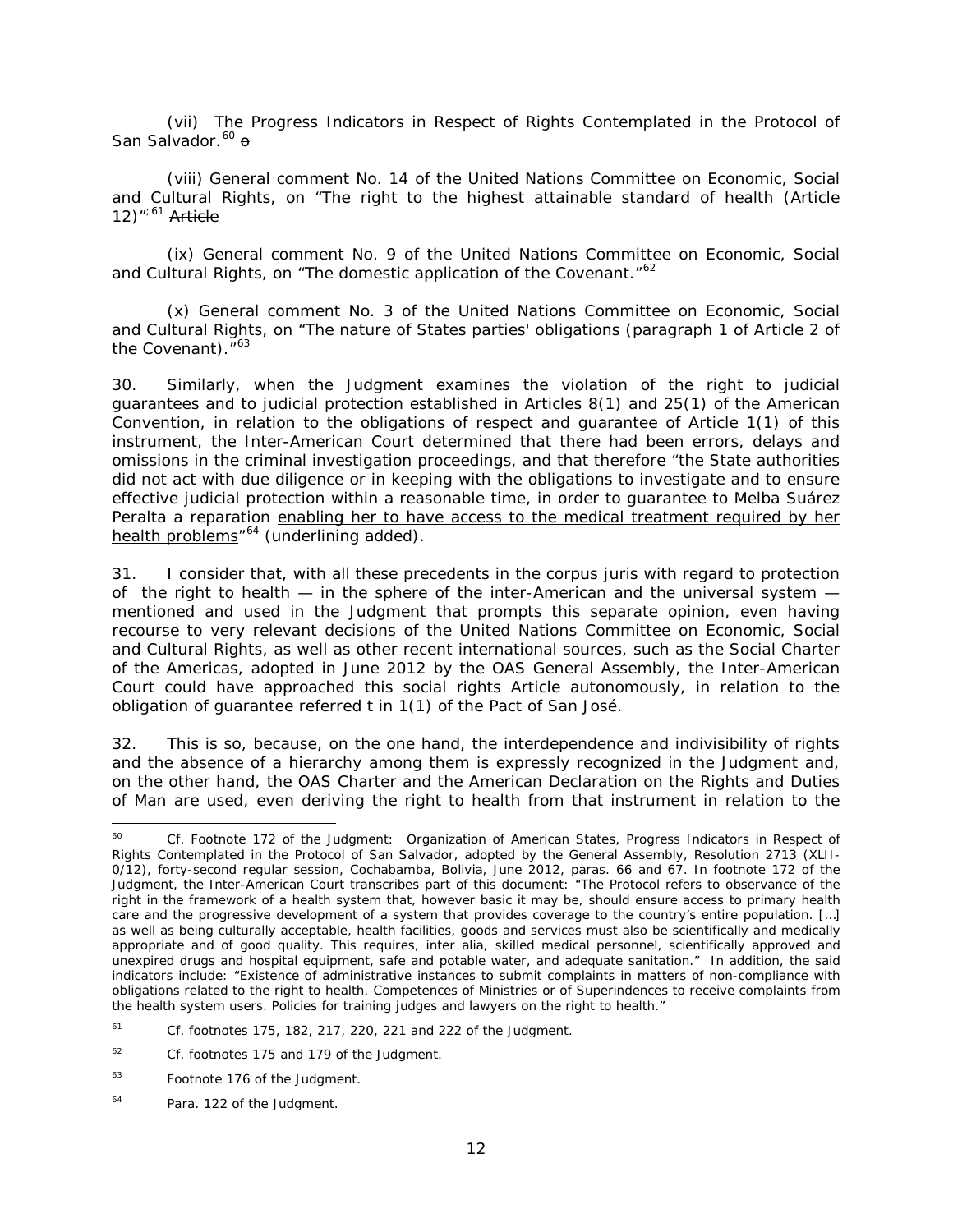provisions of Article 26 of the American Convention.<sup>[65](#page-75-0)</sup> In addition, reference is made to Article 10 of the Protocol of San Salvador, which I consider would have provided an opportunity to make an evolutive and systematic interpretation of this precept and of Article 26 of the American Convention, in light of other treaty-based provisions, such as Article 29 of the Pact of San José and Articles 4 and 19(6) of the Protocol of San Salvador.

### **III. THE WAY TO INTERPRET ARTICLE 26 OF THE AMERICAN CONVENTION FOR THE DIRECT JUSTICIABILITY OF ECONOMIC, SOCIAL AND CULTURAL RIGHTS**

33. In addition to the interdependence and indivisibility of rights, explicitly recognized in the Judgment, the implications of which were demonstrated in the preceding section, the direct justiciability of economic, social and cultural rights, derives from the American Convention itself, the instrument at the core of the inter-American system that constitutes the main object of "application and interpretation"<sup>[66](#page-75-1)</sup> of the Inter-American Court, which has "competence with respect to matters relating to the fulfillment of the commitments made by the States Parties"<sup>[67](#page-75-2)</sup> to the Pact of San José.

34. When considering the scope of the right to health, it is necessary to make an interpretative re-evaluation of Article 26 of the American Convention, the only article of this treaty that refers to "the rights implicit in the economic, social, educational, scientific and cultural standards set forth in the Charter of the Organization of American States as amended by the Protocol of Buenos Aires," based on the fact that the Inter-American Court exercises full jurisdiction over all the articles and provisions, which include this provision of the Convention.

35. Furthermore, Article 26 forms part of Part I (State Obligations and Rights Protected) of the American Convention and, therefore, the general obligations of the States established in Articles 1(1) and 2 of the Convention are applicable to it, as recognized by the Inter-American Court itself in the *Case of Acevedo Buendía v. Peru.*[68](#page-75-3) Nevertheless, there is an apparent interpretative conflict between the scope that should be given to Article 26 of the Pact of San José, and Article 19(6) of the Protocol of San Salvador, which limits the justiciability of the economic, social and cultural rights to certain rights only.

# **A) The apparent conflict between the Pact of San José and the Protocol of San Salvador**

36. From my perspective, an interpretative development of Article 26 of the Pact of San José is required in the case law of the Inter-American Court, and this could open new possibilities for making economic, social and cultural rights effective, in both their individual and collective dimensions. Moreover, in the future new content could be established through evolutive interpretations that enhance the interdependent and indivisible nature of human rights.

<span id="page-75-0"></span><sup>&</sup>lt;sup>65</sup> The reference is found in footnote 176 to para. 131 of the Judgment, from which the Inter-American Court considers that the right to health is derived.

<span id="page-75-1"></span><sup>66</sup> *Cf.* Article 1 of the Statute of the Inter-American Court of Human Rights, approved by the OAS General Assembly in October 1979.

<span id="page-75-2"></span><sup>67</sup> *Cf.* Article 33 of the American Convention on Human Rights.

<span id="page-75-3"></span><sup>68</sup> *Case of Acevedo Buendía et al. ("Discharged and Retired Employees of the Office of the Comptroller"), supra*, paras. 16, 17 and 100.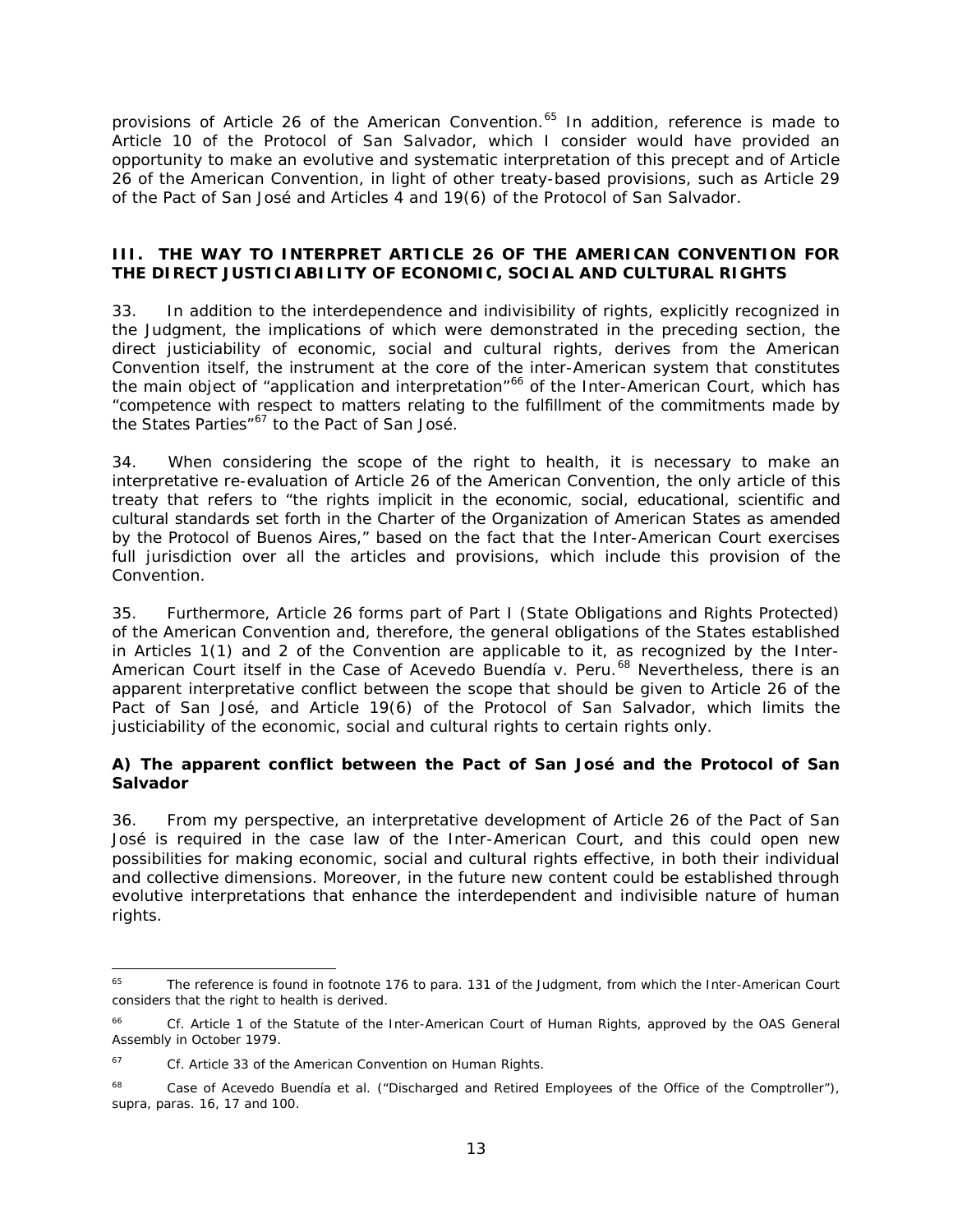37. In this regard, I consider opportune the call made some months ago by the very distinguished judge Margarette May Macaulay — from the Inter-American Court's previous composition — in her concurring opinion in the *Case of Furlan and family members v.*  Argentina,<sup>[69](#page-76-0)</sup> regarding the updating of the normative meaning of this treaty-based precept. The former judge indicated that the Protocol of San Salvador "does not establish any provision intended to restrict the scope of the American Convention."[70](#page-76-1) In addition, she stated that:  $71$ 

[...] when interpreting the Convention [and the Protocol of San Salvador], a systematic interpretation of the two treaties should be made, taking their purpose into account. In addition, the Vienna Convention requires an interpretation in good faith of the terms of Article 26, as made previously to determine the scope of the textual reference to the said article in relation to the OAS Charter and its relationship to Articles 1(1) and 2 of the Convention. This interpretation in good faith requires recognizing that the American Convention does not establish distinctions when indicating that its jurisdiction covers all the rights established from Article 3 to Article 26 of the Convention. Furthermore, Article 4 of the Protocol of San Salvador establishes that no right recognized or in force in a State may be restricted or infringed by international instruments, under the pretext that the said Protocol does not recognize it or recognizes it to a lesser degree. Lastly, the Vienna Convention declares that an interpretation should not lead to a manifestly absurd or unreasonable result. In this regard, the conclusion that the Protocol of San Salvador limits the scope of the Convention would lead to the absurd consideration that the American Convention could have certain effects for the States Parties to the Protocol of San Salvador while having a different effect for the States that are not a party to this Protocol.<sup>[72](#page-76-3)</sup>

38. Judge Macaulay specified that it was incumbent on the Inter-American Court to update the normative meaning of Article 26 as follows:  $^{73}$  $^{73}$  $^{73}$ 

[...] what matters is not the subjective intention of the delegates of the States at the time of the Conference of San José or during the discussion of the Protocol of San Salvador, but the objective intention of the text of the American Convention, taking into account that the interpreter's obligation is to update the normative meaning of the international instrument. Moreover, it is not possible to discredit the explicit content of the American Convention using a historical interpretation, based on the hypothetical intention that the delegates who adopted the Protocol of San Salvador would have had with regard to the Convention.

39. Besides the above, some arguments additional to this interpretation of the relationship between the American Convention and the Protocol of San Salvador can be considered concerning the Court's competence to examine direct violations of economic, social and cultural rights in light of Article 26 of the Pact of San José.

40. First, it is essential to establish the importance of taking into account the literal interpretation of Article 26 with regard to the competence established to protect *all the rights* established in the Pact of San José, which include the rights established in Articles 3 through 26 (Chapter II: "Civil and political rights, and Chapter III: "Economic, social and cultural rights"). As I have already mentioned, the Inter-American Court recognized this expressly in the judgment en el case of *Acevedo Buendía et al. v. Peru:*[74](#page-76-5)

<span id="page-76-0"></span> <sup>69</sup> *Case of Furlan and family members, supra.*

<span id="page-76-1"></span><sup>70</sup> Concurring opinion of Judge Margarette May Macaulay in the *Case of Furlan vs. Argentina*, *supra,* para. 8. <sup>71</sup> *Idem.*

<span id="page-76-3"></span><span id="page-76-2"></span> $72$  Only 15 States have ratified the Protocol of El Salvador. Source: [http://www.cidh.oas.org/Basicos/basicos4.htm.](http://www.cidh.oas.org/Basicos/basicos4.htm)

<span id="page-76-4"></span><sup>73</sup> Concurring opinion of Judge Margarette May Macaulay in the *Case of Furlan v. Argentina, supra*, para. 9.

<span id="page-76-5"></span><sup>74</sup> *Case of Acevedo Buendía et al. ("Discharged and Retired Employees of the Office of the Comptroller"), supra*, para. 100.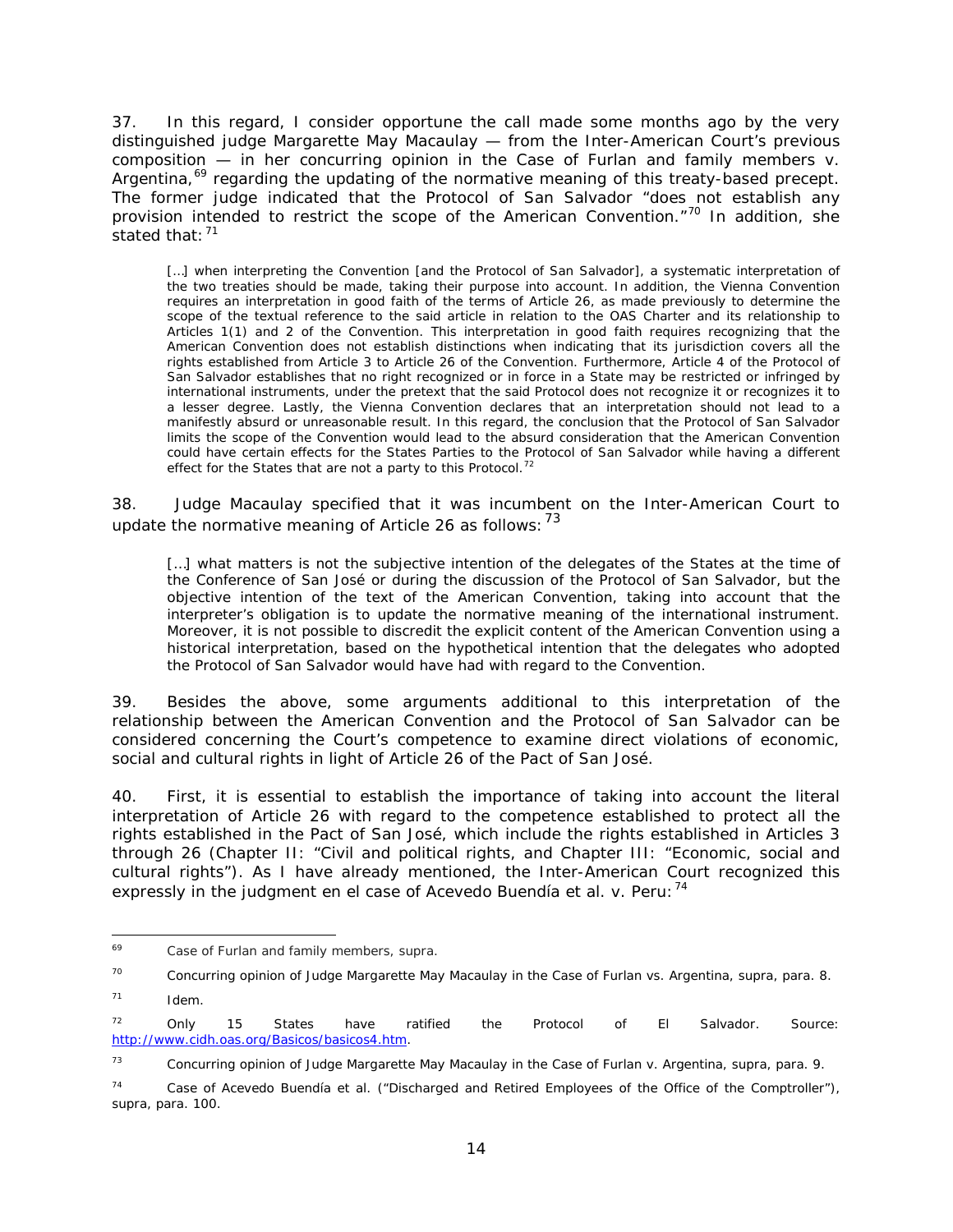100. Furthermore, it is pertinent to note that even though Article 26 is contained in Chapter III of the Convention, entitled "Economic, Social and Cultural Rights," it is also located in Part I of the said instrument, entitled "State Obligations and Rights Protected" and, therefore, is subject to the general obligations contained in Articles 1(1) and 2 mentioned in Chapter I (entitled "General Obligations"), as well as Articles 3 to 25 indicated in Chapter II (entitled "Civil and Political Rights").

41. This interpretation by the Inter-American Court, adopted unanimously,  $^{75}$  constitutes a fundamental precedent for the direct justiciability of economic, social and cultural rights, by stating that, when dealing with the rights that can be derived from Article 26, it is possible to apply the general obligations of respect, guarantee, and adaptation contained in Articles 1(1) and 2 of the American Convention. Given that, in this case, the Inter-American Court did not rule on these interpretative implications in relation to the Additional Protocol to the American Convention on Human Rights in the Area of Economic, Social and Cultural Rights, I consider that the Judgment to which this separate opinion refers would have provided a significant opportunity to allude to this, because the Protocol of San Salvador, the OAS Charter, the American Declaration, and even Article 26 of the American Convention were used expressly to give content to the right to health (see *supra* para. 29).<sup>[76](#page-77-1)</sup>

42. Now, none of the articles of the Protocol of San Salvador make any reference to the scope of the general obligations referred to in Articles 1(1) and 2 of the American Convention. If the Pact of San José is not being amended expressly, the corresponding interpretation should be the least restrictive as regards its scope. In this regard, it is important to stress that the American Convention itself establishes a specific procedure for its amendment.<sup>[77](#page-77-2)</sup> If the Protocol of Salvador had been intended to annul or amend the scope of Article 26, this should have been established explicitly and unequivocally. The clear wording of Article 19(6) of the Protocol does not permit inferring any conclusion with regard to the literal meaning of the relationship between Article 26 and Articles 1(1) and 2 of the American Convention, as the Inter-American Court has recognized.<sup>[78](#page-77-3)</sup>

43. Differing positions have arisen with regard to the interpretation of Article 26 and its relationship with the Protocol of San Salvador.<sup>[79](#page-77-4)</sup> In my opinion, the principle of the most

<span id="page-77-0"></span> <sup>75</sup> With separate opinions of Judge Sergio García Ramírez and Judge *ad hoc* Víctor Oscar Shiyin García Toma.

<span id="page-77-1"></span><sup>76</sup> Also, see para. 131 and footnote 176 of the Judgment.

<span id="page-77-2"></span><sup>77</sup> American Convention: "Article 76(1) Proposals to amend this Convention may be submitted to the General Assembly for the action it deems appropriate by any State Party directly, and by the Commission or the Court through the Secretary General."

<span id="page-77-3"></span><sup>78</sup> *Cf. Case of Acevedo Buendía et al. ("Discharged and Retired Employees of the Office of the Comptroller"), supra*, para. 100.

<span id="page-77-4"></span><sup>79</sup> *Cf.,* in alphabetical order, among others, Abramovich, Víctor and Rossi, Julieta, "La tutela de los derechos económicos, sociales y culturales en el artículo 26 de la Convención Americana sobre Derechos Humanos," in *Revista Estudios Socio-Jurídicos,* year/vol. 9, Special No., Universidad del Rosario, Bogotá, 34-53; Burgorgue-Larsen, Laurence, and Úbeda de Torres, Amaya, in particular Chapter 24 written by the first author: "Economic and social rights," The Inter-American Court of Human Rights. Case Law and Commentary, New York, Oxford University Press, 2011, pp. 613-639; Cavallaro, James L. and Brewer, Stephanie Erin "La función del litigio interamericano en la promoción de la justicia social," in *Sur. Revista Internacional de Derechos Humanos*, No. 8, 2008, pp. 85- 99; Cavallaro, James L. and Schaffer, Emily, "Less as More: rethinking Supranational Litigation of Economic and Social Rights in the Americas," in Hastings Law Journal, No. 56, No. 2, 2004, pp. 217-281; Cavallaro, James and Schaffer, Emily, "Rejoinder: Finding Common Ground to Promote Social Justice and Economic, Social and Cultural Rights in the Americas," in *New York University Journal of International Law and Politics*, No. 39, 2006, pp. 345-383; Courtis, Christian, "La protección de los derechos económicos, sociales y culturales a través del artículo 26 de la Convención Americana sobre Derechos Humanos" in Eduardo Ferrer Mac-Gregor and Arturo Zaldívar Lelo de Larrea (coords.), *La ciencia del derecho procesal constitucional. Estudios en homenaje a Héctor Fix-Zamudio en sus cincuenta años como investigador del derecho,* Mexico, UNAM-Marcial Pons-IMDPC, 2008, volume IX: "Derechos humanos y tribunales internacionales," pp. 361-438; Melish, Tara J., *La Protección de los Derechos Económicos, Sociales y Culturales en el Sistema Interamericano de Derechos Humanos*, Quito, CDES, Yale Law School, 2003, pp. 379-392; by the same author: "Rethinking the "Less as More" Thesis: Supranational Litigation of Economic, Social and Cultural Rights in the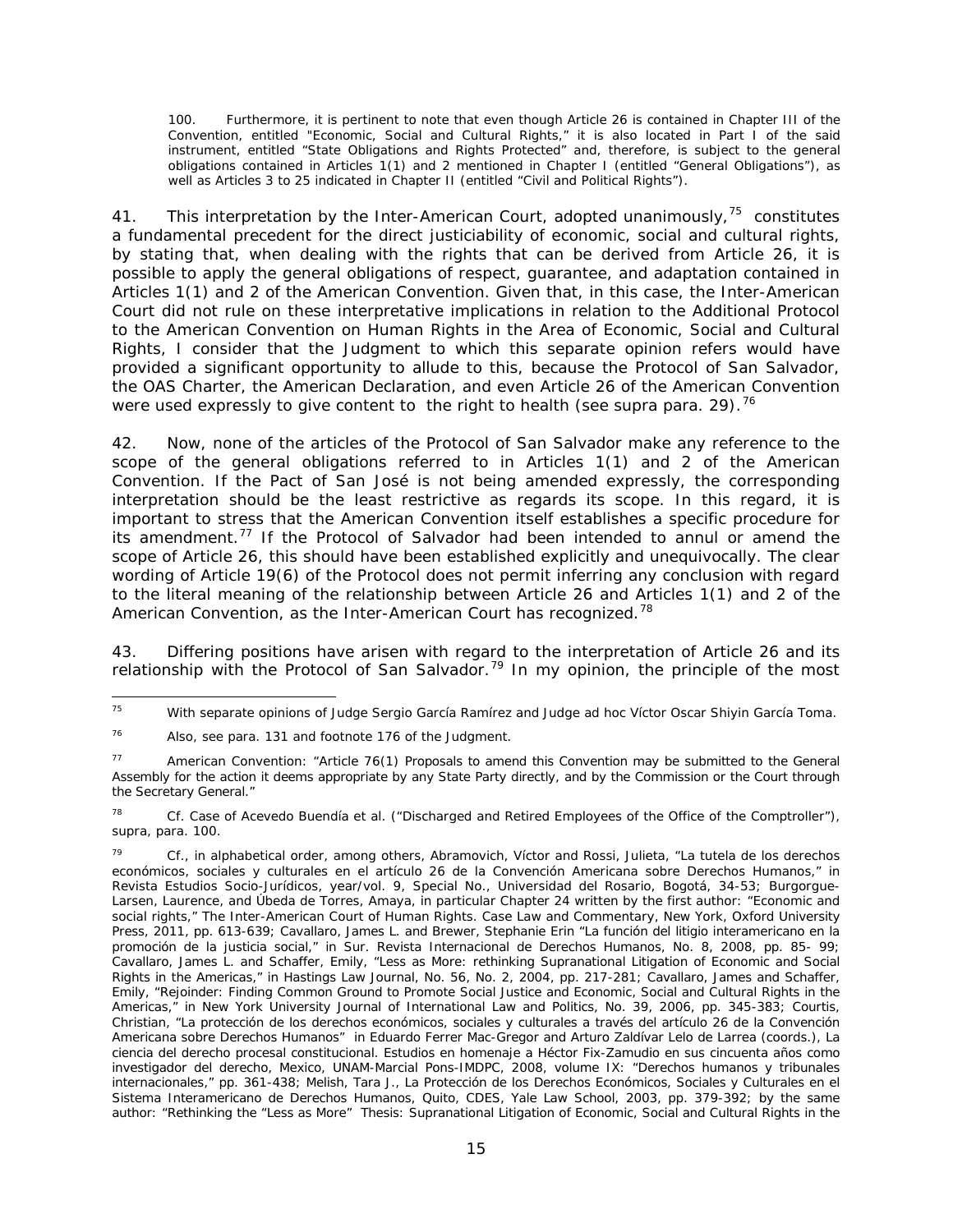favorable interpretation must be applied not only with regard to the substantive aspects of the Convention, but also as regards procedural aspects related to the attribution of competence, provided that a real and specific conflict in interpretation exists. If the Protocol of San Salvador had expressly indicated that it should be understood that Article 26 was no longer in force, the interpreter could not reach the opposite conclusion. However, no article of the Protocol refers to the reduction or limitation of the scope of the American Convention.

44. To the contrary, one of the articles of the Protocol indicates that this instrument should not be interpreted in order to disregard other rights in force in the States Parties, which include the rights derived from Article 26 within the framework of the American Convention.[80](#page-78-0) Moreover, in the terms of Article 29(b) of the American Convention, a restrictive interpretation of the rights is not permitted.<sup>[81](#page-78-1)</sup>

45. Thus, this – apparent – problem must be resolved based on a systematic, teleological and evolutive interpretation that takes into account the most favorable interpretation to ensure the best protection of the individual and the object and purpose of Article 26 of the American Convention regarding the need to truly guarantee economic, social and cultural rights. In the presence of a conflict in interpretation, prevalence should be given to a systematic interpretation of the relevant norms.

46. In this regard, the Inter-American Court has indicated on previous occasions<sup>[82](#page-78-2)</sup> that human rights treaties are living instruments, the interpretation of which must keep up with the times and current living conditions. Furthermore, it has also affirmed that this evolutive interpretation is consequent with the general rules of interpretation established in Article 29 of the American Convention, and also in the Vienna Convention on the Law of Treaties.<sup>[83](#page-78-3)</sup> When making an evolutive interpretation, the Court has given special relevance to comparative law, and has therefore used domestic laws $^{84}$  $^{84}$  $^{84}$  or the case law of domestic courts<sup>[85](#page-78-5)</sup> when analyzing specific disputes in contentious cases.

<span id="page-78-5"></span><span id="page-78-0"></span><sup>80</sup> Protocol of San Salvador: "Article 4. *Inadmissibility of Restrictions.* A right which is recognized or in effect in a State by virtue of its internal legislation or international conventions may not be restricted or curtailed on the pretext that this Protocol does not recognize the right or recognizes it to a lesser degree."

<span id="page-78-1"></span><sup>81</sup> *Cf. Case of the "Mapiripán Massacre," supra*, para. 188;

i,

<span id="page-78-2"></span><sup>82</sup> *Cf. The Right to Information on Consular Assistance within the Framework of the Guarantees of Due Process of Law.* Advisory Opinion OC-16/99 of October 1, 1999. Series A No. 16, para. 114, and *Case of Atala Riffo and daughters v. Chile*. *Merits, reparations and costs.* Judgment of February 24, 2012. Series C No. 239, para. 83.

Americas," in *New York University Journal of International Law and Politics*, No. 39, 2006, pp. 171-343; by the same autor: "Counter-Rejoinder. Justice vs. justiciability?: Normative Neutrality and Technical Precision, The Role of the Lawyer in Supranational Social Rights Litigation," in *New York University Journal of International Law and Politics*, No. 39, 2006, pp. 385-415; Parra Vera, Oscar, *Justiciabilidad de los derechos económicos, sociales y culturales ante el Sistema Interamericano,* Mexico, CNDH, 2011; Pelayo Moller, Carlos María. El "mínimo vital" como estándar para la justiciabilidad de los derechos económicos, sociales y culturales. *Revista Metodhos*, Federal District Human Rights Commission, No. 3, 2012, pp. 31-51; Ruiz-Chiriboga, Oswaldo, *The American Convention and the Protocol of San Salvador: Two Intertwined Treaties. Non-enforceability of Economic, Social and Cultural Rights in the Inter-American System, op. cit. supra* 39; Uprimny, Rodrigo, and Diana Guarnizo, "¿Es posible una dogmática adecuada sobre la prohibición de regresividad? Un enfoque desde la jurisprudencia constitucional colombiana," in Eduardo Ferrer Mac-Gregor and Arturo Zaldívar Lelo de Larrea (coords.), *La ciencia del derecho procesal constitucional. Estudios en homenaje a Héctor Fix-Zamudio en sus cincuenta años como investigador del derecho,* Mexico, UNAM-Marcial Pons-IMDPC, 2008, volume IV: "Derechos fundamentales y tutela constitucional," pp. 361-438; and Urquilla, Carlos, *La justiciabilidad directa de los derechos económicos, sociales y culturales,* San José, IIDH, 2009.

<span id="page-78-3"></span><sup>83</sup> *Cf. The Right to Information on Consular Assistance within the Framework of the Guarantees of Due Process of Law.* Advisory Opinion OC-16/99, *supra*, para. 114, and *Case of Atala Riffo and daughters, supra*, para. 83.

<span id="page-78-4"></span><sup>84</sup> In the *Case of Kawas Fernández v. Honduras. Merits, reparations and costs. Judgment of April 3, 2009.* Series C No. 196, para. 148, the Court took into account for its analysis that it noted: "that a significant number of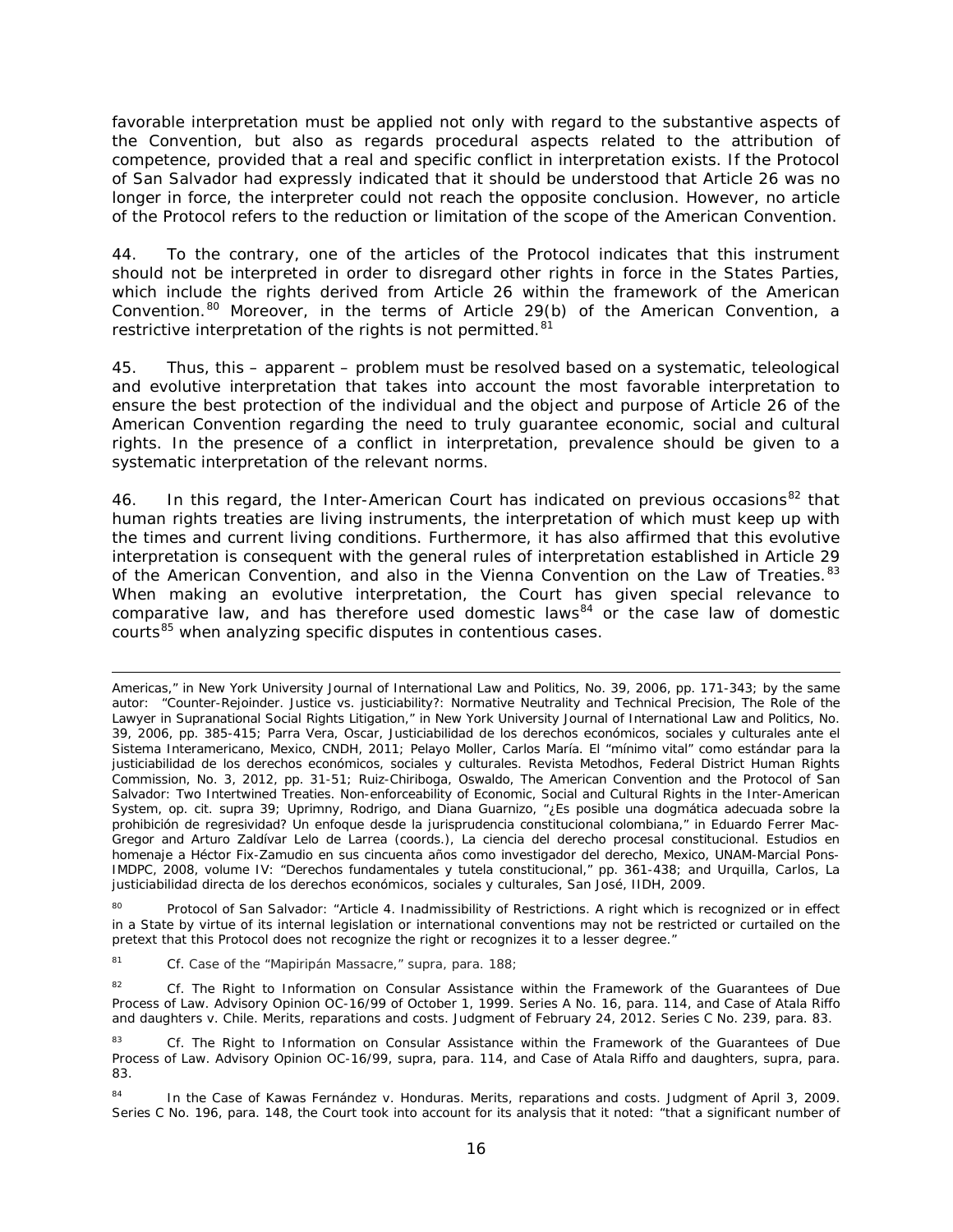47. It is clear that the Inter-American Court cannot declare the violation of the right to health under the Protocol of San Salvador, because this can be observed from the literal meaning of its Article 19(6). However, it is possible to understand the Protocol of San Salvador as one of the interpretative references concerning the scope of the right to health protected by Article 26 of the American Convention. In light of the human rights *corpus juris*, the Additional Protocol throws light on the content that the obligations of respect and guarantee should have in relation to this right. In other words, the Protocol of San Salvador *provides guidance* on the application corresponding to Article 26 together with the obligations established in Articles 1(1) and 2 of the Pact of San José.

48. The possibility of using the Protocol of San Salvador in order to define the scope of the protection of the right to health contained in Article 26 of the American Convention is not unfamiliar to the case law of the Inter-American Court; neither is the use of other international sources or the OAS Progress Indicators in Respect of Rights Contemplated in that Protocol, in order to define different State obligations in this regard. Indeed, the Inter-American Court performed this exercise in the *Case of the "Children's Rehabilitation Institute" v. Paraguay*, in which it expressly stated that, in order to establish the content and scope of Article 19 of the Pact of San José, it would take into consideration the Convention on the Rights of the Child and the Protocol of San Salvador, because these international instruments formed part of a very comprehensive international *corpus juris* for the protection of the child.<sup>[86](#page-79-0)</sup>

49. In the same way, in the *Case of the Yakye Axa Indigenous Community v. Paraguay*, when analyzing whether the State had created the conditions that increased the difficulties of access to a decent life of the members of the Community and whether, in that context, it had adopted the appropriate positive measures, the Court chose to interpret Article 4 of the American Convention in light of the international *corpus juris* on the special protection required by members of indigenous communities. Among other provisions, it mentioned Article 26 of the Pact de San José, and Articles 10 (Right to Health), 11 (Right to a Healthy Environment), 12 (Right to Food), 13 (Right to Education) and 14 (Right to the Benefits of Culture) of the Protocol of San Salvador (on Economic, Social and Cultural Rights), and the pertinent provisions of ILO Convention No. 169. The Court also noted the observations of the United Nations Committee on Economic, Social and Cultural Rights in its General Comment No. 14.<sup>[87](#page-79-1)</sup>

 States Parties to the American Convention have adopted constitutional provisions expressly recognizing the right to a healthy environment."

<sup>85</sup> In the *Case of Heliodoro Portugal v. Panama, supra*, and the *Case of Tiu Tojín v. Guatemala. Merits, reparations and costs.* Judgment of November 26, 2008. Series C No. 190, the Inter-American Court took into account judgments of the domestic courts of Bolivia, Colombia, Mexico, Panama, Peru and Venezuela on the nonprescription of permanent offenses such as forced disappearance. In addition, in the Case of *Anzualdo Castro v. Peru. Preliminary objection, merits, reparations and costs.* Judgment of September 22, 2009. Series C No. 202, the Inter-American Court used the rulings of constitutional courts of the countries of the Americas to support its definition of the concept of forced disappearance. Other examples are the *Case of Atala Riffo and daughters, supra, and* the *Case of the Kichwa Indigenous People of Sarayaku v. Ecuador*. *Merits and reparations*. Judgment of June 27, 2012. Series C No. 245.

<span id="page-79-0"></span><sup>86</sup> *Case of the "Children's Rehabilitation Institute," supra*, para. 148. Similarly, the *Case of the Yean and Bosico Girls, supra*, para. 185. In my opinion, implicit in the concept of the *corpus juris* is the interdependence and indivisibility of the rights of which it is composed. Regarding the indicators, see Abramovich, Víctor and Pautassi, Laura (comps.), *La medición de derechos en las políticas sociales*, Buenos Aires, Editores del Puerto, 2010.

<span id="page-79-1"></span><sup>87</sup> *Cf. Case of the Yakye Axa Indigenous Community, supra*, para. 163; *mutatis mutandi*, Case of the Sawhoyamaxa Indigenous Community*, supra*, para. 155, and *Case of the Xákmok Kásek Indigenous Community, supra*, paras. 215 and 216.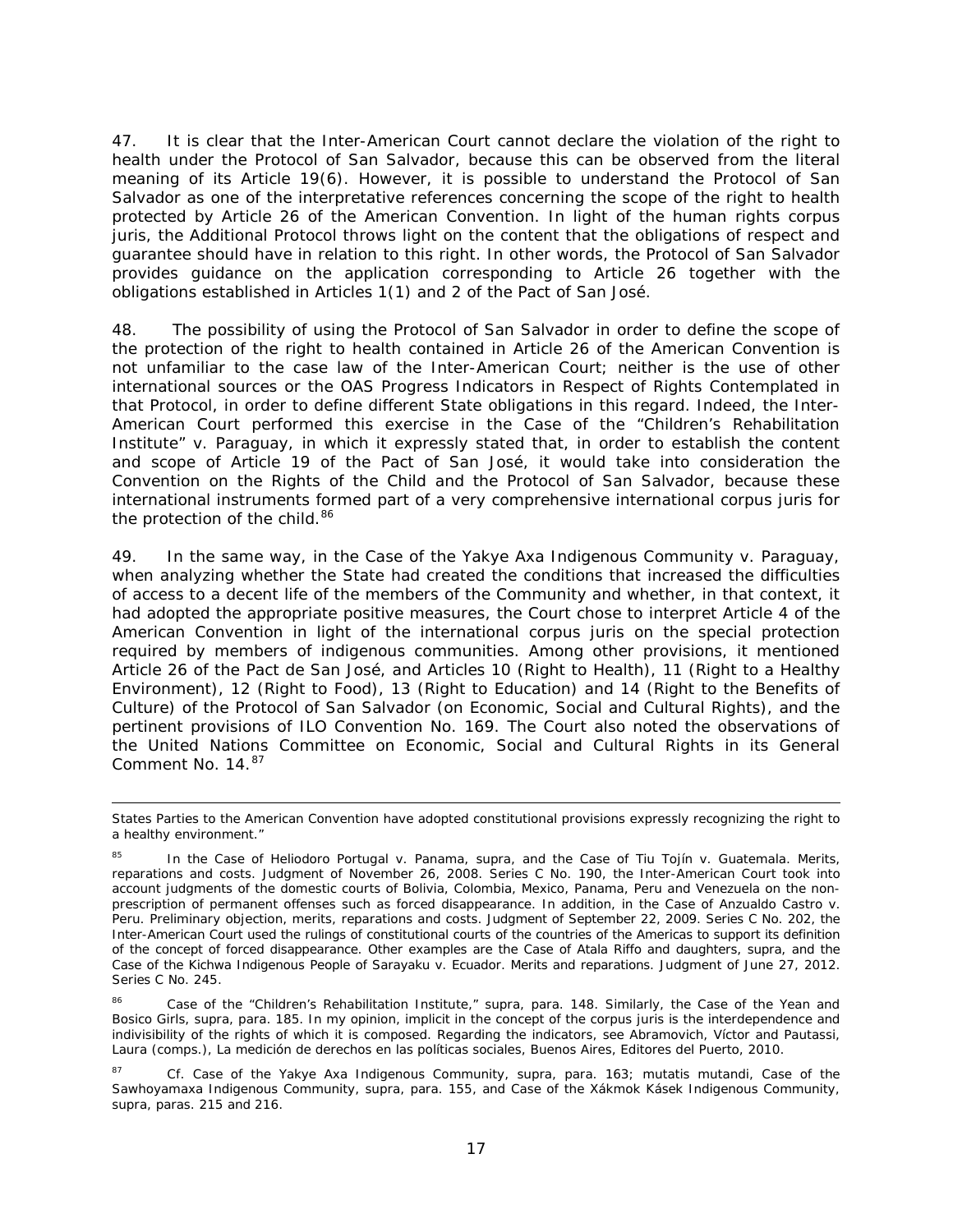50. The *Case of the Xákmok Kásek Indigenous Community v. Paraguay* is another example of a matter in which the Inter-American Court made an even more thorough analysis in order to determine that the assistance provided by the State with regard to the access to and quality of water, food, and health and education services had been insufficient to overcome the situation of special vulnerability of the Community. When determining this, the Inter-American Court evaluated the provision of each of these services in a separate section, in light of the main relevant international standards and the measures adopted by the State, using the General Comments of the United Nations Committee on Economic, Social and Cultural Rights.<sup>88</sup>

51. Furthermore, in the *Case of the Kichwa Indigenous People of Sarayaku v. Ecuador,* the Court interpreted the right to prior, free and informed consultation of the indigenous and tribal peoples and communities within the rights to their own culture and cultural identity recognized in ILO Convention No. 169. Thus, the absence of consultation in this specific case gave rise to the violation "of the right to the communal property of the Sarayaku People, recognized in Article 21 of the Convention, in relation to the right to cultural identity, in the terms of Articles 1(1) and 2 of this instrument.<sup>"[89](#page-80-1)</sup>

52. In the *Case of Chitay Nech v. Guatemala*, the Inter-American Court established that the general obligation of States to promote and protect the cultural diversity of the indigenous peoples gives rise to the special obligation to guarantee the *right to cultural life of indigenous children* and, to this end, it interpreted Article 30 of the Convention on the Rights of the Child and comments of its Committee, which provide content to Article 19 of the American Convention, and determined that, to ensure the full and harmonious development of their personality in keeping with their world view, indigenous children preferably need to develop and grow up in their own natural and cultural surroundings, because they possess a distinctive identity that connects them to their land, culture, religion and language.<sup>[90](#page-80-2)</sup>

53. In the *Case of the Las Dos Erres Massacre v. Guatemala*, in order to analyze State responsibility in relation to the rights to a name (Article 18), of the family (Article 17) and of the child (Article 19) of the American Convention, the Court considered that the right of everyone to receive protection against arbitrary and illegal interference in their family is an implicit part of the rights to the protection of the family and of the child. This is based on the express recognition in Articles 12(1) of the Universal Declaration of Human Rights, V of the American Declaration of the Rights and Duties of Man, 17 of the International Covenant on Civil and Political Rights, 11(2) of the American Convention on Human Rights, 8 of the European Convention on Human Rights, 4(3) of Protocol (II) Additional to the Geneva

i,

<span id="page-80-0"></span><sup>88</sup> Cf. Case of the Xákmok Kásek Indigenous Community, supra, *paras. 215 and 216, paras. 194 to 217. Citing the following: U.N. Committee on Economic, Social and Cultural Rights (CESCR), General Comment No. 15. The right to water (arts. 11 and 12 of the Covenant), (twenty-ninth session, 2002), U.N. Doc. HRI/GEN/1/Rev.7 at 117 (2002); CESCR, General Comment No. 12, 12 May 1999, E/C.12/1999/5, paras. 6 to 8; CESCR, General Comment No. 13, 8 December 1999, E/C.12/1999/10, para. 50; CESCR, General Comment No. 21, 21 December 2009, E/C.12/GC/21, para. 38; ILO Convention No. 169 concerning Indigenous and Tribal Peoples in Independent Countries, Article 27.1; Paul Hunt. Report of the Special Rapporteur on the right of everyone to the enjoyment of the highest attainable standard of health, A/HRC/14/20/Add.2, 15 April 2010.*

<sup>89</sup> *Case of the Kichwa Indigenous People of Sarayaku, supra*, para. 232.

<span id="page-80-2"></span><span id="page-80-1"></span><sup>90</sup> *Cf. Case of Chitay Nech et al. v. Guatemala. Preliminary objections, merits, reparations and costs.* Judgment of May 25, 2010. Series C No. 212, paras. 164 to 170. See also, UN. Committee on the Rights of the Child. General Comment No. 11 (2009). *Indigenous children and their rights under the Convention*, 12 February 2009, para. 82.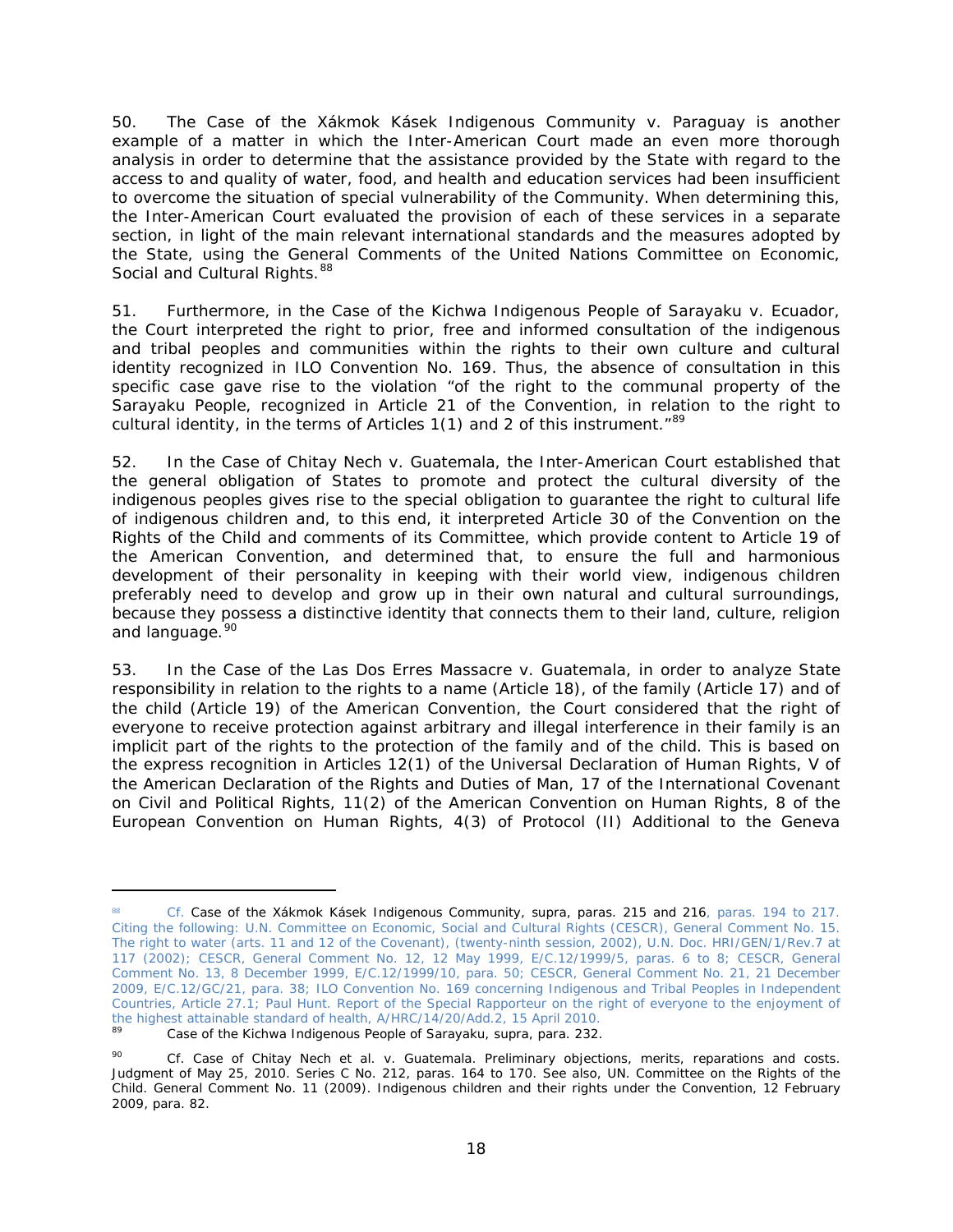Conventions of 12 August 1949 (hereinafter "Protocol II") and the Convention on the Rights of the Child. $91$ 

54. Similarly, in the *Case of Gelman v. Uruguay*, the Court developed the so-called right to identity (which is not expressly established in the American Convention) on the basis of the provisions of article 8 of the Convention on the Rights of the Child, which establishes that this right includes, among other elements, the right to nationality, to a name, and to family relationships. Thus, the alleged violations of the rights recognized in Articles 3, 17, 18, 19 and 20 of the Convention were interpreted pursuant to the *corpus juris* of the law concerning children, especially articles 7, 8, 9, 11, 16 and 18 of the Convention on the Rights of the Child.<sup>[92](#page-81-1)</sup>

55. Meanwhile, in the *Case of the Massacres of El Mozote and nearby places v. El Salvador*, the Court complemented its case law with regard to the right to private property established in Article 21 of the Convention when referring to Articles 13 and 14 of Protocol (II) Additional to the 1949 Geneva Conventions relating to the Protection of Victims of Non-International Armed Conflicts of 8 June 1977.<sup>[93](#page-81-2)</sup> Subsequently, in the *Case of the Massacre of Santo Domingo v. Colombia*, the Court interpreted the scope of the same Article 21 using treaties other than the American Convention. Thus, it referred to Rule 7 of Customary International Humanitarian Law regarding the distinction between civilian objects and military objectives and Article 4.2.g of Protocol II, concerning pillage, <sup>[94](#page-81-3)</sup> to provide content to the right to property established in Article 21 of the American Convention.

56. As can be observed from these examples of inter-American case law, it has been the reiterated practice of the Inter-American Court to use international instruments and sources other than the Pact of San José to define the content and even to expand the scope of the rights established in the American Convention and to stipulate the obligations of the States,  $95$  since the said international instruments and sources form part of a very comprehensive international *corpus juris* on the matter; also using the Protocol of San Salvador. The possibility of using the Protocol of San Salvador to give content and scope to the economic, social and cultural rights derived from Article 26 of the American Convention, in relation to the general obligations established in Articles 1 and 2 of this instrument, is viable in the way in which the Inter-American Court has been using them to provide content to many treaty-based rights using treaties and sources other than the Pact of San José. Thus, it could also use the Protocol of San Salvador, together with other international instruments, to establish the content and scope of the right to health protected by Article 26 of the American Convention.

#### **B) Articles 26 and 29 of the American Convention in light of the** *pro persona*  **principle**

<span id="page-81-0"></span> <sup>91</sup> *Cf. Case of the Las Dos Erres Massacre v. Guatemala. Preliminary objection, merits, reparations and costs.* Judgment of November 24, 2009. Series C No. 211, paras. 188, 190 and 191.

<span id="page-81-1"></span><sup>92</sup> *Cf. Case of Gelman, supra*, paras. 121 and 122.

<span id="page-81-2"></span><sup>93</sup> *Cf. Case of the Massacres of El Mozote and nearby places v. El Salvador. Merits, reparations and costs.*  Judgment of October 25, 2012 Series C No. 252, para. 179.

<span id="page-81-3"></span><sup>94</sup> *Cf. Case of the Massacre of Santo Domingo v. Colombia. Preliminary objections, Merits and reparations.* Judgment of November 30, 2012. Series C No. 259, paras. 270 to 272.

<span id="page-81-4"></span><sup>95</sup> For example, *The Progress Indicators in Respect of Rights Contemplated in the Protocol of San Salvador*, OEA/Ser.L/XXV.2.1, Doc 2/11 rev.2, December 16, 2012, could also be used.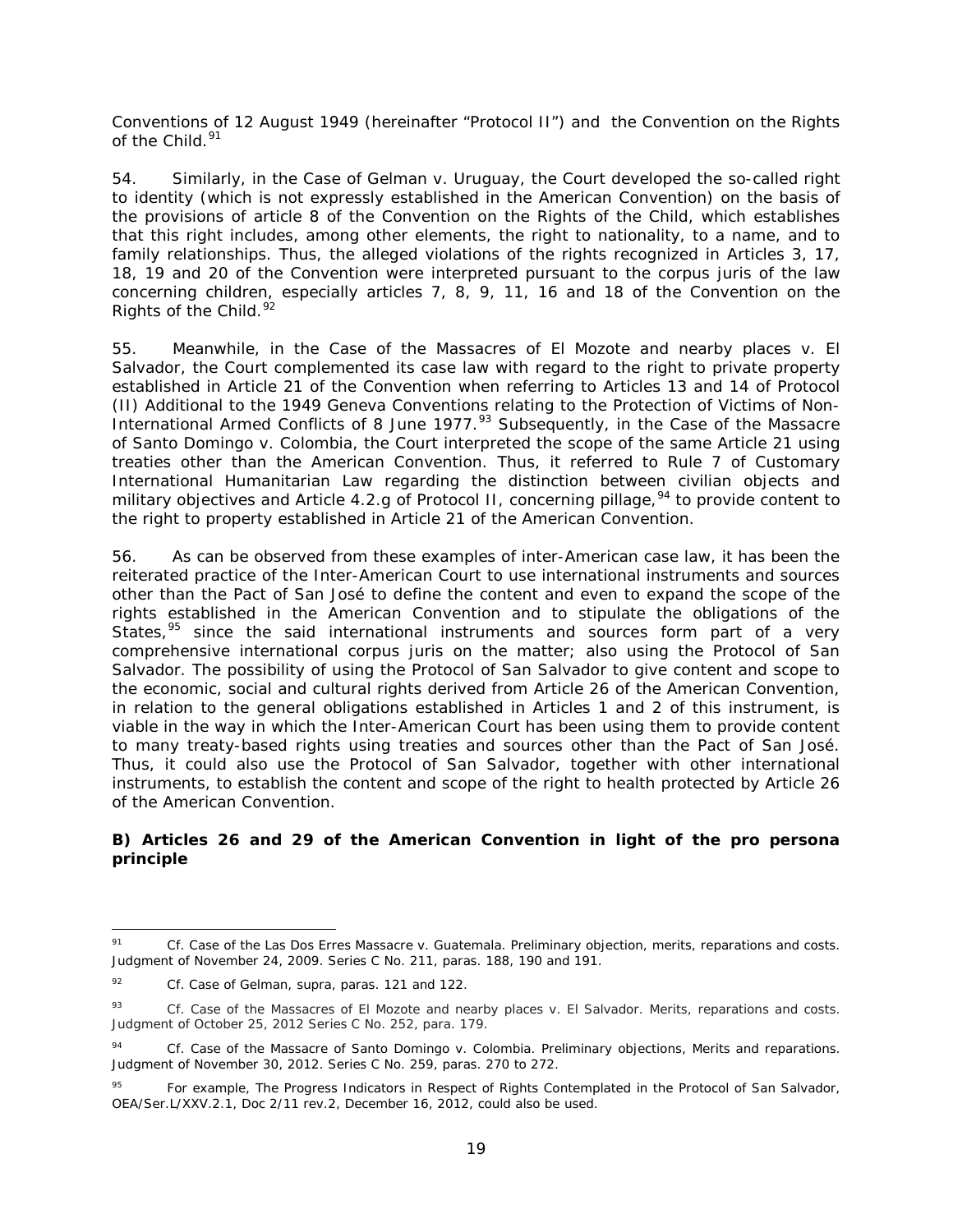57. Up until now, the Inter-American Court has used different aspects of the *corpus juris* on the right to health in order to found its arguments on the scope of the right to life or personal integrity, using the concept of decent life or another type of analysis based on the relationship between health and these civil rights (see *supra* para. 13). This argumentation strategy is valid and has permitted significant progress in inter-American case law. However, the main problems of this argumentation technique is that it prevents an in-depth analysis of the scope of the obligations of respect and guarantee in relation to the right to health, as in the Judgment that give rise to this separate opinion. In addition, there are some components of social rights that cannot be extended to standards of civil and political rights.<sup>[96](#page-82-0)</sup> As I have underlined, "the specificity could be lost of both civil and political rights (that begin to cover everything) and of social rights (that are unable to project their specificities)."<sup>[97](#page-82-1)</sup>

58. Considering that, in its evolutive case law, the Inter-American Court has already explicitly accepted the justiciability of Article 26 (see *supra* paras. 18 to 22),<sup>[98](#page-82-2)</sup> in my opinion, the Inter-American Court now needs to resolve several aspects of this article, which poses the difficult future task of deciding three distinct questions relating to: (i) what rights does it protect; (ii) what type of obligations arise from those rights, and (iii) what are the implications of the principle of progressiveness. Evidently, my intention is not to try and decide these questions in this individual opinion. My desire is merely to establish a basis that could serve as a reflection for future developments of the case law of this Inter-American Court.

59. Different positions exist with regard to the rights protected by Article 26 of the American Convention. Some people consider that this article constitutes a mere programmatic norm, without any type of effectiveness in itself. We do not find this conception adequate in view of the spirit of the Convention, which is inspired by the absence of hierarchy among the rights, as revealed by its Preamble, and by the need for all its provisions to have practical effects.

60. In addition, the said argument would be an evident step backward from the progressiveness that Article 26 itself expressly establishes for the States and that, of necessity, also applies to the Inter-American Court itself, because inter-American case law has already recognized the possibility of ruling on the contents of this article as indicated in the preceding paragraph, and has also recognized the full validity of all the provisions of the Pact of San Jose, precisely when deciding on the State's argument concerning its lack of competence *ratione materiae* in relation to Article 26 of the Pact of San José: <sup>[99](#page-82-3)</sup>

[...] the Court must take into account that the instruments accepting the optional clause concerning obligatory jurisdiction (Article 62(1) of the Convention) suppose the acknowledgement by the States that

<span id="page-82-0"></span> <sup>96</sup> On this aspect, see Melish, Tara J. "The Inter-American Court of Human Rights: Beyond Progressivity," in Langford, Malcolm (ed.), *Social Rights Jurisprudence: Emerging Trends in Comparative and International Law*, Cambridge University Press, 2008, chapter 19.

<span id="page-82-1"></span><sup>97</sup> Parra Vera, Oscar, *Justiciabilidad de los derechos económicos, sociales y culturales ante el Sistema Interamericano,* Mexico, CNDH, 2011, p. 60.

<span id="page-82-2"></span><sup>98</sup> *Case of Acevedo Buendía et al. ("Discharged and Retired Employees of the Office of the Comptroller"), supra*, paras. 92 to 106, particularly paras. 99 to 103; the last paragraph, *in fine*, indicates: "it should be stated that regressiveness is justiciable when economic, social and cultural right are at issue."

<span id="page-82-3"></span><sup>99</sup> *Case of Acevedo Buendía et al. ("Discharged and Retired Employees of the Office of the Comptroller"), supra*, para. 16.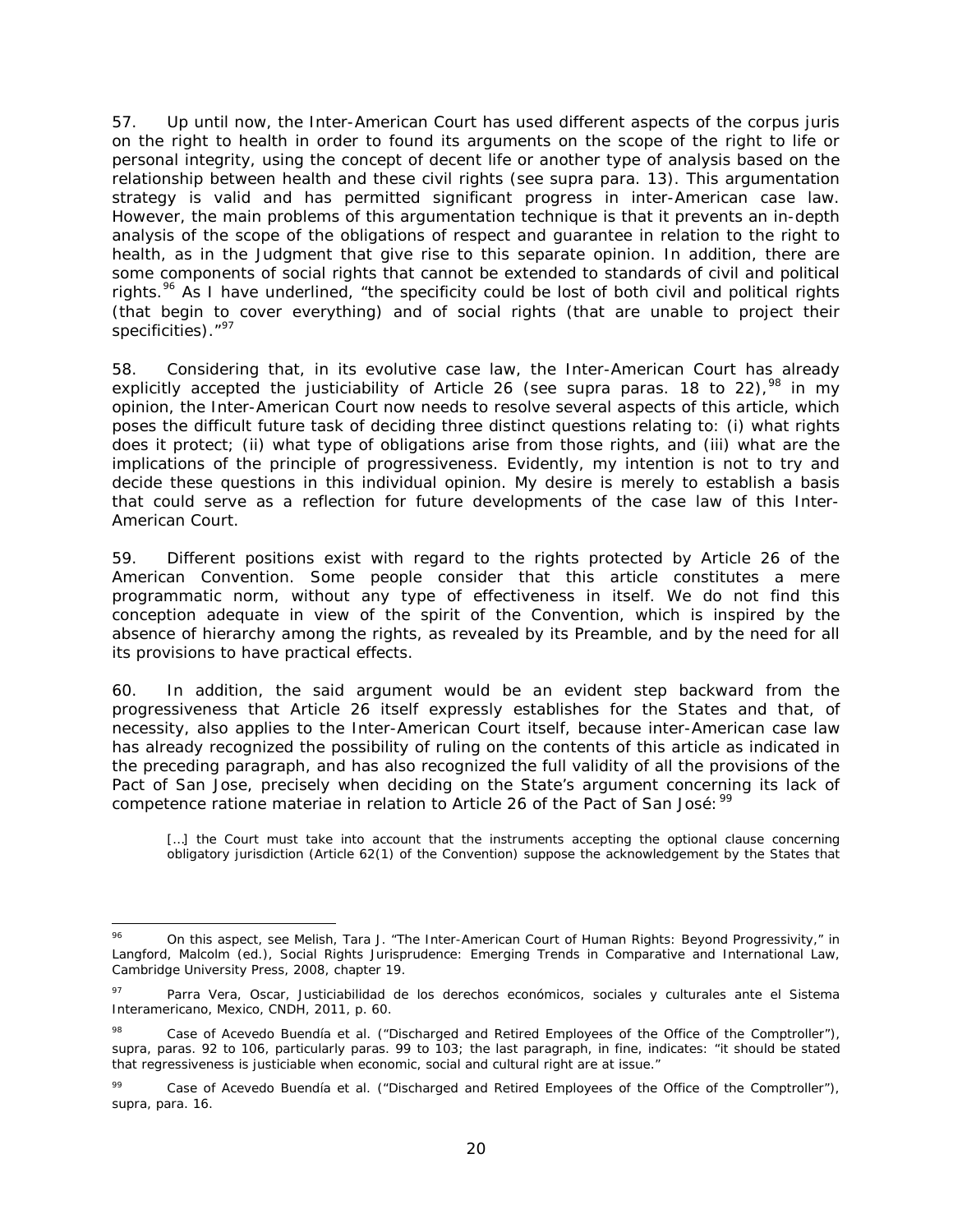submit them of the Court's right to decide any dispute relating to its jurisdiction.<sup>[100](#page-83-0)</sup> In addition, the Court has indicated previously that the broad terms used in the wording of the Convention indicate that the Court exercises full jurisdiction over all its articles and provisions.<sup>[101](#page-83-1)</sup> (Underlining added)

61. Another interpretative position in relation to Article 26 is addressed at granting full effectiveness to economic, social and cultural rights. This school of thought is the one that, for some time, has been defended by an important sector of legal doctrine in order to accord this treaty-based article normative nature, as the Inter-American Court did in the *Case of Acevedo Buendía v. Peru* in 2009, constituting a firm step in that direction, and abandoning the precedent of the 2005 *Case of the Five Pensioners v. Peru*. [102](#page-83-2)

62. For some, the rights protected by Article 26 of the American Convention are those derived from the economic, social, educational, scientific and cultural norms contained in the OAS Charter, without any possibility of referral to the American Declaration.<sup>[103](#page-83-3)</sup> Once it has been determined that a rights is implicit in the Charter and, therefore, included in Article 26, it can then be interpreted with the aid of the American Declaration or of other human rights treaties in force in the respective State.<sup>[104](#page-83-4)</sup> On the other hand, it is also affirmed that, in addition to the *pro persona* principle, in order to know which rights are derived from the goals established in the OAS Charter, it is necessary to resort to other international instruments, such as the American Declaration, constitutional texts, and the work of international monitoring mechanisms.<sup>[105](#page-83-5)</sup>

63. Regarding the possible integration of the OAS Charter with the American Declaration on the Rights and Duties of Man, it is pertinent to take into account Advisory Opinion OC-10/89 "Interpretation of the American Declaration on the Rights and Duties of Man within the framework of Article 64 of the American Convention on Human Rights", of July 14, 1989, especially paragraphs 43 and 45:

43. Hence it may be said that by means of an authoritative interpretation, the Member States of the Organization have signaled their agreement that the Declaration contains and defines the fundamental human rights referred to in the Charter. Thus the Charter of the Organization cannot be interpreted and applied as far as human rights are concerned without relating its norms, consistent with the practice of the organs of the OAS, to the corresponding provisions of the Declaration.

<span id="page-83-0"></span> <sup>100</sup> *Cf. Case of Ivcher Bronstein, supra,* paras. 32 and 34; *Case of Heliodoro Portugal, supra*, para. 23, and *Case of García Prieto et al. v. El Salvador. Preliminary objection, merits, reparations and costs*. Judgment of November 20, 2007. Series C No. 168, para. 38.

<span id="page-83-1"></span><sup>101</sup> *Cf. Case of Velásquez Rodríguez, Preliminary objections, supra*, para. 29, and *Case of the 19 Tradesmen v. Colombia. Preliminary objection*. Judgment of June 12, 2002. Series C No. 93, para. 27.

<span id="page-83-2"></span><sup>102</sup> Regarding the critiques of this judgment, see, for example, Courtis, Christian, "Luces and sombras. La exigibilidad de los derechos económicos, sociales y culturales en la sentencia de los "Cinco Pensionistas" de la Corte Interamericana de Derechos Humanos," in *Revista Mexicana de Derecho Público*, No. 6, ITAM, Law Departament, Mexico, 2004.

<span id="page-83-3"></span><sup>103</sup> Abramovich, Víctor, and Rossi, Julieta, "La tutela de los derechos económicos, sociales y culturales en el artículo 26 de la Convención Americana sobre Derechos Humanos", *Estudios Socios Jurídicos*, Bogotá, Special No. 9, April 2007, pp. 46 and 47.

<span id="page-83-4"></span><sup>104</sup> *Ibidem*, p. 48.

<span id="page-83-5"></span><sup>105</sup> With certain variations, see Courtis, Christian, "La protección de los derechos económicos, sociales y culturales a través del artículo 26 de la Convención Americana sobre Derechos Humanos," *op. cit. supra* note 79; and Melish, Tara J., "El litigio supranacional de los derechos económicos, sociales y culturales: avances y retrocesos en el Sistema Interamericano," in *Memorias del seminario internacional sobre derechos económicos, sociales y culturales,* Mexico, Foreign Affairs Secretariat, pp. 173 to 219; by the same author, *La Protección de los Derechos Económicos, Sociales y Culturales en el Sistema Interamericano de Derechos Humanos, op. cit. supra* note 79*.*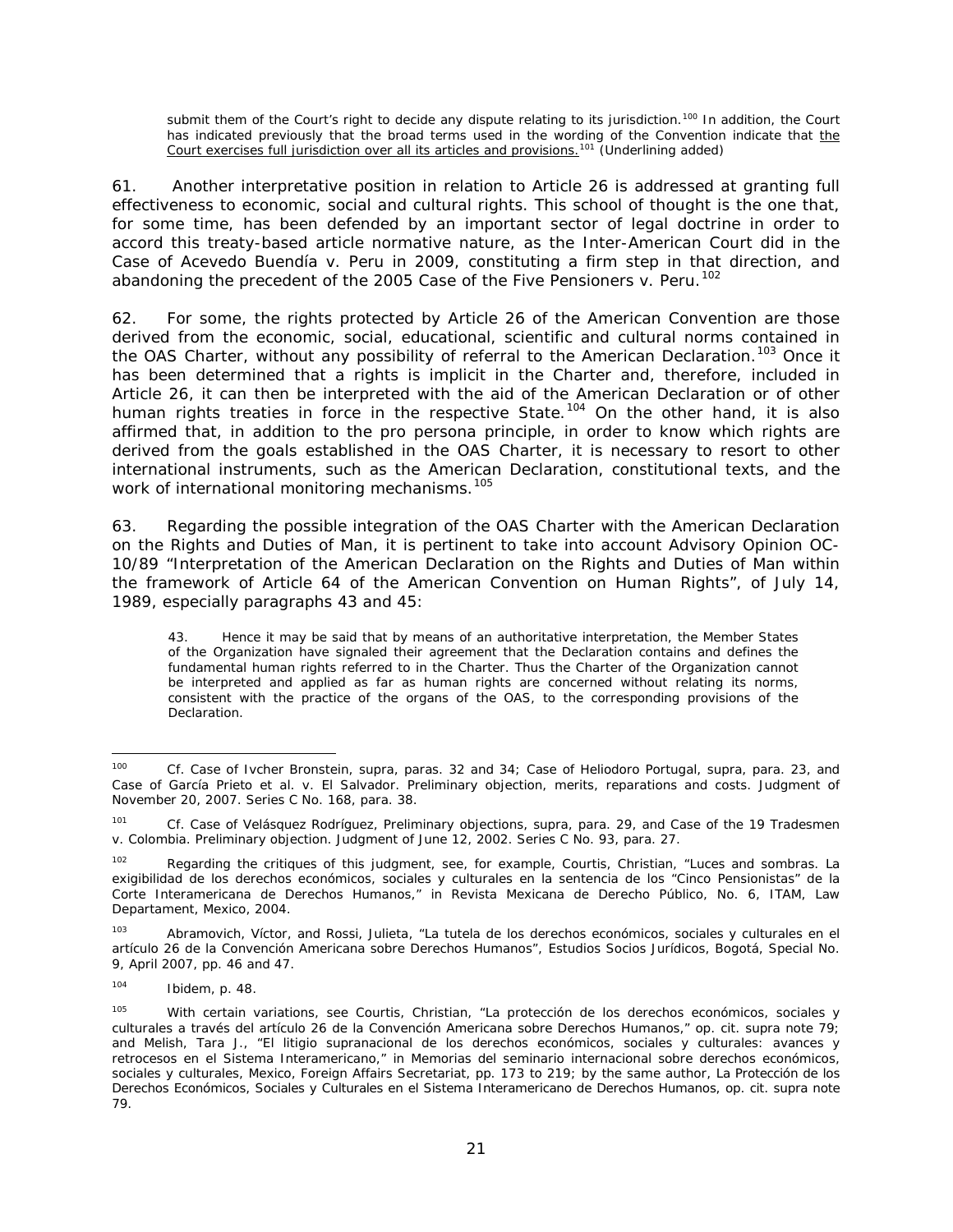[…]

45. For the Member States of the Organization, the Declaration is the text that defines the human rights referred to in the Charter. Moreover, Articles 1(2)(b) and 20 of the Commission's Statute define the competence of that body with respect to the human rights enunciated in the Declaration, with the result that, to this extent, the American Declaration is for these States a source of international obligations related to the Charter of the Organization.

64. I consider that another possible means of interpretation, in keeping with the latter position, would be to consider the relationship of Articles 26 and 29 of the Pact of San José with the *pro persona* principle. Indeed, based on the norms established in Article 29 of the American Convention, none of the provisions of the Convention may be interpreted in the sense of limiting the enjoyment and exercise of any right or freedom that may be recognized under the laws of any of the States Parties, or under any other convention to which one of the said States is a party, or to exclude or limit the potential effects of the American Declaration of the Rights and Duties of Man and other international acts of the same nature (such as the Universal Declaration of Human Rights) that, in the same way as the American Declaration, establish social rights without distinction from civil and political rights.

65. These rules of interpretation established in Article 29 of the American Convention should also be interpreted. If we read these criteria pursuant to the *pro persona* principle, the interpretation of Article 26 should not only not limit the enjoyment and exercise of the rights established in the laws of the States Parties, which include the Constitution of these States, or the rights established in other conventions, but these laws and conventions must be used to ensure *the highest degree of protection.* Hence, in order to know what rights are derived from the economic, social, educational, scientific and cultural norms contained in the OAS Charter (in the terms set out in Article 26 of the American Convention), in addition to abiding by its text, recourse could be had to domestic laws and to other international instruments, including the American Declaration.[106](#page-84-0) Likewise, Article 25 of the American Convention establishes the right of the individual to an effective recourse "for protection against acts that violate his fundamental rights recognized by the constitution or laws of the state concerned or by this Convention [...].<sup>"[107](#page-84-1)</sup>

66. In other words, a possible way to interpret Article 26 of the American Convention would lead to finding that a literal interpretation of this article is not sufficient, and neither are the criteria established in Article 29 of the Pact of San José, but rather, first, the latter article must be interpreted in accordance with the *pro persona* principle. Once this has been done, it is possible to understand that, according to the said Article 29, the economic, social and cultural rights established in other laws, including the Constitutions of the States Parties and the American Declaration,<sup>[108](#page-84-2)</sup> are incorporated into Article 26 in order to interpret and develop it.

<span id="page-84-0"></span> <sup>106</sup> *Cf.* OC-10/89 "Interpretation of the American Declaration on the Rights and Duties of Man within the Framework of Article 64 of the American Convention on Human Rights," of July 14, 1989, paras. 43 and 45.

<span id="page-84-1"></span><sup>&</sup>lt;sup>107</sup> *Cf. Case of Baena Ricardo et al. v. Panama. Merits, reparations and costs. Judgment February 2, 2001.* Series C No. 72, para. 141 (dismissal of employees); *Case of the "Five Pensioners," supra,* paras. 116 to 121 (pensions), and *Case of Castañeda Gutman v. Mexico. Preliminary objections, merits, reparations and costs.*  Judgment of August 6, 2008. Series C No. 184, para. 163 (electoral laws).

<span id="page-84-2"></span><sup>108</sup> Even the Universal Declaration of Human Rights, because Article 29(d) of the American Convention establishes that no provision of the Convention shall be interpreted as: "excluding or limiting the effect that the American Declaration of the Rights and Duties of Man and other *international acts of the same nature* may have"; and the Universal Declaration, owing to its essence, has the same nature as the American Convention.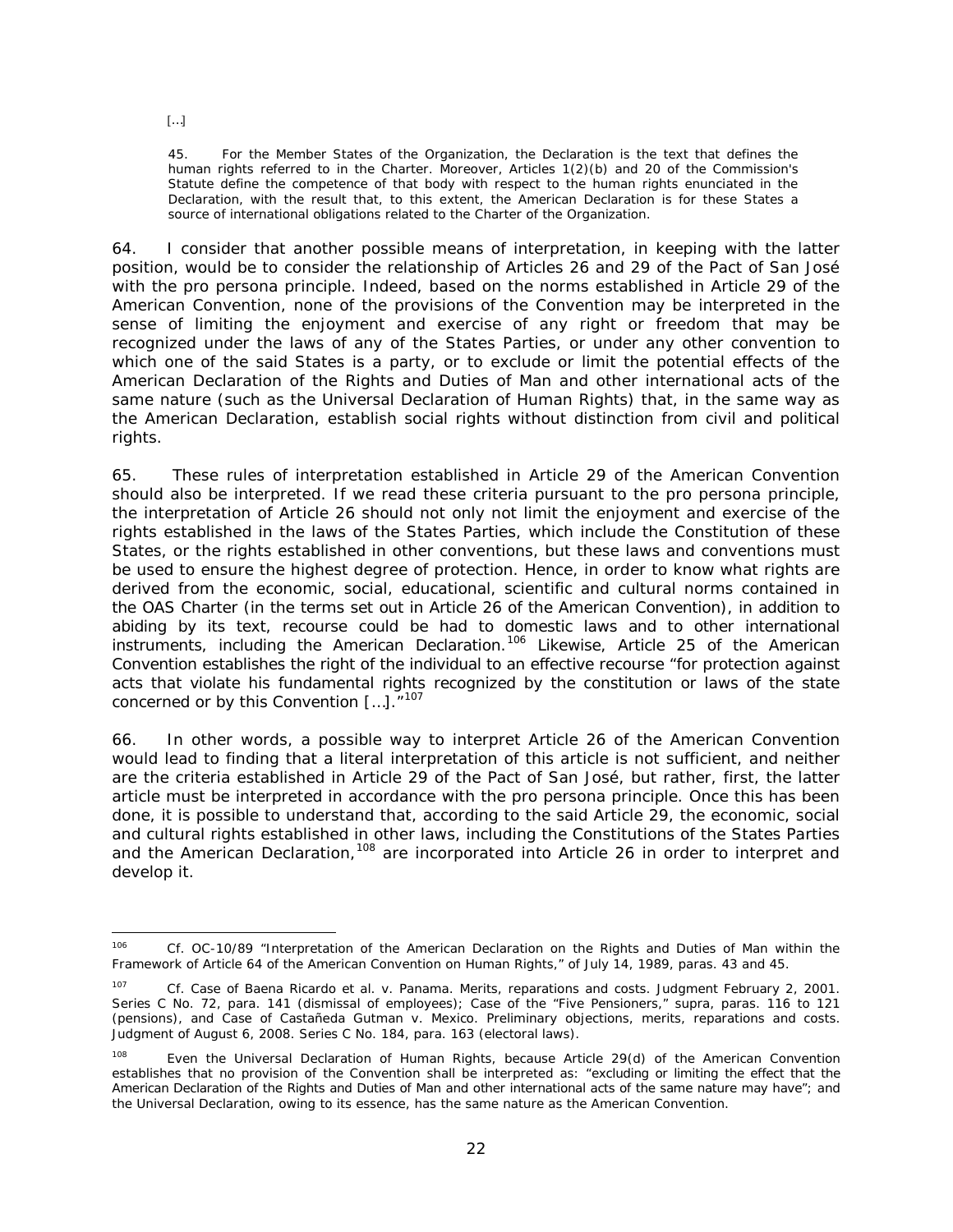67. On some occasions, the Inter-American Court itself has used the basic national laws and different international instruments to give increased content and context to civil rights by means of the interpretation of Article 29(b) of the American Convention. Thus, for example, article 44 of the Constitution of the Republic of Colombia (fundamental rights of the child), together with different international instruments and the American Convention, were used in the *Case of the "Mapiripán Massacre" v. Colombia:*[109](#page-85-0)

153. The content and scope of Article 19 of the American Convention must be defined, in cases such as this, taking into consideration the pertinent provisions of the Convention on the Rights of the Child,<sup>[110](#page-85-1)</sup> in particular articles 6, 37, 38 and 39, and of Protocol II Additional to the Geneva Conventions, because these instruments and the American Convention form part of a very comprehensive international *corpus juris* for the protection of children that States must respect.<sup>11</sup> Added to this, in application of Article 29 of the Convention, the provisions of article 44 of the Constitution of the Republic of Colombia must be taken into consideration.<sup>[112](#page-85-3)</sup>

68. As we have indicated previously, the *pro persona* principle implies, *inter alia,* making the most favorable interpretation for the effective enjoyment and exercise of the fundamental rights and freedoms, which, also, prevents using other international instruments to restrict the rights of the American Convention.<sup>[113](#page-85-4)</sup> The Inter-American Court has indicated: [114](#page-85-5)

51. With respect to the comparison between the American Convention and the other treaties already mentioned, the Court cannot avoid a comment concerning an interpretation suggested by Costa Rica in the hearing of November 8, 1985. According to this argument, if a right recognized by the American Convention were regulated in a more restrictive way in another international human rights instrument, the interpretation of the American Convention would have to take those additional restrictions into account for the following reasons:

"If it were not so, we would have to accept that what is legal and permissible on the universal plane would constitute a violation in this hemisphere, which cannot obviously be correct. We think rather that with respect to the interpretation of treaties, the criterion can be established that the rules of a treaty or a convention must be interpreted in relation to the provisions that appear in other treaties that cover the same subject. It can also be contended that the provisions of a regional treaty must be interpreted in the light of the concepts and provisions of instruments of a universal character. (Underlining in original text)

<span id="page-85-0"></span> <sup>109</sup> *Case of the "Mapiripán Massacre," supra,* para. 153, and *Case of the Mayagna (Sumo) Awas Tingni Community, supra*, para. 148.

<span id="page-85-1"></span><sup>110</sup> Ratified by Colombia on January 28, 1991, and entering into force on February 27, 1991.

<span id="page-85-2"></span><sup>111</sup> *Cf. Case of the "Children's Rehabilitation Institute," supra,* para. 148; *Case of the Gómez Paquiyauri Brothers. Merits, reparations and costs.* Judgment of July 8, 2004. Series C No. 110*,* para. 166; *Case of the "Street Children" (Villagrán Morales et al.), supra,* para. 194, and *Legal Status and Human Rights of the Child, Advisory Opinion OC- 17/02*, para. 24.

<span id="page-85-3"></span><sup>112</sup> *Cf.* Article 44 of the Constitution of the Republic of Colombia: "The fundamental rights of the child are: life, physical integrity, health and social security, a balanced diet, name and nationality, to have a family and not be separated from it, love and care, education and culture, recreation and freedom of expression. They shall be protected against any form of abandon, physical or moral violence, kidnapping, sale, sexual abuse, economic or labor exploitation, and hazardous work. They shall also enjoy the other rights embodied in the Constitution, in the laws and in the international treaties ratified by Colombia. The family, society and the State have the obligation to assist and protect the child in order to ensure his or her comprehensive and harmonious development and the full exercise of his or her rights. Anyone may require the competent authority to ensure compliance with the foregoing and to punish offenders.

<span id="page-85-4"></span><sup>113</sup> See the separate opinion in the *Case of Cabrera García and Montiel Flores v. Mexico. Preliminary objections, merits, reparations and costs.* Judgment of November 26, 2010. Series C No. 220, para. 38.

<span id="page-85-5"></span><sup>114</sup> Advisory Opinion OC-5/85. November 13, 1985. Series A No. 5, concerning *Compulsory Membership in an Association Prescribed by Law for the Practice of Journalism (Arts. 13 and 29 of the American Convention on Human Rights)* paras. 51 and 52.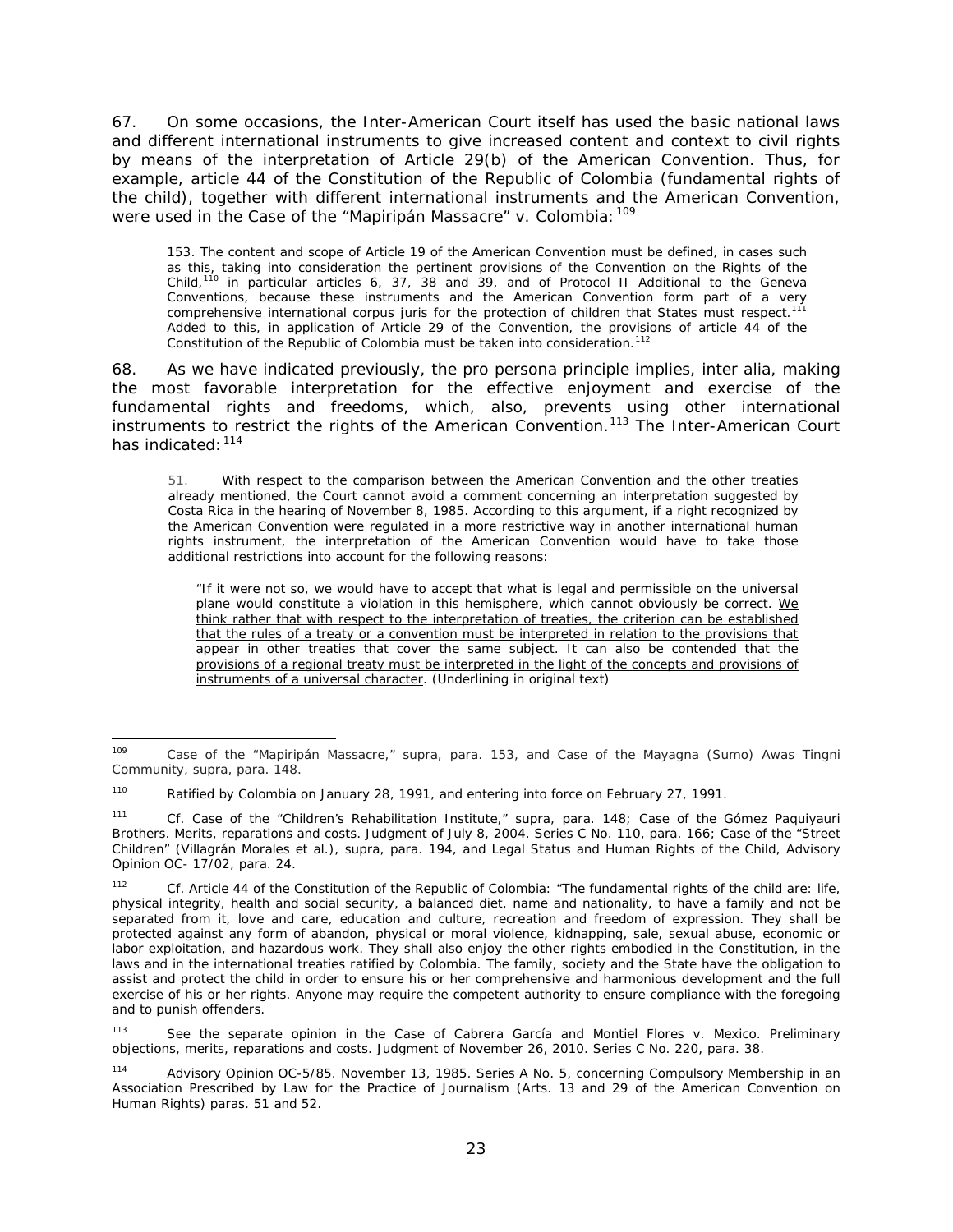It is true, of course, that it is frequently useful – and the Court has just done this – to compare the American Convention with the provisions of other international instruments in order to stress certain aspects concerning the manner in which a certain right has been formulated, but that approach should never be used to read into the Convention restrictions that are not grounded in its text. This is true even if these restrictions exist in another international treaty.<sup>[115](#page-86-0)</sup>

52. The foregoing conclusion clearly follows from the language of Article 29 which sets out the relevant rules for the interpretation of the Convention. Paragraph (b) of Article 29 indicates that no provision of the Convention may be interpreted as "restricting the enjoyment or exercise of any right or freedom recognized by virtue of the laws of any State Party or by virtue of another convention to which one of the said states is a party."

Hence, if in the same situation both the American Convention and another international treaty are applicable, the rule most favorable to the individual must prevail. Considering that the Convention itself establishes that its provisions should not have a restrictive effect on the enjoyment of the rights guaranteed in other international instruments, it makes even less sense to invoke restrictions contained in those other international instruments, but which are not found in the Convention, to limit the exercise of the rights and freedoms that the latter recognizes.

69. In any case, whatever the interpretation we accord to Article 26 of the American Convention, there are, as we have seen, several valid and reasonable lines of interpretation and argument that lead us to grant direct justiciability to economic, social and cultural rights, and that the Inter-American Court could eventually admit on future occasions. Based on the presumption, let me reiterate, that the Inter-American Court already took this step of accepting the justiciability of the rights derived from Article 26 of the Pact of San José in the important precedent of the *Case of Acevedo Buendía v. Peru*.

70. The second question is the type of obligations that States have under Article 26 of the Convention. According to this article, States "undertake to adopt measures" to achieve progressively the full realization of the economic, social and cultural rights "subject to available resources." Here, the question is to clarify what this measures consists of.

71. Once again, we refer to the precedent of the *Case of Acevedo Buendía et al. v. Peru,*  which considered the nature of the obligations derived from Article 26 of the Pact of San José, and which dealt with the failure to comply with the payment of pension equalizations, which, according to the Inter-American Court — with its preceding composition – violated the rights to property and to judicial protection established in Articles 21 and 25 of the American Convention, although not Article 26, because, in the Inter-American Court's opinion, that article requires economic and technical measures subject to available resources, which was not the case. Thus, the Court considered that this was a different type of obligation and, therefore, found that the said provision of the Convention had not been violated.[116](#page-86-1) Nevertheless, the Inter-American Court established clearly that "regression is justiciable when economic, social and cultural rights are involved, $n_{117}$  $n_{117}$  $n_{117}$  which left open the possibility of further development of its case law in the future.

72. Furthermore, it should not be forgotten that the Inter-American Court has indicated that, in addition to regulating the progressive development of social rights, in light of Article 26 of the American Convention, a systematic interpretation of this article includes applying

<span id="page-86-0"></span> <sup>115</sup> *Cf.* Inter-American Court. "*Other Treaties" subject to the Consultative Jurisdiction of the Court (Art. 64 American Convention on Human rights*). Advisory Opinion OC-1/82 of September 24, 1982. Series A No. 1. Other treaties used.

<span id="page-86-1"></span><sup>116</sup> *Case of Acevedo Buendía et al. ("Discharged and Retired Employees of the Office of the Comptroller"), supra*, Series C No. 198, paras. 105 and 106.

<span id="page-86-2"></span><sup>117</sup> *Case of Acevedo Buendía et al. ("Discharged and Retired Employees of the Office of the Comptroller"), supra*, para. 103.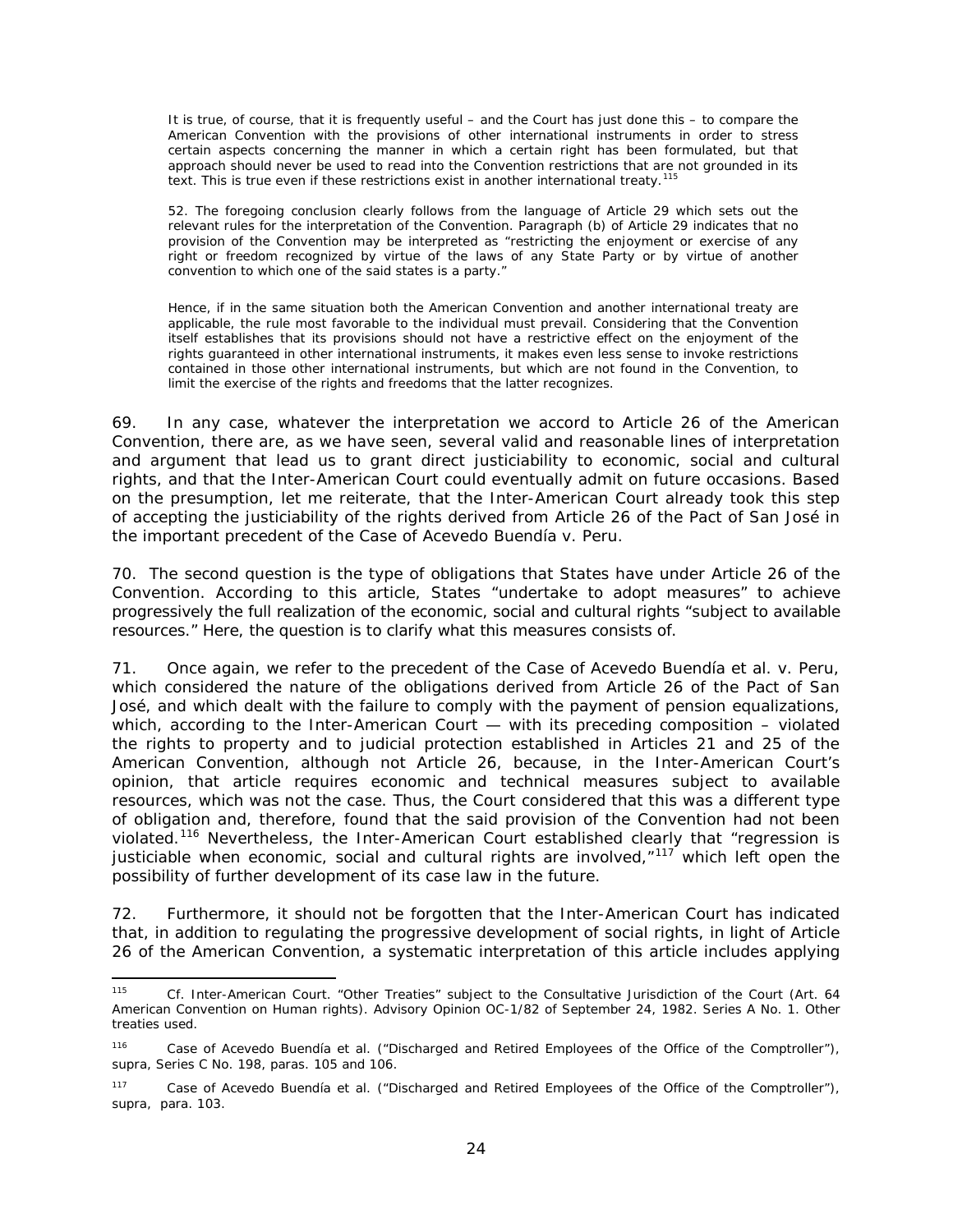to economic, social and cultural rights the obligations of respect and quarantee<sup>[118](#page-87-0)</sup> derived from Articles 1(1) and 2 of the Pact of San José.

### **C) The evolutive interpretation of Article 26 of the American Convention in light of the constitutional norms and the practice of the high national jurisdictions, for the justiciability of the right to health**

<span id="page-87-6"></span>73. In order to examine further the direct justiciability of the right to health, it is particularly useful to make an evolutive interpretation of the scope of the rights recognized in Article 26 of the American Convention. In this regard, the practice of different domestic courts offers important examples of analyses based on the obligation of respect and guarantee with regard to the right to health and the use of the *corpus juris* on international obligations in relation to the right to health in order to promote direct judicial protection of this right.

<span id="page-87-7"></span>74. It is important to indicate, however, that the high national jurisdictions use their own constitutional provisions – in addition to international instruments and sources. Today, the normative progress made in the States in the area of social rights cannot be denied, particularly as regards the constitutional scope of the protection of the right to health (either expressly, derived from other rights, or owing to its recognition by the incorporation of international treaties into the Constitution).

75. The following are among the constitutional provisions of the States Parties to the American Convention that refer in some way to the protection of the right to health: Argentina (art. 42), $^{119}$  $^{119}$  $^{119}$  Bolivia (art. 35), $^{120}$  $^{120}$  $^{120}$  Brazil (art. 196), $^{121}$  $^{121}$  $^{121}$  Colombia (art. 49), $^{122}$  $^{122}$  $^{122}$  Costa Rica (art. 46),<sup>[123](#page-87-5)</sup> Chile (art. 19, paragraph 9),<sup>[124](#page-87-6)</sup> Ecuador (art. 32),<sup>[125](#page-87-7)</sup> El Salvador (art.

<span id="page-87-0"></span> <sup>118</sup> *Case of Acevedo Buendía et al. ("Discharged and Retired Employees of the Office of the Comptroller"), supra*, para. 100: "even though Article 26 is found in chapter III of the Convention, entitled "Economic, Social and Cultural Rights," it is also located in Part I of the said instrument, entitled "State Obligations and Rights Protected" and, therefore, is subject to the general obligations contained in Articles 1(1) and 2."

<span id="page-87-1"></span><sup>119</sup> "Article 42. Consumers and users of goods and services have the right, in relation to consumption, to *the protection of their health*, safety and financial interests; to adequate and truthful information; to freedom of choice and to conditions of equal and dignified treatment […]."

<span id="page-87-2"></span><sup>&</sup>lt;sup>120</sup> "Article 35. I. The State, at all levels, shall protect the right to health, promoting public policies designed to improve the quality of life, the collective well-being, and the access of the population to free health care services. II. There is just one health system and it includes the traditional medicine of the original indigenous peasant peoples and nations."

<span id="page-87-3"></span><sup>121</sup> "Article 196. *Health is a right for every person and an obligation of the State*, guaranteed by social and economic policies designed to reduce the risk of disease and other risks, and to provide universal and equal access to actions and services that its promotion, protection and recovery."

<span id="page-87-4"></span><sup>122</sup> "Article 49. Health care and environmental sanitation are public services under the responsibility of the State. *Everyone is guaranteed access to the services of health promotion, protection and recovery*. It is incumbent on the State to organize, direct and regulate the provisions of health care services for the inhabitants, as well as of environmental sanitation, based on the principles of efficiency, universality and solidarity. Also, to establish policies for the provision of health care services by private entities, and to supervise and control these. In addition, to establish the competences of the Nation, and territorial and private entities, and to determine their contributions pursuant to the legal terms and conditions. Health care services shall be decentralized, by levels of attention, and with the participation of the community. The law shall indicate the terms in which basic health care for all the inhabitants shall be free and obligatory. Everyone has the obligation to ensure the comprehensive care of his or her health and that of their community."

<span id="page-87-5"></span><sup>&</sup>lt;sup>123</sup> "Article 46. [...] Consumers and users have the right to the protection of their health, environment, safety and financial interests; to receive adequate and truthful information; freedom of choice and fair treatment. The State shall support the mechanisms that they establish for the defense of their rights. The law shall regulate these matters."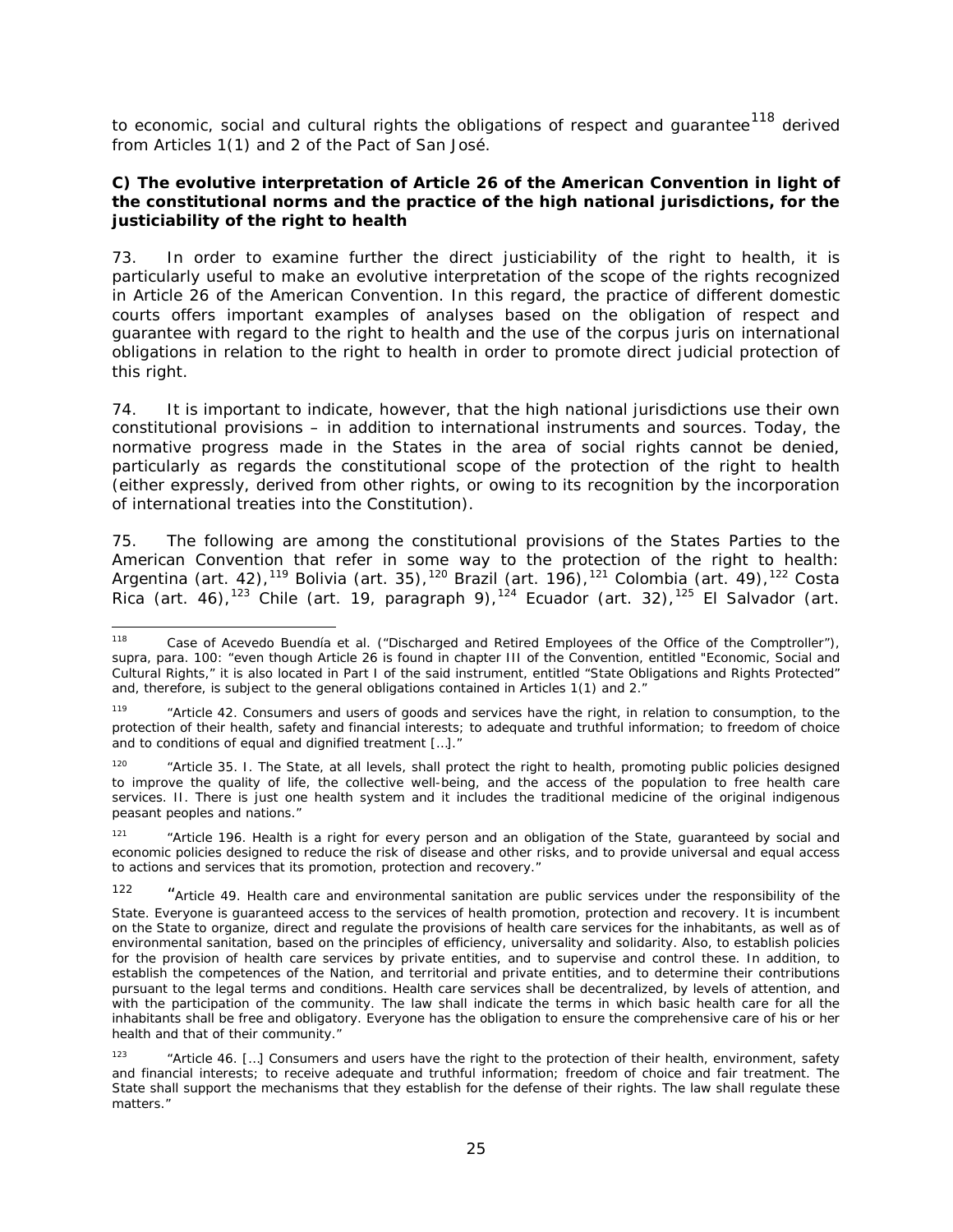65),<sup>[126](#page-88-0)</sup> Guatemala (arts. 93 and 94),<sup>[127](#page-88-1)</sup> Haiti (art. 19),<sup>[128](#page-88-2)</sup> Honduras (art. 145),<sup>[129](#page-88-3)</sup> Mexico (art. 4),<sup>[130](#page-88-4)</sup> Nicaragua (art. 59),<sup>[131](#page-88-5)</sup> Panama (art. 109),<sup>[132](#page-88-6)</sup> Paraguay (art. 68),<sup>[133](#page-88-7)</sup> Peru (art. 7),<sup>[134](#page-88-8)</sup> Dominican Republic (art. 61),<sup>[135](#page-88-9)</sup> Suriname (art. 36),<sup>[136](#page-88-10)</sup> Uruguay (art. 44)<sup>[137](#page-88-11)</sup> and Venezuela (art. 83).<sup>[138](#page-88-12)</sup>

 124 "Article 19. The Constitution ensures to all persons: … 9. The right to *protection of health*. The State protects free and equal access to the actions for health promotion, protection and recovery, and for the rehabilitation of the individual. The State shall also coordinate and control actions related to health, whether these are provided by public or private institutions, in the way and under the conditions determined by law, which may establish obligatory contributions. Everyone shall have the right to choose the health care system that he or she wishes to use, either public or private ...."

<sup>125</sup> "Article 32. *Health* is a right guaranteed by the State, and its realization is related to the exercise of other rights, including the right to water, food, education, physical culture, work, social security, a healthy environment and others that support well-being. The State shall guarantee this right by economic, social, cultural, educational and environmental policies, and the permanent, opportune and inclusive access to programs, actions and services for the promotion of and integral attention to health care, sexual health and reproductive health. The provision of health care services shall be governed by the principles of equity, universality, solidarity, interculturalism, quality, efficiency, efficacy, care and bioethics, with a gender-based and generational approach."

<span id="page-88-0"></span><sup>126</sup> "Article 65. The health of the inhabitants of the Republic is a right. The State and the individual are obliged to ensure its conservations and restoration."

<span id="page-88-1"></span><sup>127</sup> "Article 93. The right to health. The enjoyment of health is a fundamental right of the human being, without any discrimination whatsoever."

"Article 94. Obligation of the State concerning health and social assistance. *The State shall ensure the health and the social assistance of all the inhabitants.* It shall develop through its institutions, actions of prevention, promotion, recovery, rehabilitation, coordination and any pertinent complementary measures in order to ensure the most complete physical, mental and social well-being."

<span id="page-88-2"></span><sup>128</sup> "Article 19. The State has the absolute obligation to quarantee the right to life, health and respect for the persona of all citizens without any distinction, pursuant to the Universal Declaration of Human Rights."

<span id="page-88-3"></span><sup>129</sup> "Article 145. The right to protection of health is recognized. It is the obligation of everyone to participate in the promotion and preservation of his or her personal health and that of the community. The State shall conserve an adequate environment to protect the health of the individual."

<span id="page-88-4"></span><sup>130</sup> "Article 4. Every person has the *right to the protection of his or her health.* The law shall define the bases and methods of access to health care services and shall establish the contribution of the Federation and of the federative entities as regards general health care, pursuant to paragraph XVI of article 73 of this Constitution." See the recent study by Carbonell, José, and Carbonell, Miguel, *El derecho a la salud: una propuesta para México,*  Mexico, UNAM-IIJ, 2013.

<span id="page-88-10"></span><span id="page-88-5"></span>"Article 59. All Nicaraguans have an equal right to health. The State shall establish the basic conditions for its promotion, protection, recovery and rehabilitation. The State is responsible for heading and organizing health care programs, services and actions and promoting the participation of the population in its defense. The citizens have the obligation to obey the public health measures that are determined."

<span id="page-88-11"></span><span id="page-88-6"></span>"Article 109. It is an essential function of the State to ensure the health of the population of the Republic. The individual, as a member of the community has a right to the promotion, protection, conservations, restoration, and rehabilitation of health and the obligation to conserve his or her health, understood as complete physical, mental and social well-being."

<span id="page-88-12"></span><span id="page-88-7"></span><sup>133</sup> "Article 68. *On the right to health.* The State shall protect and promote health as a fundamental right of the individual and in the interest of the community. No one shall be deprived of public assistance to prevent or to treat diseases, pests or plagues, and of aid in cases of catastrophes and accidents. Everyone is obliged to submit to the public health measures established by law, within the respect for human dignity."

<span id="page-88-8"></span><sup>134</sup> "Article 7. *Everyone has the right to the protection of his or her health,* that of the family, and that of the community, *as well as the obligation to contribute to its promotion and defense.* All those who are incapable of protecting themselves owing to a physical or mental disability have the right to respect for their dignity and a legal regime of protection, attention, rehabilitation and safety."

<span id="page-88-9"></span><sup>135</sup> "Article 61. *The right to health*. Everyone has the right to integral health. Consequently: (1) The State must ensure protection of the health of everyone, access to potable water, and improvement of the diet, public health services, conditions of hygiene, and environmental health, and also procure the means to prevent and treat all diseases, ensuring access to high-quality medicines and providing medical and hospitalized assistance free of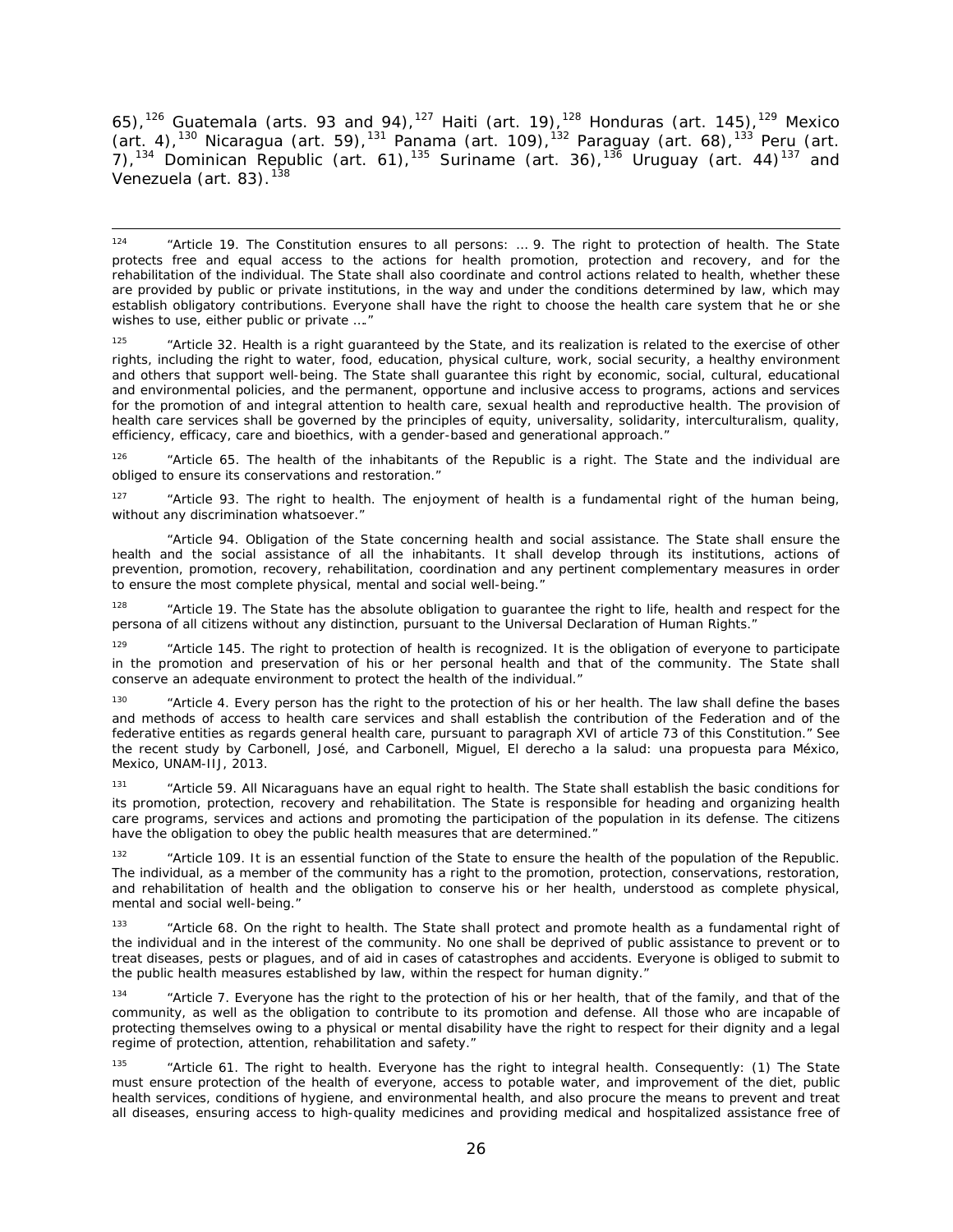76. These norms have been used on many occasions by the high national jurisdictions, even to ensure "direct" protection, and citing different international sources and treaties.

77. In this regard, the experience of the Constitutional Court of Colombia is relevant. The argument "by connectivity" was used, particularly to delimit the content of the right requiring judicial protection by means of the action for constitutional protection.<sup>[139](#page-89-0)</sup> In Judgment T-016 of 2007, that Court indicated that it was possible to go beyond a dogma based on connectivity and initiate an analysis of the right to health as a direct fundamental right:  $140$ 

… Nowadays, it is specious to advocate the requirement of connectivity with regard to fundamental rights, which all have – some more than others – an undeniable connotation of social benefits. That requirement should be understood in other terms; in other words, as a close connection between a series of circumstances that occur in the specific case and the need to have recourse to the action for *amparo* as a way to make a fundamental right effective. Thus, with regard to the fundamental right to health, it can be said that, regarding the social benefits excluded from legal and regulatory categories, it is only possible to have recourse to protection by means of the action for *amparo* in those cases in which it can be proved that the failure to recognize the fundamental right to health: (i) also signifies harming, seriously and directly, the human dignity of the person affected by the violation of the right; (ii) it is argued with regard to a subject of special constitutional protection, and/or (iii) it implies placing the person affected in a situation of defenselessness owing to the inability to pay to claim this right.

The foregoing, precisely because the State – in application of the principles of equity, solidarity, subsidiarity and efficiency – must rationalize the satisfactory provision of the health care services for which it is responsible or for which private individuals who function as public authorities are responsible, giving priority to those who are in any of the above-mentioned circumstances. In this regard, the Constitutional Court has indicated in its reiterated case law that, under these circumstances, even in the case of social benefits excluded from the POS, the POSS, the PAB, the PAC and from those obligations established in General Comment 14, the *amparo* is in order as a mechanism to obtain the protection of the fundamental constitutional right to health.

78. Furthermore, it is important to stress that all the rights have some aspects that relate to social benefits and some aspects that do not. In other words, establishing the characteristic of rights requiring social services only for the social rights does not appear to

i,

charge to those who require this; (2) the State shall guarantee, by legislation and public policies, the exercise of the economic and social rights of the lower-income population and, consequently, shall provide its protection and assistance to vulnerable groups and sectors; and combat social evils with appropriate means and with the assistance of international organizations and agreements."

<sup>136</sup> "Article 36. *Everyone has the right to good health.* The State shall promote general health care by the systematic improvement of living conditions and conditions in the workplace, and shall provide information on health protection."

<sup>137</sup> "Article 44. The State shall legislate all matters related to health and public hygiene, in order to ensure the physical, moral and social improvement of all the inhabitants of the country. *All the inhabitants have the obligation*  to take care of their health, as well as that of seeking assistance in case of illness. The State shall provide, free of charge, the means of prevention and assistance only to the poor and those without sufficient resources." (Italics added)

<sup>138</sup> "Article 83. Health is a fundamental social right, an obligation of the State, which shall guarantee it as part of the right to life. The State shall promote and implement policies designed to increase the quality of life, the collective well-being, and access to services. Everyone has a right to the protection of his or her health, as well as the obligation to play an active role in its promotion and defense, and to comply with the public health and hygiene measures established by law pursuant to the international conventions and treaties signed and ratified by the Republic."

<span id="page-89-0"></span><sup>139</sup> The Colombian action for constitutional protection corresponds to the application, appeal or trial for *amparo* in most countries of Latin America. In Chile it is called the "remedy of protection" (*recurso de protección*), and in Brazil an "injunction" (*mandado de segurança)*.

<span id="page-89-1"></span><sup>140</sup> Constitutional Court of Colombia, Judgment T-016 of 2007 (Judge Rapporteur: Humberto Sierra Porto), para. 12.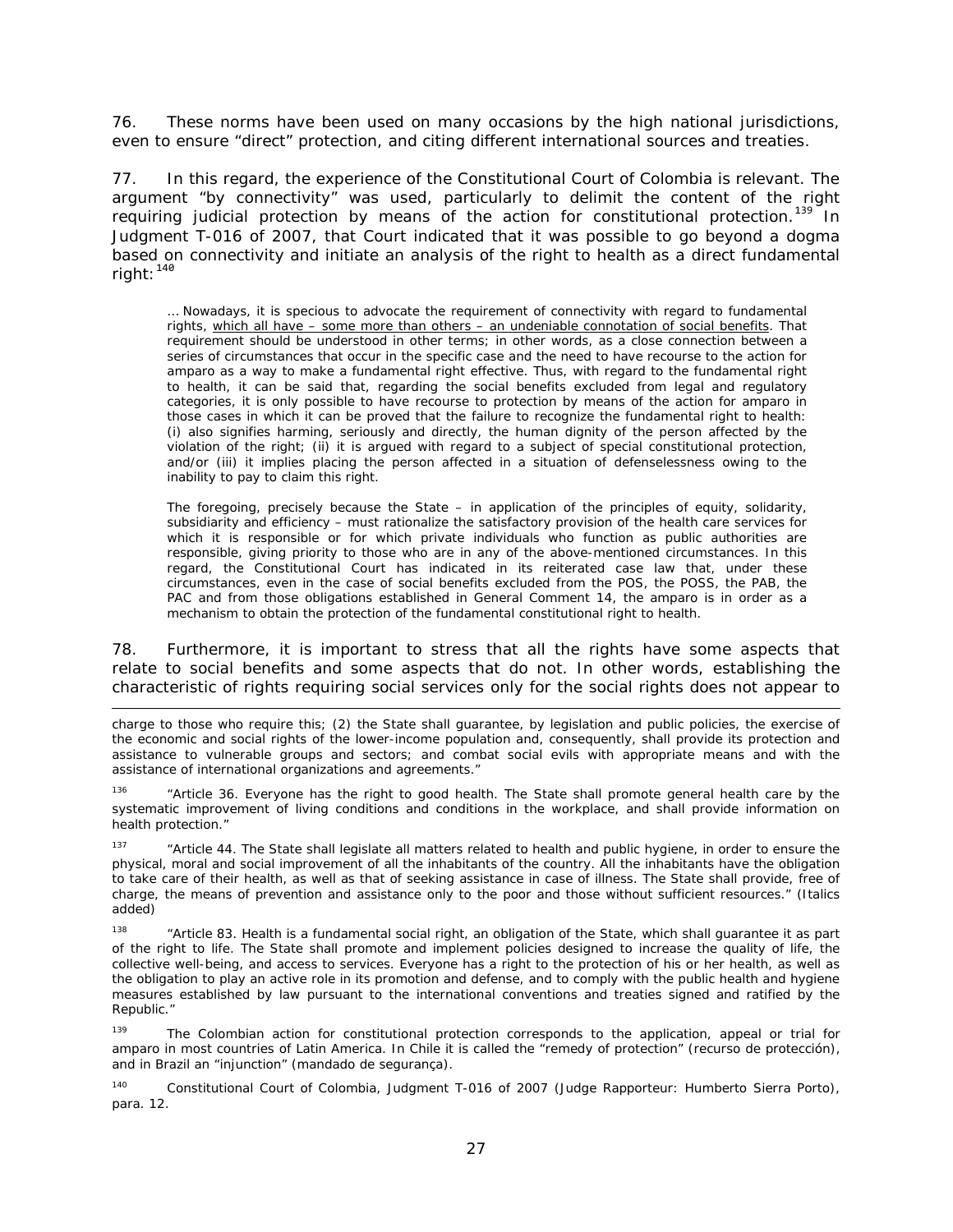be a viable answer in our times and would seem to be an equivocation or a "categorical error," as the Constitutional Court of Colombia itself indicated in Judgment T-760 of 2008.<sup>[141](#page-90-0)</sup> The Colombian Court has also specified the different implications of the judicial protection of the social benefit dimension of the fundamental rights, clarifying those obligations with immediate effect and those obligations to be complied with gradually.

79. In the above-mentioned Judgment T-760 of 2008 of the Constitutional Court of Colombia, it is indicated that some obligation associated with these social benefit aspects must be complied with immediately, "either because this requires a simple action by the State that does not involve significant resources – for example, the obligation to provide information on their rights to patients before they are subject to a medical treatment" – or "because, despite the mobilization of resources that the task entails, the gravity and urgency of the matter call for an immediate action by the State (for example, the obligation to adopt the adequate and necessary measures to guarantee health care to every infant during its first year of life)."<sup>[142](#page-90-1)</sup>

80. Other obligations of a social benefit nature derived from a fundamental right require *progressive* compliance, owing to the complex nature of the actions and resources that are needed to guarantee the real enjoyment of these aspects of protection of a right. However, the Colombian Court reiterated the precedent established in Judgment T-595 of 2002, according to which "the fact that a social benefit protected by a right is of a programmatic nature does not mean that it may not be claimed or that it may be omitted eternally."<sup>[143](#page-90-2)</sup>

81. Several examples taken from comparative law illustrate the direct justiciability of the right to health. For example, in the *Case of Viceconte*, decided by an Argentine Federal National Contentious-Administrative Chamber,<sup>[144](#page-90-3)</sup> the courts were asked to order the Government to produce a vaccine in order to provide protection against Argentine hemorrhagic fever for a significant number of Argentines. In light of the incorporation into the Constitution of the international treaties that recognize the right to health, the Chamber determined that, by omission, the Government had failed to comply with is obligation to provide the vaccine. As the private sector considered that the production of the vaccine was not profitable, the Chamber ordered the State to produce it. The Chamber ordered the investment in the production of the vaccine, and required compliance with an investment timetable already established by the Government itself.

<span id="page-90-0"></span> <sup>141</sup> *Cf.* Constitutional Court of Colombia, Judgment T-760 de 2008 (Judge Rapporteur: Manuel José Cepeda Espinosa), para. 3.3.5.

<span id="page-90-1"></span><sup>142</sup> Constitutional Court of Colombia, Judgment T-760 de 2008 (Judge Rapporteur: Manuel José Cepeda Espinosa), para. 3.3.6.

<span id="page-90-2"></span><sup>&</sup>lt;sup>143</sup> In this regard, following this judgment delivered in 2002, it was indicated that the social benefit and progressive aspect of a constitutional right allows its holder to claim judicially, at the very least: (a) the existence of a public policy; (b) that it is not symbolic or merely formal, which means it is clearly designed to guarantee the effective enjoyment of the right. This point is important because "the Constitution is violated when a plan or program exists, but it is verified that: (i) "*it only exists in writing* and its implementation has not started," or (ii) "that even if it is being implement, this is evidently *pointless*, either because it does not respond to the real problems and needs of the holders of the right in question, or because its implementation has been delayed indefinitely, or for an unreasonable time," and (c) that includes mechanisms for the participation of the interested parties that encourages the greatest accountability possible. *Cf.* Constitutional Court of Colombia, Judgment T-760 of 2008 (Judge Rapporteur: Manuel José Cepeda Espinosa).

<span id="page-90-3"></span><sup>144</sup> Federal National Contentious-Administrative Appeals Chamber of Argentina, Chamber IV, *Case of Viceconte, Mariela Cecilia v/National State – Ministry of Health and Social Action: ref/protection law 16,986. Case No. 31,777/96*, Judgment of June 2, 1998. An analysis of this case can be seen in Abramovich, Víctor and Courtis, Christian, Los derechos sociales como derechos exigibles, Madrid, Trotta, 2002, pp. 146 to 154.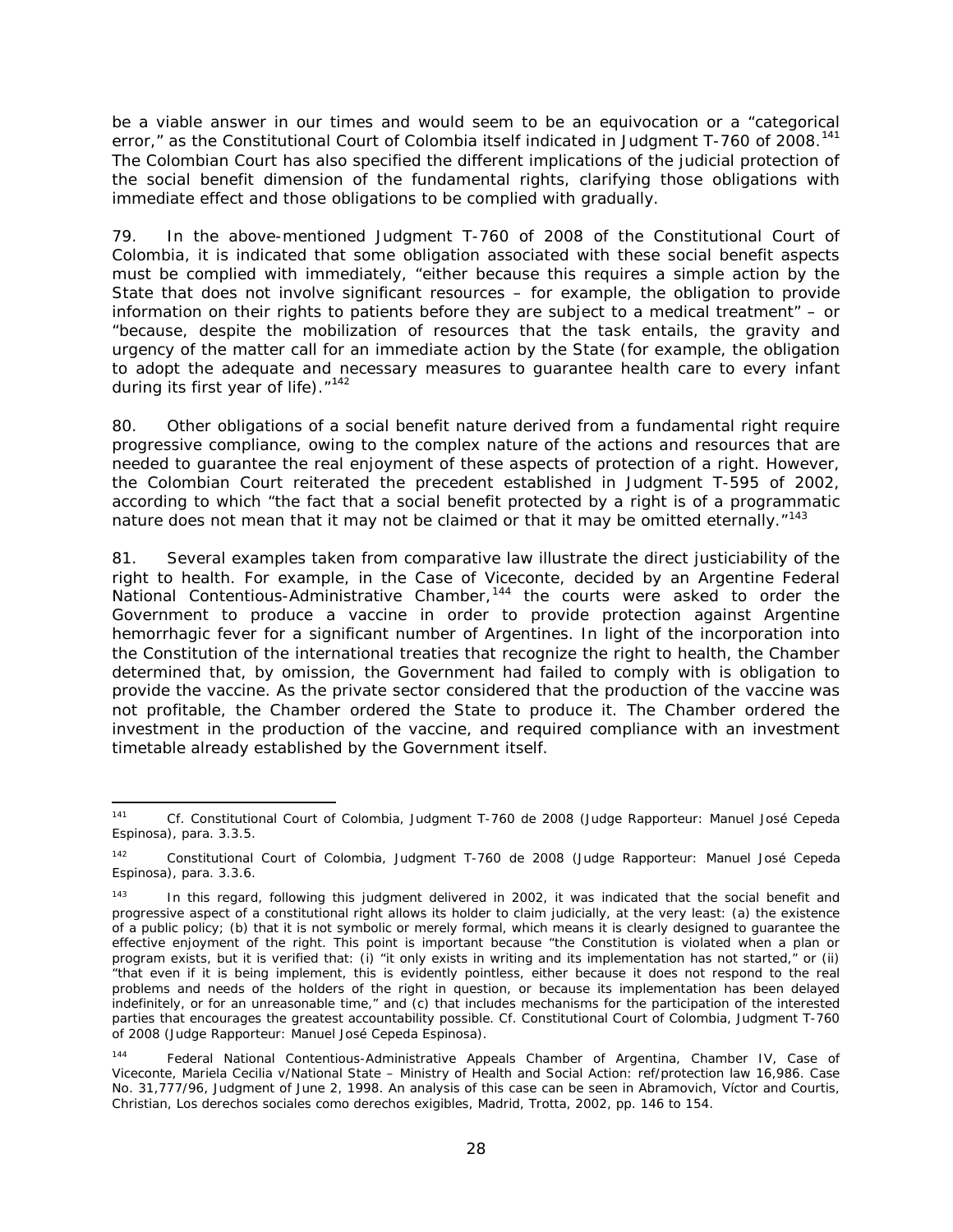82. In addition, the Constitutional Chamber of the Supreme Court of Costa Rica, in the recent Judgment 3691 of March 2013,<sup>[145](#page-91-0)</sup> examined the serious obstacles in access to health care owing to the "waiting lists" that were delaying the provision of medical attention to many Costa Ricans. The Constitutional Chamber ordered that gradual, but genuine, steps be taken to eradicate unreasonable waiting lists for the provision of health care services. It requested that technical studies be undertaken that would allow a plan to be drawn up within the 12 months following the judgment. According to the Constitutional Chamber, this plan should define reasonable waiting times for pathology or urgent cases, as well as objective criteria for defining the inclusion and placement of a patient on the waiting lists. The Chamber also indicated that it was necessary to establish a timetable showing progress, and the administrative or technical measures to comply with the goals of the plan, so that, once the plan had been approved, in these first 12 months, within the following 12 months at the most, the waiting lists establish reasonable waiting times, according to the respective medical specialty and diagnosis.

83. Meanwhile, the Constitutional Court of Guatemala<sup>[146](#page-91-1)</sup> has ordered the necessary medical services that people with HIV/AIDS may require, "understanding that this obligation entails the necessary medical assistance (consultation and hospitalization as applicable), medical treatment (provisions of the necessary medicines required by the said patients, once their situation has been verified based on studies performed by professionals with the relevant expertise), and the other services designed to preserve the health and life of these individuals, with the appropriate speed called for by the circumstances."

84. Similarly, the Mexican Supreme Court of Justice of the Nation has established that the right to protection of health "includes the reception of the basic medicines for the treatment of an illness, as an integral part of the basic health care services consisting in the medical care, the curative activities of which signify providing opportune treatment to the person who is ill, which evidently includes the application of the respective basic medicines, in keeping with a basic table of health sector inputs. The foregoing, notwithstanding medicines that have been discovered recently and that there are other ailments that warrant the same or greater attention from the health care sector, because these are matters that go beyond the right of the individual to receive the basic medicines for the treatment of his illness, as an integral part of the right to the protection of health that is recognized as an individual guarantee, and of the obligation to provide them of the entities and departments that offer the respective services. $147$  In addition, the Supreme Court has recognized the normative nature of the right to health established as a fundamental right.<sup>[148](#page-91-3)</sup>

<span id="page-91-0"></span> <sup>145</sup> Supreme Court of Costa Rica, Constitutional Chamber, *Judgment 3691,* March 13, 2013.

<span id="page-91-1"></span><sup>146</sup> Constitutional Court of Guatemala, *Case file 1055*, June 25, 2008.

<span id="page-91-2"></span> $147$  Ruling of the Court in plenary XIX/2000, entitled: "Health. The right to its protection, which, as an individual guarantee, is recognized in article 4 of the Constitution, includes the reception of basic medicines for the treatment of illnesses and their provision by the entities and departments that offer the respective services" (*Semanario Judicial de la Federación y su Gaceta,* Ninth period, Volume XI, March 2000, p. 112). *Amparo* under review 2231/97. José Luis Castro Ramírez. October 25, 1999. Rapporteur: Justice Mariano Azuela Güitrón; Justice Sergio Salvador Aguirre Anguiano who was absent endorsed the text. Secretary: Lourdes Ferrer Mac-Gregor Poisot.

<span id="page-91-3"></span><sup>&</sup>lt;sup>148</sup> See ruling of the Court in plenary XV/2011, entitled: "The right to health. Its normative nature"; the text of which reads: "Our country is experiencing a stage of intense changes in the way in which the normative substance of the Constitution of the United Mexican States is identified and its consequences for how the *amparo* proceeding functions. A specific example of this phenomenon is the change in the understanding, which to date has been traditional, of rights such as the right to health or to education. In other words, despite their embodiment in the text of the Constitution, these rights have traditionally be understood as mere declarations of intent, without much real binding power over the action of citizens and public authorities. It has been understood that their effective realization was subordinated to specific legislative and administrative actions, in the absence of which the constitutional justices could not do very much. Now, to the contrary, the basic premise is that, even though in a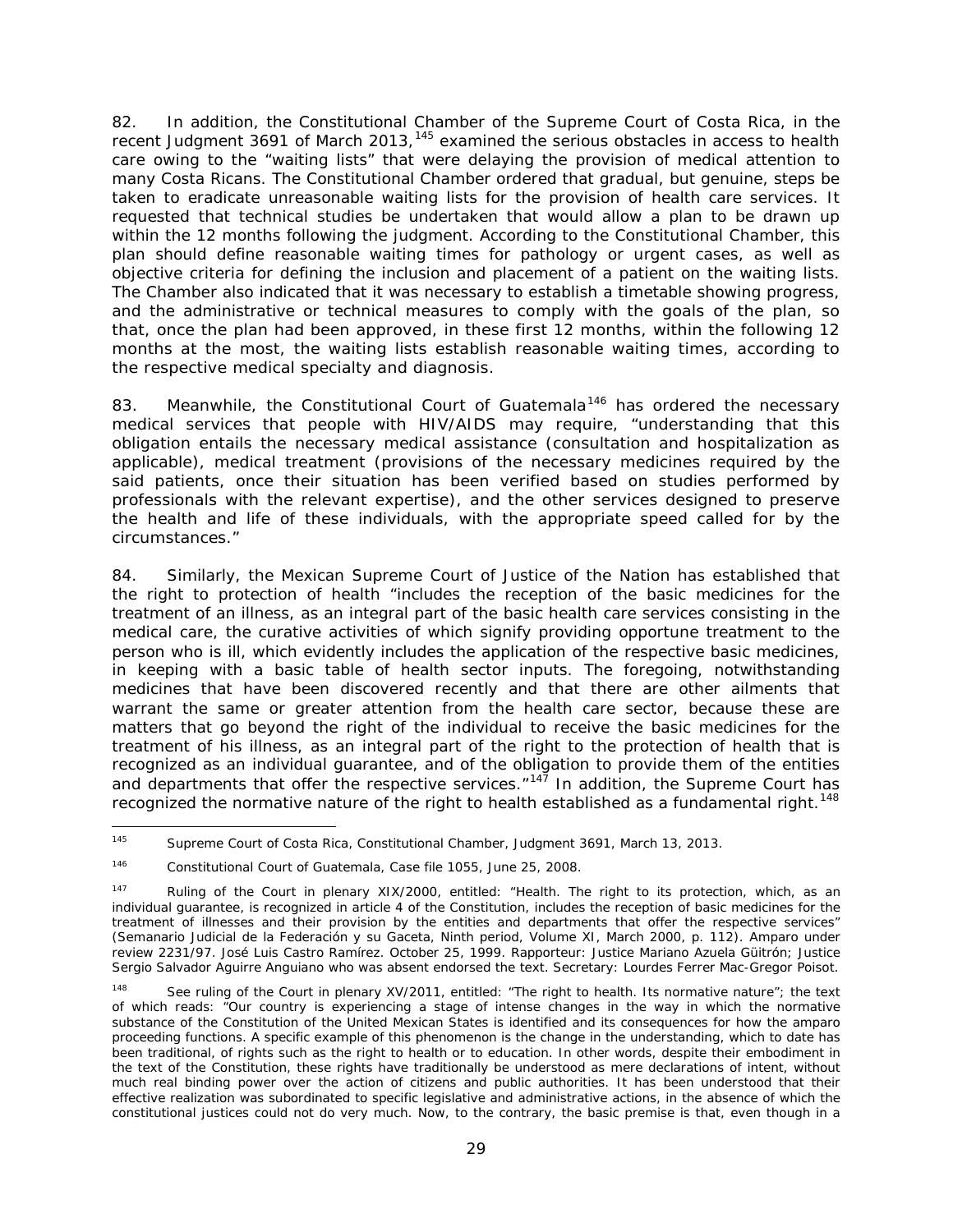85. At the international level, many States that are not members of the OAS or that have not signed the American Convention have also established the right to health by constitutional, legislative or judicial mechanisms; for example, the Constitutions of South Africa (art. 27),<sup>[149](#page-92-0)</sup> Cuba (art. 50),<sup>[150](#page-92-1)</sup> Spain (art. 43),<sup>[151](#page-92-2)</sup> Philippines (art. 13)<sup>[152](#page-92-3)</sup> and Puerto Rico (art. 2).<sup>[153](#page-92-4)</sup> In addition, the Supreme Court of Canada has established that certain constitutional provisions include the right to health.<sup>[154](#page-92-5)</sup> England, on the other hand, is an example of a State that has enacted progressive legislation based on the right to health as a fundamental right for social well-being."<sup>[155](#page-92-6)</sup>

86. For its part in the *Case of the Treatment Action Campaign,*[156](#page-92-7) the Constitutional Court of South Africa analyzed a complaint against the public policy for the distribution of Nevirapine, an antiretroviral medicine used to avoid the transmission of HIV from mothers to babies during birth. The court determined that the Ministry of Health was not doing everything that it reasonably could to promote the accessibility of the medicine, and ordered that the restrictions to the use of Nevirapine in public clinics and hospitals be removed in cases where it had been recommended by a doctor, and it also ordered the promotion of a global and coordinated program to recognize gradually the right of pregnant women and their newborns to access medical services to avoid mother-to-child transmission of HIV. It is possible to find many other cases similar to these examples of judicial protection of the right to health.[157](#page-92-8) Some of these matters involve understanding the right to health autonomously, without ignoring its interactions with the rights to life and to personal integrity.

87. It is important to underscore that this understanding of the right to health as directly fundamental in the national States, or of the direct justiciability of the right to health within the framework of the American Convention, does not imply understanding the right to health as an absolute right, as a right that has no limits, or that must be protected every

<span id="page-92-0"></span><sup>149</sup> "Article 27. Everyone has the *right to have access to health care services*, even reproductive health care."

<span id="page-92-1"></span><sup>150</sup> "Article 50. Everyone has the *right to his or health being cared for and protected*. The State guarantees this right."

<span id="page-92-2"></span><sup>151</sup> "Article 43. The *right to the protection of health* is recognized. The public authorities must organize and protect public health by preventive measures and the necessary services and social benefits. The law shall establish the rights and obligations of everyone in this regard."

<span id="page-92-3"></span> $152$  "Article 13. The State shall adopt an integrated and comprehensive approach to health development."

<span id="page-92-4"></span><sup>153</sup> "Article 2. The right of every person to a standard of living adequate for the *health* and well-being of himself and of his family, and especially to food, clothing, housing and medical care and necessary social services."

<span id="page-92-5"></span><sup>154</sup> *Chaoulli v. Quebec (Prosecutor General)* [2005] 1 S.C.R. 791, [2005.](http://www.canlii.org/en/ca/scc/doc/2005/2005scc35/2005scc35.html)

i,

<span id="page-92-6"></span><sup>155</sup> *Cf.* National Health Service Act 2006, and the Health and Social Care Act. 2012 [No. 1319 \(C. 47\)](http://www.legislation.gov.uk/uksi/2012/1319/made) (2012).

<span id="page-92-7"></span><sup>156</sup> Constitutional Court of South Africa, *Minister of Health et al. v. Treatment Action Campaign (TAC) et al*. Case CCT 8/02, 5 July 2002.

<span id="page-92-8"></span>157 For an analysis of cases in Colombia, Costa Rica, Argentina, India, Brazil and South Africa, see the documents assembled in Yamin, Alicia Ely and Gloppen, Siri (coords.) *La lucha por los derechos de la salud. ¿Puede la justicia ser una herramienta de cambio?* Buenos Aires, Siglo XXI, 2013.

democratic constitutional State, the ordinary legislator and the government and administrative authorities have a broad margin to articulate their vision of the Constitution and, in particular, to deploy the public policies and regulations that must substantiate the effective guarantee of the rights in one direction or another, the constitutional judge is able to compare his work with the standards contained in the Constitution itself and in the human rights treaties that form part of the laws and that are binding on all the State authorities" (*Semanario Judicial de la Federación y su Gaceta,* Ninth period, Volume XXXIV, August 2011, p. 31). *Amparo* under review 315/2010. Jorge Francisco Balderas Woolrich. March 28, 2011. Rapporteur: Justice José Ramón Cossío Díaz. Secretaries: Francisca María Pou Giménez, Fabiana Estrada Tena and Paula María García Villegas Sánchez Cordero.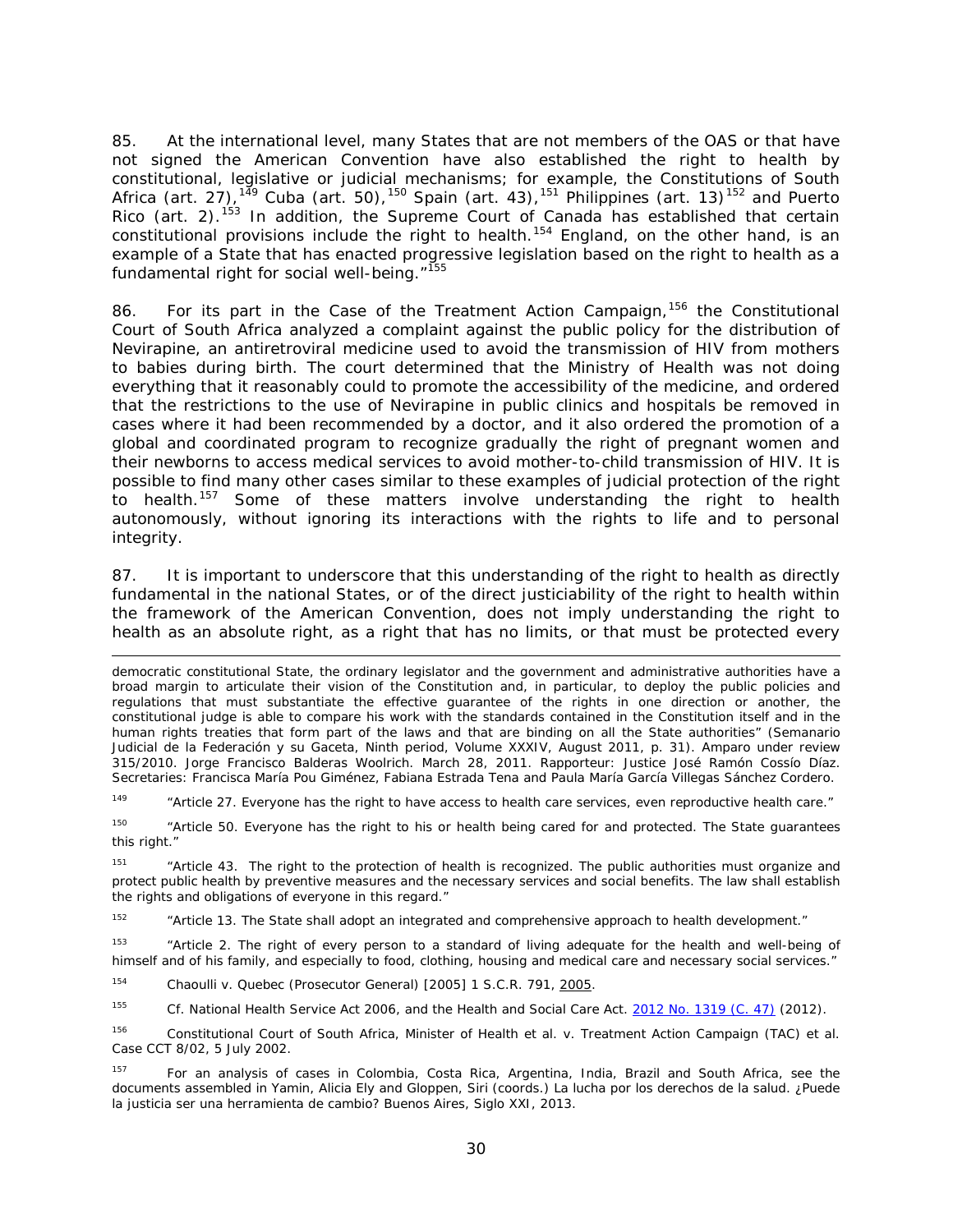time it is invoked. The absolute protection of a civil or social right in any litigation is not derived from its justiciability. Every case, whether it relates to a civil or social right, must be decided making an analysis of imputation and to verify how the obligations of respect and guarantee function in relation to each situation that is alleged to have violated a specific right.

# **IV. THE** *IURA NOVIT CURIA* **PRINCIPLE AND THE DIRECT JUSTICIABILITY OF THE RIGHT TO HEALTH IN THIS CASE**

88. In the instant case, the Inter-American Court declared the international responsibility of the State owing to: (a) the errors, delays and omissions in the criminal investigation, which led to the declaration of the prescription of the case in the proceedings; in other words, owing to violation of effective judicial protection (Articles 8(1) and 25(1), in relation to Article 1(1) of the American Convention), and (b) the failure to guarantee and prevent a violation of the right to personal integrity (Article 5, in relation to Article 1(1) of the Pact of San José), owing to the absence of State supervision and control of the clinics (public and private) where one of the victims was attended. In both analyses, especially in the second, the right to health was discussed, without considering this right to be an essential aspect of this case, and without considering its full justiciability, despite the citation of numerous international instruments and sources on this social right.

89. In the Judgment an analysis was made of different aspects of the protection of the right to health in connection with the civil rights that were declared to have been violated:

A) Regarding the violation of the rights established in Articles 8(1) and 25(1) of the Convention, in relation to Article 1(1) thereof, owing to the "errors, delays and omissions in the criminal investigation" that "reveal that the State authorities did not act with due diligence or in keeping with the obligations to investigate and to ensure effective judicial protection within a reasonable time, in order to guarantee to Melba Suárez Peralta a reparation enabling her to have access to the medical treatment required by her health problems<sup>"[158](#page-93-0)</sup> (underlining added); and

B) Regarding the failure to guarantee and to prevent the violation of the right to personal integrity (Article 5(1) in relation to Article 1(1) of the American Convention) of one of the victims, owing to the absence of supervision and control, "as regards both control of the services provided in the State facility, the Polyclinic of the Guayas Traffic Commission, and those provided in the private institution, the Minchala Clinic," so that the Inter-American Court "considered that "this resulted in a situation of risk, which the State was aware of, that materialized in adverse effects on the health of Melba Suárez Peralta"<sup>[159](#page-93-1)</sup> (underlining added).

90. In the Judgment, the analysis of the adverse effects on the right to health of Melba del Carmen Suárez Peralta based on certain precedents of the Inter-American Court by means of the connectivity of rights is particularly relevant. The examination of the right to health was immersed in the effects on the right to personal integrity established in Article 5(1) of the American Convention on Human Rights, in relation to Article 1(1) of the Pact of

<span id="page-93-0"></span><sup>&</sup>lt;sup>158</sup> Para. 122 of the Judgment. In addition, the expert opinion of Dr. Laura Pautassi is useful concerning the case law of the European Court of Human Rights, that in cases such as this one, where civil compensation is subject to the conclusion of the criminal proceedings, the obligation to investigate within a reasonable time is increased depending on the health situation of the person concerned; see para. 102, and footnote 135 of the Judgment.

<span id="page-93-1"></span><sup>159</sup> Para. 154 of the Judgment.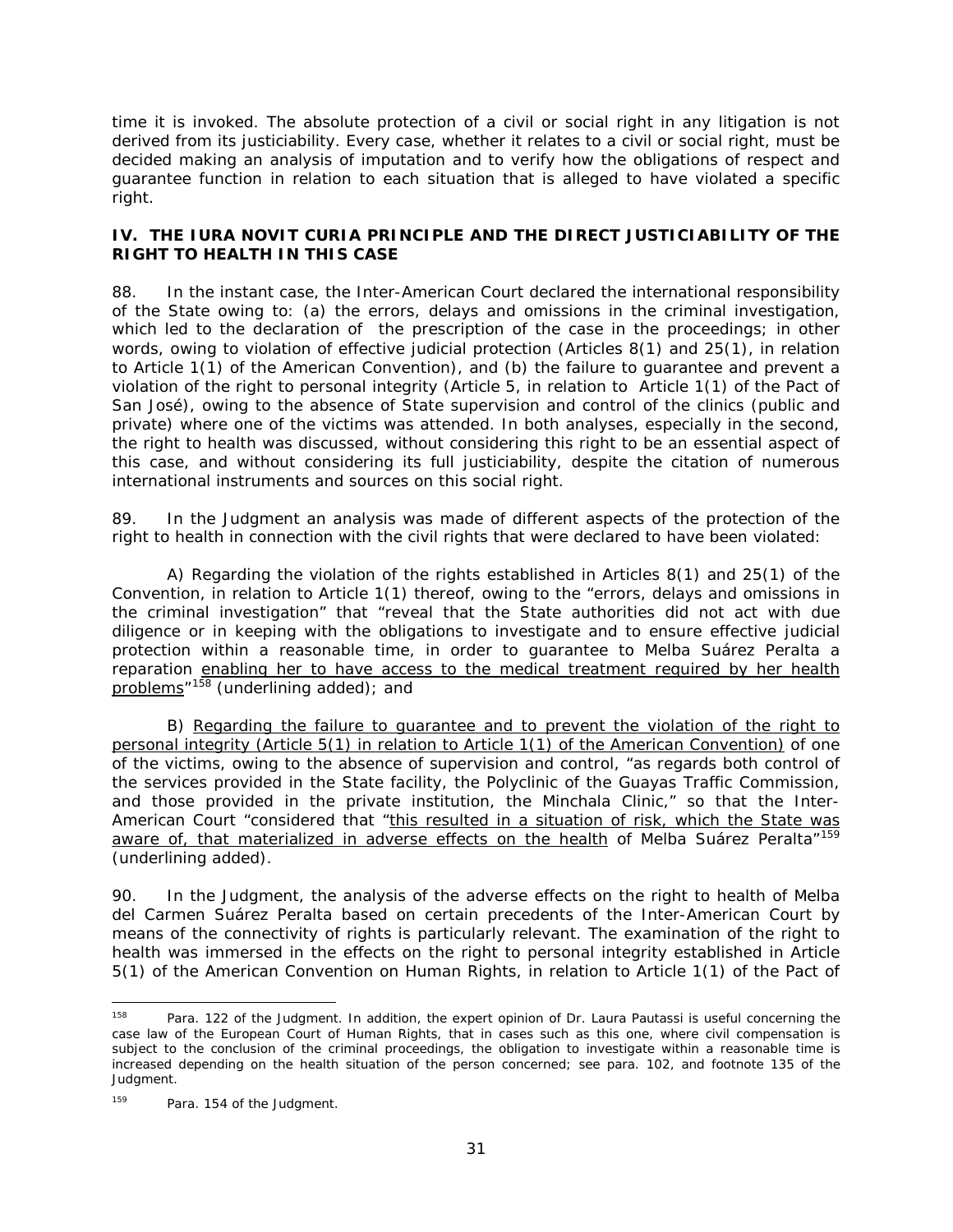San José. Thus, the Judgment states that "the right to personal integrity is directly and immediately linked to attention to human health."<sup>[160](#page-94-0)</sup> It then indicates that "the absence of adequate medical care can lead to the violation of Article  $5(1)$  of the Convention."<sup>[161](#page-94-1)</sup> And, subsequently, it stipulates "that the protection of the right to personal integrity supposes the regulation of the health care services in the domestic sphere, as well as the implementation of a series of mechanisms designed to ensure the effectiveness of this regulation."<sup>[162](#page-94-2)</sup>

91. However, I consider that the right to health should be approached autonomously owing to the proven facts and the effects suffered by one of the victims owing to the medical malpractice with State responsibility. In this regard, since, from my perspective, the right to health of one of the victims is directly involved, the Court could have approached the implications of these effects, which could even have led to declaring a violation of the obligation to guarantee the right to health under Article 26 of the American Convention.

92. The fact that the direct violation of this social right was not claimed by the Inter-American Commission or by the representatives of the victims does not represent an obstacle to the analysis of whether there was a violation of the obligation to guarantee the right to health derived from Article 26 of the American Convention, in relation to Article 1(1) the Pact of San José.<sup>[163](#page-94-3)</sup> The absence of the explicit citing of the violation of a right or freedom does not prevent the Inter-American Court from analyzing it based on the general principle of law *iura novit curia,* "which international case law has used repeatedly, (understanding it) in the sense that the judge has the power and even the obligation to apply the pertinent legal provisions in a litigation, even when the parties do not cite it expressly."<sup>[164](#page-94-4)</sup>

<span id="page-94-10"></span>93. Indeed, the citing of this principle has been a practice of the international courts,  $165$ as it has also been the practice of the Inter-American Court starting with its first judgment on merits,<sup>[166](#page-94-6)</sup> to examine violations of rights that were not expressly cited by the parties. The Inter-American Court has done this on many occasions in relation to different civil rights; for example, regarding the general obligations and rights contained in en Articles 1(1) (respect and guarantee),<sup>[167](#page-94-7)</sup> 2 (domestic legal provisions),<sup>[168](#page-94-8)</sup> 3 (recognition of juridical personality),<sup>[169](#page-94-9)</sup> 4 (right to life),<sup>[170](#page-94-10)</sup> 5 (personal integrity),<sup>[171](#page-94-11)</sup> 7 (personal liberty),<sup>[172](#page-94-12)</sup> 9

<span id="page-94-5"></span><sup>165</sup> *Cf.* PCIJ. *Case of S.S. "Lotus."* Series A No. 10. Judgment of 27 September 1927, p. 31, and ECHR. *Handyside v. United Kingdom*. No. 5493/72. Judgment of 7 December 1976, para. 41. *Cf. Case of Godínez Cruz v. Honduras. Merits.* Judgment of January 20, 1989, Series C No. 5, para. 172.

<span id="page-94-6"></span><sup>166</sup> *Cf. Case of Velásquez Rodríguez v. Honduras, Preliminary objections, supra*, para. 163.

<span id="page-94-12"></span><span id="page-94-11"></span><span id="page-94-0"></span> <sup>160</sup> *Case of Suárez Peralta, supra,* para. 130.

<span id="page-94-1"></span><sup>161</sup> *Idem.*

<span id="page-94-2"></span><sup>162</sup> *Idem.*

<span id="page-94-3"></span><sup>&</sup>lt;sup>163</sup> Even though the Merits Report of the Inter-American Commission, the brief with pleadings, motions and evidence of the representatives of the victims, and the State's answering brief all refer to the right to health, see *infra* footnotes 174, 175 and 176.

<span id="page-94-4"></span><sup>164</sup> *Cf. Case of Cantos v. Argentina. Merits, reparations and costs*. Judgment of November 28, 2002, Series C No. 97, para. 58; *Case of Castillo Petruzzi et al. v. Peru*. *Merits, reparations and costs.* Judgment of May 30, 1999. Series C No. 52, para. 166, and *Case of Kimel v. Argentina. Merits, reparations and costs.* Judgment of May 2, 2008, Series C No. 177, para. 61.

<span id="page-94-7"></span><sup>167</sup> *Cf. Case of Godínez Cruz, supra*, para. 172.

<span id="page-94-8"></span><sup>168</sup> *Cf. Case of Cantos v. Argentina, supra*, para. 58

<span id="page-94-9"></span><sup>169</sup> *Cf. Case of the Sawhoyamaxa Indigenous Community,* paras. 186 and 187.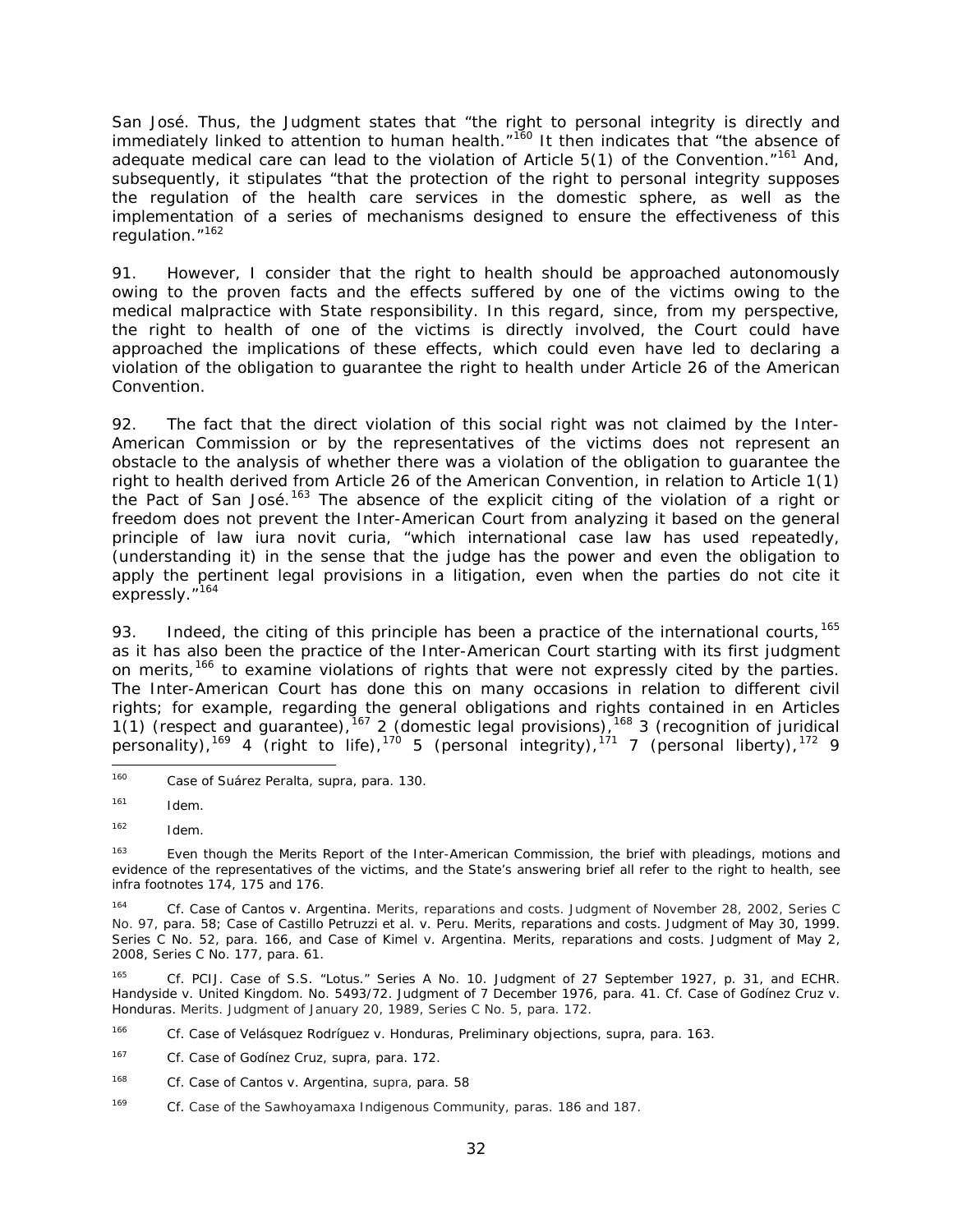(freedom from *ex post facto* laws),<sup>[173](#page-95-0)</sup> 8 (judicial guarantees),<sup>[174](#page-95-1)</sup> 11 (protection of honor and dignity)<sup>[175](#page-95-2)</sup> and 22 (movement and residence),  $176$  among others.

94. There is no reason not to examine the possible violation of the guarantee of a social right, derived from Article 26 in relation to Article 1(1) of the Pact of San José, even though it was not expressly cited by one of the parties. It is the obligation of the Inter-American Court to apply the *iura novit curia* principle — and the preceding paragraph reveals that it constitutes the Inter-American Court's practice with regard to civil rights – if, based on the factual framework of the case and the proven facts, clear implications can be observed for the right to health, as in this case, that arise from the impact of medical malpractice with the State's responsibility on the health of one of the victims. In addition, it can be seen that the Merits Report of the Inter-American Commission cites this social right, $177$  as does the brief with pleadings, motions and evidence of the representatives of the victims,  $178$  and there are also precise references to the right to health in the State's answering brief,  $179$ while the parties have had ample opportunity to refer to the facts in the instant case.

95. In any case, the implications for the right to health are revealed, also, by the citing and use in the Judgment of numerous international instruments and sources relating to this social right, such as Articles XI of the American Declaration on the Rights and Duties of Man, 10 of the Protocol of San Salvador, 12 of the International Covenant on Economic, Social and Cultural Rights. The Social Charter of the Americas of June 2012, and General Comments 3, 9 and 14 of the Committee on Economic, Social and Cultural Rights are even cited, as well as the OAS Charter and, expressly, the derivation of the "right to health" from Article 26 of the American Convention (see *supra* paras. 28 to 32).<sup>[180](#page-95-7)</sup>

96. Accordingly, it is valid for the Inter-American Court, in application of the *iura novit curia* principle and based on the factual framework of the case, to be able to analyze, directly and autonomously, the guarantee of the right to health — and not only connected

<sup>171</sup> *Cf. Case of Vera Vera et al., supra*, paras. 100 and 101, and *Case of Ximenes Lopes, supra*, para. 155.

<sup>172</sup> *Cf. Case of Acosta Calderón v. Ecuador. Merits, reparations and costs*. Judgment of June 24, 2005. Series C No. 129, para. 85.

<span id="page-95-0"></span><sup>173</sup> *Cf. Case of Vélez Loor, supra*, para. 184, and *Case of Usón Ramírez v. Venezuela. Preliminary objection, merits, reparations and costs*. Judgment of November 20, 2009. Series C No. 207, paras. 53 and 54.

<span id="page-95-1"></span><sup>174</sup> *Cf. Case of Herrera Ulloa v. Costa Rica. Preliminary objections, merits, reparations and costs.* Judgment of July 2, 2004. Series C No. 107, para. 137.

<span id="page-95-2"></span><sup>175</sup> *Cf. Case of Contreras et al. v. El Salvador. Merits, reparations and costs*. Judgment of August 31, 2011. Series C No. 232, para. 109.

<span id="page-95-3"></span><sup>176</sup> *Cf. Case of Gudiel Álvarez (Diario Militar) v. Guatemala. Merits, reparations and costs.* Judgment of November 20, 2012. Series C No. 253, para. 308.

<span id="page-95-4"></span>Merits Report 75/2011, of July 20, 2011, p. 22, para. 83: "[...] when the actions of the State's authorities lead to a failure in the guarantees protected at the domestic and inter-American levels – hindering the right of access to justice associated with a claim related to the right to health, a public service protected by the States (underlining added).

<span id="page-95-5"></span>178 Also, brief with pleadings, motions and evidence of the representatives of the victims dated April 28, 2012, p. 42: "the laws of Ecuador establish the right to health as a fundamental human right and establish the obligation of the State to regulate the health care of the persons subject to its jurisdiction, either directly or through third parties."

<span id="page-95-6"></span><sup>179</sup> *Cf.* the State's answering brief, pp. 221 to 226.

<span id="page-95-7"></span><sup>180</sup> Also, see in particular para. 131, and footnote 176 of the Judgment.

 <sup>170</sup> *Cf. Case of Hilaire, Constantine and Benjamin et al. v. Trinidad and Tobago. Merits, reparations and costs.* Judgment of June 21, 2002. Series C No. 94, para. 107.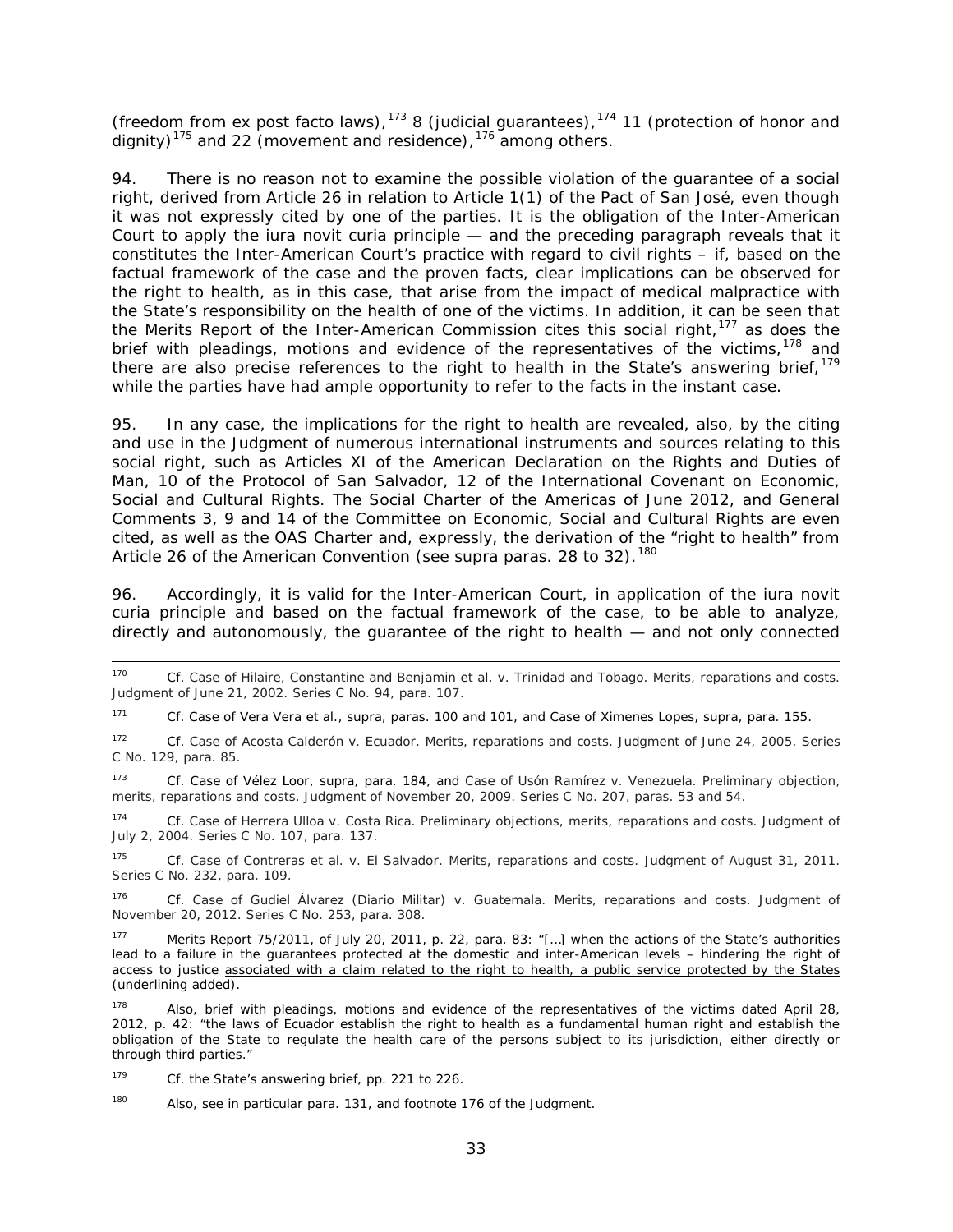to the civil rights that it declared violated – in the understanding that the right to health is one of the justiciable economic, social and cultural rights that are derived from Article 26 of the American Convention, in relation to the general obligations of Article 1(1) of the Pact of San José, as analyzed above.

## **V. IN CONCLUSION: TOWARDS THE FULL JUSTICIABILITY OF ECONOMIC, SOCIAL AND CULTURAL RIGHTS IN THE INTER-AMERICAN SYSTEM**

97. More than three decades after the entry into force of the American Convention, discussions continue on the nature and scope of the economic, social and cultural rights referred to in the only article included in its Chapter III: Article 26. It is my understanding that this article of the Convention needs to be interpreted in light of our times and in accordance with the relevant advances in international human rights law, and in constitutional law. Indeed, regarding the former, it is sufficient to indicate that a few days before the Judgment to which this separate opinion refers was handed down, the Optional Protocol of the International Covenant on Economic, Social and Cultural Rights entered into force, $181$  and this represents a real potential opening towards the justiciability of these rights under the universal system.

98. Furthermore, the progress made in the area of social rights within the States Parties to the Pact of San José is undeniable. The necessary evolutive interpretation of Article 26 of the American Convention must also be derived from the full recognition in many Constitutions of the protection of the right to health as a social right, which represents a regional trend. And this trend can also be appreciated in the evolution of the case law of the highest national jurisdictions granting effectiveness to this social right; at times even directly and not only in connection with civil and political rights.

99. In this individual opinion, I have tried to defend an interpretation that attempts to grant primacy to the normative value of Article 26 of the American Convention. It has been said – with some reason – that the Inter-American Court should not ignore the Protocol of San Salvador;<sup>[182](#page-96-1)</sup> neither should it ignore Article 26 of the Pact of San José; it should interpret it in light of both instruments. In this understanding, the Additional Protocol is not able to reduce the normative value of the American Convention if this objective is not expressly stated in that instrument in relation to the obligations *erga omnes* established in Articles 1 and 2 of the American Convention, general obligations that apply to all rights, even economic, social and cultural rights, as the Inter-American Court has explicitly recognized.[183](#page-96-2)

100. The evolutive interpretation referred to seeks to grant real efficacy to inter-American protection in this area, the effectiveness of which is minimal 25 years after the adoption of the Additional Protocol to the American Convention on Human Rights in the Area of Economic, Social and Cultural Rights, and almost 15 years after its entry into force. And this calls for an interpretation addressed at establishing the greatest practical effects possible for

<span id="page-96-0"></span><sup>&</sup>lt;sup>181</sup> Resolution A/RES/63/117 adopted on 10 December 2008 by the UN General Assembly, which entered into force on May 5, 2013. Ecuador is one of the 10 countries that have ratified it. The signatories undertake to recognize the competence of the Committee on Economic, Social and Cultural Rights to examine communications from individuals or groups who affirm that there has been a violation of the International Covenant on Economic, Social and Cultural Rights.

<span id="page-96-1"></span><sup>182</sup> Ruiz-Chiriboga, Oswaldo, *op. cit. supra,* note 39, p. 160.

<span id="page-96-2"></span><sup>&</sup>lt;sup>183</sup> *Cf. Case of Acevedo Buendía et al. ("Discharged and Retired Employees of the Office of the Comptroller"), supra,* para. 100.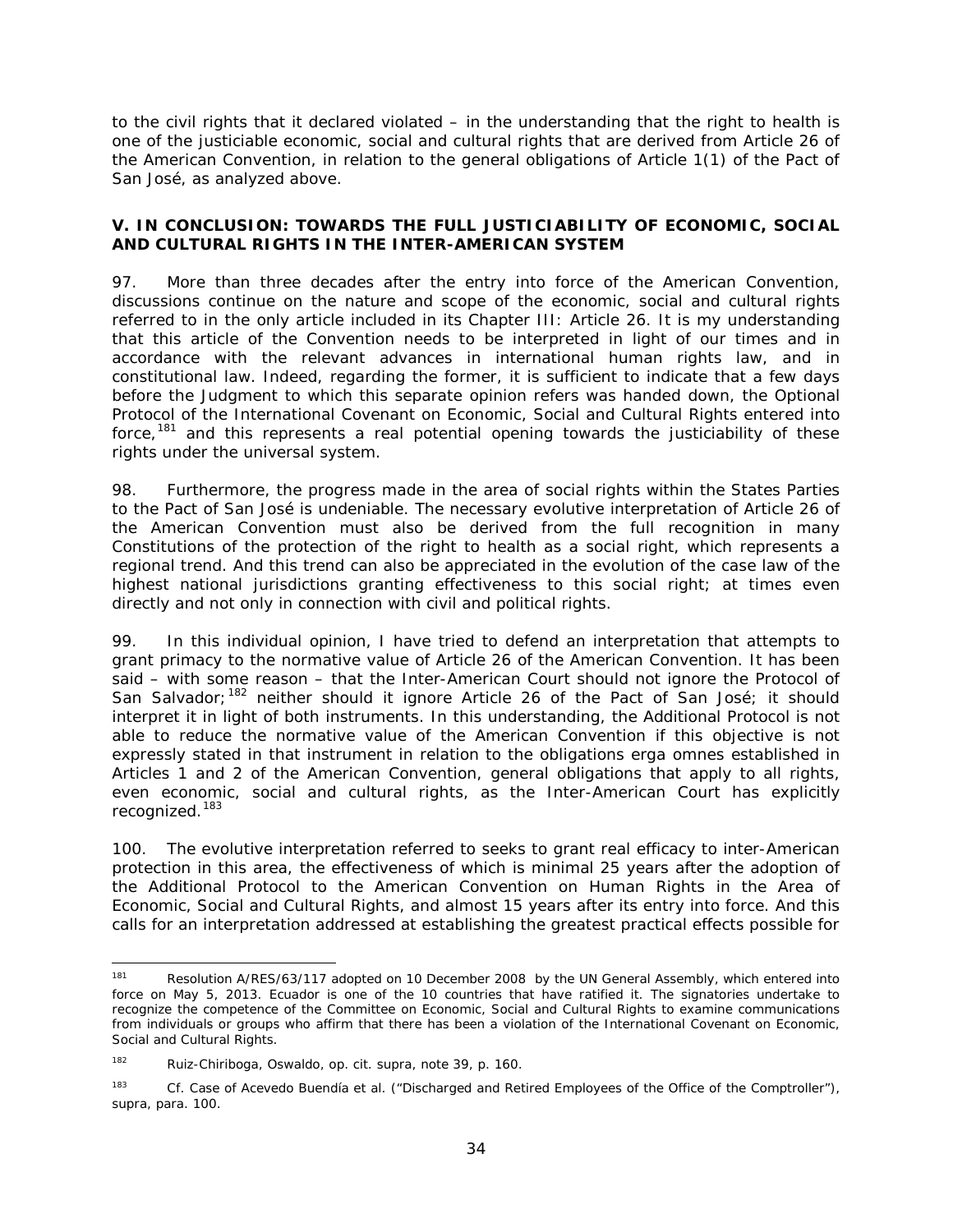the inter-American norms as a whole, as the Inter-American Court has been doing with regard to civil and political rights.

101. The essence of the right to health is its interdependence with the right to life and the right to personal integrity. However, this does not justify denying autonomy to the scope of that social right based on Article 26 of the American Convention in relation to the obligations of respect and guarantee contained in Article 1(1) of the Pact, and this requires interpreting the Pact of San José in light of the *corpus juris* on the right to health — as is done in the *Case of Suárez Peralta* that prompts this separate opinion, even though it is called personal integrity, limiting significantly by way of connectivity the real scope of the right to health.

102. This vision of direct justiciability means that the methodology to attribute international responsibility is circumscribed to the obligations regarding the right to health. This signifies the need for more specific arguments on the reasonableness and proportionality of a certain type of public policy measures. In view of the sensitive nature of an assessment in this sense, the Inter-American Court's decisions acquire greater transparency and strength if the analysis is made *directly* in this way with regard to the obligations surrounding the right to health, instead of with regard to the sphere more closely related to the consequences of certain effects on personal integrity; that is, indirectly or by connectivity with the civil rights. Similarly, the reparations that the Court traditionally grants, and that in many cases have an impact on services related to the right to health, such as measures of rehabilitation and satisfaction, may acquire a real causal nexus between the right violated and the measure decided with all its implications.<sup>[184](#page-97-0)</sup> Furthermore, when we speak of direct justiciability, this implies changing the methodology based on which compliance with the obligations of respect and guarantee (Article 1(1) of the Pact of San José) is assessed, which is evidently different with regard to the right to life and the right to personal integrity, than it is with regard to the right to health and other social, economic and cultural rights.

103. Social citizenship has made significant progress throughout the world and, *evidently, in the countries of the American continent. The "direct" justiciability of economic, social and cultural rights* constitutes not only a viable interpretative and argumentative option in light of the actual inter-American *corpus juris;* the Inter-American Court, as the jurisdictional organ of the inter-American system, has the obligation to move in this direction of social justice, because it has competence with regard to *all the provisions* of the Pact of San José. The effective guarantee of economic, social and cultural rights is an alternative that would open up new possibilities in order to achieve transparency and the full realization of rights, without artifices and directly, and thus acknowledge what the Inter-American Court has been doing indirectly or in connection with the civil and political rights.

104. Ultimately, the objective is to recognize what the Inter-American Court and the highest national jurisdictions are, in fact, doing, taking into account the *corpus juris* on national, inter-American and universal social rights, which would also constitute a greater and more effective protection of the fundamental social rights, with clearer obligations for the States Parties. All this is in keeping with current signs of the full effectiveness of human rights (in the national and international spheres), without any categorization or distinction between them, which is particularly important in the Latin American region where, regrettably, high rates of inequality persist, significant percentages of the population live in

<span id="page-97-0"></span> <sup>184</sup> *Cf. Case of Ticona Estrada et al. v. Bolivia. Merits, reparations and costs.* Judgment of November 27, 2008, Series C No. 191, para. 110.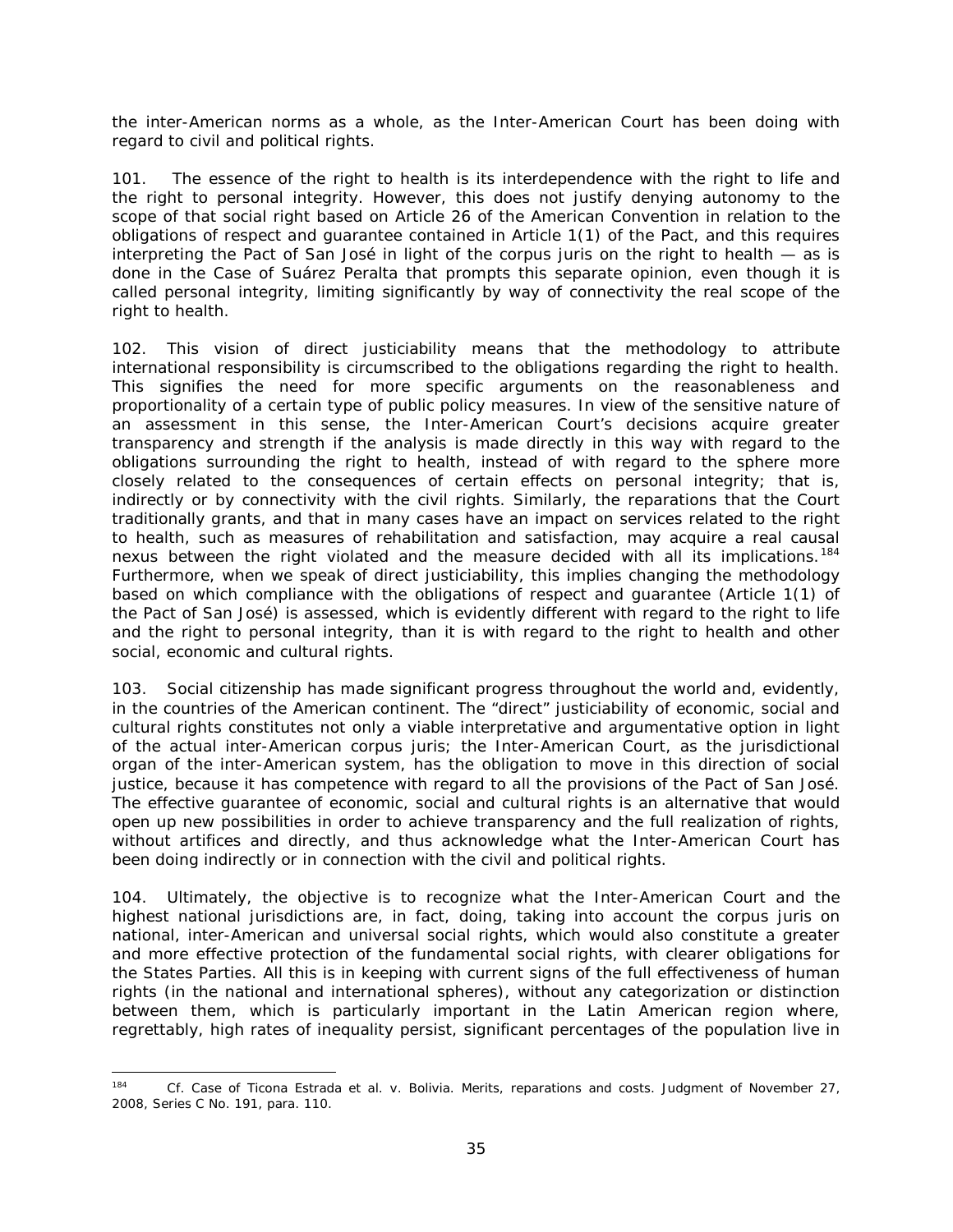poverty and even in extreme poverty, and there are still numerous forms of discrimination against the most vulnerable.

105. The Inter-American Court cannot remain on the sidelines of the contemporary debate on the fundamental social rights<sup>[185](#page-98-0)</sup> — which has a long history in the reflection on human rights – and which are the motive for continuing change in order to achieve their full realization and effectiveness in the constitutional democracies of our times.

106. Given the dynamic scenario in this regard at the domestic level and within the universal system, it can be anticipated that, in the future, the Inter-American Commission, or the presumed victims or their representatives may cite more forcefully eventual violations of the guarantees of economic, social and cultural rights derived from Article 26 of the American Convention in relation to the general obligations established in Articles 1 and 2 of the Pact of San José. In particular, the presumed victims may cite the said violations owing to their new faculties of direct access to the Inter-American Court, based on the new Rules of Procedure of this jurisdictional organ, in force since 2010.

107. As a new member of the Inter-American Court, it is not my desire to introduce sterile discussions within the inter-American system and, particularly, within its jurisdictional organ of protection. I merely wish to invite reflection on the legitimate interpretative and argumentative possibility of granting direct effectiveness to economic, social and cultural rights, especially in the specific case of the right to health, by means of Article 26 of the Pact of San José – because I am absolutely convinced of this. It represents a latent possibility of advancing towards a new stage in inter-American case law, which is no novelty if we recall that, on the one hand, the Inter-American Commission has understood this to be so on several occasions and, moreover, the Inter-American Court itself explicitly recognized the justiciability of Article 26 of the American Convention in 2009.<sup>[186](#page-98-1)</sup>

108. In conclusion, after more than 25 years of continuing evolution of inter-American case law, it is legitimate – and reasonable using hermeneutics and treaty-based arguments – to grant full normative content to Article 26 of the Pact of San José, coherently and congruently with the whole inter-American *corpus juris.* This course of action would permit dynamic interpretations in keeping with the times that could lead towards a full, real, direct and transparent effectiveness of all rights, whether civil, political, economic, social or cultural, without hierarchy and categorizations that impede their realization, as revealed by the Preamble to the American Convention, the spirit and ideals of which permeate the whole inter-American system.

> Eduardo Ferrer Mac-Gregor Poisot Judge

<span id="page-98-0"></span><sup>&</sup>lt;sup>185</sup> In this regard, see: von Bogdandy, Armin, Fix-Fierro, Héctor, Morales Antoniazzi, Mariela and Ferrer Mac-Gregor, Eduardo (coords.), *Construcción y papel de los derechos sociales fundamentales. Hacia* un Ius Constitutionale Commune *en América Latina*, Mexico, UNAM-IIJ-Instituto Iberoamericano de Derecho Constitucional-Max-Planck-Institut für ausländisches öffentiliches Recht und Völkerrecht, 2011.

<span id="page-98-1"></span><sup>186</sup> *Cf. Case of Acevedo Buendía et al. ("Discharged and Retired Employees of the Office of the Comptroller"), supra*, paras. 99-103.